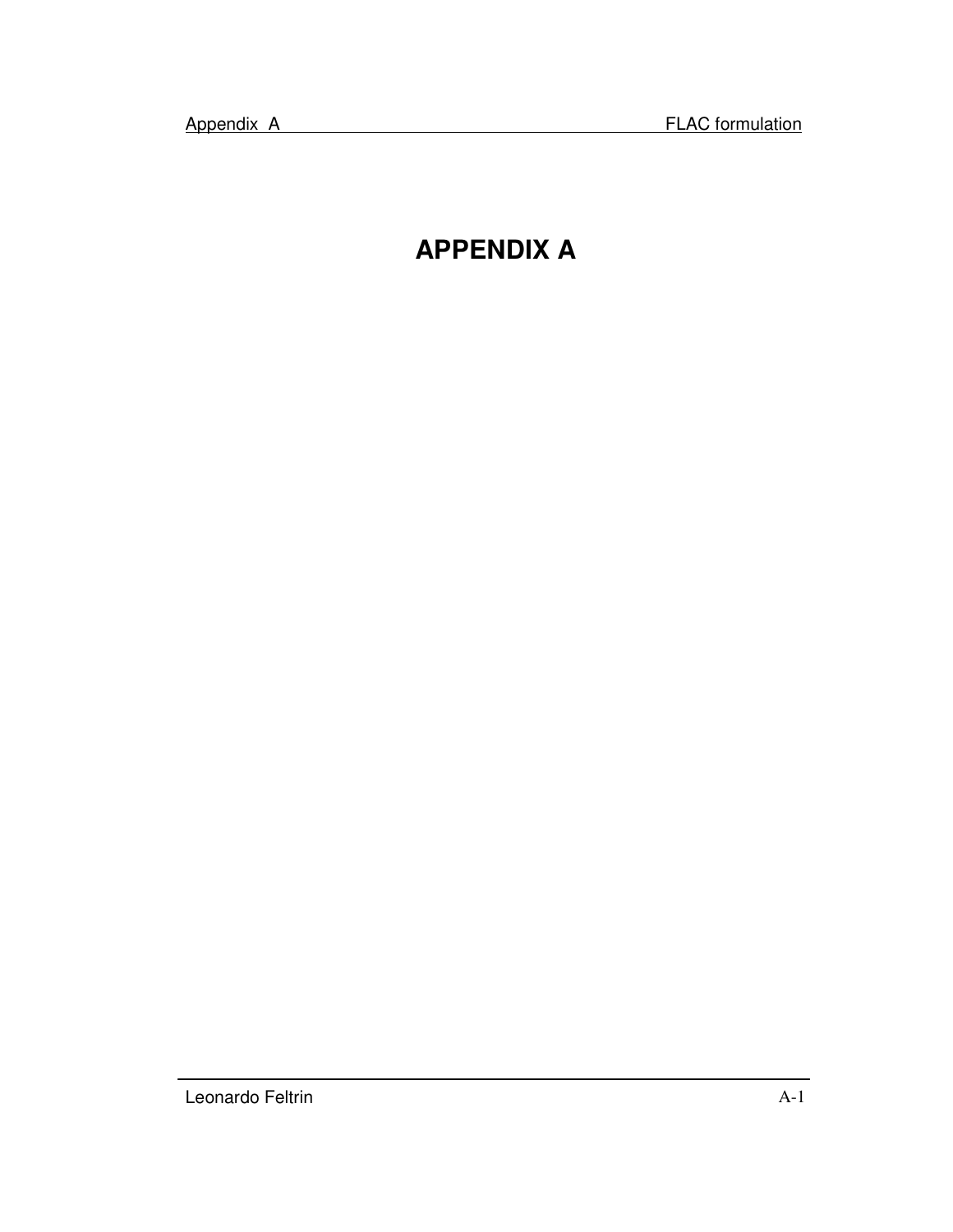### *A.1. Nodal formulation*

Even though the mathematical approach based on the solution of stress/strain relationships, equations of motion and equilibrium, and constitutive laws was set in Chapter 2; it is necessary to reduce the equations from an integral or differential form to a finite-difference form as illustrated in earlier examples on exponential growth. In other words the FLAC models will be discretised in a nodal formulation. Therefore finite-difference approximation is needed both in time and space to allow computer simulation in FLAC. The time is commonly discretised by subdivision in small constant calculation steps, whereas the use of discretised grids of nodes represents an approximation of the spatial continuum. A final important constraint imposed in FLAC is that the material derivation of the nodal velocities has to be reduced to zero to obtain a condition of static equilibrium. This is reasonable if it is imagined a natural example such as an earthquake. Earth motion in this case is due to accumulation of stresses due to plate tectonics abruptly released and converted into strain energy until an equilibrium state is reached. FLAC aims at equilibrium to simulate such natural tendency to minimise energy.

Reduction to a nodal form of classes of equations introduced (e.g. translational (ξ*ij* ) and rotational  $(\mathbf{Q}_i)$  strain-rates) is firstly obtained reducing the laws at the tetrahedron scale. A deforming tetrahedron can be thought as a velocity field. In analogy to other conservative fields using the Gauss or divergence theorem: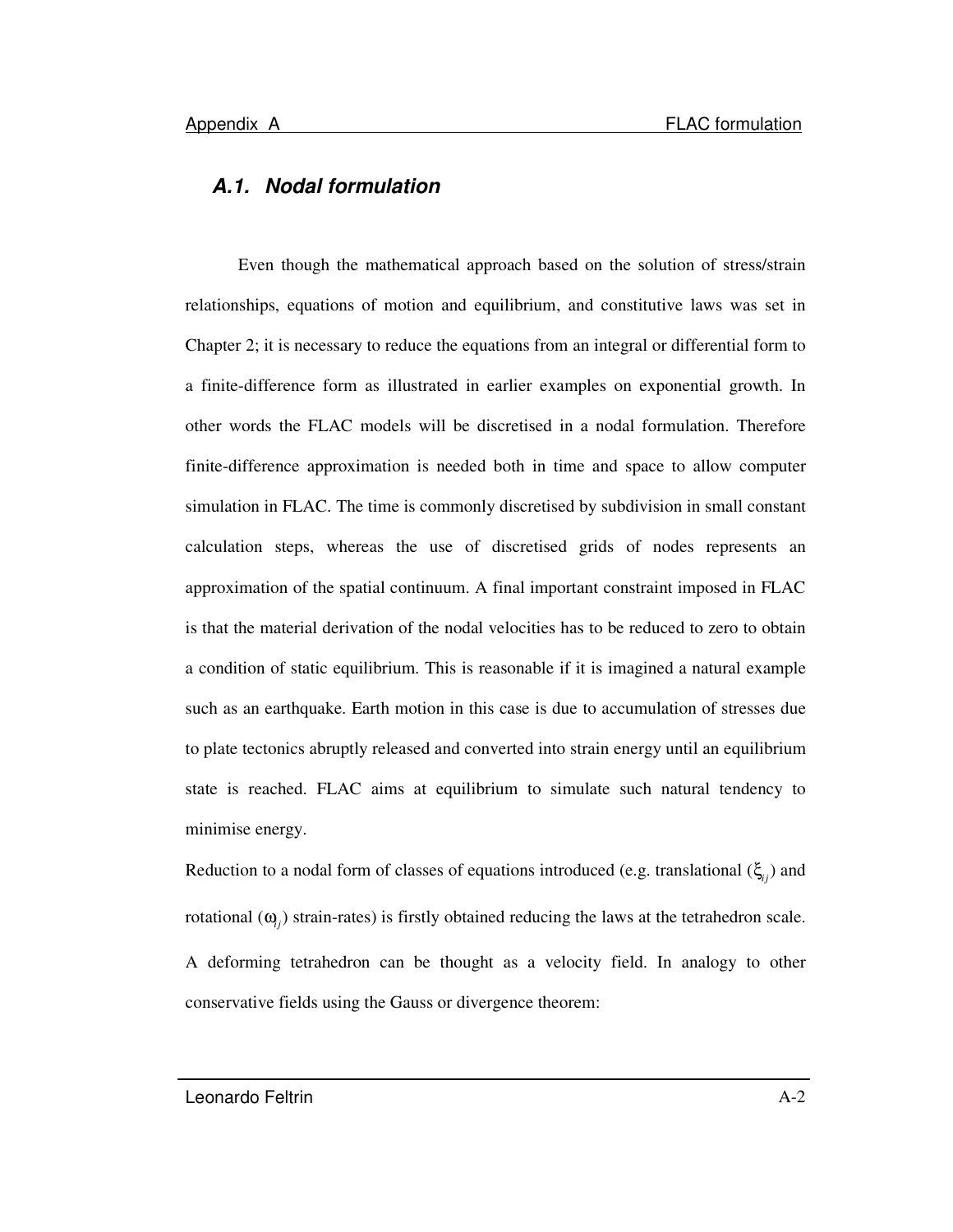$$
\iiint_{V} v_{i,j} dV = \oiint_{S} v_i n_j dS
$$
 (A.1)

it can be demonstrated that the flux escaping from an element of volume (*V*) containing a source of constant intensity (e.g. a stationary fluid) is equivalent to the sum of the fluxes exiting from a closed surface surrounding the volume independent of the surface area interested by the flux. The symmetry of the problem lead then to a reduction to a finite summation of fluxes escaping from multiple surfaces of the FLAC tetrahedron, allowing a linear approximation of the nodal velocity as follows:

$$
v_{ij} = -\frac{1}{3V} \sum_{l=1}^{4} v_i^l n_j^{(l)} S^{(l)}
$$
 (A.2)

The (A.2) is essentially a finite summation over the indexes (*l*) that represent the four nodes of each tetrahedron. The superscript (*l*) indicates a nodal property that is considering the sum of the contributions of all adjacent tetrahedrons acting on a certain node. (*S*) is the area of each face.

Substitution into  $(2.66 - Chapter2)$  and  $(2.67)$  leads to a nodal formulation of translational and rotational strain rates  $(\sigma_{ij}, \xi_{ij})$ :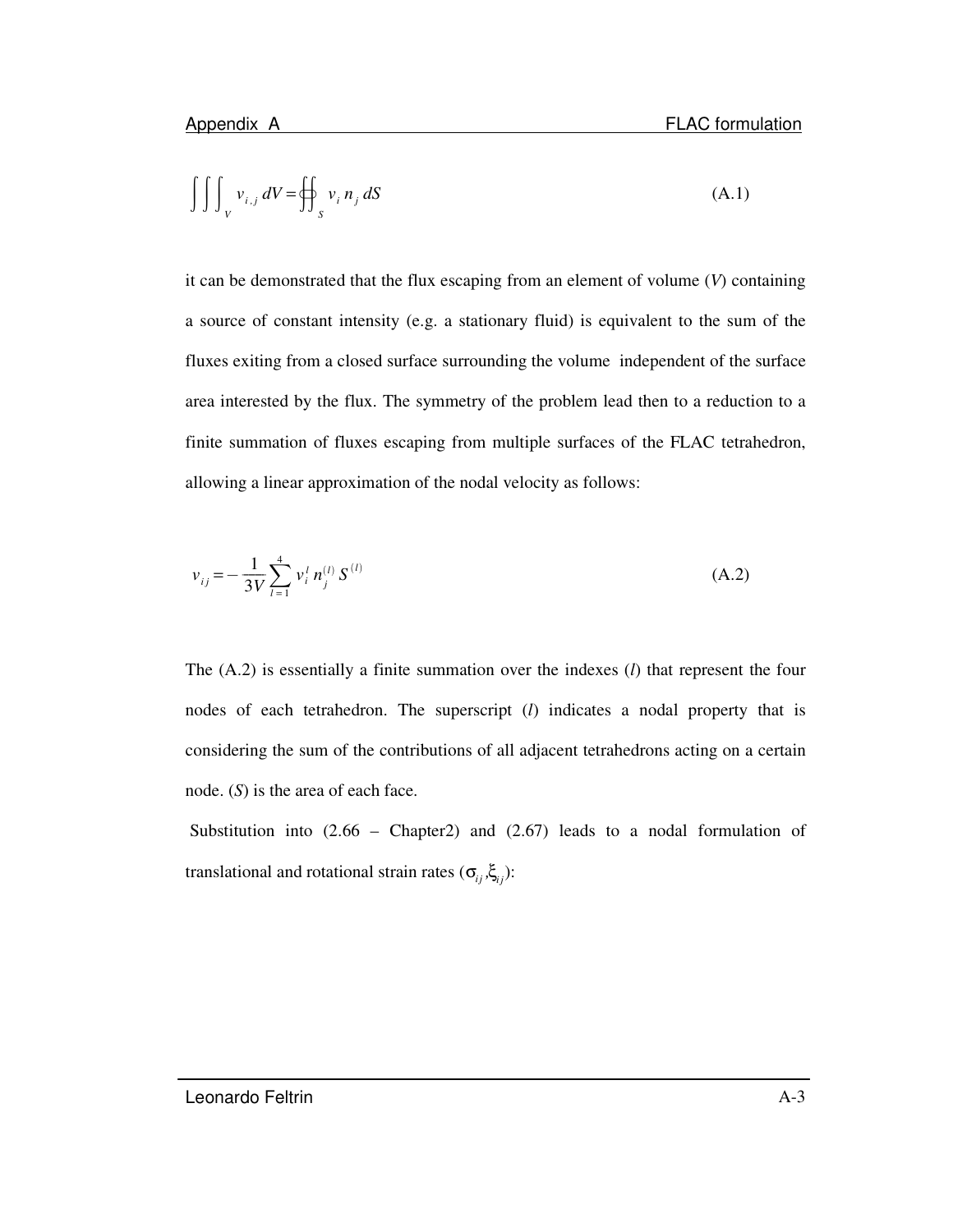$$
\xi_{ij} = -\frac{1}{6V} \sum_{l=1}^{4} \left( v_i^l \, n_j^{(l)} + v_j^l \, n_i^{(l)} \right) S^{(l)} \tag{A.3}
$$

$$
\omega_{ij} = -\frac{1}{6V} \sum_{l=1}^{4} \left( v_i^l n_j^{(l)} - v_j^l n_i^{(l)} \right) S^{(l)} \tag{A.4}
$$

The (A.3) and (A.4) shows that nodal velocities can be used to represent forces applied to the whole tetrahedral grid and the relative strains and their rates resulting from the application of such stresses in time. In this regard seems to be clearer the meaning of a Lagrangian representation that look at the kinematic behaviour of individual nodes. In contrast, the required generalisation is brought by the nodal formulation of the laws of motion.

#### *A.2. Theorem of the virtual work*

The principle of *virtual work* is a convenient way to treat the laws of motion and it is used here to derive a nodal formulation for the Cauchy's equations. It is based on the concept of kinetic energy in the form of thermodynamic work internal and external  $(W_i, W_e)$  although unnecessary as the two represent the same measurement of strain in the considered model, the separation is however instructive. Taking the Gauss theorem as an analogy: the *work* performed on a generic surface would be equivalent to a flux of energy transferred from the environment into the system incrementing its energy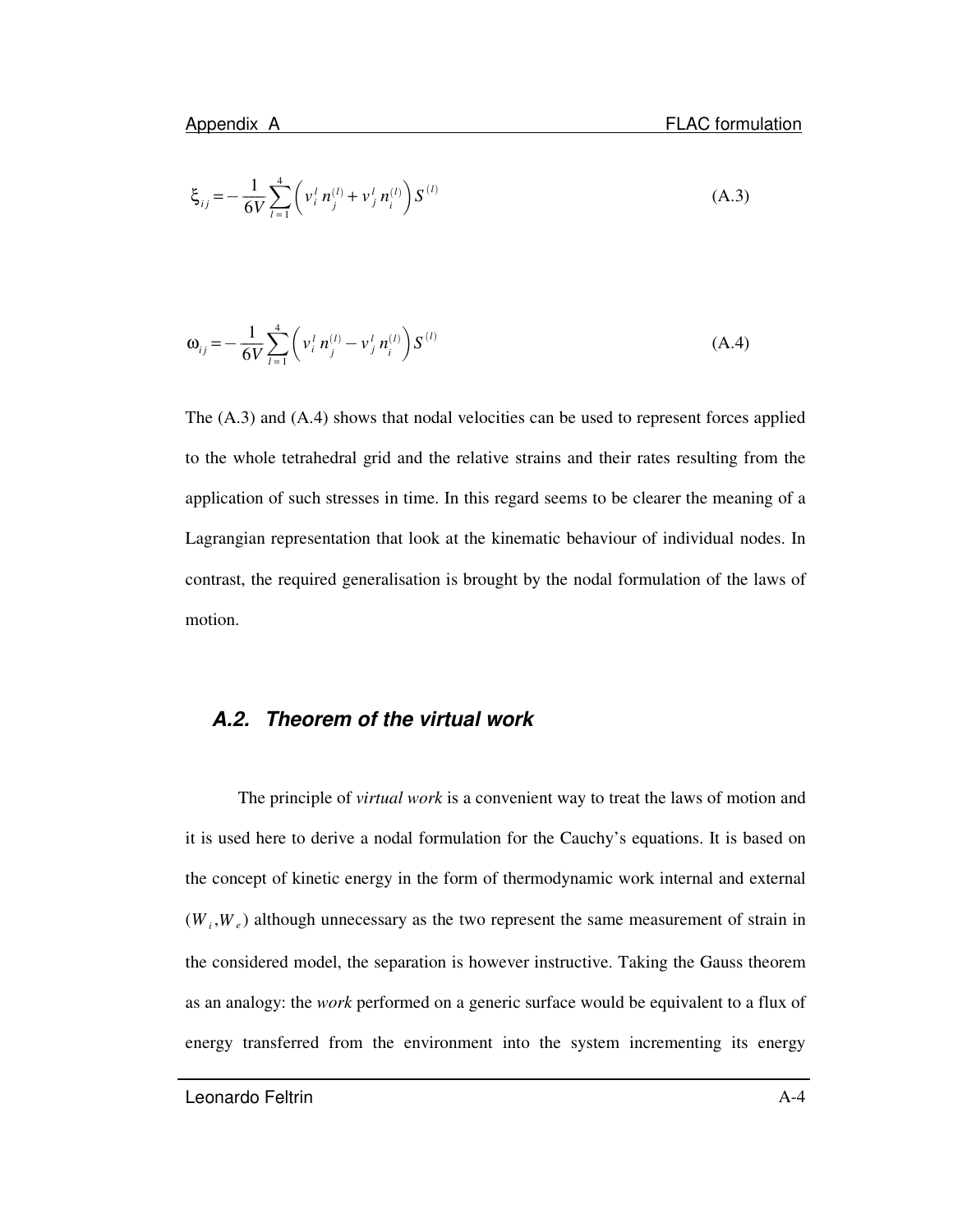although such energy rather than be stored is taken up by deformation and released internally producing work that corresponds to the rearrangement of the nodes of the tetrahedrons. The two are therefore the same quantity although described from a different frame of reference:

$$
W_i = \iiint_V v_{i,j} dV \tag{A.5}
$$

$$
W_e = \bigoplus_{S} v_i n_j dS \tag{A.6}
$$

Comparing with the (A.1) it can be defined:

$$
W_i = W_e \tag{A.7}
$$

After these considerations the  $(2.68)$  can be expressed as representing  $W_e$  in the form:

$$
W_e = \sum_{n=1}^{4} \delta v_i^n f_i^n + \int_V \delta v_i B_i dV
$$
 (A.8)

the two terms on the left side of (A.8) represent respectively the contribution of contact forces (*fi*) and body forces here considered coupled with the material derivative of the velocity  $(B_i)$ , in this case note that rather than calculating the work for a tetrahedron in term of virtual displacement, it is considered the nodal virtual velocity  $(\delta v_i^n)$ representing therefore a rate of external virtual work  $(W_e)$ . On the other hand, the Cauchy's relationships for the theorem of virtual work (A.7) have to be equated to the nodal formulation of the internal rate of displacement  $(W_i)$ . It is in this case convenient to recall the (A.72) replacing strain with internal stresses as follows:

Leonardo Feltrin A-5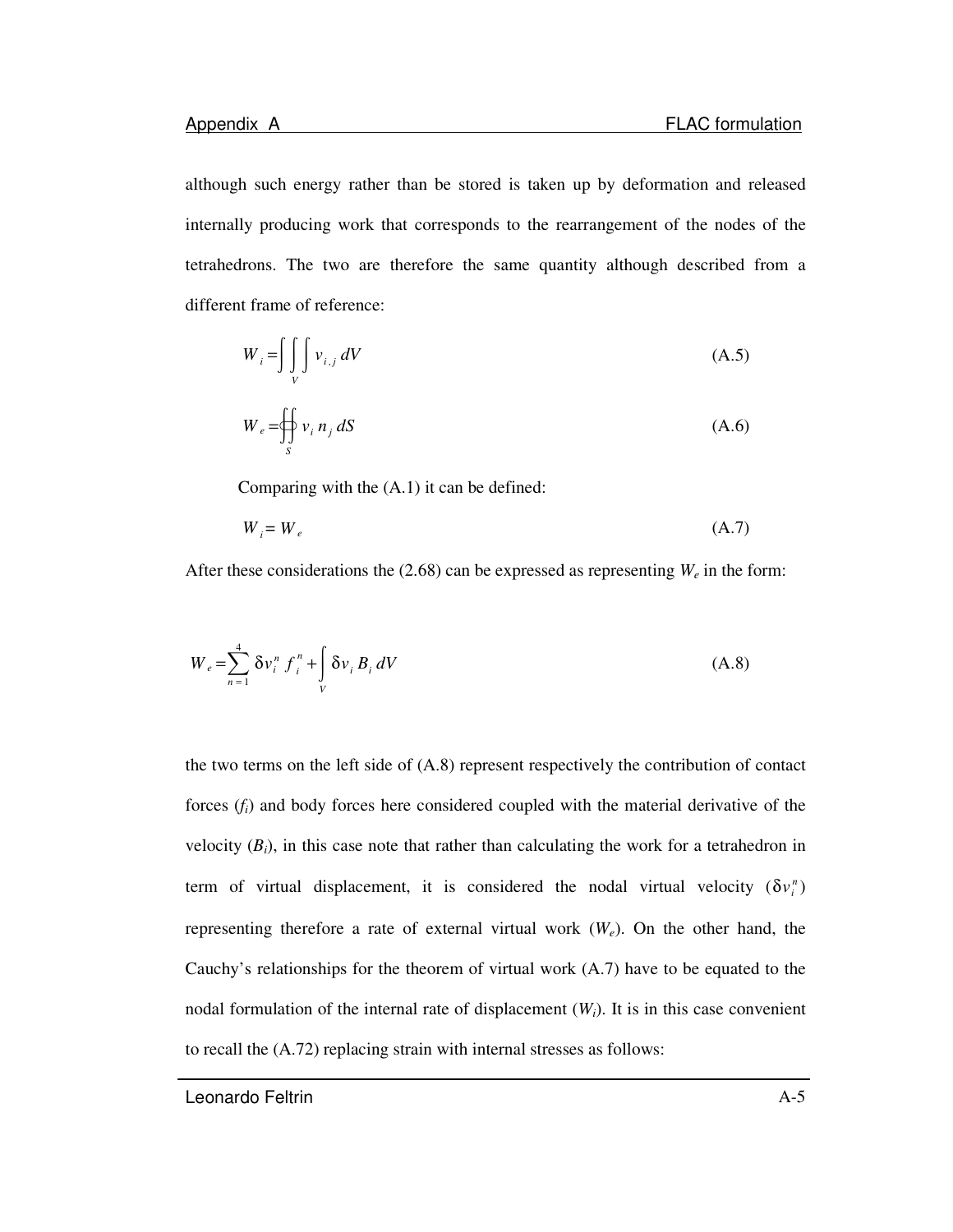$$
W_{i} = -\frac{1}{6} \sum_{l=1}^{4} \left( \delta v_{i}^{l} \sigma_{ij} n_{j}^{(l)} + \delta v_{j}^{l} \sigma_{ij} n_{i}^{(l)} \right) S^{(l)}
$$
(A.9)

Such relationship can be further simplified in light of the symmetrical character of the stress tensor regrouping in the  $(A.10)$ , where  $(T<sub>i</sub>)$  is the stress vector:

$$
T_i^l = \sigma_{ij} n_j^{(l)} S^{(l)} \tag{A.10}
$$

*W<sup>i</sup>* becomes:

$$
W_i = -\frac{1}{3} \sum_{n=1}^{4} \delta v_i^T T_i^T
$$
\n(A.11)

With further rearranging and combining the (A.8) with the (A.11) a relationship that provides a value for the nodal force (*fi*):

$$
-f_i^n = \frac{T_i^n}{3} + \frac{\rho b_i V}{4} - m^n \left(\frac{d v_i}{d t}\right)^n
$$
 (A.12)

where the first term on the right side represents the internal work component whereas the other two terms account respectively for the body forces here considered function of the material derivative of the nodal velocity: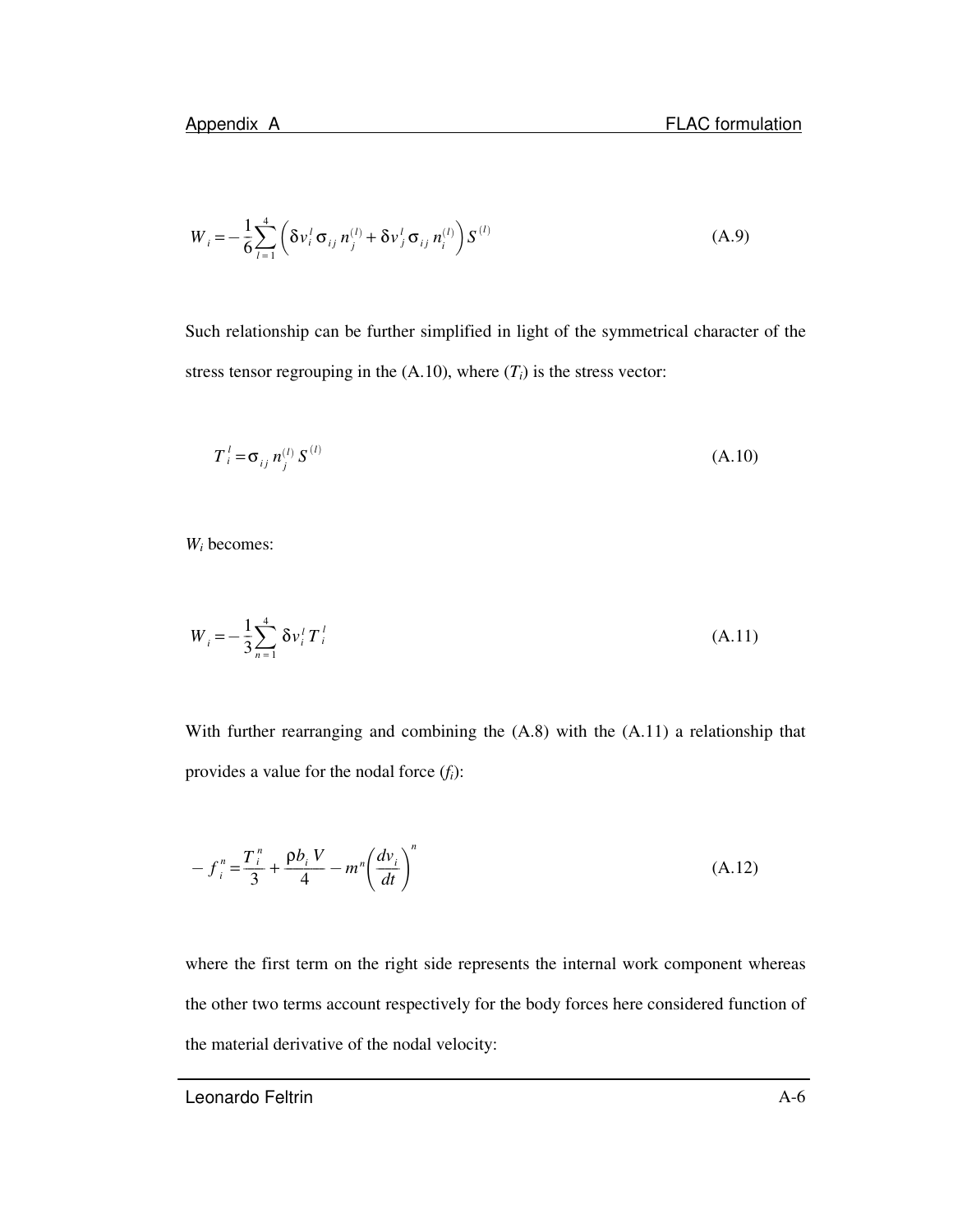$$
b_i = \left(\frac{B_i}{\rho} + \frac{dv_i}{dt}\right) \tag{A.13}
$$

and the contact forces obtained considering fictitious nodal masses (*m*) that are adjusted in FLAC to stabilise the solution. The (A.12) can be further generalised to the whole body considering the sum of the contributions of all nodes  $(n_n)$  and relative inertial terms  $(P_i)$ :

$$
F_i^{} = M^{} \left(\frac{T_i}{3} + \frac{\rho b_i V}{4}\right)^{} + P_i^{} \qquad \qquad  = 1, ... n_n \qquad (A.14)
$$

To reach a static condition, after a perturbation has been imposed to the body, as seen from definition (A.7) the sum of all forces should progressively tend to zero.  $F_i^{2} \rightarrow 0$ during reorganisation resulting in stress accumulation and release of strain in time.

From the outlined relationships it is concluded that the spatial approximation is soundly based on the concepts of discretization and minimization of energy of the modelled body. Similarly to the forme discretization is adopted in FLAC to reduce the continuity of time to finite intervals. FLAC computes nodal velocities on the basis of a central finite difference approximation in which each time step is half of the ∆*t* used to compute the forces and displacements of the nodes. The approach can be demonstrated to give a second order approximation error of time derivatives the velocity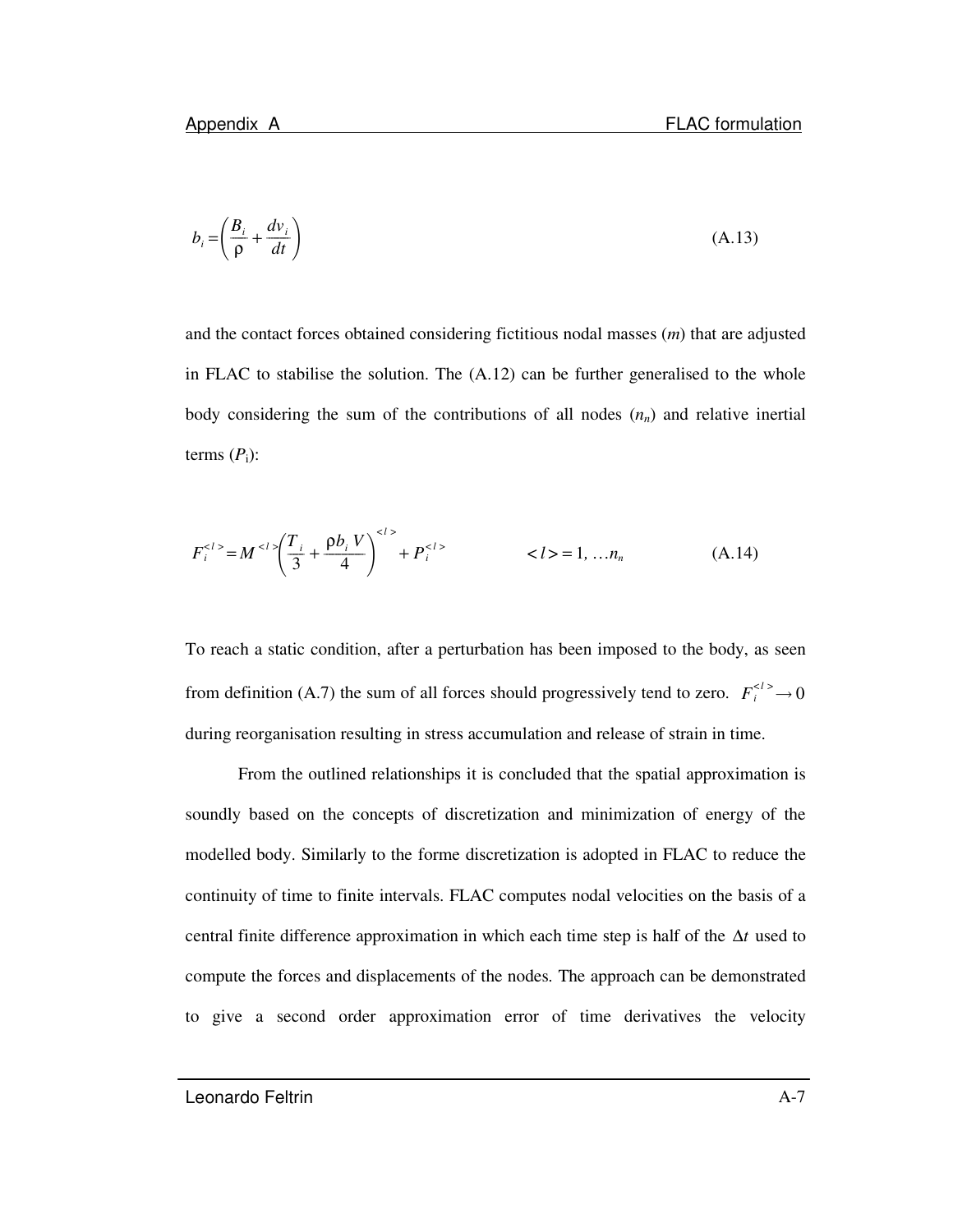approximation is given as an example; it can be expressed in finite difference form after integration of the second law of Newton as follows:

$$
v_i^{} \left( t + \frac{\Delta t}{2} \right) = v_i^{} \left( t - \frac{\Delta t}{2} \right) + \frac{\Delta t}{M^{}} F^{} \tag{A.15}
$$

here the term *M* refers to the sum of all the contributions (*m*) of the tetrahedrons surrounding the node of interest < *l* >.

## *A.3. The Mohr-Coulomb constitutive model and its relationship to the motion equations*

The constitutive models work conceptually in a similar way, they try to differentiate between the plastic and the elastic component of the strain tensor. The distinction is possible thanks to the experimental mechanics models available. The simulated materials will be deforming in a variable manner for an applied stress accordingly to their relative properties (e.g. cohesion, the friction angle, the elastic/shear modulus, etc.). The objective is to describe the co-rotational stress increments in time (corotational is a convention in which the stress rates are measured by an observer rotating at the same angular velocity of the particle considered – here the suffix on top of the corotational stress  $(\breve{\sigma})$  is omitted because all stresses are co-rotational). Note that in a plastic deformation the co-rotational stress increments represent only the elastic part of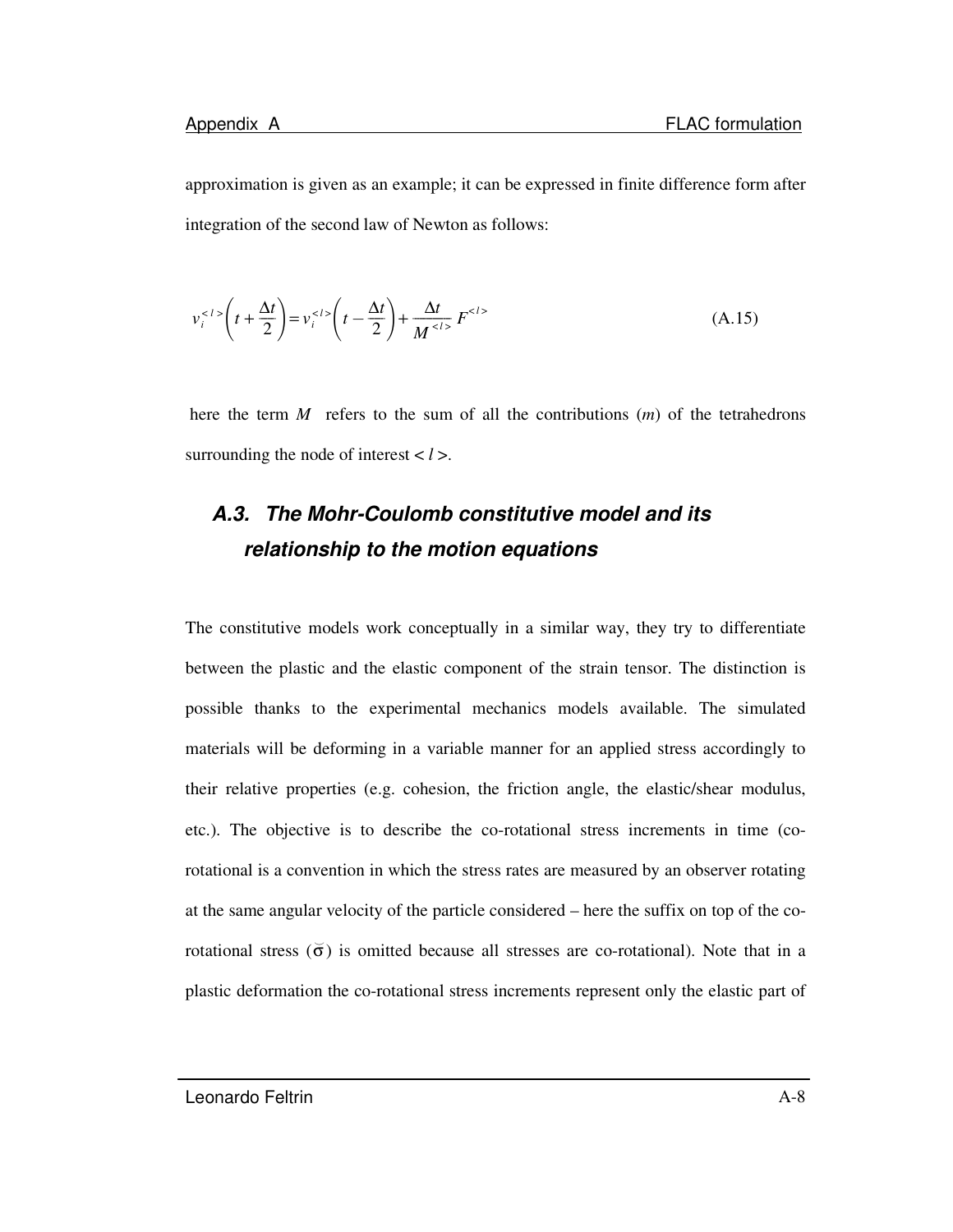the deformation. To make a distinction between a plastic and elastic response of a material, a yield function is therefore assigned to the model (e.g. Fig. A.1):

$$
f\left(\sigma_{ij}\right) = 0\tag{A.16}
$$

The (A.16) is equal to zero when the material fails for a certain combination of compressive or tensile stresses. For the Mohr-Coulomb material the (A.16) is represented by two functions (Fig. A.2) becoming:

$$
f^s = \sigma_1 - \sigma_3 N_\Phi + 2c \sqrt{N_\Phi} \tag{A.17}
$$

which is the Mohr-Coulomb criteria, and also for a tensile failure the criteria becomes:

$$
f' = \sigma_3 - \sigma'
$$
 (A.18)

in such examples of yield functions it is outlined the dependency of the point of yield from mechanical terms other than confining stresses, i.e., the cohesion (c), a function of the friction angle  $(N_{\Phi})$  (A.17), and the tensile strength  $(\sigma^t)$  in the (A.18). Usually a generic Mohr-Coulomb material subject to an applied stress reacts firstly in an elastic manner until it yields and subsequently deform plastically.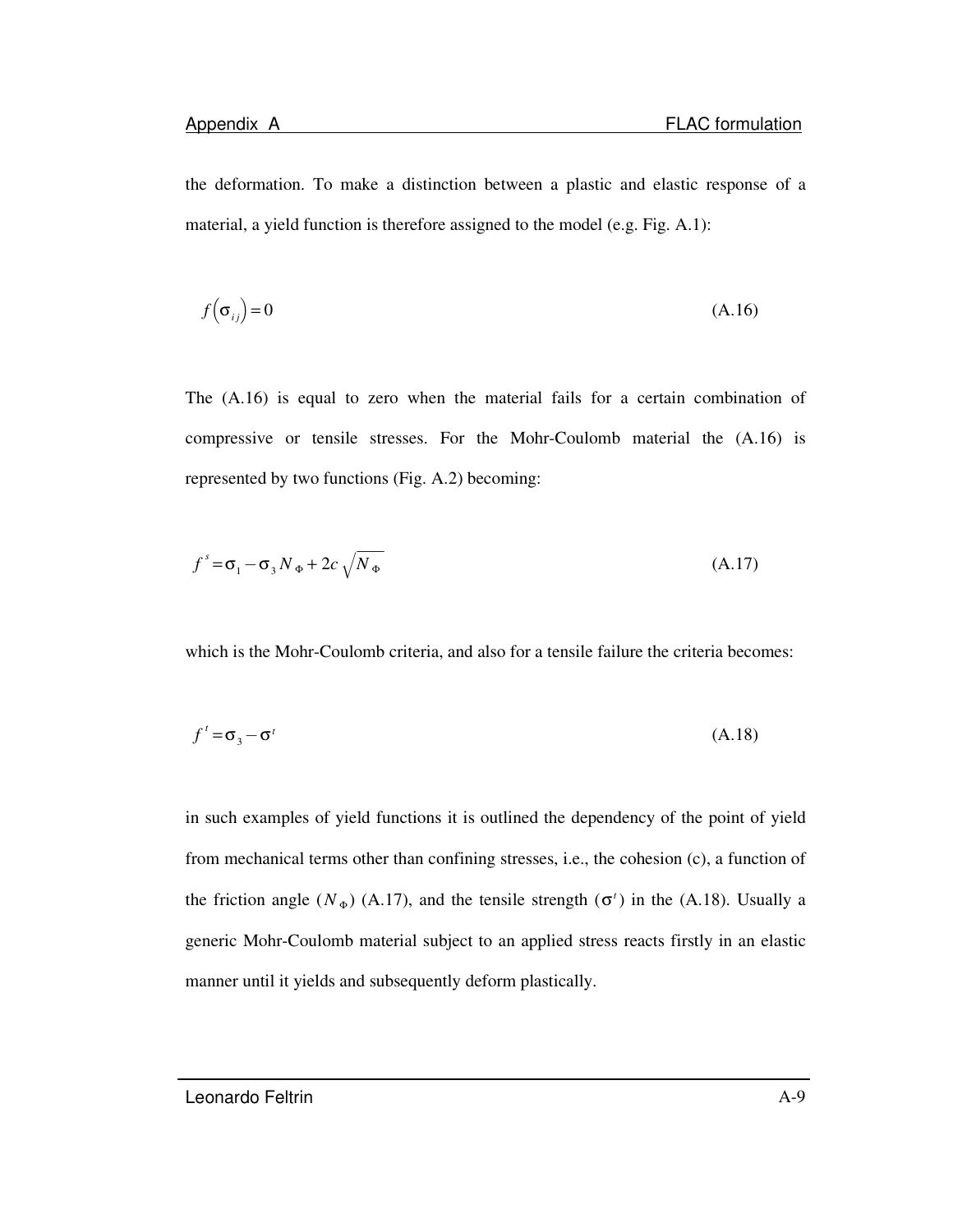

Fig. A. 1 Example of yield surface function in stress space respectively for: (a) Drucker-Prager and Von Mises yield (conical) surfaces in principal stress space; (b) Mohr-Coulomb and Tresca failure envelops (irregular hexagonal). Adapted from (Itasca, 2003).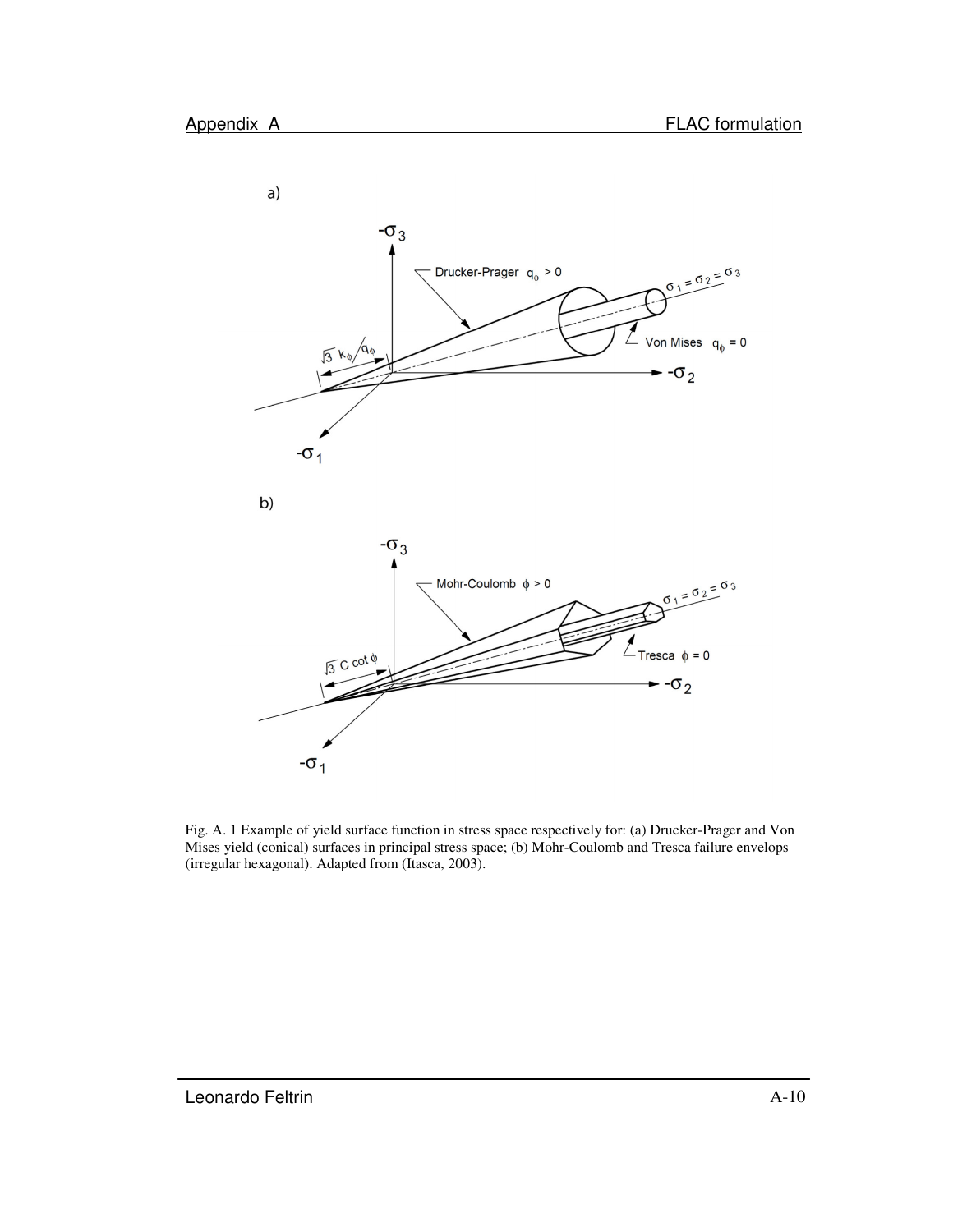

Fig. A. 2 Composite Mohr-Coulomb criterion with tension cut-off. represented in planar space  $(\sigma_1, \sigma_3)$ . Compressive stress considered negative with  $\sigma_1 \leq \sigma_2 \leq \sigma_3$ . The failure envelope  $f(\sigma_1, \sigma_3) = 0$  is defined within the interval A-B following Mohr-Coulomb type behaviour, whereas the curve in section B-C is characterised by a tensile failure criterion in which  $\sigma_3 \leq \frac{c}{\tan \theta}$  $\frac{c}{\tan(\Phi)}$  with cohesion (*c*) and friction angle ( $\Phi$ ). The yield function for shear/tensile failure ( $f_s$ ,  $f_t$ ) are violated where ( $\sigma_1$ , $\sigma_3$ ) fall above the lines corresponding to higher deviatoric stresses ( $\sigma_1$ , $\sigma_3$ ) or when the tensile strength ( $\sigma_t$ ) is exceeded (Itasca, 2003).

The total strain increment ( $\Delta \varepsilon$ <sub>*i*</sub>) is therefore defined by:

$$
\Delta \varepsilon_{ij} = \Delta \varepsilon_{ij}^e + \Delta \varepsilon_{ij}^p \tag{A.19}
$$

both strain increments can be used to calculate the stress increments that generated them. Usually the elastic component responds to a linear law such as Hook's law whereas non-linearity may result from the plastic component of strain that is represented by: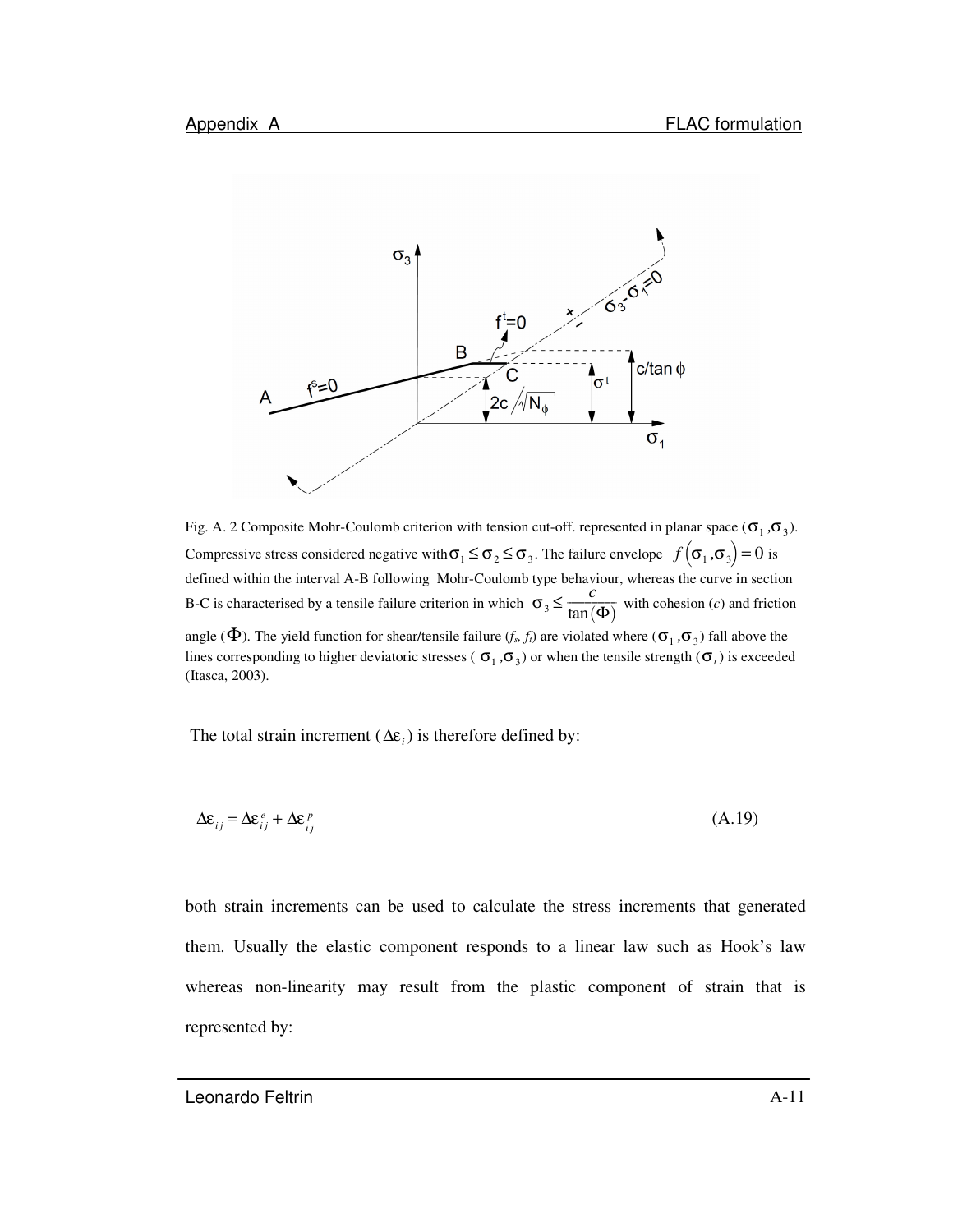$$
\Delta \varepsilon_{ij}^p = \lambda \left( \frac{\partial g}{\partial \sigma_{ij}} \right) \tag{A.20}
$$

This relationship based on the flow rule outlines that the direction of the plastic strain increment vector is normal to the potential surfaces of  $(g)$  with  $\lambda$  representing a constant. When the function  $(g)$  is equal to the yield function  $(f)$  the material is considered associative. The spatial association of the two tensorial fields (stress-rate and strain rate) is linear as in the elastic case. Non-associative materials however are the most common in natural examples as they commonly dilate during deformation (e.g. Vermeer and de Borst, 1984; Ord, 1991; McLellan, 2004). Non-associative materials have  $f\left(\sigma_{ij}\right) \neq g\left(\varepsilon_{ij}^p\right)$  $\left(\varepsilon_{i,j}^p\right)$ ; therefore, there are conditions in which the material may deform plastically before reaching a yield condition based for instance on the Mohr-Coulomb criterion.

An iterative approach is used to guess a possible value for the state of stress after a certain stress increment has occurred; the new stress (*N*) would be defined by:

$$
\sigma_{ij}^N = \sigma_{ij} + \Delta \sigma_{ij} \tag{A.21}
$$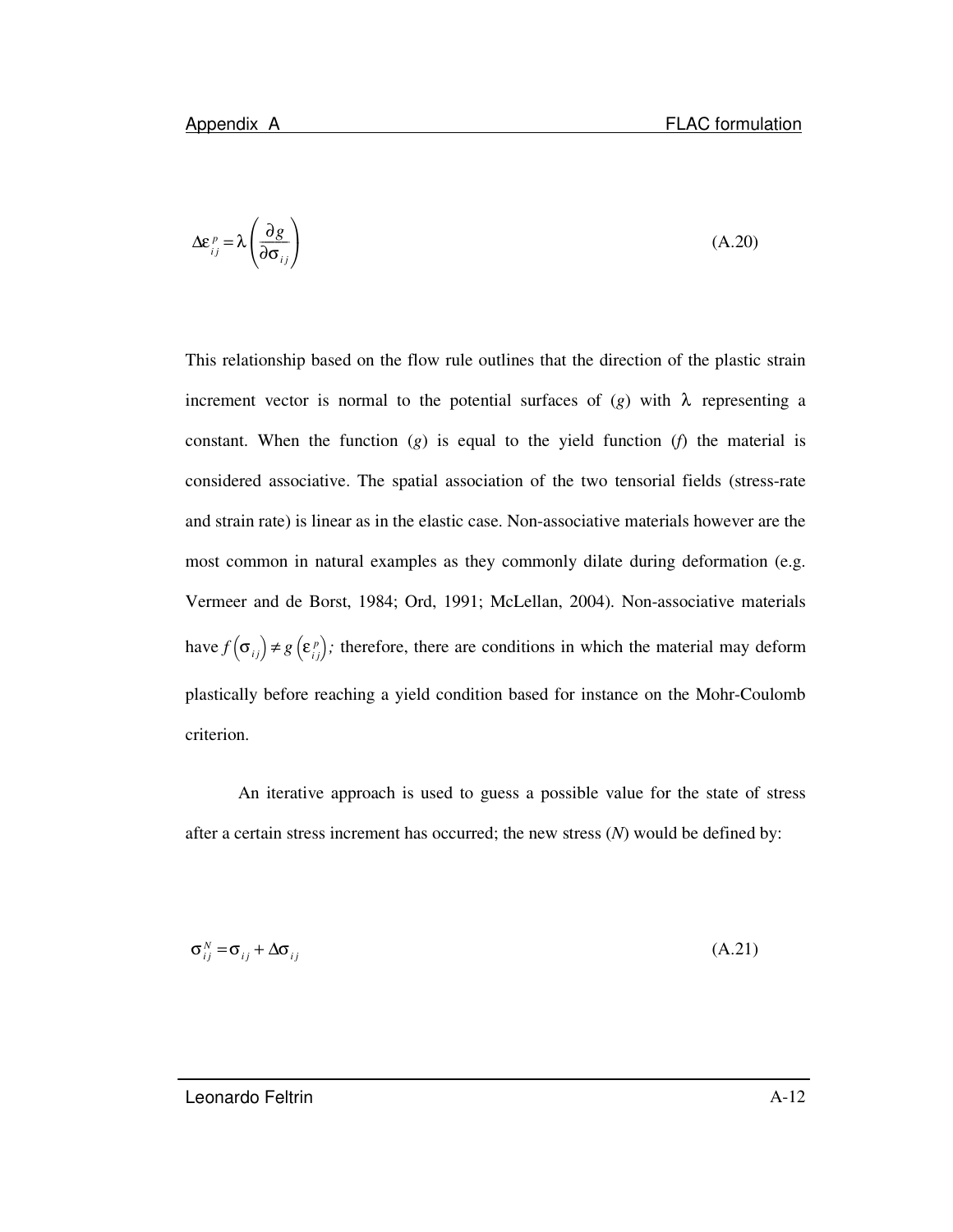If it is considered that the stress increment, as seen, is reduced by the plastic component of the strain rate tensor then a possible way to make a definitive distinction between the two components of deformation is to formulate what is defined as an *elastic guess* in which it is assumed that the material is non-plastic or perfectly elastic and then using an iterative method the stress increment values are recomputed until they meet the yield function for the chosen constitutive relationship. It is then given the following:

$$
\sigma_{ij}^N = \sigma_{ij}^I - \lambda S_i \left( \frac{\partial g}{\partial \sigma_{ij}} \right)
$$
 (A.22)

in which the new stress state is obtained, as discussed, subtracting the linear term  $S_i(.)$ from the elastic guess  $(\sigma_{ij}^I)$ . Once the co-rotational stress increment is defined it can be used in conjunction with the equations of motion to derive more realistic nodal velocities in the FLAC models.

### *A.4. Effect of fluid flow in a deforming porous media*

One of the advantages of FLAC is the availability of a fluid flow module that can be coupled to the deformation module. This is represented by a set of equations with a general organisation similar to the mechanical module. In this regard the equations of motion are replaced by the Biot and Darcy's laws that defines the variation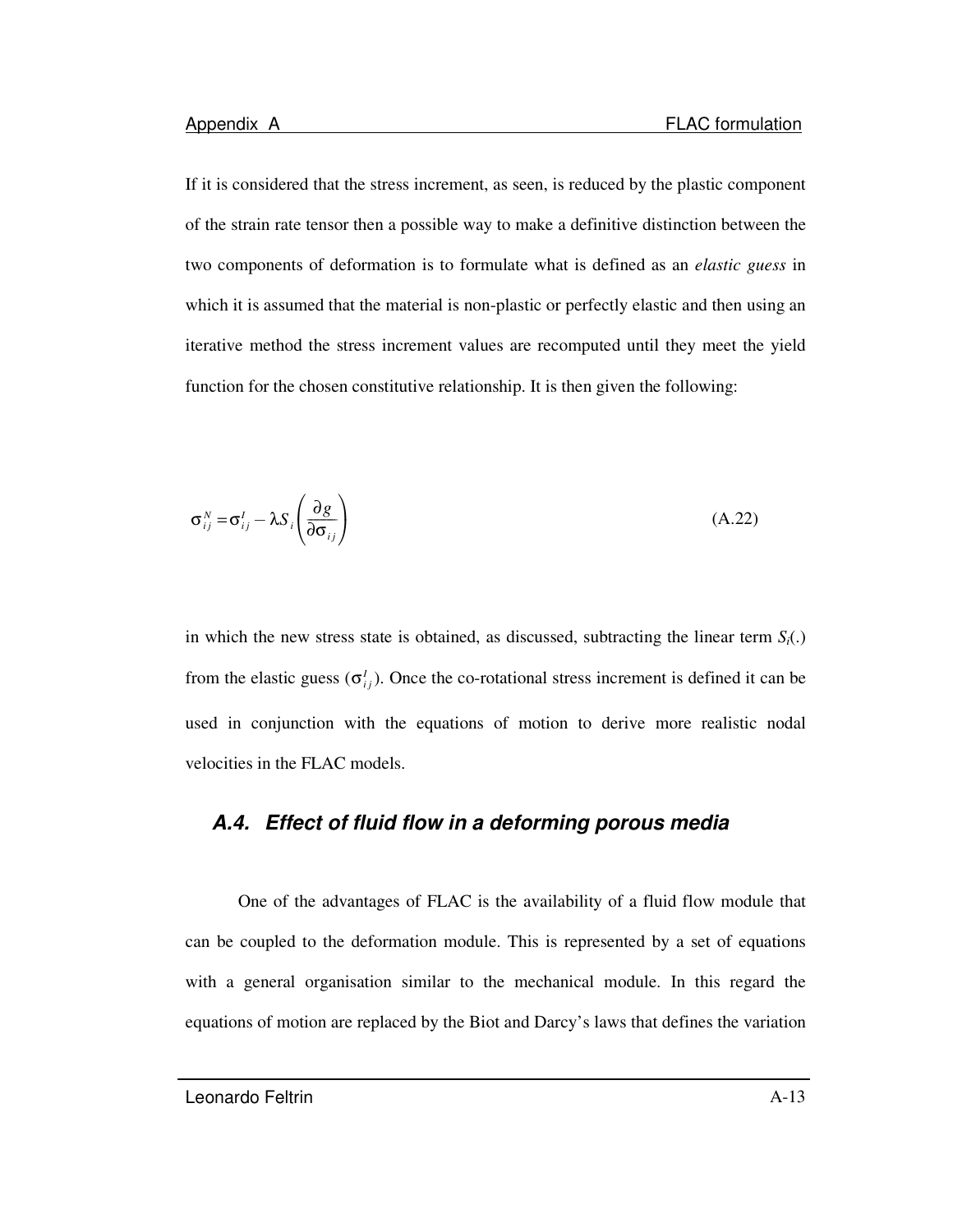of fluid flow, a quantity that can be characterised with a fluid intensity field such as the one described by fluid discharge vectors  $(q_i)$  in 3D, or in alternative a scalar function that is represented by the spatial variation of pore pressure (*p*) to understand the distribution of equipotentials in the fluid flow field. This latter representation is particularly useful as seen in chapter 4 and chapter 5 to evaluate possible fluid pathways during deformation. In this context FLAC has the advantage that it can capture the effect of deformation on fluid flow or alternatively the effect of fluid pressure in dissipating the confining pressure (Terzaghi, 1945). In particular, FLAC makes use of the Biot coefficient  $(\alpha)$  to couple mechanical calculations with transient fluid flow. In addition to this the software allows also to consider the effect on temperature on the volume variation of modelled materials using a linear thermal expansion coefficient (α*<sup>t</sup>* ), and in undrained conditions adopting a thermal coefficient (β ).

Here it is given a brief description of the fluid-flow equations and their interaction with the constitutive functions introduced in the mechanical part of this review. The linear quasi-static theory of Biot is used in this context to couple deformation and diffusion processes in Darcy's type flow. It is considered a porous material as a media that can transfer and store fluids. However, such properties can vary accordingly to a series of parameters that can be defined internal if they depend upon the system subjected to flow (e.g. permeability) or external if they are controlled by the environment. An example is given providing the equation that serves to calculate the coefficient of diffusivity (*c*):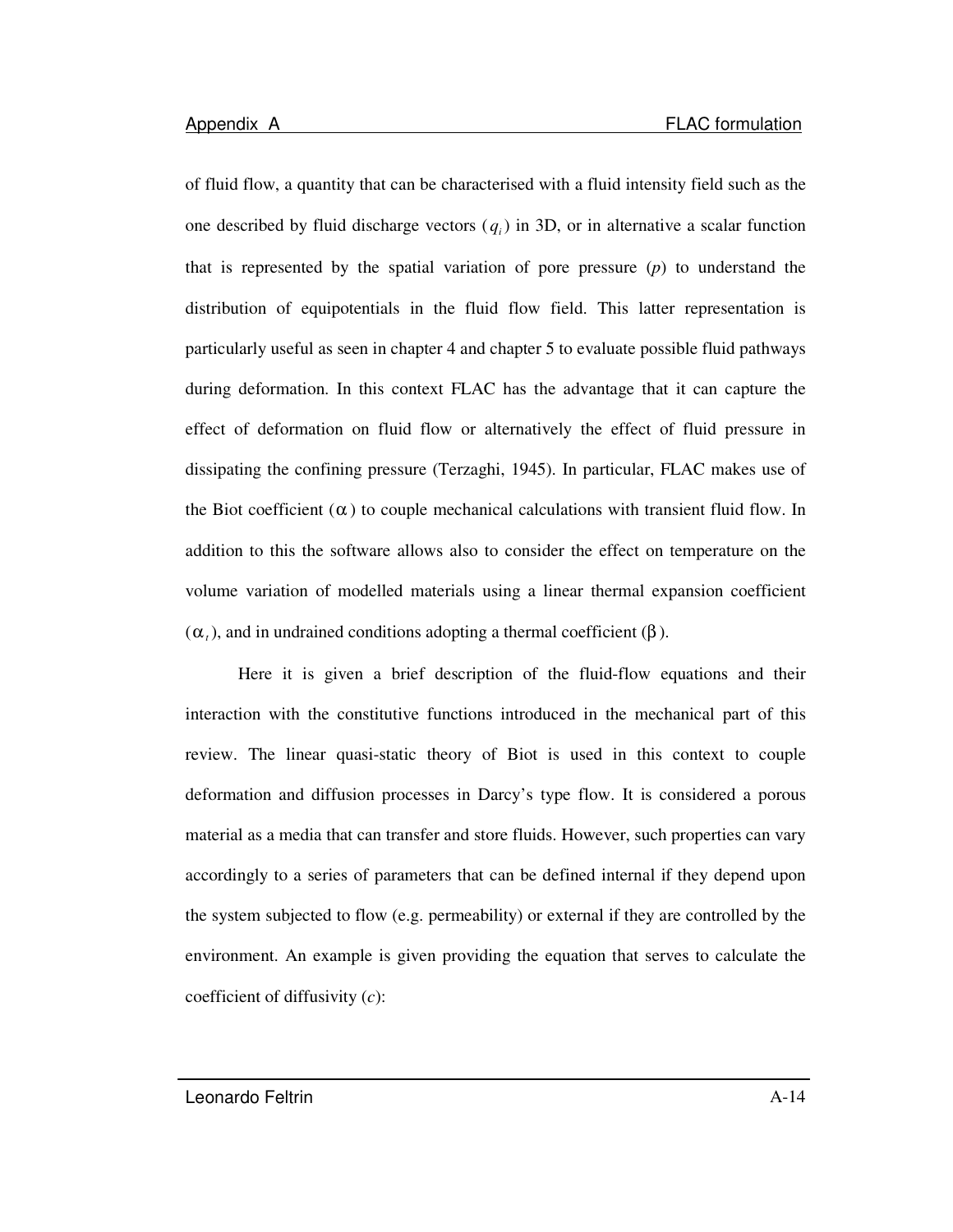$$
c = \frac{k}{\frac{1}{M} + \frac{\alpha^2}{\alpha_1}}
$$
 (A.23)

where *k* is the permeability, *M* represents the Biot modulus,  $\alpha$  is the Biot coefficient,  $\alpha_1$  is a function of the bulk and shear modulus. An external parameter could be for instance exemplified by temperature variations or the control of hydraulic gradient. To mathematically constrain these components a mass-balance equation is formulated below. This relationship opportunely combined with the fluid constitutive relation provides a differential equation in terms of pore pressure that can be solvable for certain conditions providing a means for the fluid flow. For small deformations the equation is given by:

$$
-q_{i,i} + q_{v} = \frac{\partial \zeta}{\partial t}
$$
 (A.24)

the (A.23) can be interpreted similarly to the divergence theorem presented above in the (A.1) because it uses the same principle of conservation of mass. In other words the intensity of the flow is a measure of the divergence of the flow field, which is here in (A.24) represented by the partial derivative in time on the right side. On the left side of the same equation  $q_{i,i}$  is the spatial variation of the discharging vectors (outflow) whereas  $q<sub>v</sub>$  represents the volumetric fluid source intensity. The shape of potential surfaces is then controlled by fluid sources, leaks or other morphological boundaries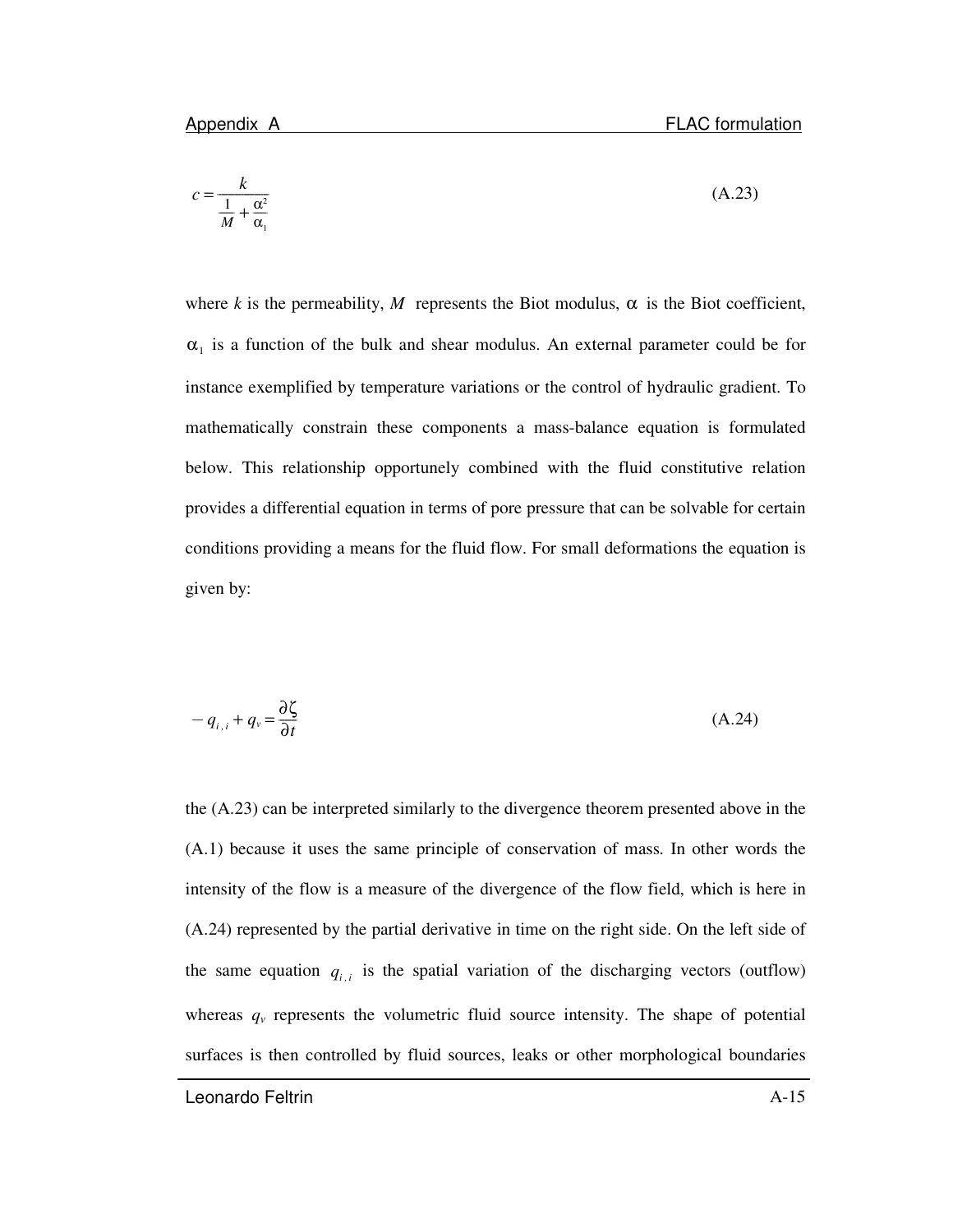that directly defines the fluid flow directions within a confined reservoir. However, other more intrinsic parameters need to be considered, as seen, to fully describe the problem of modelling fluid migration within saturated porous media. According to this the fluid flow intensity gradients are also governed directly by the storage capacity of a reservoir. Volumetric variation is the prominent controlling factor, but this in turn is function of strain distributions, temperature and pore pressure variations. This lead to a different formulation of the (A.24) that incorporates these variables:

$$
\frac{\partial \zeta}{\partial t} = \left(\frac{1}{M} \frac{\partial p}{\partial t}\right) + \alpha \frac{\partial \epsilon}{\partial t} - \beta \frac{\partial T}{\partial t}
$$
(A.25)

here pore pressure gradients  $(p)$ , strain-rate  $(\varepsilon)$  and temperature gradients  $(T)$  are all linearly related to the variation of fluid content per unit volume of porous material  $(\zeta)$ . Combining the (A.24) with the (A.25) and rearranging it follows:

$$
-q_{i,i} + q_{\nu}^{\times} = \frac{1}{M} \left( \frac{\partial p}{\partial t} \right)
$$
 (A.26)

where

$$
q_{\nu}^{\times} = q_{\nu} - \alpha \frac{\partial \varepsilon}{\partial t} + \beta \frac{\partial T}{\partial t}
$$
 (A.27)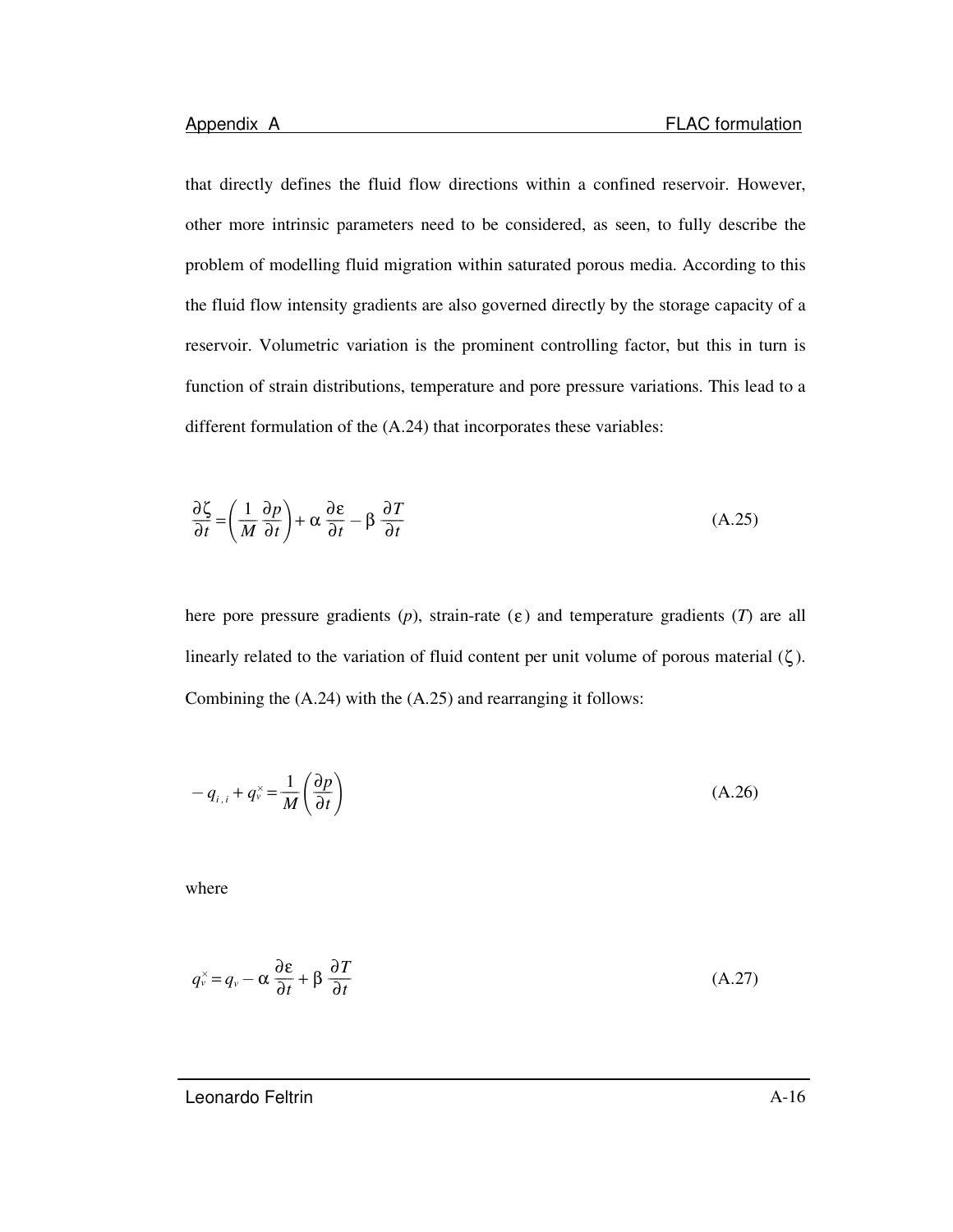the (A.26) is used to calculate the pore pressure (*p*) variation in time knowing the parameters condensed in  $(A.27)$  and also calculating  $q_i$  using the Darcy's law that for an homogeneous isotropic solid is given by:

$$
q_i = -\frac{k}{\eta} p_{i} \tag{A.28}
$$

This equation, by definition, relates the discharge vector intensity (flow velocity) to the intrinsic permeability coefficient (*k*), and the gradient of the pore pressure (*p*) in space. If the velocity of the fluids percolating a porous media is controlled by the spatial variability of the scalar field of pore pressure distributions; in turn, the pore pressure itself may vary accordingly to the  $(A.26)$  and  $(A.27)$ , depending on the parameters (e.g. material properties). Mechanical constitutive laws in this regard are accordingly modified to account for such variations. Recalling the general form of the constitutive equations (2.69) an updated incremental expression of the co-rotational stress increment is given by:

$$
\Delta \left[ \vec{\sigma} \right]_{ij} + \alpha \Delta p \delta_{ij} = H_{ij}^{\times} \left( \sigma_{ij}, \Delta \varepsilon_{i,j} - \Delta \varepsilon_{i,j}^{T} \right)
$$
 (A.29)

the thermal-mechanical coupling is defined as: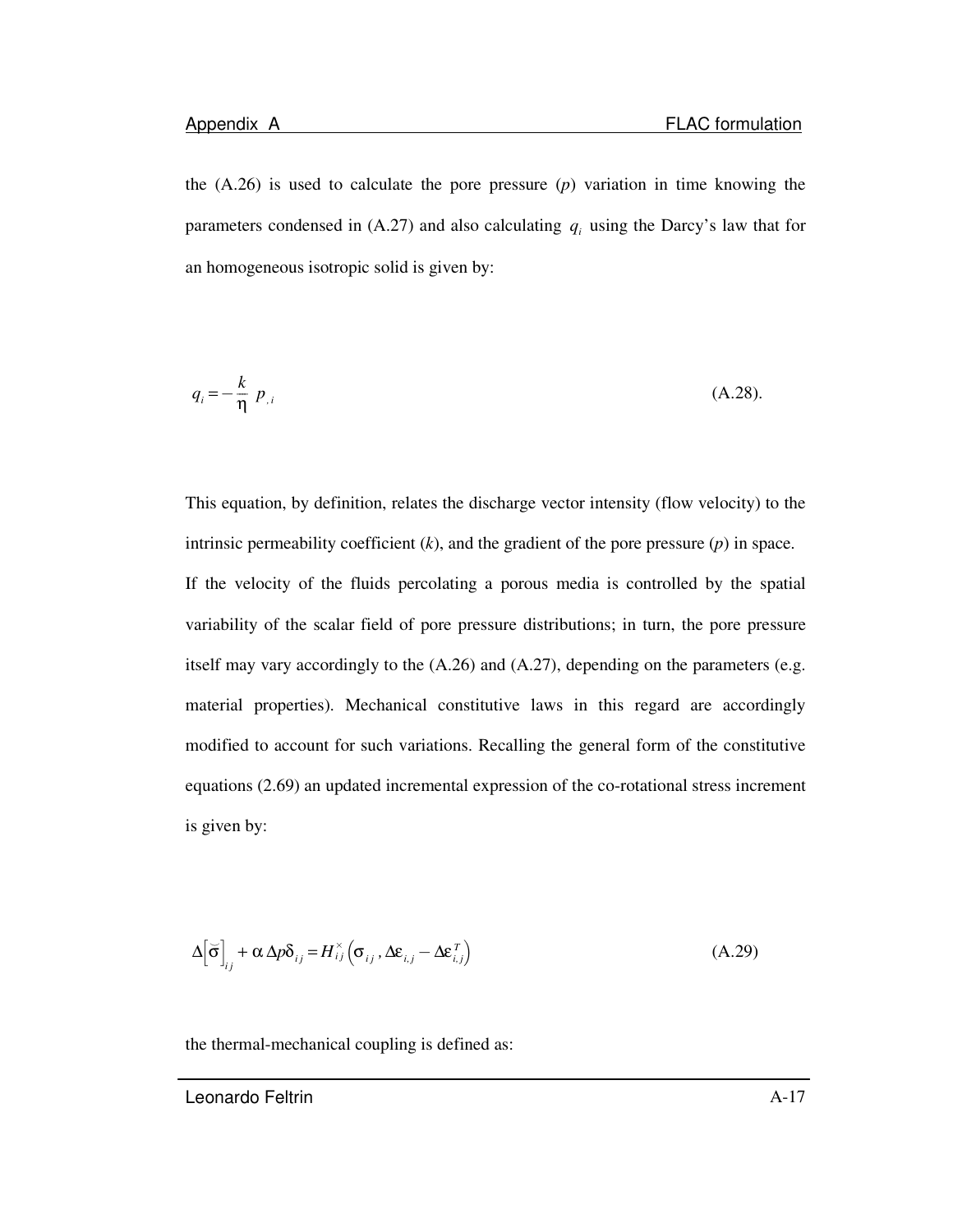$$
\Delta \varepsilon_{ij}^T = \alpha_t \, \Delta T \delta_{ij} \tag{A.30}
$$

fluid flow correction terms are present on both sides of the constitutive equation (A.29). In particular, the additional term on the left side outlines the influence of the pore pressure increment in reducing (similarly to the effective stress concept) the corotational stress component. The stress correction term comprehend also the Biot coefficient ( $\alpha$ ) and the Kronecker Delta (unitary tensor ( $\delta_{ij}$ ), used to convert to tensorial form the scalar field of pore pressure). On the right side of (A.29) as also in (A.30) the strain increment is influenced by the effect of temperature increments that may for instance increase the volume of the porous media expanding its matrix. The (A.29) also shows the interconnection existing among the mechanical and fluid flow modules. Correction terms in the constitutive equation, for example, could lower the corotational stress increment causing a reduction of nodal velocities.

Outlined equations are solved in FLAC using a finite different approach. The numerical scheme rests on a nodal formulation of the mass balance equation. This approach is not reviewed here because it is equivalent to the mechanical formulation presented above, which leads to the nodal form of the Newton's law. This simply involves the substitution of pore pressure, specific discharge vector and pore pressure gradient for velocity vector, stress and the strain-rate tensors, respectively. Nonetheless the solution of ordinary differential equation is obtained using two distinct discretization models in time (implicit/explicit formulation) in the fluid flow module.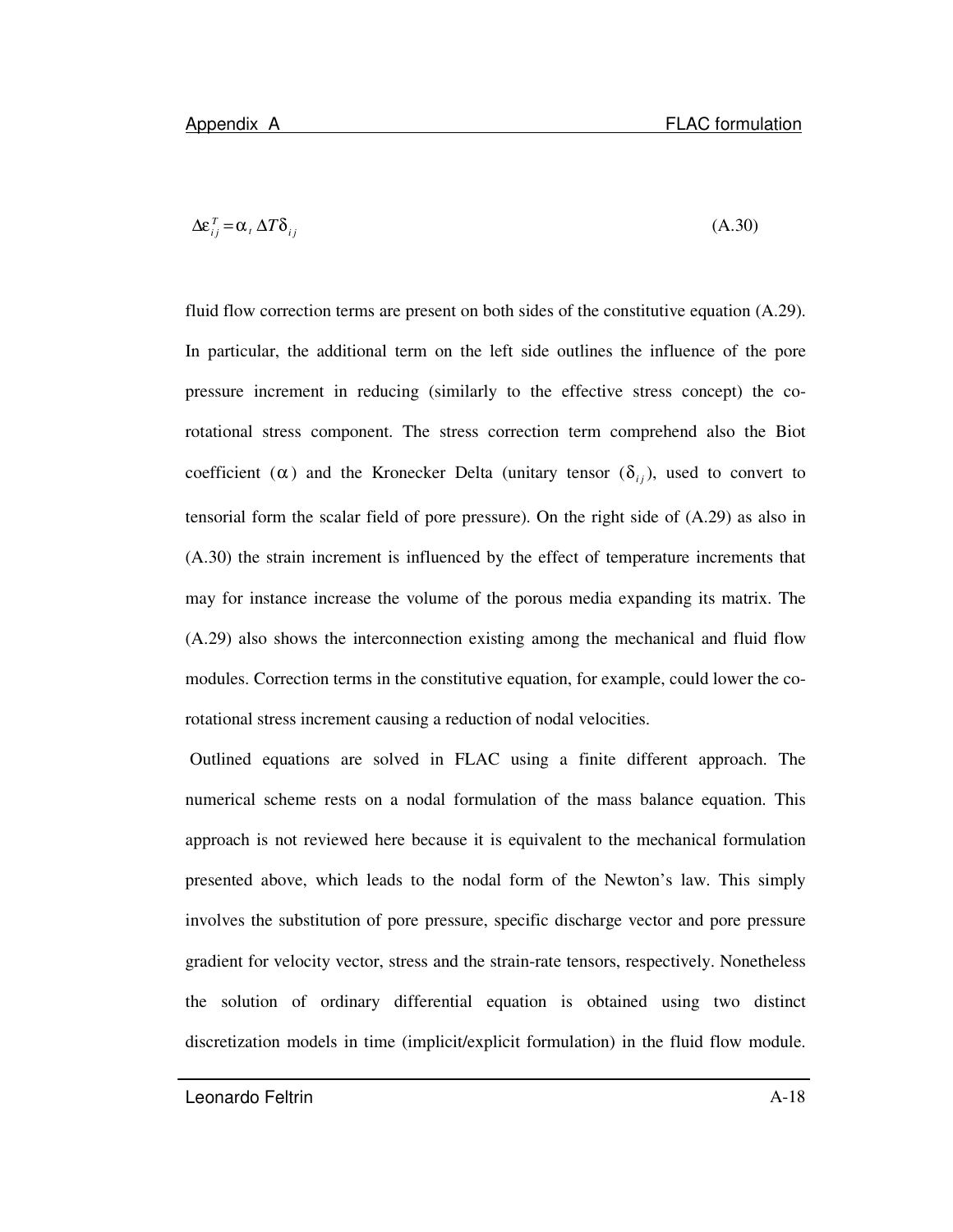However, the scope of this section on FLAC was primarily focused on the understanding of the concept of discretization and the general organisation of the software, for a deeper understanding the reader is referred to the FLAC documentation (Itasca, 2003).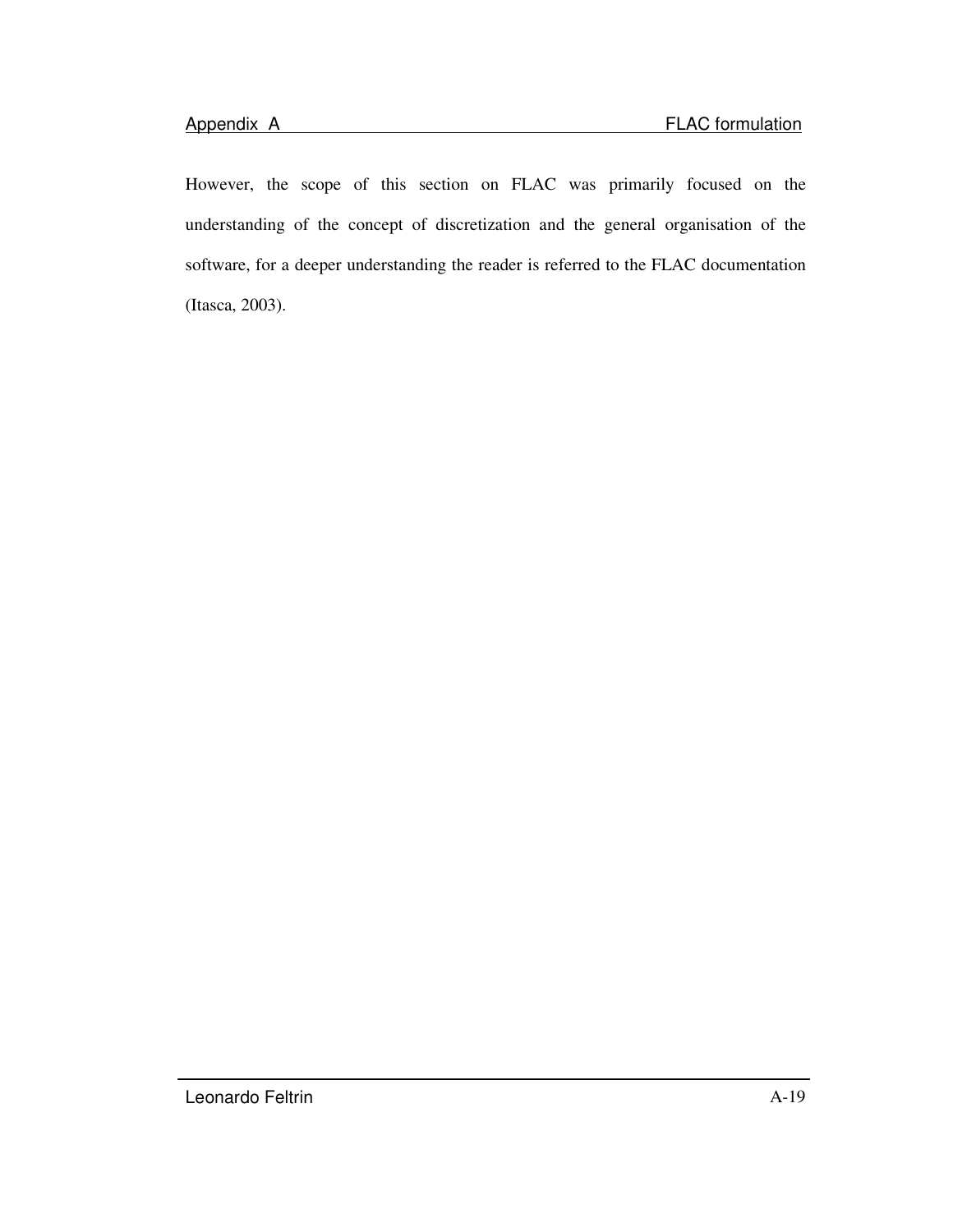# **APPENDIX B**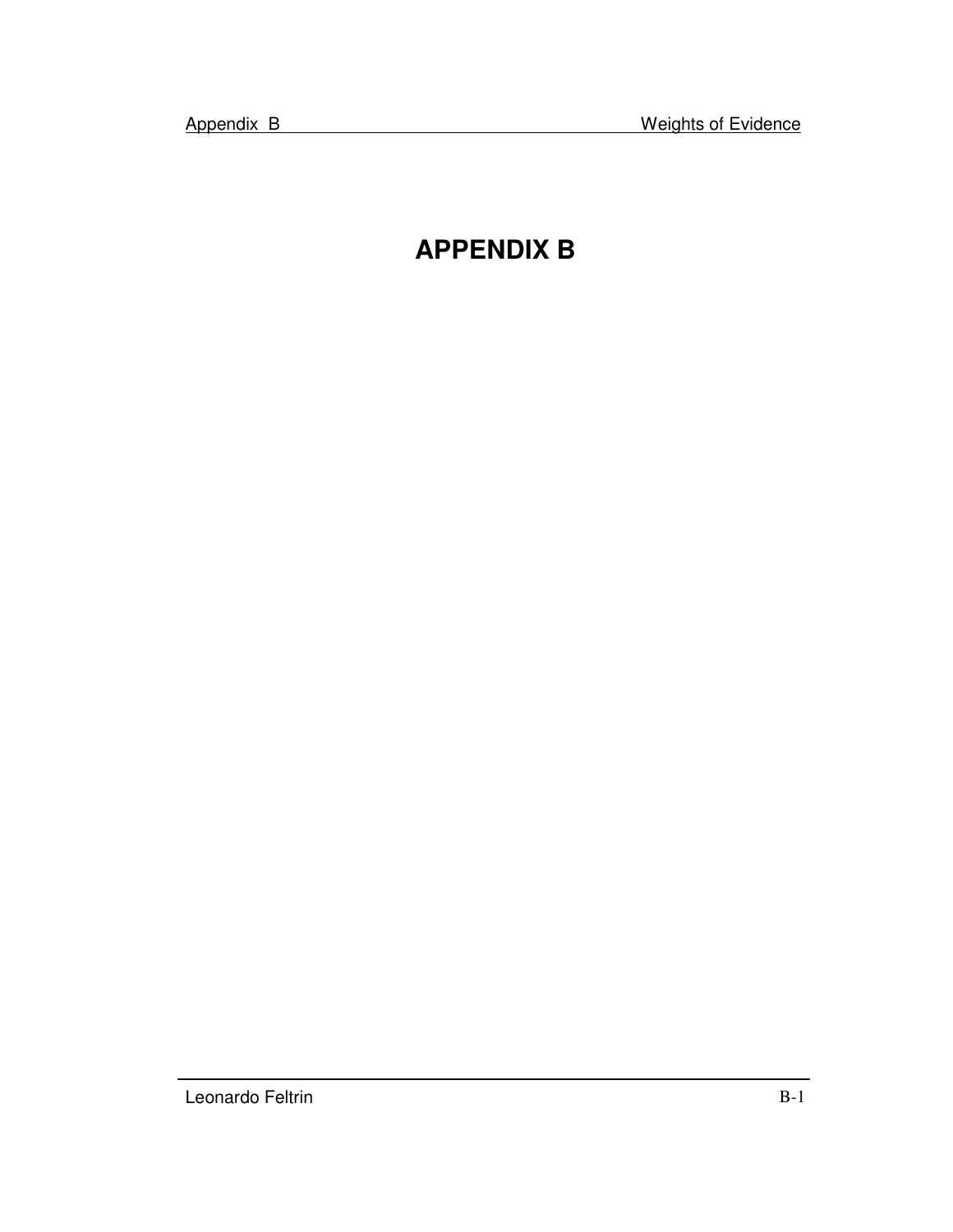### *B.1. Weights of Evidence formulation*

The Weights of Evidence method and relative algorithms are briefly discussed here (adapted from Bonham-Carter, 1994 and Carranza, 2004).

The Weights of Evidence method is a way to express the likelihood of finding a mineral deposit based on a certain representation of knowledge, which is a conditional probability function  $P(x)$ . The knowledge itself is mathematically expressed as Weights of Evidence, numerical scores derived from a measure of the spatial association between known deposits (*D*) and a considered pattern  $(B_n)$ . The spatial association represents a conditional probability expressed as follows:

$$
P(D|B_n) = P(D \cap B_n) / P(B_n)
$$
\n(B.1)

where  $P(D; B_n)$  is the conditional probability of finding D overlapping with a pattern  $B_n$  which is proportional to the area of D and  $B_n$  and inversely proportional to  $N(T)$  as  $P(B_n) = N(B_n)/N(T)$ . It is also possible to express the conditional probability of finding a pattern  $(B_n)$  overlapping with  $(D)$ .  $P(D \cap B_n)$  is equal to  $P(B_n \cap D)$ ; however the conditional probability is different because the same area of intersection is divided by diverse prior probabilities as follows:

Leonardo Feltrin B-2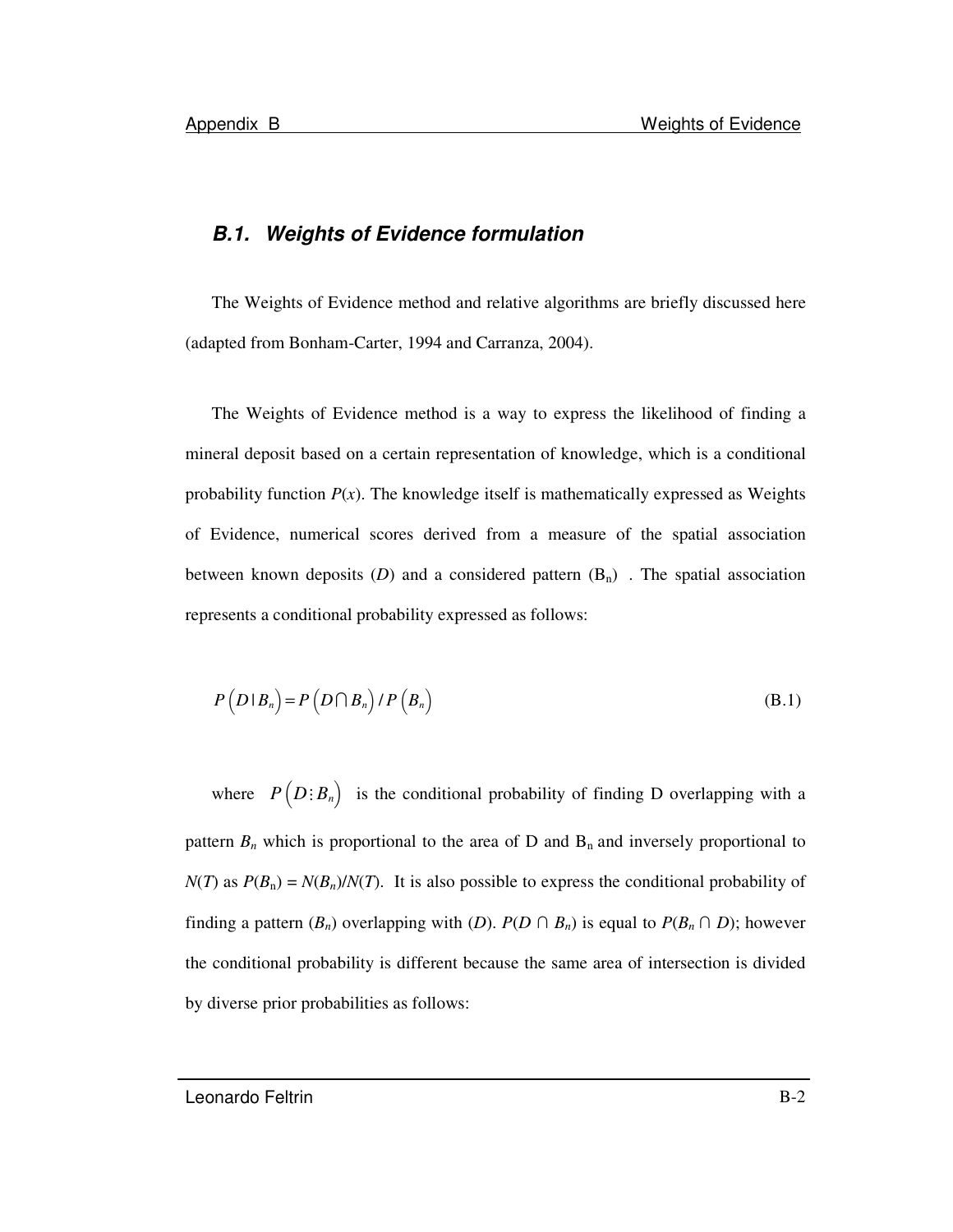$$
P(B_n | D) = P(B_n \cap D) / P(D)
$$
 (B.2).

Equations (10 and 11) can be combined to obtain the following representation of posterior probability (equivalent to conditional probability):

$$
P(D|B_n) = P(B_n|D) P(D) / P(B_n)
$$
\n(B.3)

A similar expression can be derived as a measure of correlation of *D* with the absence of a pattern  $(B_n)$  from known deposits  $(D)$ :

$$
P(D | \overline{B_n}) = P(\overline{B_n} | D) P(D) / P(\overline{B_n})
$$
\n(B.4)

These conditional probabilities are expressed for convenience as odds and also are converted in a logarithmic form to obtain the Weights of Evidence values. Odds can be defined as:

$$
O = \frac{P}{1 - P} = \frac{P}{\overline{P}} = P\left(D \mid B_n\right) / P\left(\overline{D} \mid B_n\right) \tag{B.5}
$$

From equations (B.3, B.4) conditional probabilities can be substituted to obtain, for instance, the conditional odd of deposits given the presence of  $B_n$ :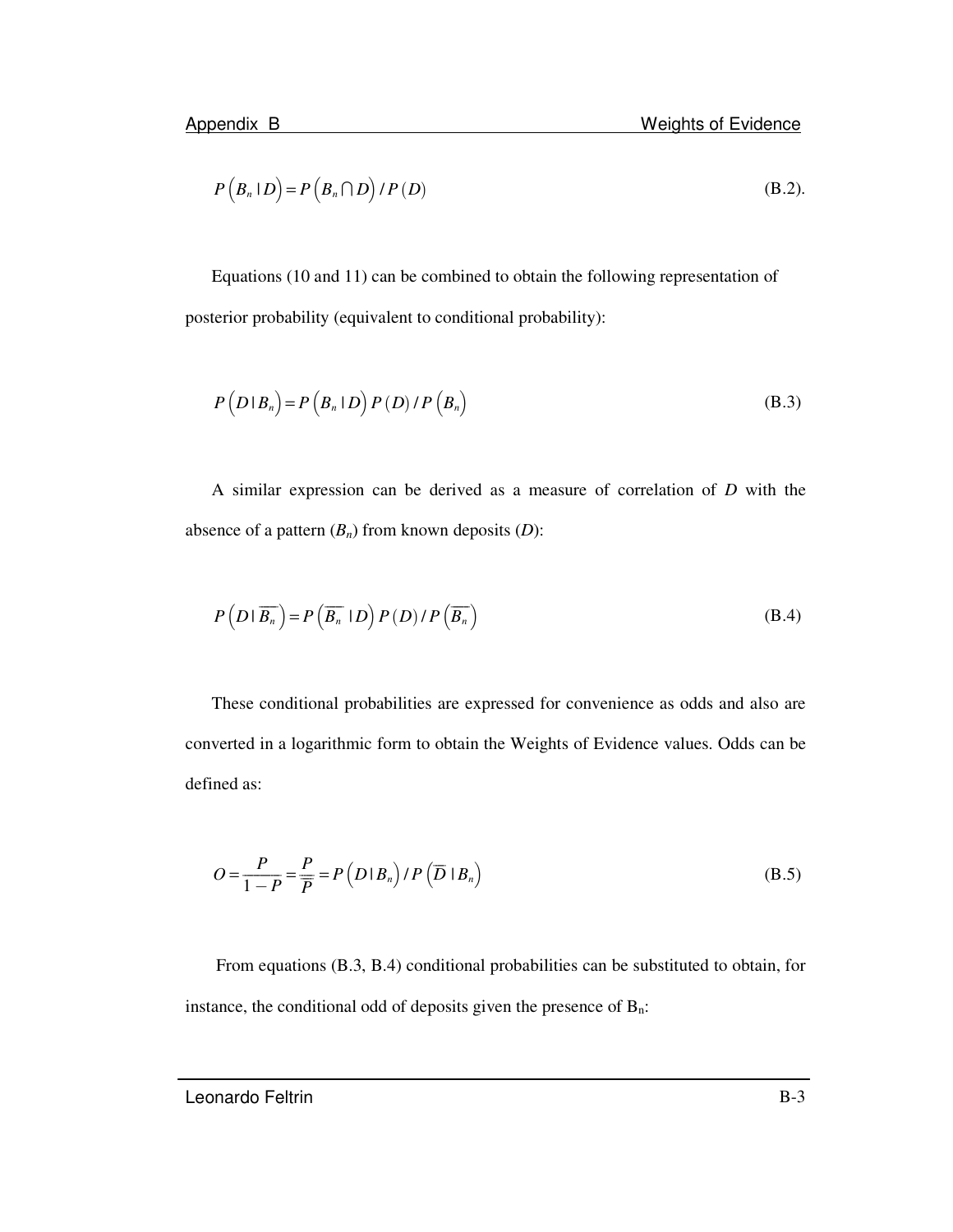$$
O(D|Bn) = O(D) \cdot P(Bn | D) / P(Bn | \overline{D})
$$
 (B.6)

In logarithmic form, both the presence or absence of  $B_n$  are expressed for convenience as follows, where  $W<sub>n</sub>$  is the weight depending on the pixel considered, as this may fall within either an area where  $B_n$  occurs or is missing:

$$
postlogit(D|Bn) = prilogit(D) + Wn+
$$
 (B.7)

$$
postlogit(D|\overline{B_n}) = prilogit(D) + W_n^-
$$
 (B.8)

Rearranging these equations (B.7, B.8) the Weights of Evidence can be calculated as follows:

$$
W_n^+ = \ln \left[ P\left(B_n \mid D\right) / P\left(B_n \mid \overline{D}\right) \right]
$$
 (B.9)

$$
W_n^- = \ln \left[ P\left(\overline{B_n} \mid D\right) / P\left(\overline{B_n} \mid \overline{D}\right) \right]
$$
 (B.10)

Equations (B.7, B.8, B.9, B.10) can be combined in a single algorithm, representing the Bayes rule of combination, where the *k* coefficient defines if the pattern is present or absent as a function of the pixel (*n*) considered: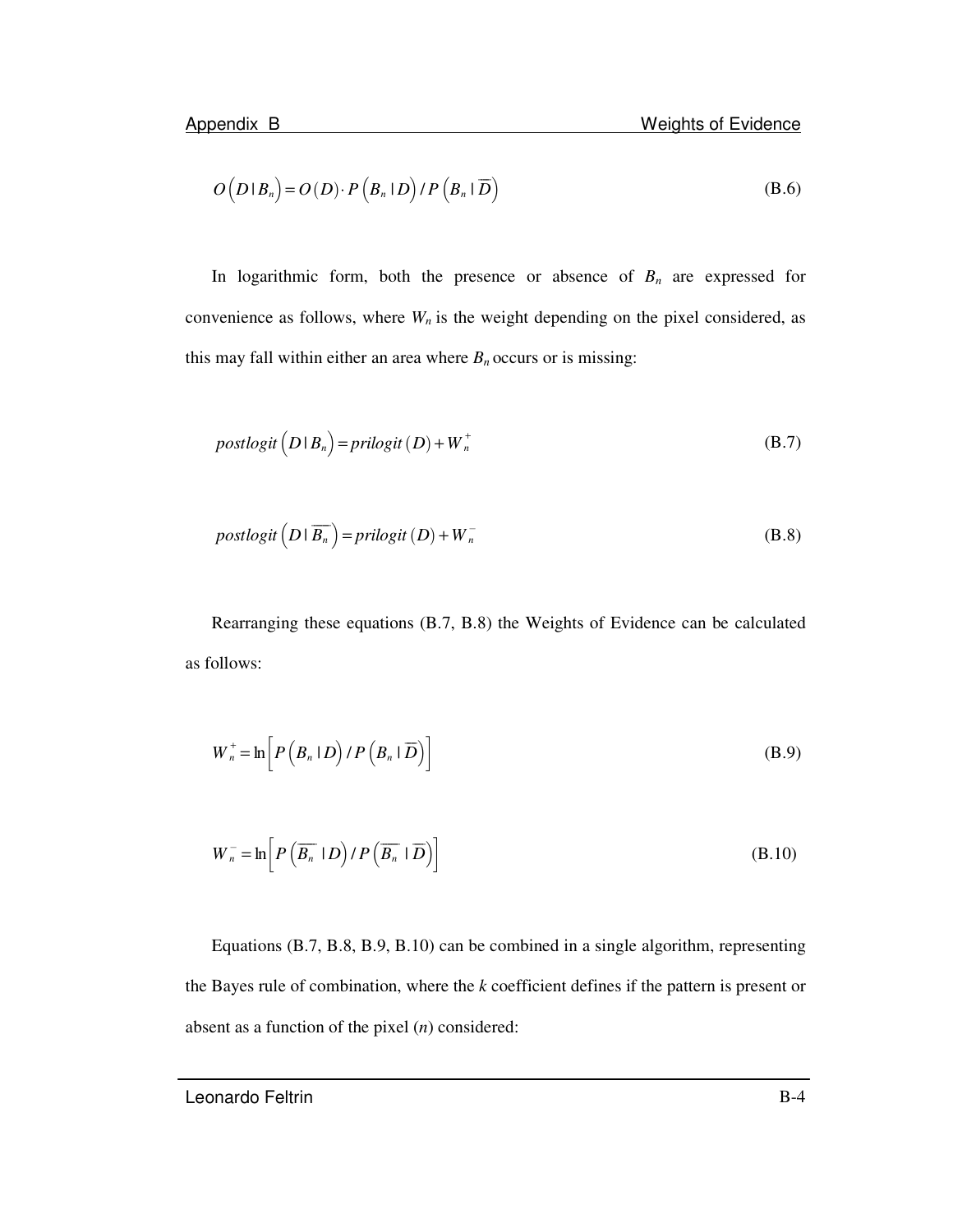$$
postlogit(D|B_n^{k(n)}) = prilogit(D) + \sum_{n=1}^{n} W_n^{k(n)}
$$
\n(B.11)

A posterior probability value that represents the sum of all the evidential layers is computed from equation (B.11) back-calculating its value as follows:

$$
P_{Post} = \left(\frac{\sum_{n=1}^{n} W_n^{k(n)} + lnO(D)}{1 + \left(e^{\sum_{n=1}^{n} W_n^{k(n)} + lnO(D)}\right)}\right)
$$
(B.12)

An estimate of the error involved with the calculation of the Weights of Evidence can be expressed using the asymptotic assumption of Bishop et al. (1975). These represent the variances of the Weights of Evidence as a function of the total area of study expressed as total number of pixels (unit cells) *N*(*T*). The mathematical relationships are also function of the area of known occurrences  $N(D)$ . The equations are:

$$
s^{2}\left(W_{n}^{+}\right) = \left(\frac{1}{N\left(B\cap D\right)}\right) + \left(\frac{1}{N\left(B\cap\overline{D}\right)}\right)
$$
\n(B.13)

$$
s^{2}\left(W_{n}^{+}\right) = \left(\frac{1}{N\left(\overline{B}\cap D\right)}\right) + \left(\frac{1}{N\left(\overline{B}\cap\overline{D}\right)}\right)
$$
\n(B.14)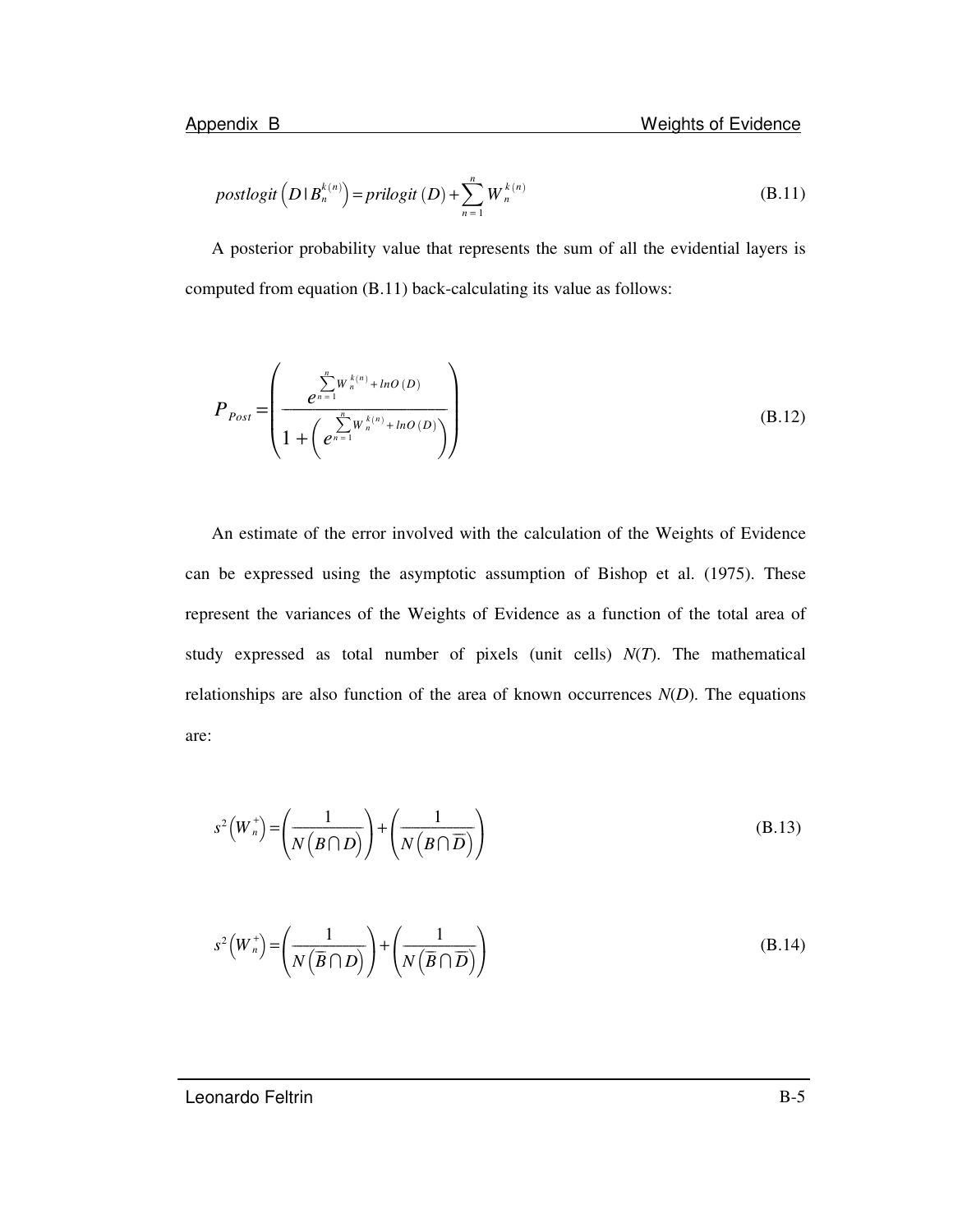These values were used to compute either the studentised value of the Contrast (*C*) and also for the calculation of the error involved in the estimation of posterior probabilities (*Ppost*). This is derived from a multiple combination of layers that form multiple classes (*k*) of pixel column combinations:

$$
s^{2}\left(P_{\text{Pos}t}\right) = \left[\frac{1}{N(D)} + \sum_{n=1}^{n} \left(s^{2}\left(W_{n}^{k(n)}\right)\right)\right] \cdot P_{\text{Pos}t}^{2}
$$
\n(B.15)

The available estimate of the variance of the posterior probability is used to compute the error involved in the estimation of the number of predicted mineral deposits in a certain region:

$$
s\left(N(D)_{Pred}\right) = \sqrt{\sum_{n=1}^{n} \left[ \left(N\left(k\right)\right)^{2} \times s^{2} \left(P_{Post}\right) \right]}
$$
\n(B.16)

This latter equation can be used to increase the statistical robustness of the NOT test (Chapter 3).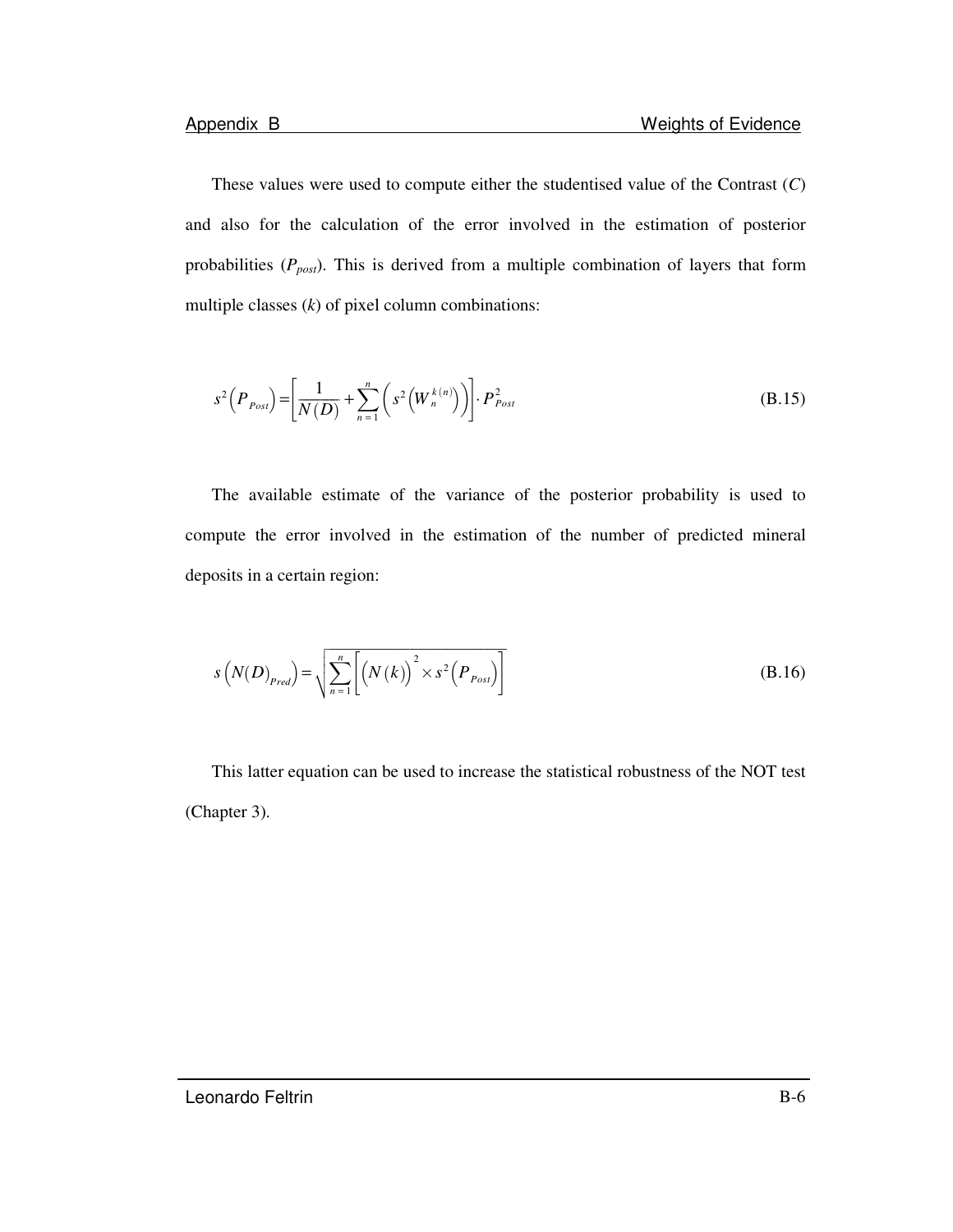# **APPENDIX C**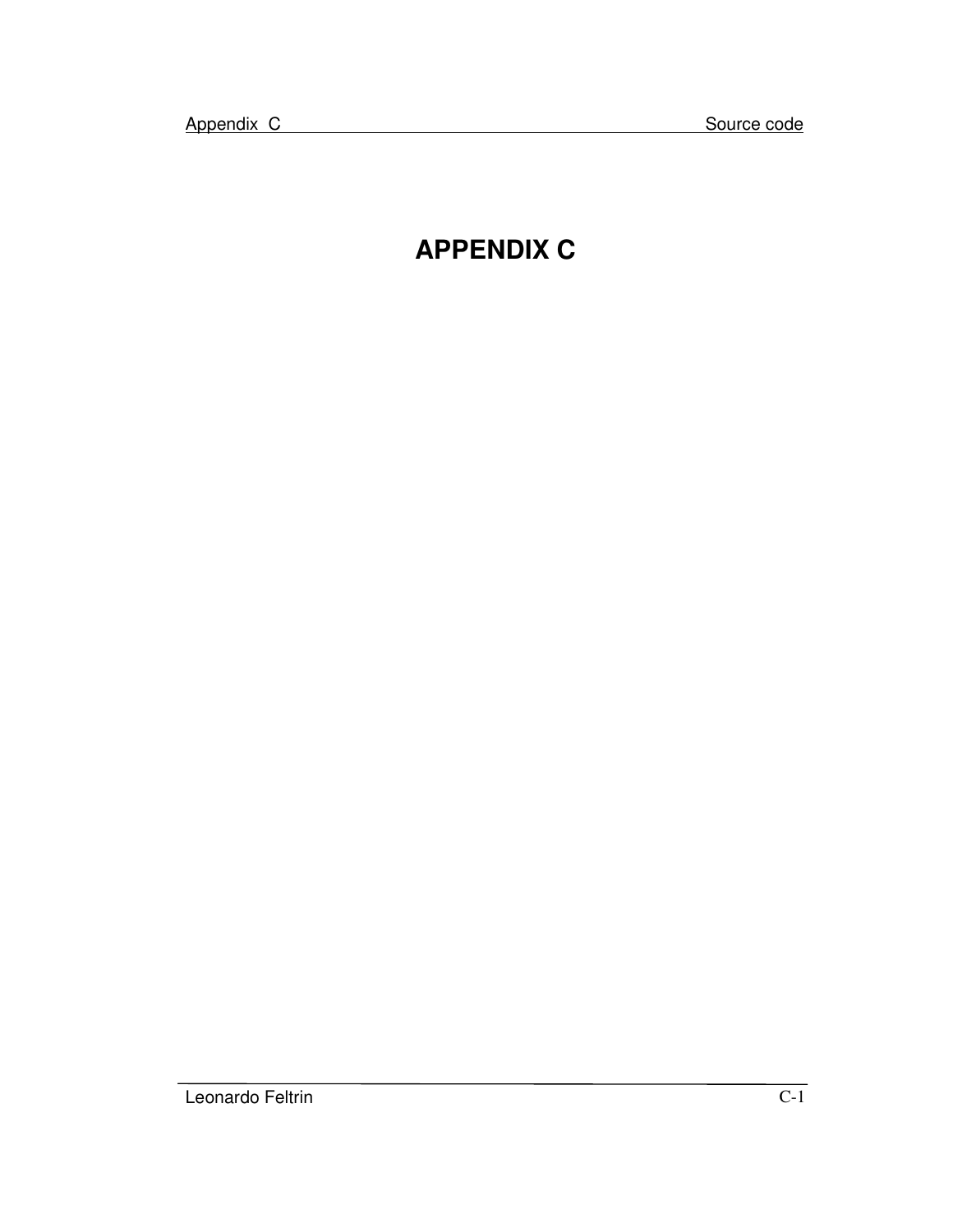### *C.1. Wofe Modeler*

Compiled in VB 2005 (Express Edition)

```
Software used to compute Byesian probability in WofE (Chapter 3)
Region " Software developed by Feltrin Leonardo - James Cook
University"
Imports System.IO
Imports System.Text
Imports System
Imports System.Drawing
Imports System.Drawing.Printing
Imports System.Collections
Imports System.ComponentModel
Imports System.Windows.Forms
Imports System.Data
Imports Rebuild_wofe.Form5
'these instructions are initialising "libraries" to open and write txt
files- see line and drawing
Public Class Form1
    Inherits System.Windows.Forms.Form
    'variable used in case of multi selection of bool geology
   Dim BoolM() As String
    'variables inserted to allow bitmap functionalities
    Private bmpImage As System.Drawing.Bitmap
   Private bayesmap As System.Drawing.Bitmap
   Private curZoom As Double = 1.0
   Private curRect As Rectangle
   Private originalSize As New Size(0, 0)
   Private mouseDownPt As New Point(0, 0)
   Private mouseUpPt As New Point(0, 0)
   Private zoomMode As Boolean = False
   Private imagesize As System.Drawing.Bitmap
   Private myfile() As Byte
   Private cellsz As Double
   'Variables that are used by missing evidence functionalities
   Dim d() As Byte
   Dim PkD() As Single
   Dim PDx() As Single
    ' Dim Px() As Single
   Dim SigmaSQm() As Double
   Dim s2Pk() As Double
   Dim s2Pkf As Double
   Dim s2Pkf_miss As Double
```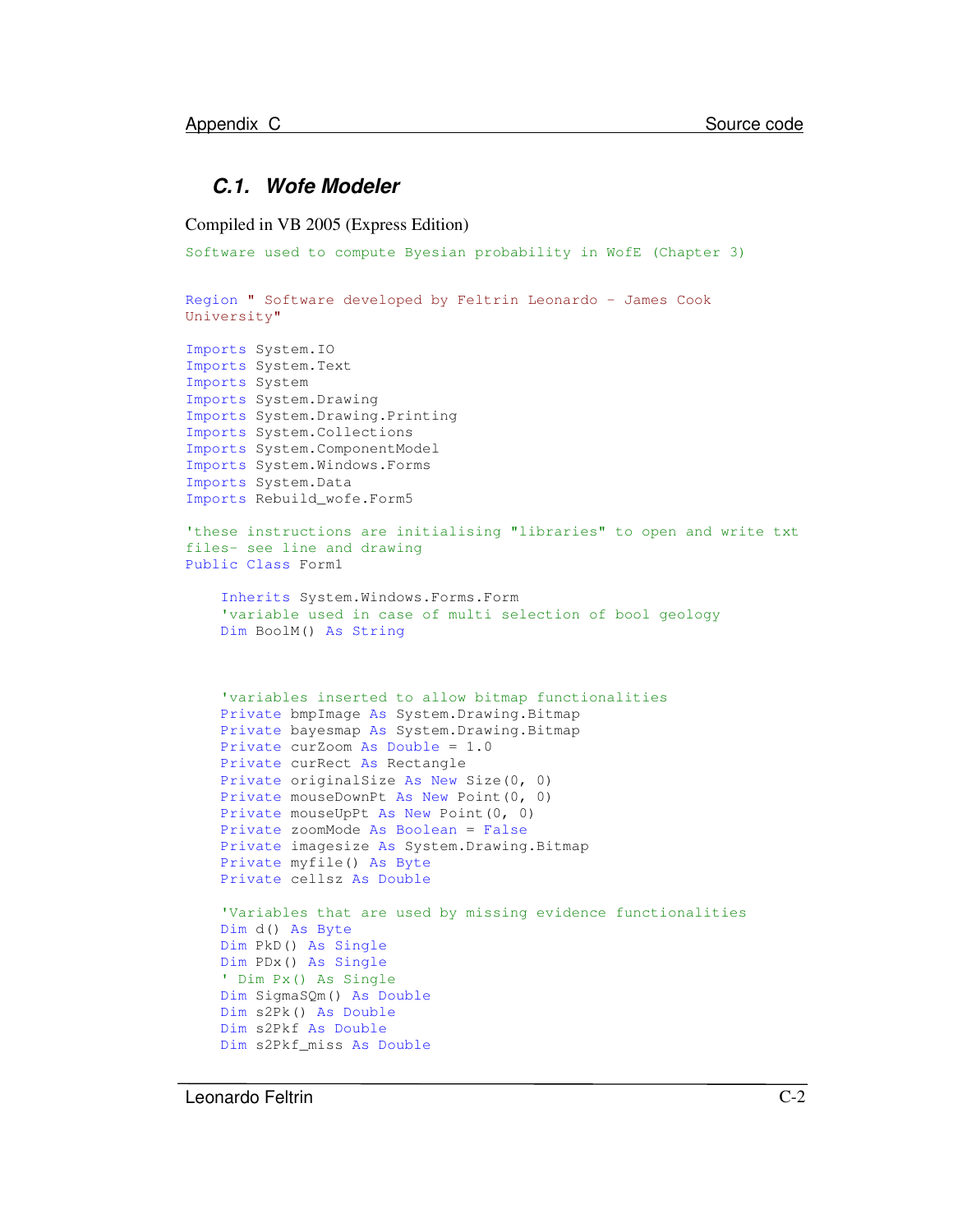```
Dim Dep As Integer
   Dim SigmaSQ_missingev() As Double
    Public Property Image_size()
       Get
            Return imagesize
       End Get
       Set(ByVal value)
            imagesize = value
       End Set
    End Property
    'variables for wofe
   Dim FileNames() As String
   Private Shared bmpsizepub As Integer
   Private Shared AD_w, AI_w, AG_w, AT_w As Double 'shared variables
expressing areas as cell numbers; they work in all sub routines
    Private Shared SumArray() As Byte
   Private Shared SumArray2() As Byte
   Private Shared WplusARR(), WminusARR(), ContrastARR(),
Stud_CwARR(), sqvar_WplusARR(), sqvar_WminusARR(), _
    stdv_ContrastARR(), stdv_WplusARR(), stdv_WminusARR() As Double
   Private Shared ar() As String
    'it is left to test 2bmp under process might be some inconsistency
of overlap of data as
    'exporting we lose precision
    Private Sub Button1_Click(ByVal sender As System.Object, ByVal e
As System.EventArgs) Handles Button1.Click
       Dim cellsz = TextBox9.Text
       If TextBox9.Text = Nothing Then
            MsgBox("Please insert the required cell size in square
kilometres")
            Exit Sub
       End If
        'we delete all files with old data
        If RadioButton2.Checked = True Then
            Try
```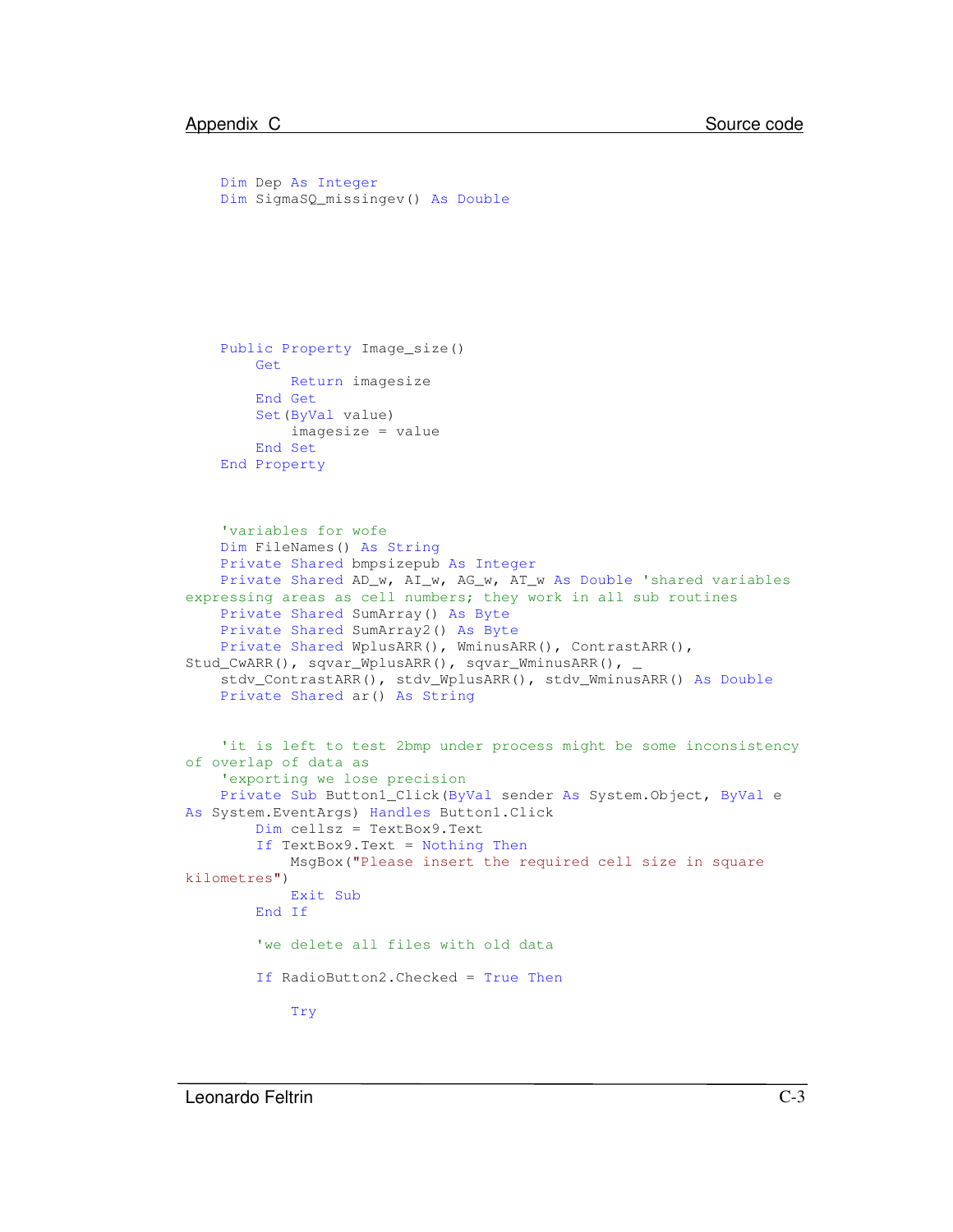My.Computer.FileSystem.DeleteFile("c:\wofe\weights\_calc\_output\Wplus.t  $xt$ ")

My.Computer.FileSystem.DeleteFile("c:\wofe\weights\_calc\_output\Wminus. txt")

My.Computer.FileSystem.DeleteFile("c:\wofe\weights\_calc\_output\Contras t.txt")

My.Computer.FileSystem.DeleteFile("c:\wofe\weights\_calc\_output\sqvar\_W plus.txt")

My.Computer.FileSystem.DeleteFile("c:\wofe\weights\_calc\_output\stdv\_Wp lus.txt")

My.Computer.FileSystem.DeleteFile("c:\wofe\weights\_calc\_output\sqvar\_W minus.txt")

My.Computer.FileSystem.DeleteFile("c:\wofe\weights\_calc\_output\stdv\_Wm inus.txt")

My.Computer.FileSystem.DeleteFile("c:\wofe\weights\_calc\_output\stdv\_Co ntrast.txt")

My.Computer.FileSystem.DeleteFile("c:\wofe\weights\_calc\_output\Stud\_Cw  $.txt")$ 

My.Computer.FileSystem.DeleteFile("c:\wofe\weights\_calc\_output\ArrayCu mAI.txt")

```
My.Computer.FileSystem.DeleteFile("c:\wofe\weights_calc_output\ArrayCu
mAG.txt")
```
Catch : MsgBox("no files to delete") End Try

Dim myarray2() As Byte

'we have to import the string header of multilayer info (multiple binari files 1 0 maps) 'to do that we need a list with the names of the files we need to load and then we use for to create

'Dim header As String = Nothing Dim a As String a = TextBox1.Text 'header = My.Computer.FileSystem.ReadAllText(a) 'MsgBox(header & "Check and delete any final space character") 'MsgBox("Check and delete any final space character")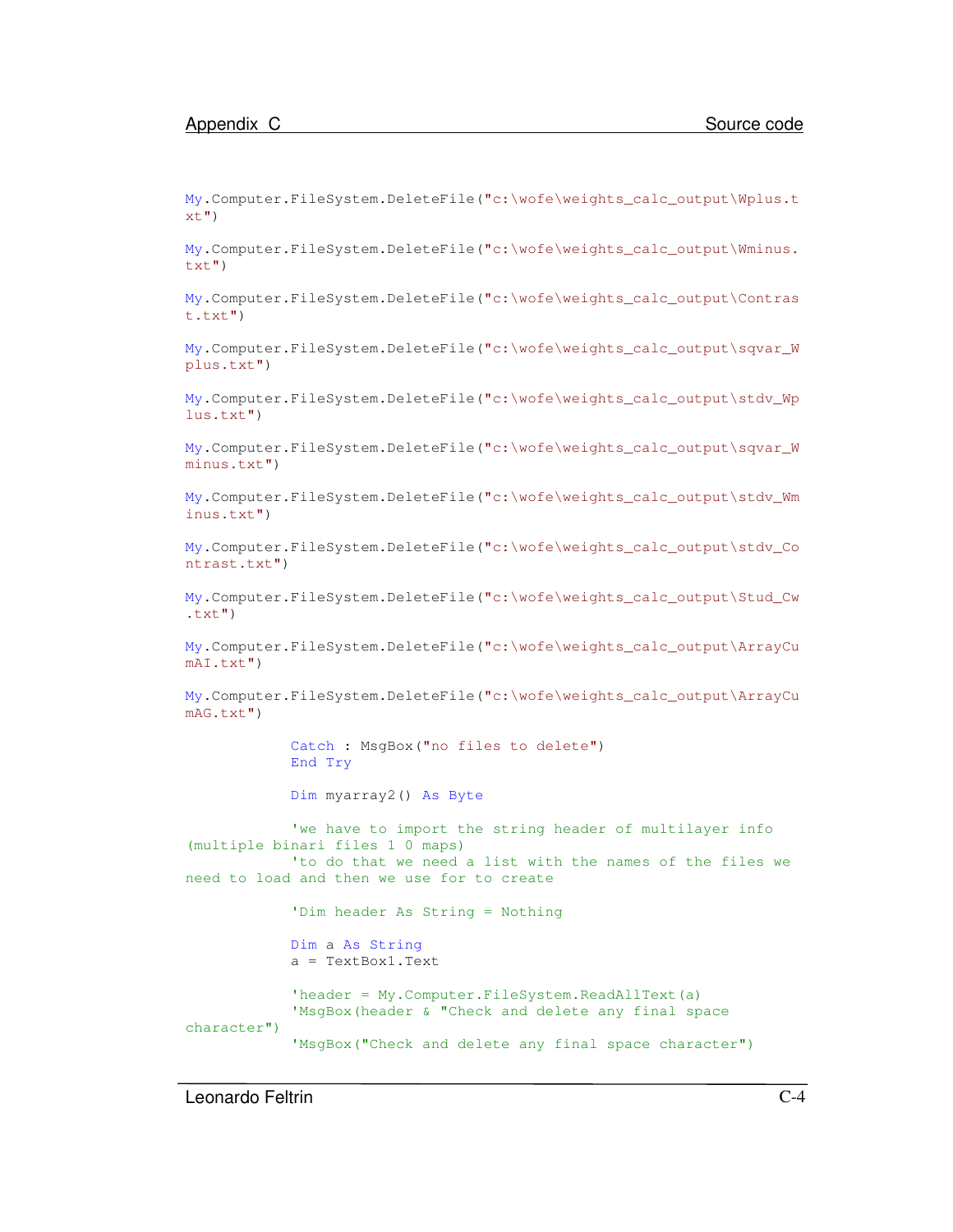```
Dim myarray() As String = BoolM
            'Dim c As Integer
            'For c = 0 To myarray. Length - 1
            ' myarray(c) = "c:\wofe\bmp_geol\" & myarray(c)
            'Next
            'now we need a for loop to load the files if multiple
layers are chosen
            Dim s As Integer
            For s = 0 To myarray. Length - 1
                myarray2 =
My.Computer.FileSystem.ReadAllBytes(myarray(s).ToString)
                'this convert one file.bmp to a myarray
                ' Dim binary(myarray2.Length - 1) As Byte
                'we jump on the cleaning algo each time to clean up
the bitmap
                Dim r As Integer
                'Here we need some code that cleans up the bitmaps for
us, we declare 2 new myarrays that will be locally storing
                'the original BMP in binary format. Then we get the
data out of them and feed SumArray and SumArray2
                Dim OriginalAD() As Byte =
My.Computer.FileSystem.ReadAllBytes(TextBox8.Text) 'we use the deposit
layer
                Dim OriginalAG(myarray2.Length - 1) As Byte
                OriginalAG = myarray2
                Try
                    r = (ComboBox3.Text * ComboBox4.Text) ' the number
of cells needed to get the number of good data pixels
                Catch : MsgBox("provide rows and columns numbers")
                    Exit Sub
                End Try
                'MsgBox("Numeber of Cells " & r)
                'Dim po As New Integer
                'Dim ps As Integer
                'Dim pq As Integer
                Dim SumArray(r - 1) As Byte
                Dim SumArray2(r - 1) As Byte
                'tronca arrays con remove command
```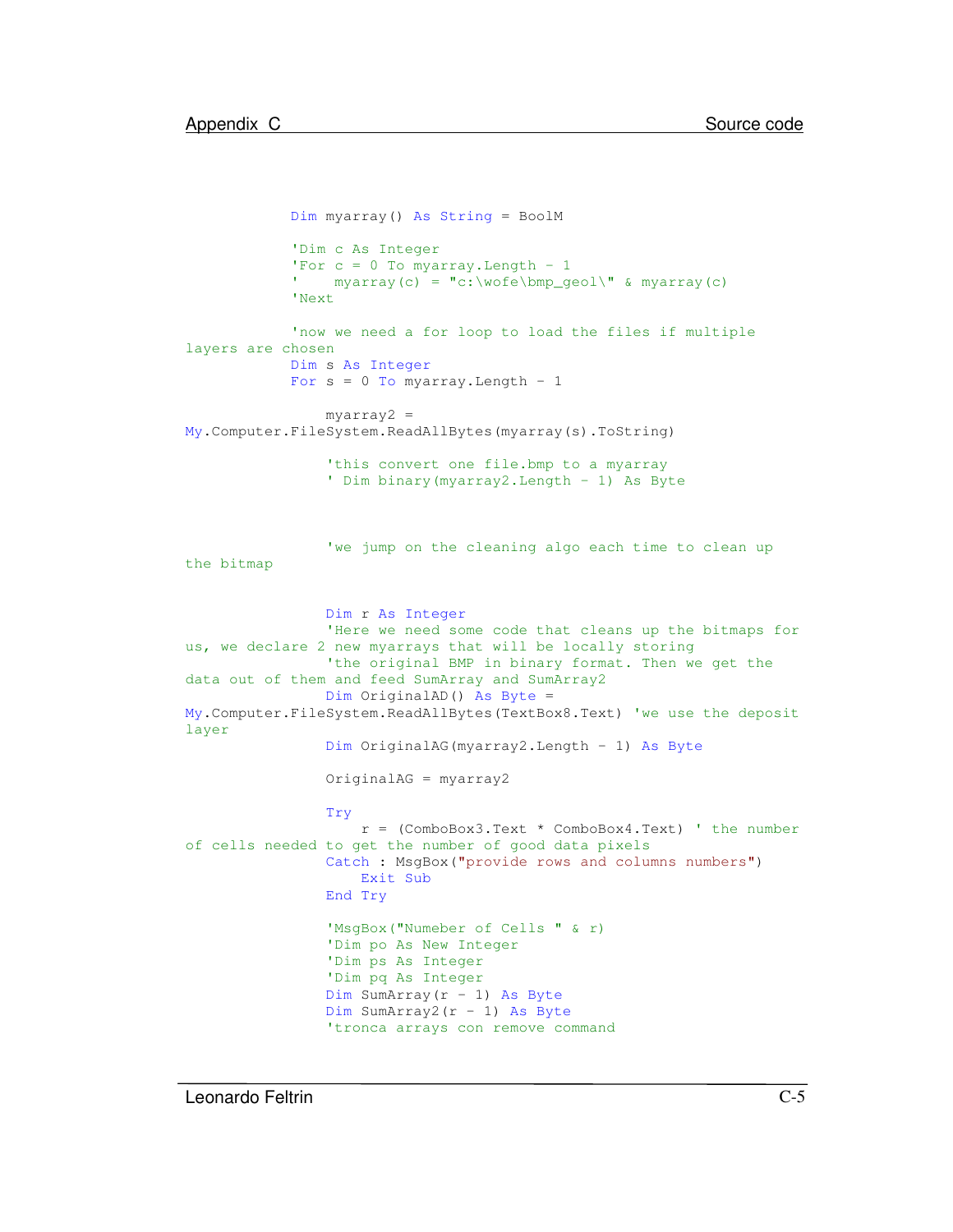```
Array.Reverse(OriginalAD)
                Array.Resize(OriginalAD, r)
                Array.Reverse(OriginalAD)
                SumArray = OriginalAD
                Array.Reverse(OriginalAG)
                Array.Resize(OriginalAG, r)
                Array.Reverse(OriginalAG)
                SumArray2 = OriginalAG
                ''For cycles to load arrays (SumArray...
                'For po = (OriginalAD.Length) - r To OriginalAD.Length
- 1
                     ps = (po - ((OriginalAD.Length) - r))' SumArray.SetValue(OriginalAD(po), ps) ' SumArray
\rightarrow AD
                ''Next
                'For po = (OriginalAG.Length) - r To OriginalAG.Length
- 1
                     pq = (po - ((Original AG.Length) - r)) SumArray2.SetValue(OriginalAG(po), pq) '
SumArray2 -> AG
                'Next
                'MsgBox(SumArray2.GetValue(r - 1))
                'MsgBox(OriginalAG(OriginalAG.Length - 1))
                Dim b As Integer = 0Dim Sum As Double = 0
                Dim Sum2 As Double = 0
                'Dim SumCounter As Integer
                'Dim Counter(255) As Integer
                'Dim CounterTwo(255) As Integer
                'These following are two constants AD and AT Area of
deposits and Total Study area
                 ' algebric sum of array (AD) we get just 1s not 0
counted, therfore the area of deposits cells
                For b = 0 To SumArray. Length - 1
                    Sum = Sum + SumArray(b) '-1 is inserted as the
array starts from 0
                Next b
                Label9.Text = Sum.ToString() 'Output AD
                Dim AD As Double = Sum
                'assign shared variable for w calc
                AD_w = Sum * cells
```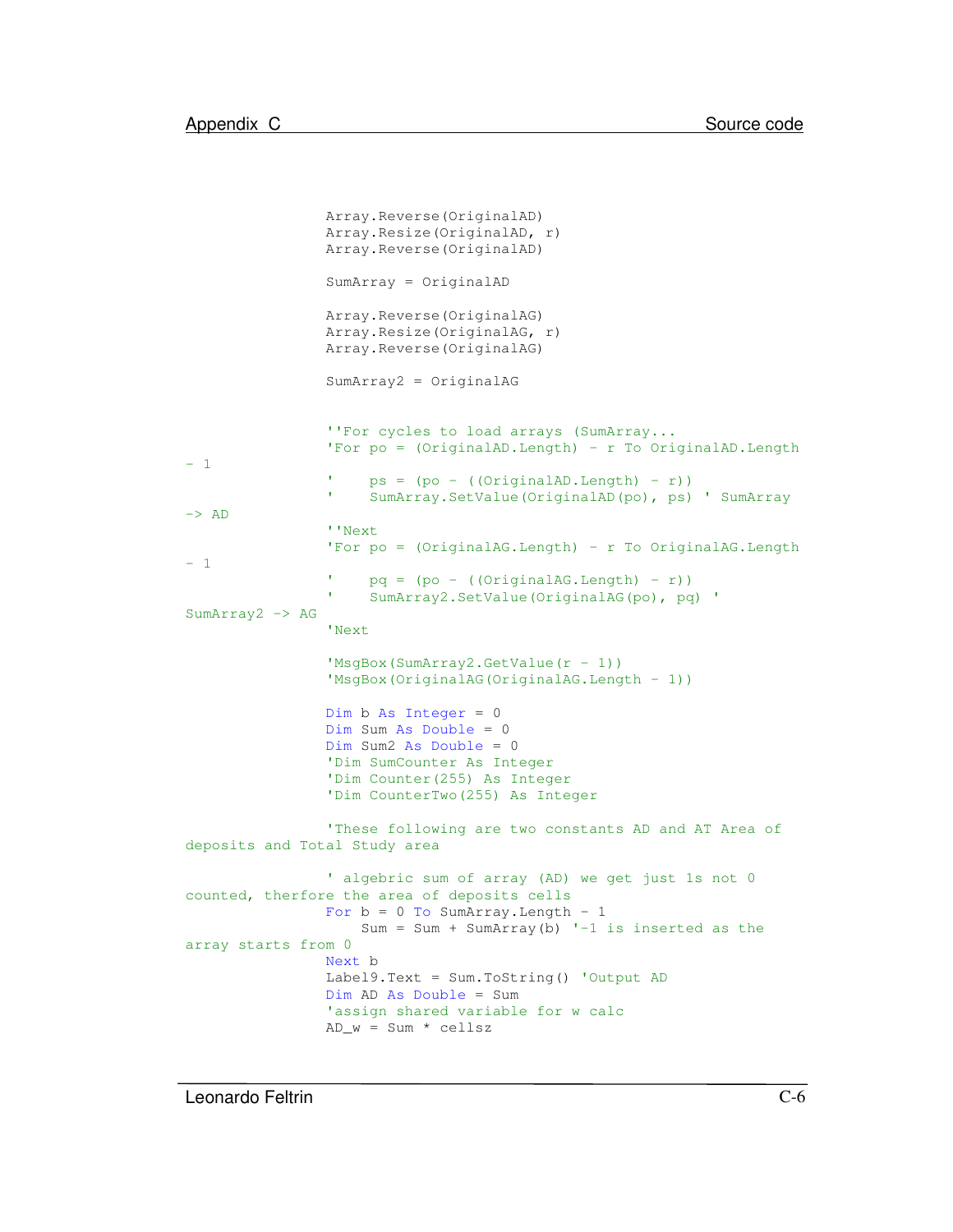```
'''''''''''''''''''''''''''''''''''''''''''''''''''''here we add the conversion to deposit number
                Label35.Text = Sum * cellsz & "pixels"
                '''''''''''''''''''''''''''''''''''''''''''''''''''''Sum of all cells to get total area expressed as cell
units (AT)
                Dim AT As Double = SumArray.Length
                Label8.Text = AT.ToString() 'Output AT
                AT_w = r * cellsz'This part is inserted to calculate the weights
                Dim a2 As Integer = SumArray2.Length 'array limit for
cycle
                Dim b2 As Integer
                'The following code has to be run in case of binary 0
1 classes of files
                ' algebric sum of array (AG) we get just 1's not 0
counted, therfore the area of geology or other things
                For b2 = 0 To SumArray2. Length - 1
                    Sum2 = Sum2 + SumArray2(b2) -1 is inserted as the
array starts from 0
                Next
                Label10.Text = Sum2.ToString() 'Output AG
                Dim AG As Double = Sum2
                AG w = AG * cellsz ' see above
                'we want to add each element of an array with an
element of a second array with same index
                'firstly we declare the 2 arrays, first geo second
deposit
                'If geo is multiclass this code cannot handle it
therefore it has to run only in case of 0,1 image
                'To make it work with the multiclass it has to cycle
with AG variation, we need a new array {AI}
                'we want also store the result in a third array
                'define the lenght as Array have specific lenght
                'we declare the boolean array
                Dim third(SumArray.Length - 1) As Byte
                Dim q As Integer
                'here we create the for loop, which makes a
multiplication of pixels ( = to boolean intersection)
                For q = 0 To SumArray. Length - 1
                    'third is an array that stores the value AI for
each pixel
                    third(q) = (SumArray(q) * SumArray(q))Next
```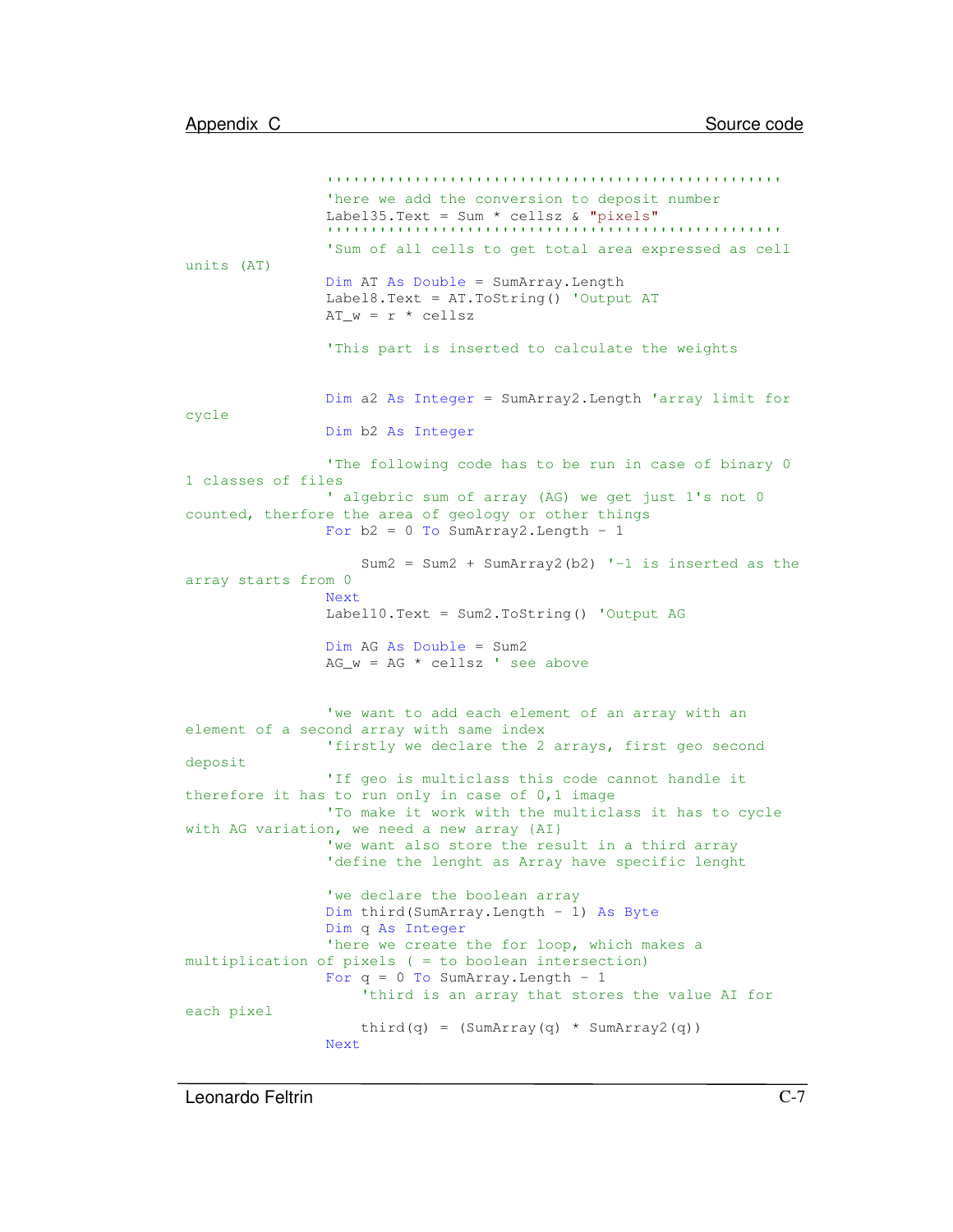```
Dim AI As Double
                For q = 0 To SumArray. Length - 1
                   AI = AI + third(q)Next
'My.Computer.FileSystem.WriteAllBytes("c:\wofe\pmh_final.rst", third,
False)
                Label11.Text = AI.ToString 'Output AI
                AI_w = AI * cellsz ' see above
                'Here we get the weight using previous variables
WEIGHT MODULE
                Dim Wplus As Double
                Dim Wminus As Double
                Dim Contrast As Double
                Dim Stud_Cw As Double
                Dim sqvar_Wplus As Double
                Dim sqvar_Wminus As Double
                Dim stdv_Contrast As Double
                Dim stdv_Wplus As Double
                Dim stdv_Wminus As Double
                Try
My.Computer.FileSystem.WriteAllText("c:\wofe\weights_calc_output\Array
CumAI.txt", AI_w.ToString & " ", True)
```
Catch ex As Exception

My.Computer.FileSystem.CreateDirectory("c:\wofe\weights\_calc\_output\")

My.Computer.FileSystem.WriteAllText("c:\wofe\weights\_calc\_output\Array CumAI.txt", AI\_w.ToString & " ", True)

#### End Try

My.Computer.FileSystem.WriteAllText("c:\wofe\weights\_calc\_output\Array CumAG.txt", AG\_w.ToString & " ", True)

#### 'Equation for W+

 $Wplus = Math.Loq((AL_w / AD_w) * ((AT_w - AD_w) /$  $(AG_W - AI_W))$ ) Label19.Text = Wplus.ToString

My.Computer.FileSystem.WriteAllText("c:\wofe\weights\_calc\_output\Wplus .txt", Wplus.ToString & " ", True)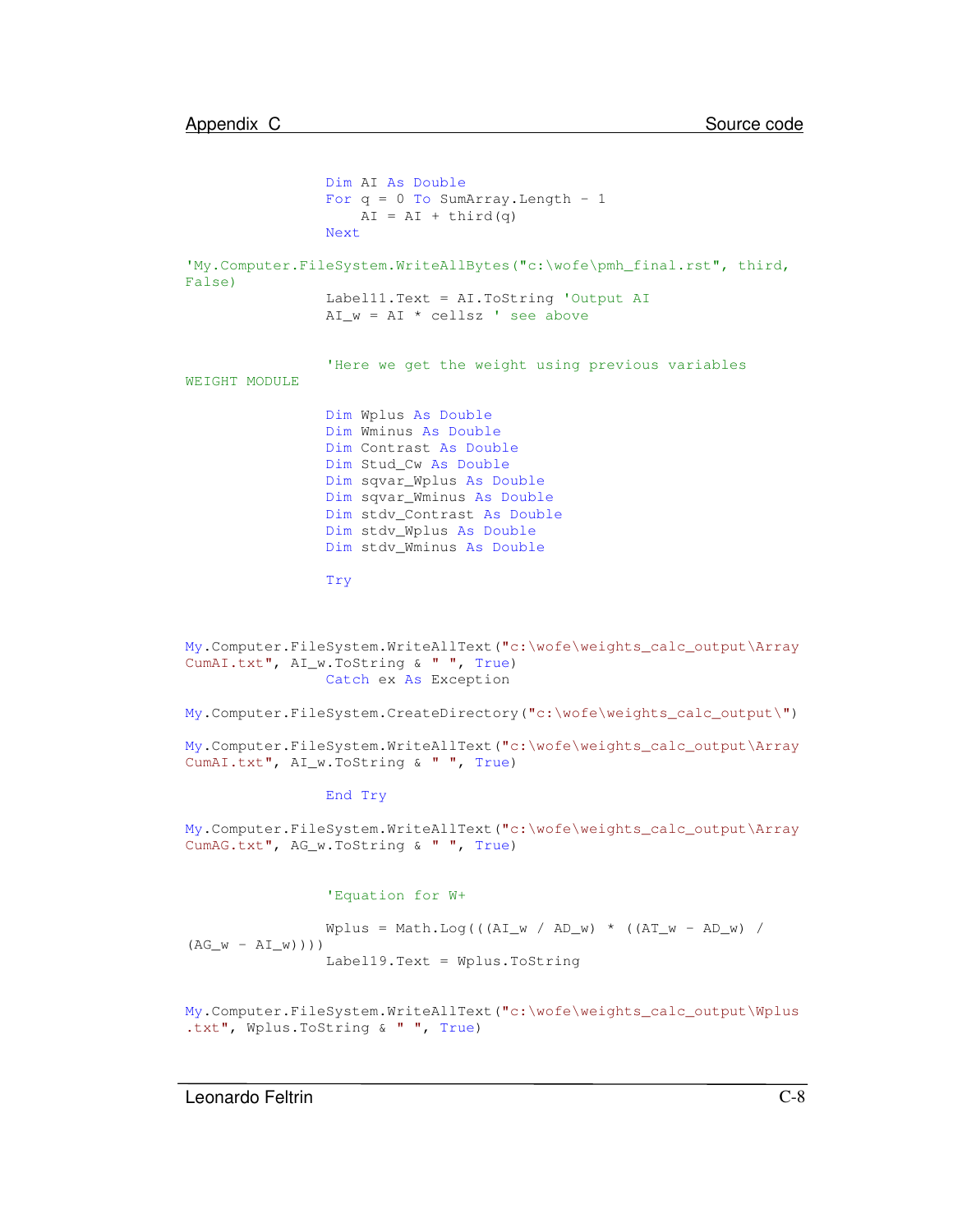```
'Equation for W-
```
Wminus = Math.Log(( $(AD_w - AI_w)$  /  $AD_w$ ) \* ( $AT_w$  - $AD_w$ ) /  $(AT_w - AD_w - AG_w + AI_w))$ Label20.Text = Wminus.ToString

```
My.Computer.FileSystem.WriteAllText("c:\wofe\weights_calc_output\Wminu
s.txt", Wminus.ToString & " ", True)
```

```
'Equation for Cw
```

```
Contrast = Wplus - Wminus '21
Label21.Text = Contrast.ToString
```
My.Computer.FileSystem.WriteAllText("c:\wofe\weights\_calc\_output\Contr ast.txt", Contrast.ToString & " ", True)

```
'Equation for v(W+)
```

```
squar_W plus = (1 / AI_w) + (1 / (AG_w - AI_w))
```

```
My.Computer.FileSystem.WriteAllText("c:\wofe\weights_calc_output\sqvar
_Wplus.txt", sqvar_Wplus.ToString & " ", True)
```

```
'Equation for s(W+)
stdv_Wplus = Math.Sqrt(sqvar_Wplus) '23
Label23.Text = stdv_Wplus.ToString
```

```
My.Computer.FileSystem.WriteAllText("c:\wofe\weights_calc_output\stdv_
Wplus.txt", stdv_Wplus.ToString & " ", True)
```

```
'Equation for v(W-)
```

```
sqvar_Mminus = (1 / (AD_w - AI_w)) + (1 / (AT_w - AG_w))- AD_w + AI_w))
```
My.Computer.FileSystem.WriteAllText("c:\wofe\weights\_calc\_output\sqvar \_Wminus.txt", sqvar\_Wminus.ToString & " ", True)

```
'Equation for s(W-)
stdv_Wminus = Math.Sqrt(sqvar_Wminus) '24
Label24.Text = stdv_Wminus.ToString
```

```
My.Computer.FileSystem.WriteAllText("c:\wofe\weights_calc_output\stdv_
Wminus.txt", stdv_Wminus.ToString & " ", True)
```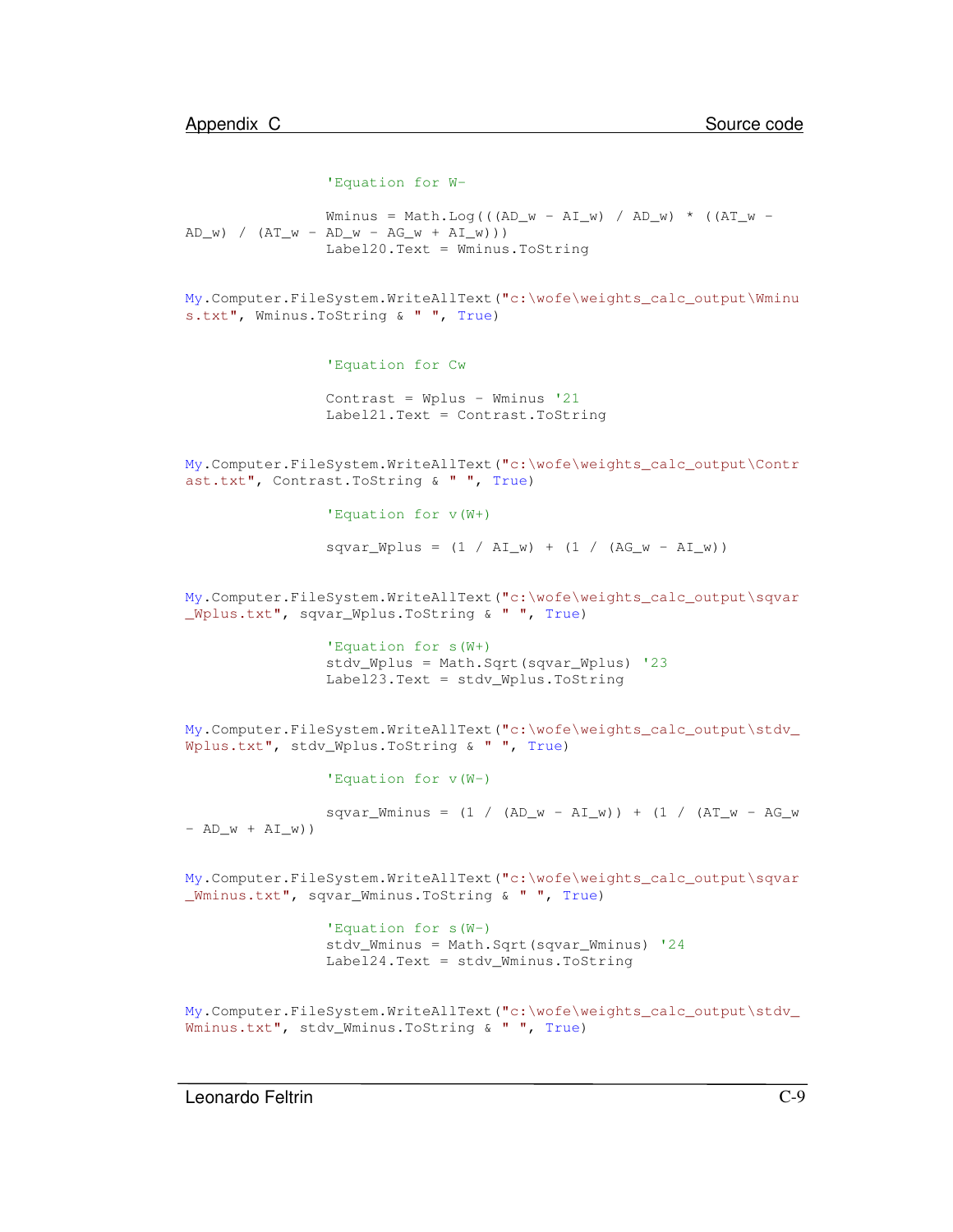```
'Equation for s(Cw)
                stdv_Contrast = Math.Sqrt(sqvar_Wplus + sqvar_Wminus)
'25
                Label25.Text = stdv_Contrast.ToString
My.Computer.FileSystem.WriteAllText("c:\wofe\weights_calc_output\stdv_
Contrast.txt", stdv_Contrast.ToString & " ", True)
                'Equation for the studentized value of Cw '22
                Dim Stud_CwARR(255) As Double
                Stud_Cw = Contrast / stdv_Contrast
                Label22.Text = Stud_Cw.ToString
My.Computer.FileSystem.WriteAllText("c:\wofe\weights_calc_output\Stud_
Cw.txt", Stud_Cw.ToString & " ", True)
                'output lines relative to each value we get a number
of array
                AI = Nothing
                AG = Nothing
                AI_w = Nothing
                AG_w = NotthingWplus = Nothing
                Wminus = Nothing
                Contrast = Nothing
                Stud_Cw = Nothing
                sqvar_Wplus = Nothing
                sqvar_Wminus = Nothing
                stdv_Contrast = Nothing
                stdv_Wplus = Nothing
                stdv_Wminus = Nothing
                'WplusARR(255) = Nothing
                'WminusARR(255) = Nothing
                'sqvar_WplusARR(255) = Nothing
                'stdv_WplusARR(255) = Nothing
                'sqvar_WminusARR(255) = Nothing
                'stdv_WminusARR(255) = Nothing
                'stdv_ContrastARR(255) = Nothing
                'ContrastARR(255) = Nothing
                SumArray = Nothing
                SumArray2 = Nothing
            Next
            MsgBox("Well done leo!")
            Exit Sub
```
Else

Leonardo Feltrin C-10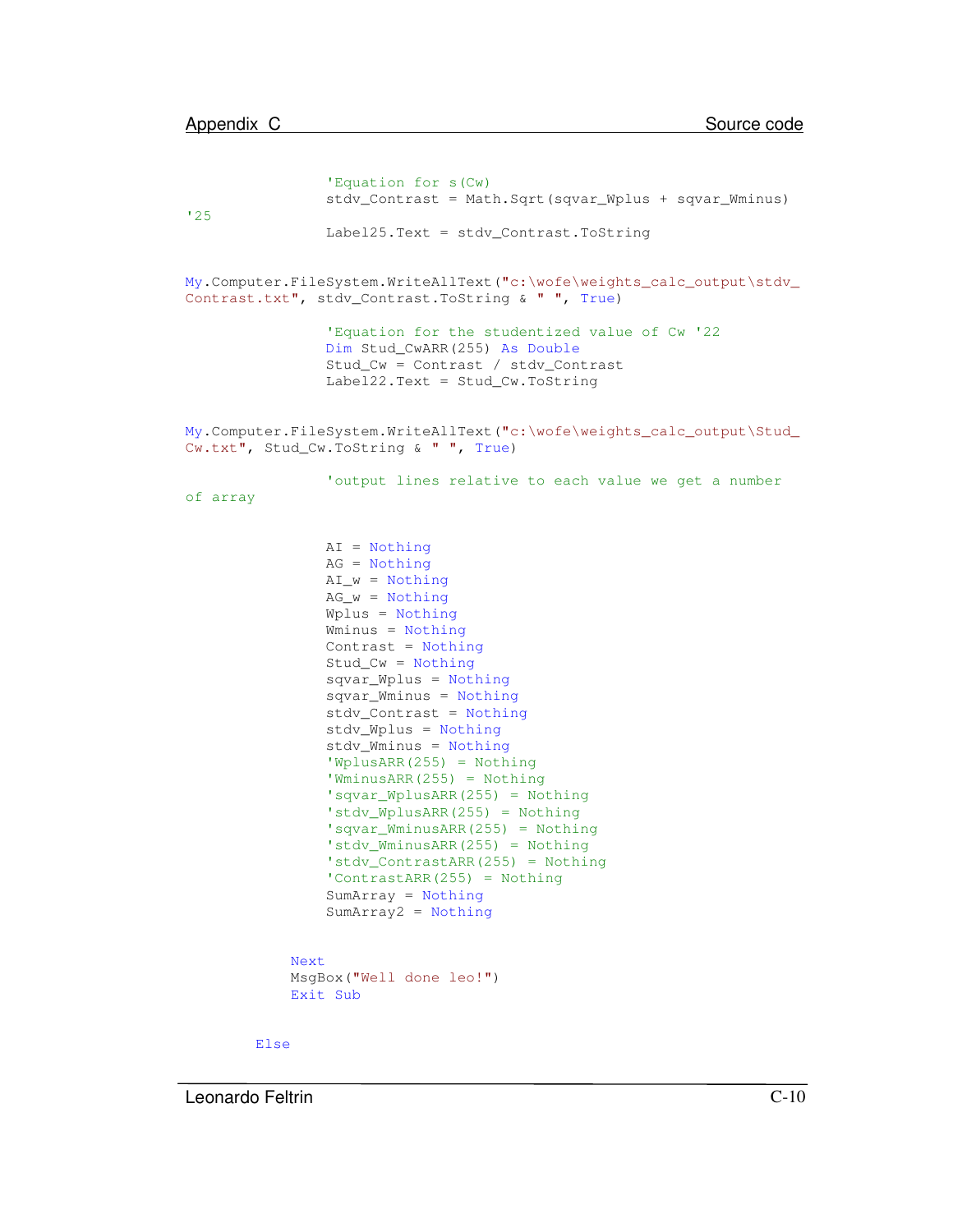#### Try

My.Computer.FileSystem.DeleteFile("c:\wofe\weights\_calc\_output\Wplus.t  $xt$ ")

My.Computer.FileSystem.DeleteFile("c:\wofe\weights\_calc\_output\Wminus. txt")

My.Computer.FileSystem.DeleteFile("c:\wofe\weights\_calc\_output\Contras t.txt")

My.Computer.FileSystem.DeleteFile("c:\wofe\weights\_calc\_output\sqvar\_W plus.txt")

My.Computer.FileSystem.DeleteFile("c:\wofe\weights\_calc\_output\stdv\_Wp lus.txt")

My.Computer.FileSystem.DeleteFile("c:\wofe\weights\_calc\_output\sqvar\_W minus.txt")

My.Computer.FileSystem.DeleteFile("c:\wofe\weights\_calc\_output\stdv\_Wm inus.txt")

My.Computer.FileSystem.DeleteFile("c:\wofe\weights\_calc\_output\stdv\_Co ntrast.txt")

My.Computer.FileSystem.DeleteFile("c:\wofe\weights\_calc\_output\Stud\_Cw  $\texttt{.txt"})$ 

My.Computer.FileSystem.DeleteFile("c:\wofe\weights\_calc\_output\ArrayCu mAI.txt")

My.Computer.FileSystem.DeleteFile("c:\wofe\weights\_calc\_output\AIhisto  $.txt")$ 

```
My.Computer.FileSystem.DeleteFile("c:\wofe\weights_calc_output\AGhisto
.txt")
```
My.Computer.FileSystem.DeleteFile("c:\wofe\weights\_calc\_output\ArrayCu mAG.txt")

```
Catch : MsgBox("no files to delete")
End Try
```
'Here we need some code that cleans up the bitmaps for us, we declare 2 new arrays that will be locally storing 'the original BMP in binary format. Then we get the data out of them and feed SumArray and SumArray2 Dim OriginalAD() As Byte = My.Computer.FileSystem.ReadAllBytes(TextBox8.Text) 'we use the deposit layer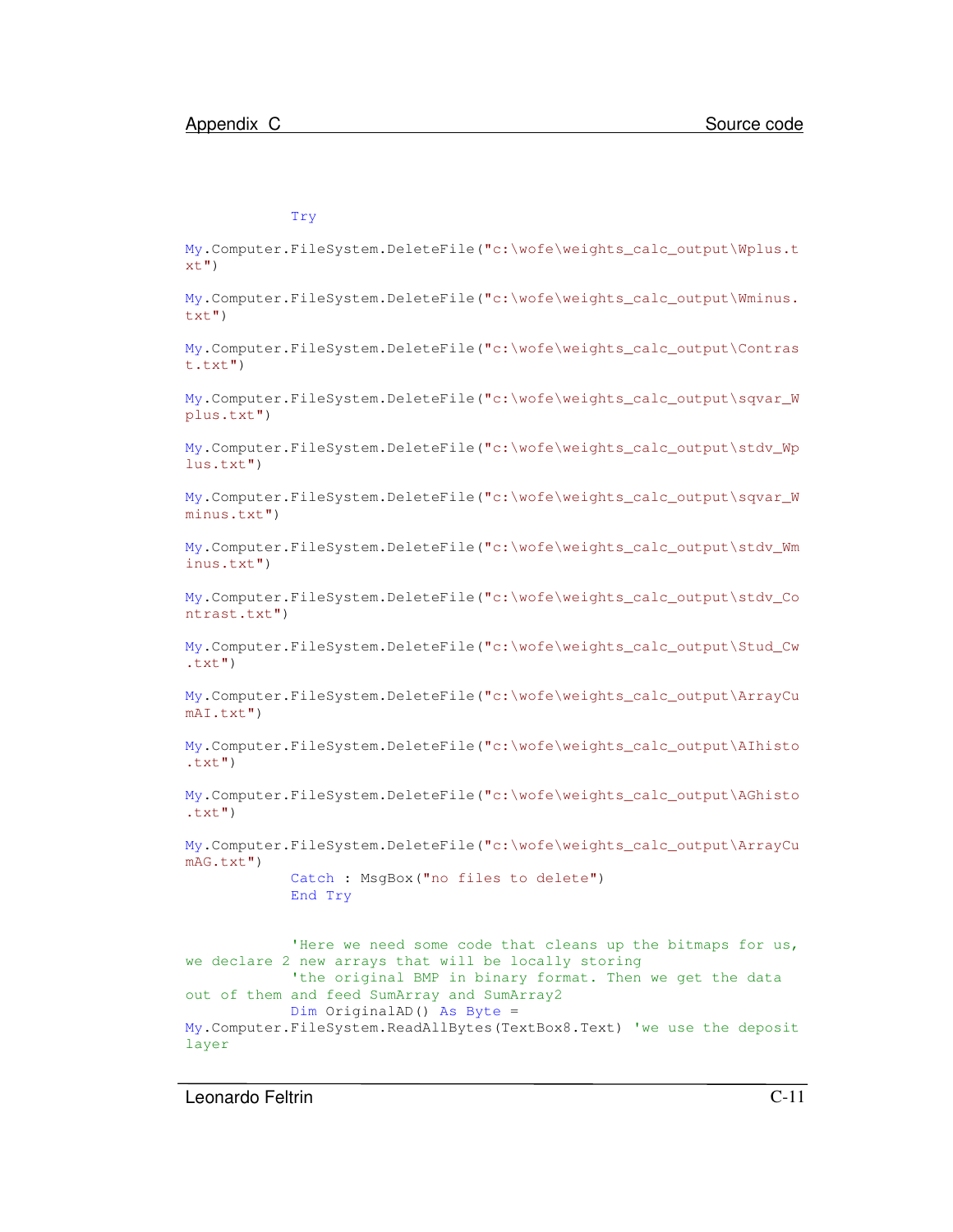```
Dim OriginalAG() As Byte =
My.Computer.FileSystem.ReadAllBytes(TextBox7.Text) 'we use the geo
            Dim r As Integer = (ComboBox3.Text * ComboBox4.Text)
            'MsgBox("Numeber of Cells " & r)
            Dim po As Integer
            Dim ps As Integer
            Dim pq As Integer
            Dim SumArray(r - 1) As Byte
            Dim SumArray2(r - 1) As Byte
            'For cycles to load arrays (SumArray...
            For po = (OriginalAD.Length) - r To OriginalAD.Length - 1
                ps = (po - ((OriginalAD.Lenqth) - r))SumArray.SetValue(OriginalAD(po), ps)
            Next
            po = 0For po = (OriginalAG.Length) - r To OriginalAG.Length - 1
                pq = (po - ((Original AG.Length) - r))SumArray2.SetValue(OriginalAG(po), pq)
            Next
            'MsgBox(SumArray2.GetValue(r - 1))
            'MsgBox(OriginalAG(OriginalAG.Length - 1))
            Dim b As Integer = 0
            Dim Sum As Double = 0
            Dim Sum2 As Double = 0
            Dim SumCounter As Integer
            Dim Counter(255) As Integer
            Dim CounterTwo(255) As Integer
            'These following are two constants AD and AT Area of
deposits and Total Study area
            ' algebric sum of array (AD) we get just 1s not 0 counted,
therfore the area of deposits cells
            Dim a As Integer = SumArray.Length - 1
            For b = 1 To a
                Sum = Sum + SumArray(b - 1) '-1 is inserted as the
array starts from 0
            Next b
            Label9.Text = Sum.ToString() 'Output AD
            Dim AD As Double = Sum
            'assign shared variable for w calc
            AD w = Sum * cellsz'''''''''''''''''''''''''''''''''''''''''''''''''''''here we add the conversion to deposit number
            Label35.Text = Sum * cellsz & "km^2"
            '''''''''''''''''''''''''''''''''''''''''''''''''''''Sum of all cells to get total area expressed as cell
units (AT)
            Dim AT As Double = SumArray.Length
```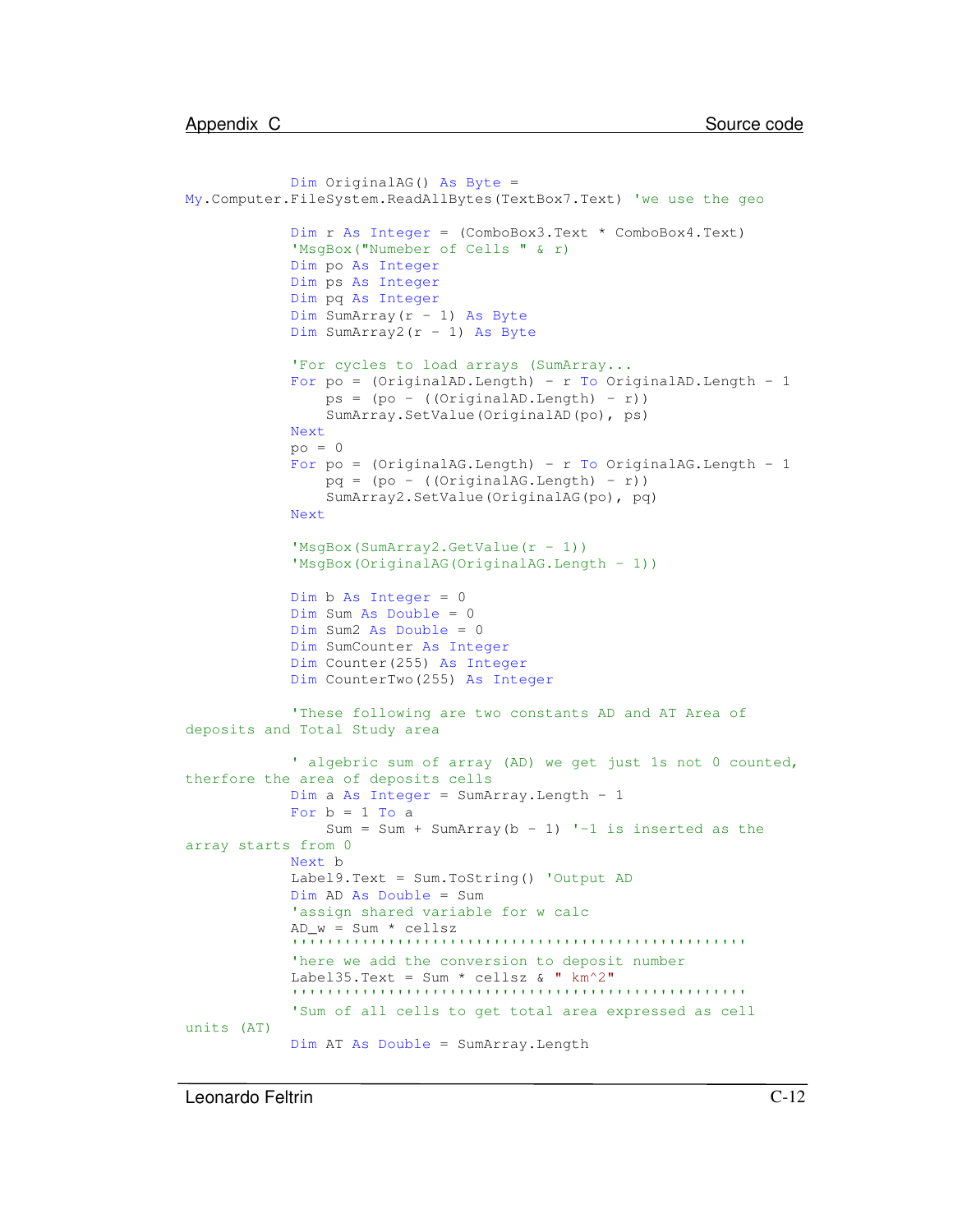```
Label8.Text = AT.ToString() 'Output AT
            AT_w = r * cellsz' input by user
            'This code creates an histogram array (counter)used to
detect the type of evidence image used
            'works anlysing the third element of Counter() if the sum
of all the values except the first two of Counter() is equal to
            '0, then we deal with a binary 0 1 file
            'Compute the sum of all elements of Counter() except the
first two (0,1) why?
            'Counter for a 0 1 type file will give a final sum = to 0.
This is true as we
            'we are using cleaned arrays (SumArray see up stripping)
            'Conter refers to AG array
            For a = 0 To SumArray2. Length - 1 'histo for AG class
                Counter(SumArray2(a)) += 1
                ' MsgBox(Counter(a))
            Next a
            Try
                For b = 0 To Counter. Length - 1
My.Computer.FileSystem.WriteAllText("c:\wofe\weights_calc_output\AGhis
to.txt", Counter(b).ToString & " ", True)
                Next
            Catch ex As Exception
My.Computer.FileSystem.CreateDirectory("c:\wofe\weights_calc_output\")
                For b = 0 To Counter. Length - 1
My.Computer.FileSystem.WriteAllText("c:\wofe\weights_calc_output\AGhis
to.txt", Counter(b).ToString & " ", True)
                Next
            End Try
            'Checking the type of data....
            For a = 2 To Counter. Length - 1
                SumCounter = SumCounter + Counter(a)Next a
            'we need a second histo for AI not sure if I have to
insert it below
```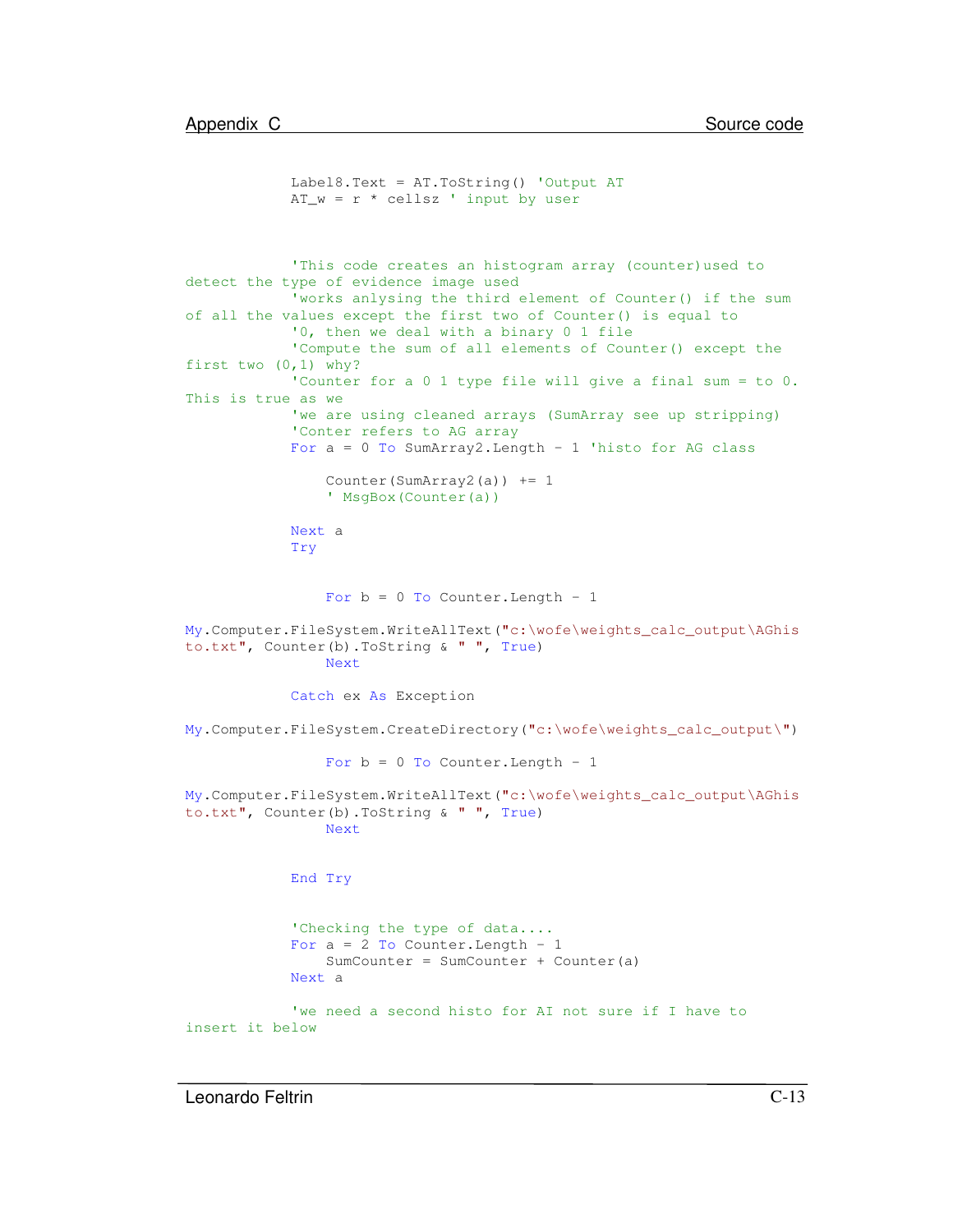```
'now we write on a file txt or compile a database.....
            'Dim objStreamWriter As StreamWriter
            ''Open the file. The software runs and save each time on
hist, therefore we might need to solve the issue of
            ''copying above the same file (problem can be solved with
user imput or using a delete opion instruction)
            'objStreamWriter = New StreamWriter("c:\wofe\histoAG.txt",
True, _
             ' Encoding.Unicode)
            ''Write out the numbers on the same line.
            'Dim c As Integer
            'For c = 0 To 255
            \mathbf{U}^{(n)} objStreamWriter.Write(Counter(c) & " ")
            'Next c
            ''Closes the file.
            'objStreamWriter.Close()
            'If the sum is 0 then the image is binary therefore use
the following code to caculate AG
            If SumCounter = 0 Then
                MsgBox("Binary file [0,1]")
                Dim a2 As Integer = SumArray2.Length 'array limit for
cycle
                Dim b2 As Integer
                'The following code has to be run in case of binary 0
1 classes of files
                 ' algebric sum of array (AG) we get just 1's not 0
counted, therfore the area of geology or other things
                For b2 = 1 To a2
                    Sum2 = Sum2 + SumArray2(b2 - 1) '-1 is inserted as
the array starts from 0
                Next b2
                Label10.Text = Sum2.ToString() 'Output AG
                Dim AG As Double = Sum2
                AG w = AG * cellsz ' see above
                'we want to add each element of an array with an
element of a second array with same index
                'firstly we declare the 2 arrays, first geo second
deposit
                'If geo is multiclass this code cannot handle it
therefore it has to run only in case of 0,1 image
```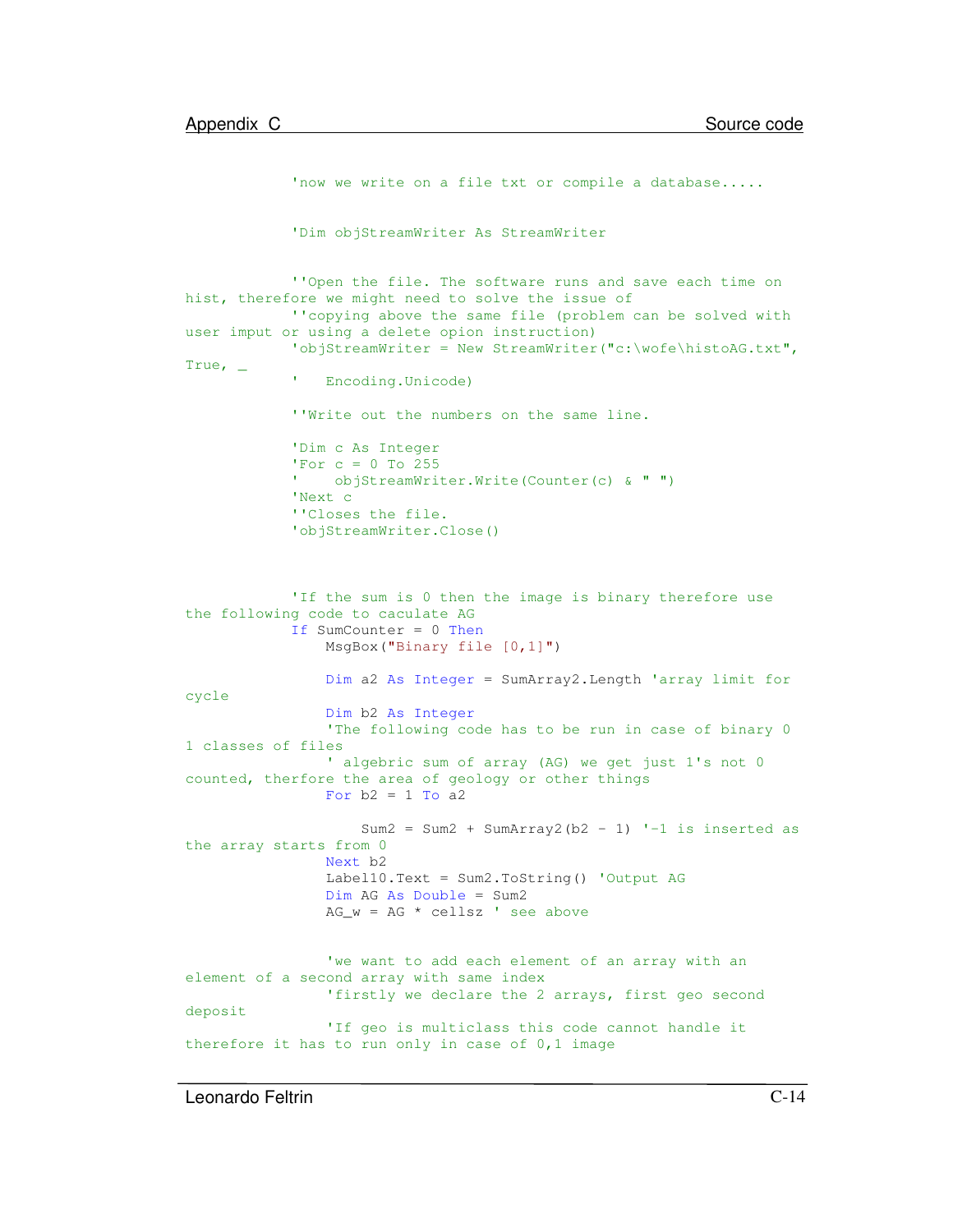```
'To make it work with the multiclass it has to cycle
with AG variation, we need a new array {AI}
                'we want also store the result in a third array
                'define the lenght as Array have specific lenght
               b = SumArray.Length
               Dim third(b) As Byte
                'here we create the for cycle, which makes a
multiplication of pixels ( = to boolean intersection)
               For a = 1 To b'third is an array that stores the value AI for
each pixel
                    third.SetValue(SumArray(a - 1) * SumArray2(a - 1),
a - 1Next a
               Dim AI As Double = 0
               For a = 1 To bAI = AI + third(a - 1)Next a
'My.Computer.FileSystem.WriteAllBytes("c:\wofe\pmh_final.rst", third,
False)
               Label11.Text = AI.ToString 'Output AI
               AI_w = AI * cellsz ' see above'Here we get the weight using previous variables
WEIGHT MODULE
               Dim Wplus As Double
               Dim Wminus As Double
               Dim Contrast As Double
               Dim Stud_Cw As Double
               Dim sqvar_Wplus As Double
               Dim sqvar_Wminus As Double
               Dim stdv_Contrast As Double
               Dim stdv_Wplus As Double
               Dim stdv_Wminus As Double
                'Equation for W+
               Wplus = Math.Log((AL_w / AD_w) * ((AT_w - AD_w) /(AG_w - AI_w)))Label19.Text = Wplus.ToString
                'Equation for W-
               Wminus = Math.Log(((AD w - AI w) / AD w) * ((AT w -
AD_w) / (AT_w - AD_w - AG_w + AI_w))Label20.Text = Wminus.ToString
                'Equation for Cw
               Contrast = Wplus - Wminus '21
               Label21.Text = Contrast.ToString
                'Equation for v(W+)
                squar_W plus = (1 / AI_w) + (1 / (AG_w - AI_w))
```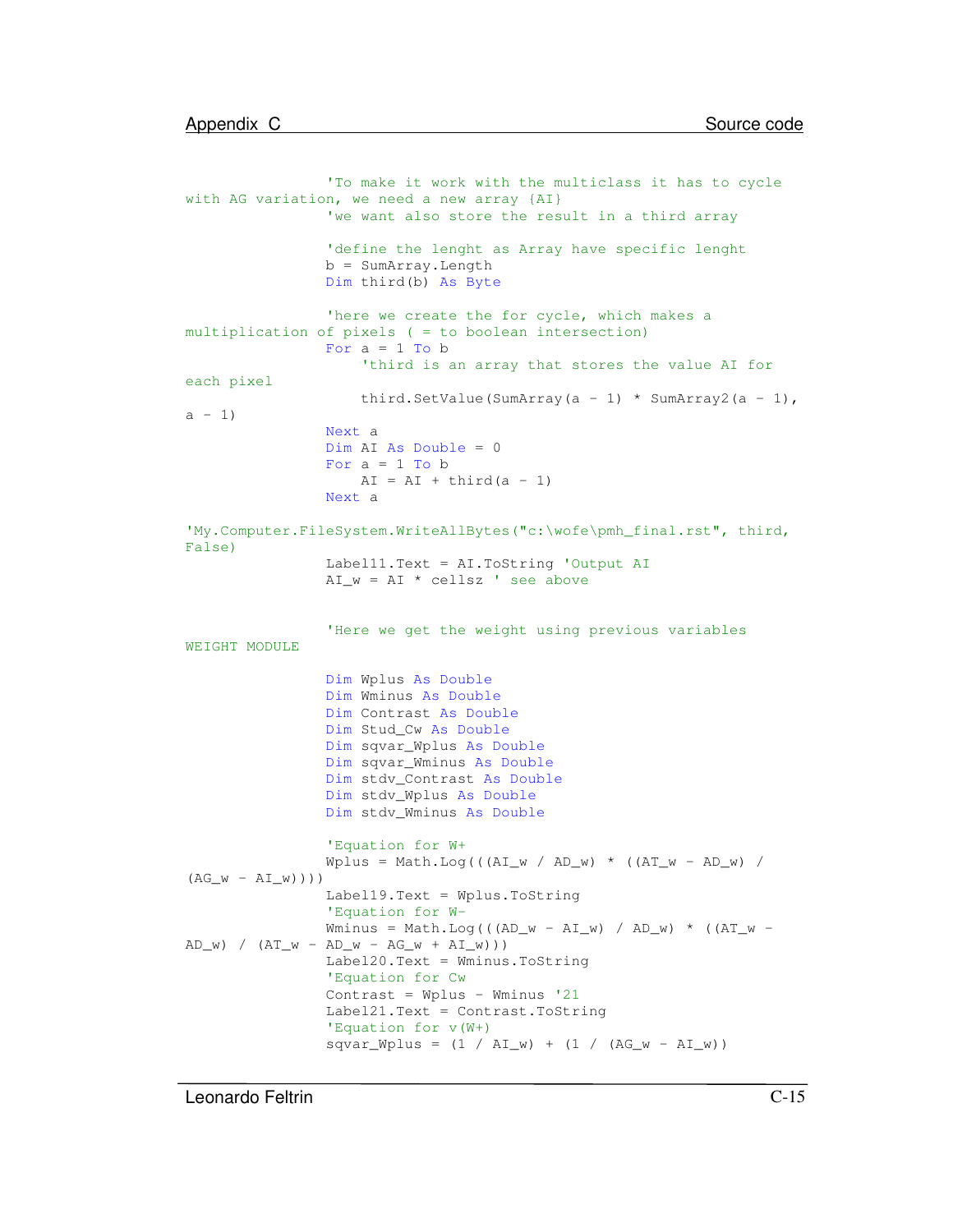```
'Equation for s(W+)
                stdv_Wplus = Math.Sqrt(sqvar_Wplus) '23
                Label23.Text = stdv_Wplus.ToString
                'Equation for v(W-)
                squar_Wminus = (1 / (AD_w - AI_w)) + (1 / (AT_w - AG_w))- AD_w + AL_w))
                'Equation for s(W-)
                stdv_Wminus = Math.Sqrt(sqvar_Wminus) '24
                Label24.Text = stdv_Wminus.ToString
                'Equation for s(Cw)
                stdv_Contrast = Math.Sqrt(sqvar_Wplus + sqvar_Wminus)
'25
                Label25.Text = stdv_Contrast.ToString
                'Equation for the studentized value of Cw '22
                Stud_Cw = Contrast / stdv_Contrast
                Label22.Text = Stud_Cw.ToString
                AI = Nothing
                AG = Nothing
                AI_w = NotbingAG_w = NotbingWplus = Nothing
                Wminus = Nothing
                Contrast = Nothing
                Stud_Cw = Nothing
                sqvar_Wplus = Nothing
                sqvar_Wminus = Nothing
                stdv_Contrast = Nothing
                stdv_Wplus = Nothing
                stdv_Wminus = Nothing
                WplusARR(255) = Nothing
                WminusARR(255) = Nothing
                sqvar_WplusARR(255) = Nothing
                stdv_WplusARR(255) = Nothing
                sqvar_WminusARR(255) = Nothing
                stdv_WminusARR(255) = Nothing
                stdv_ContrastARR(255) = Nothing
                ContrastARR(255) = Nothing
                SumArray = Nothing
                SumArray2 = Nothing
                 '-----------------------------------------------------
                         ----------------------------------------------------------------------
--------------
            Else
```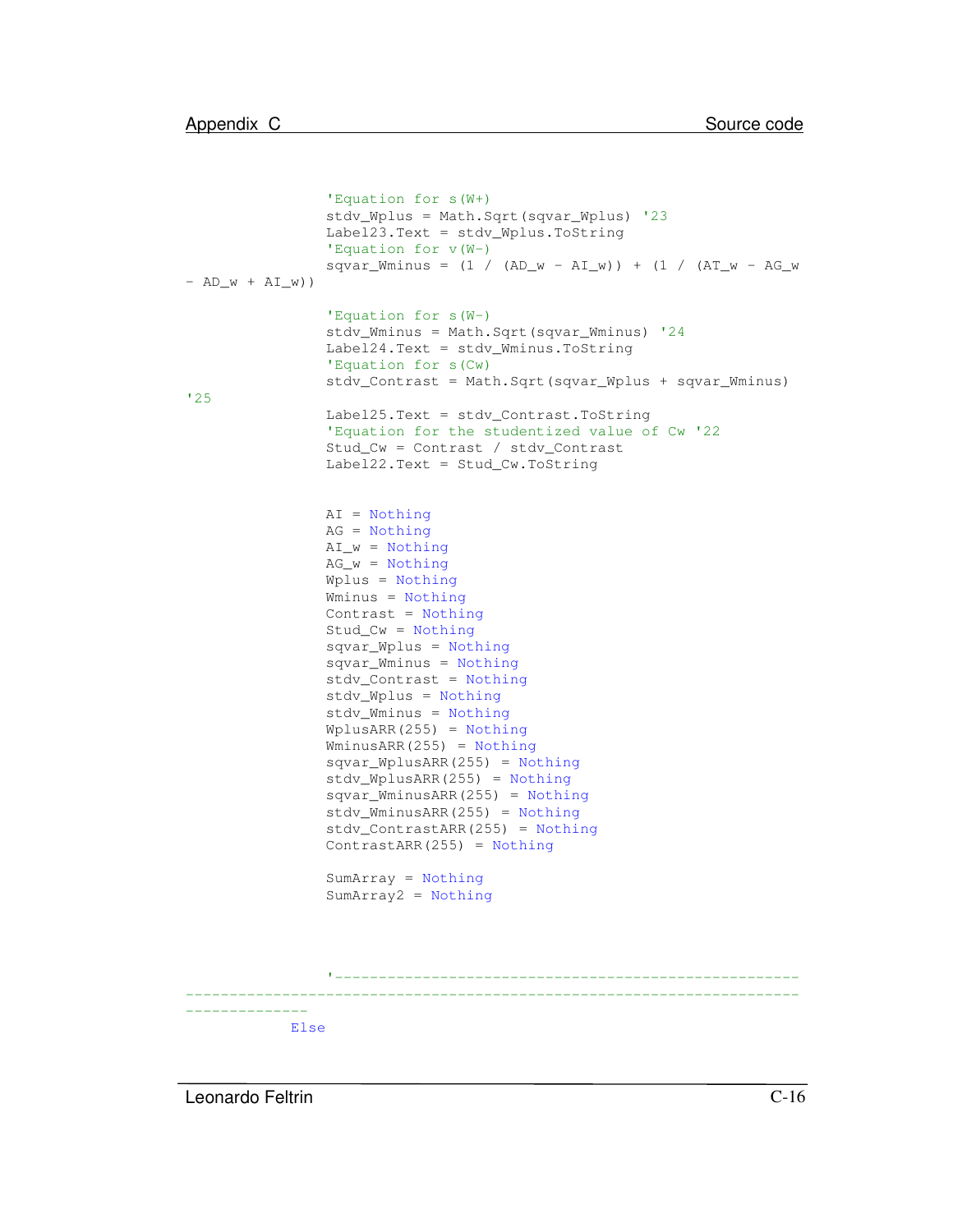```
'we want to add each element of an array with an
element of a second array with same index
                'firstly we declare the 2 arrays, first geo second
deposit
                'If geo is multiclass this code cannot handle it
therefore it has to run only in case of 0,1 image
                'To make it work with the multiclass it has to cycle
with AG variation, we need a new array {AI}
                'we want also store the result in a third array
                'Counter() is a list of all AG in order from 0 to 255,
we need to feed the AG to produce the AI array
                'Looping through Counter we pick each value and
perform the computation of AI and W
                'this code works for a single AG array calculation
                'define the lenght as Array have specific lenght
                Dim third(SumArray.Length - 1) As Byte
                'here we create the for cycle, which makes a
multiplication of pixels ( = to boolean intersection)
                For a = 1 To SumArray. Length
                    'third is an array that stores the value AI for
each pixel
                    third.SetValue(SumArray(a - 1) * SumArray2(a - 1),
a - 1) 'SumArray2 is a single array of AG
                Next a
                'We get third() which represents the array
intersection
                'Now we run HISTO on third()
                'CounterTwo refers to AD array
                For a = 0 To third. Length -1 'histo for AG class
                    CounterTwo(third(a)) += 1Next a
                For b = 0 To Counter. Length - 1
My.Computer.FileSystem.WriteAllText("c:\wofe\weights_calc_output\AIhis
to.txt", CounterTwo(b).ToString & " ", True)
                Next
                ' MsgBox(Counter(a))
                'In both cases AG and AI has to be estimated as
cumulative proportions, therefore we need to progressively sum up
                ' the different elements of the two arrays to obtain 2
new arrays with cumulative growth of areas
```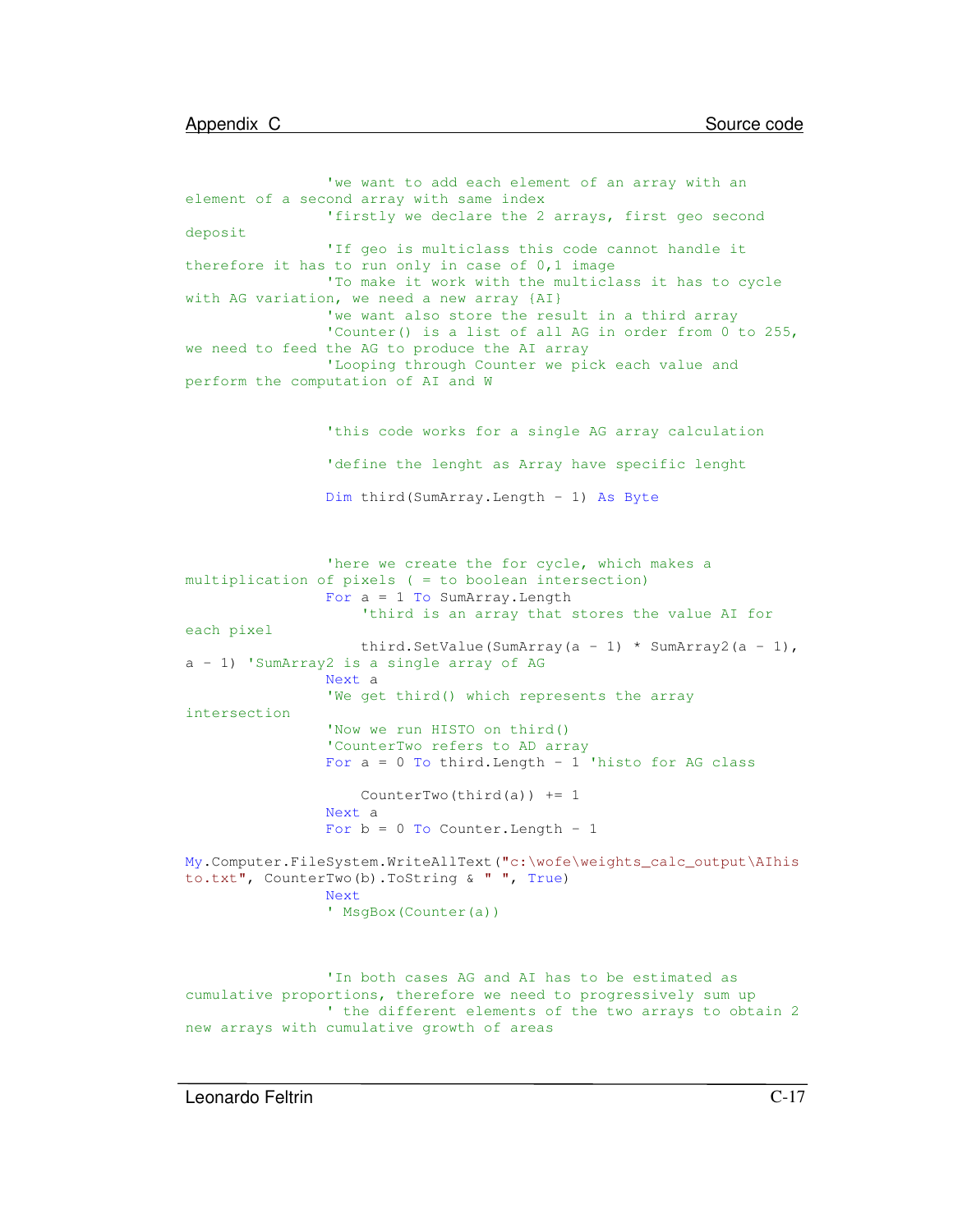```
Dim n As Integer
                'Dim s As Integer
                'Dim p As Integer
                Dim ArrayCumAG(Counter.Length - 1) As Double
                ArrayCumAG(0) = Counter(0)
                For n = 1 To Counter. Length - 1
                    ArrayCumAG(n) = ((Counter(n)) + ArrayCumAG(n - 1))My.Computer.FileSystem.WriteAllText("c:\wofe\weights_calc_output\Array
CumAG.txt", ArrayCumAG(n).ToString & " ", True)
                    'This code requires too much resources
                    'For n = 0 To SumArray2. Length - 1
                    'For s = 0 To np = p + SumArray2(s)' Next s
                    ' ArrayCumAG(n) = p
                    'p = 0'ArrayCum is the array that contains cumulative AI
proportions
                Next n
                'we correct the first value for (0) derived by non
intersection during bool
                CounterTwo(0) = (CounterTwo(0) - (r - Sum))'AI cumulative prop...Changed we keep same values as
CounterTWO
                Dim ArrayCumAI(CounterTwo.Length - 1) As Double
                'For b = 0 To 255 ArrayCumAI(b) = CounterTwo(b)
                'Next
                'cumulative of AI increasing with distance analysis
                ArrayCumAI(0) = CounterTwo(0)
                For n = 1 To CounterTwo. Length - 1
                    ArrayCumAI(n) = ((CounterTwo(n)) + ArrayCumAI(n -1))
My.Computer.FileSystem.WriteAllText("c:\wofe\weights_calc_output\Array
CumAI.txt", ArrayCumAI(n).ToString & " ", True)
                Next n
                'After evaluation of multiclass layers we obtain two
final arrays (ArrayCumAI(); ArrayCumAG())
                'In this case the module WEIGHT is integrated and
modified to run with two arrays of AG and AI values that run in
parallel
```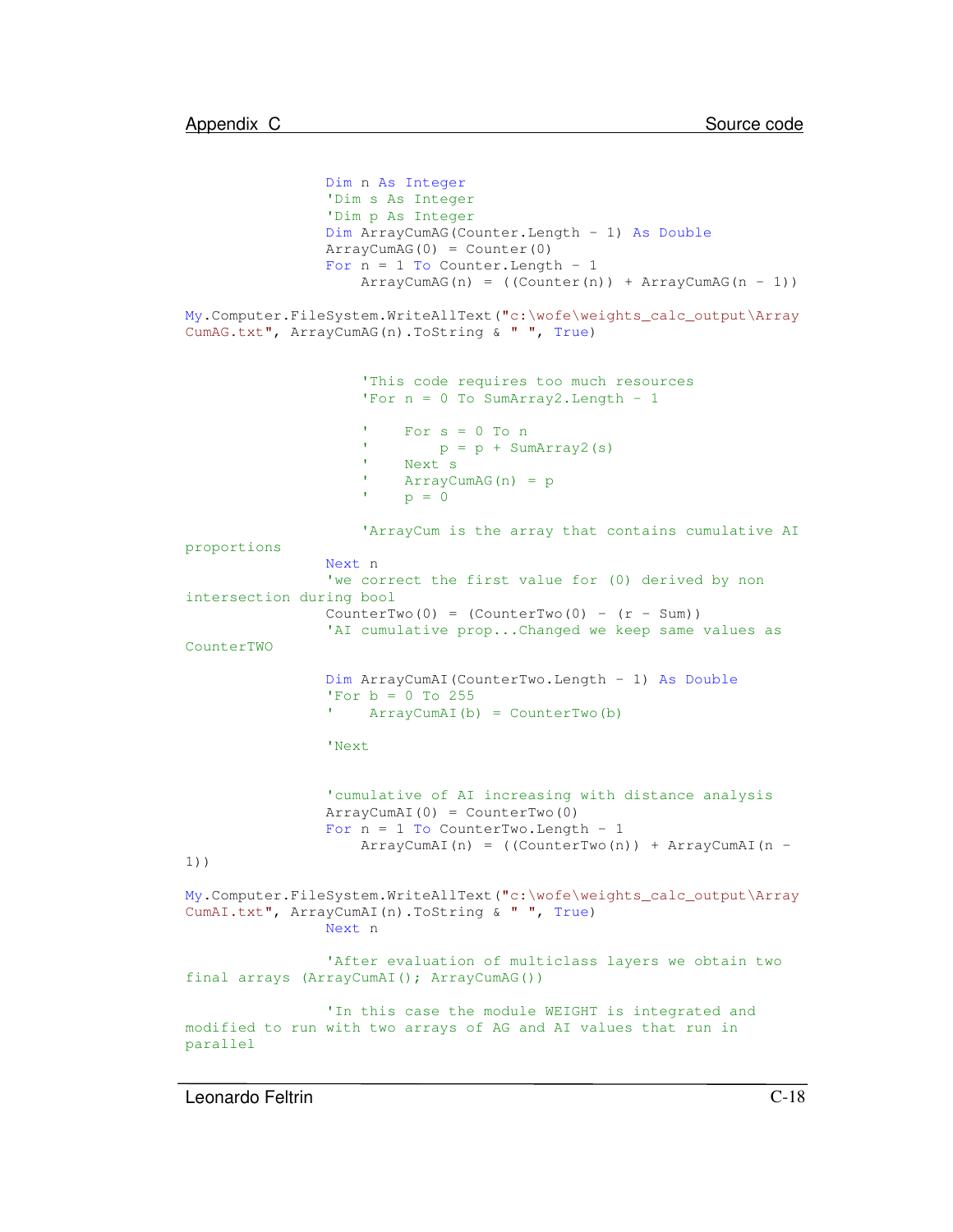```
'Here we get the weight using previous variables
WEIGHT MODULE
                Dim Wplus As Double
                Dim Wminus As Double
                Dim Contrast As Double
                Dim Stud_Cw As Double
                Dim sqvar_Wplus As Double
                Dim sqvar_Wminus As Double
                Dim stdv_Contrast As Double
                Dim stdv_Wplus As Double
                Dim stdv_Wminus As Double
                Dim WplusARR(255) As Double
                Dim WminusARR(255) As Double
                Dim sqvar_WplusARR(255) As Double
                Dim stdv_WplusARR(255) As Double
                Dim sqvar_WminusARR(255) As Double
                Dim stdv_WminusARR(255) As Double
                Dim stdv_ContrastARR(255) As Double
                Dim ContrastARR(255) As Double
                'delete all files in data folder
                For a = 0 To Counter. Length - 1
                    'Equation for W+
                    AI_w = ArrayCumAI(a) * cellsz 'we convert in area
of deposits km2
                    AG_w = ArrayCumAG(a) * cellsz 'we convert the area
in km^2 from cells
                    Wplus = Math.Log((AL_w / AD_w) * ((AT_w - AD_w) /(AG_w - AI_w)))
                    Label19.Text = Wplus.ToString
                    WplusARR.SetValue(Wplus, a)
My.Computer.FileSystem.WriteAllText("c:\wofe\weights_calc_output\Wplus
.txt", WplusARR(a).ToString & " ", True)
                    'Equation for W-
                    Wminus = Math.Log(((AD w - AI w) / AD w) * ((AT w
- AD_w) / (AT_w - AD_w - AG_w + AI_w))Label20.Text = Wminus.ToString
                    WminusARR.SetValue(Wminus, a)
My.Computer.FileSystem.WriteAllText("c:\wofe\weights_calc_output\Wminu
s.txt", WminusARR(a).ToString & " ", True)
```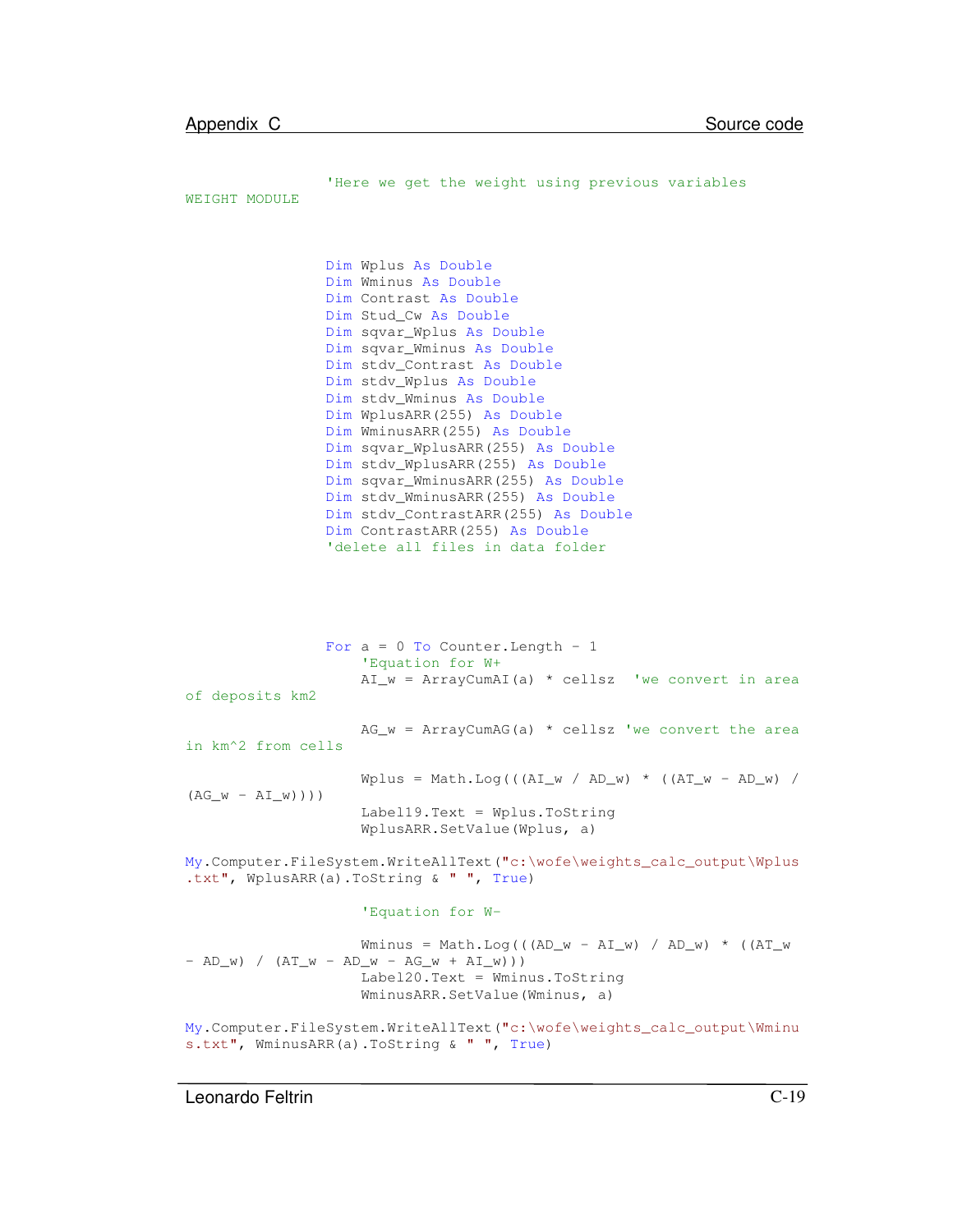```
'Equation for Cw
```

```
Contrast = WplusARR(a) - WminusARR(a) '21
Label21.Text = Contrast.ToString
ContrastARR.SetValue(Contrast, a)
```
My.Computer.FileSystem.WriteAllText("c:\wofe\weights\_calc\_output\Contr ast.txt", ContrastARR(a).ToString & " ", True)

'Equation for v(W+)

 $squar_W plus = (1 / AI_w) + (1 / (AG_w - AI_w))$ sqvar\_WplusARR.SetValue(sqvar\_Wplus, a)

My.Computer.FileSystem.WriteAllText("c:\wofe\weights\_calc\_output\sqvar \_Wplus.txt", sqvar\_WplusARR(a).ToString & " ", True)

```
'Equation for s(W+)
stdv_Wplus = Math.Sqrt(sqvar_WplusARR(a)) '23
Label23.Text = stdv_Wplus.ToString
stdv_WplusARR.SetValue(stdv_Wplus, a)
```
My.Computer.FileSystem.WriteAllText("c:\wofe\weights\_calc\_output\stdv\_ Wplus.txt", stdv\_WplusARR(a).ToString & " ", True)

'Equation for v(W-)

```
squar_Wminus = (1 / (AD_w - AI_w)) + (1 / (AT_w -AG_w - AD_w + AI_w)sqvar_WminusARR.SetValue(sqvar_Wminus, a)
```
My.Computer.FileSystem.WriteAllText("c:\wofe\weights\_calc\_output\sqvar \_Wminus.txt", sqvar\_WminusARR(a).ToString & " ", True)

```
'Equation for s(W-)
stdv_Wminus = Math.Sqrt(sqvar_WminusARR(a)) '24
Label24.Text = stdv_Wminus.ToString
stdv_WminusARR.SetValue(stdv_Wminus, a)
```

```
My.Computer.FileSystem.WriteAllText("c:\wofe\weights_calc_output\stdv_
Wminus.txt", stdv_WminusARR(a).ToString & " ", True)
                    'Equation for s(Cw)
                    stdy Contrast = Math.Sqrt(sqvar WplusARR(a) +
sqvar_WminusARR(a)) '25
                    Label25.Text = stdv_Contrast.ToString
                    stdv_ContrastARR.SetValue(stdv_Contrast, a)
```

```
My.Computer.FileSystem.WriteAllText("c:\wofe\weights_calc_output\stdv_
Contrast.txt", stdv_ContrastARR(a).ToString & " ", True)
```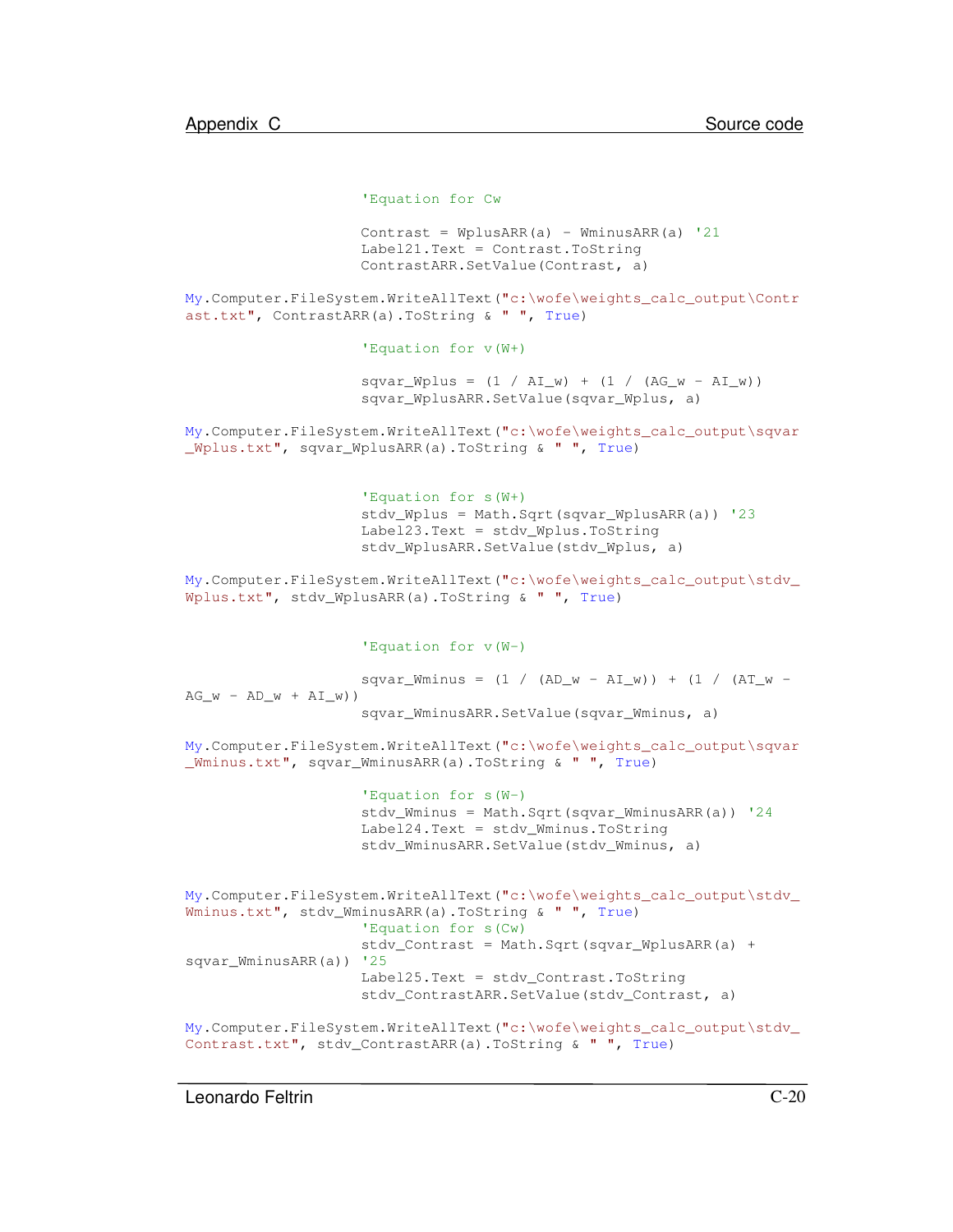```
'Equation for the studentized value of Cw '22
                    Dim Stud_CwARR(255) As Double
                    Stud_Cw = ContrastARR(a) / stdv_ContrastARR(a)
                    Label22.Text = Stud_Cw.ToString
                    Stud_CwARR.SetValue(Stud_Cw, a)
My.Computer.FileSystem.WriteAllText("c:\wofe\weights_calc_output\Stud_
Cw.txt", Stud_CwARR(a).ToString & " ", True)
                Next a
                'output lines relative to each value we get a number
of arrays
                'AI = Nothing
                'AG = Nothing
                AI_w = Nothing
                AG_w = NotbingWplus = Nothing
                Wminus = Nothing
                Contrast = Nothing
                Stud_Cw = Nothing
                sqvar_Wplus = Nothing
                sqvar_Wminus = Nothing
                stdv_Contrast = Nothing
                stdv_Wplus = Nothing
                stdv_Wminus = Nothing
                WplusARR(255) = Nothing
                WminusARR(255) = Nothing
                sqvar_WplusARR(255) = Nothing
                stdv_WplusARR(255) = Nothing
                sqvar_WminusARR(255) = Nothing
                stdv_WminusARR(255) = Nothing
                stdv_ContrastARR(255) = Nothing
                ContrastARR(255) = Nothing
                SumArray = Nothing
                SumArray2 = Nothing
```
MsgBox("Weighting Completed!")

End If

'Make sure the 2 images have same size and resolution before u start intersecting and weighting

End If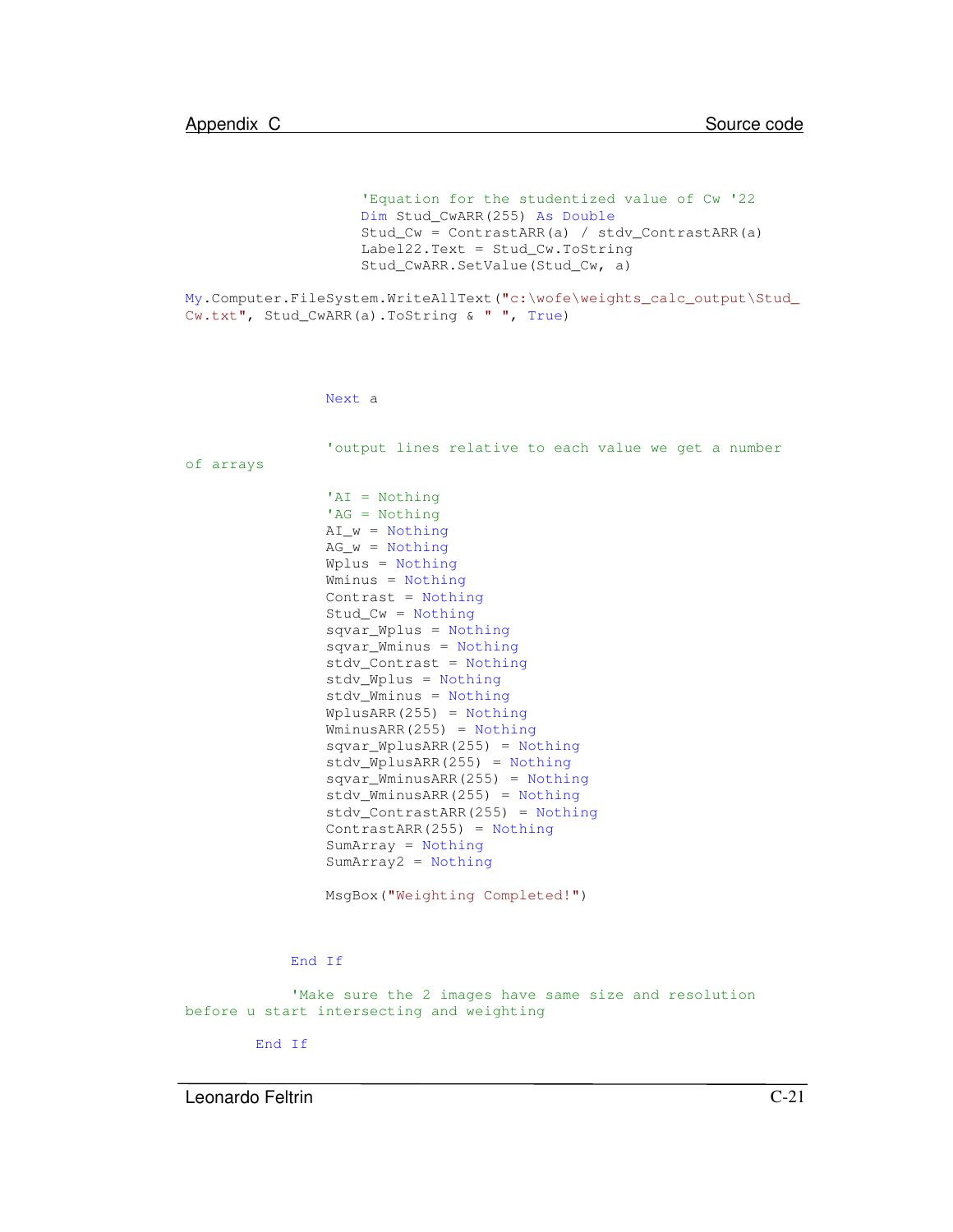End Sub

```
Private Sub Button2_Click(ByVal sender As System.Object, ByVal e
As System.EventArgs) Handles Button2.Click
       My.Forms.Form2.Show()
   End Sub
   Private Sub Button3_Click(ByVal sender As System.Object, ByVal e
As System.EventArgs) Handles Button3.Click
        'Dim myStream As Stream
        Dim selectFileDialog1 As New OpenFileDialog()
        selectFileDialog1.InitialDirectory = "c:\PsiselectFileDialog1.Filter = "bmp files (*.bmp)|*.bmp|All files
(*,*)|*,**"selectFileDialog1.FilterIndex = 2
        selectFileDialog1.RestoreDirectory = True
        If selectFileDialog1.ShowDialog() = DialogResult.OK Then
            TextBox7.Text = selectFileDialog1.FileName
            'myStream = selectFileDialog1.OpenFile()
            'If Not (myStream Is Nothing) Then
            ' Insert code to read the stream here.
            'myStream.Close()
            'End If
        End If
    End Sub
   Private Sub Button4_Click(ByVal sender As System.Object, ByVal e
As System.EventArgs) Handles Button4.Click
        'Dim myStream As Stream
        Dim selectFileDialog1 As New OpenFileDialog()
        selectFileDialog1.InitialDirectory = "c:\"
        selectFileDialog1.Filter = "bmp files (*.bmp)|*.bmp|All files
(*.*) | * . * "
        selectFileDialog1.FilterIndex = 2
        selectFileDialog1.RestoreDirectory = True
        If selectFileDialog1.ShowDialog() = DialogResult.OK Then
            TextBox8.Text = selectFileDialog1.FileName
            'myStream = selectFileDialog1.OpenFile()
            'If Not (myStream Is Nothing) Then
            ' Insert code to read the stream here.
            'myStream.Close()
```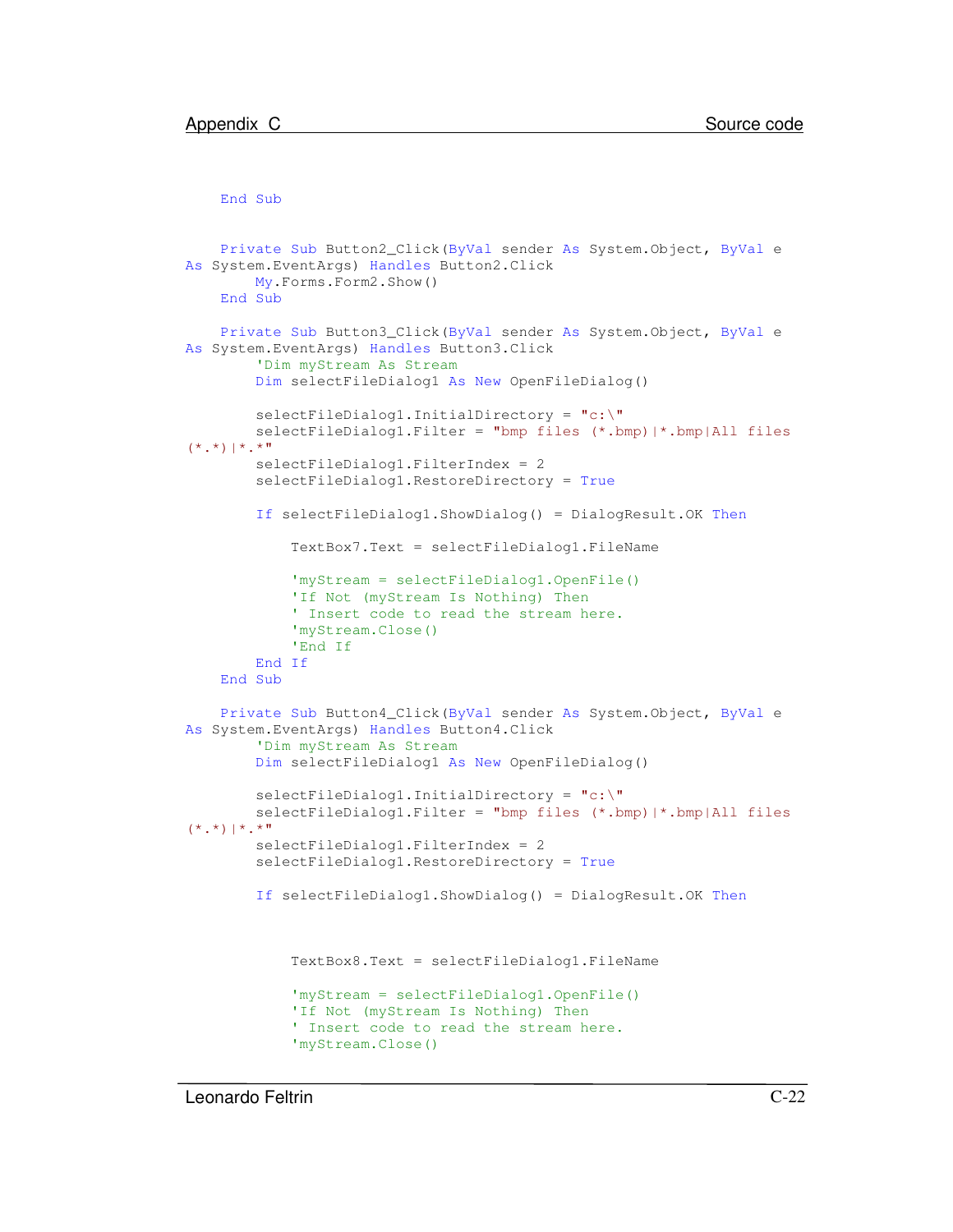```
'End If
       End If
    End Sub
    Private Sub Button5_Click(ByVal sender As System.Object, ByVal e
As System.EventArgs) Handles Button5.Click
        'multiselect option
        'Dim myStream As Stream
       Dim selectFileDialog1 As New OpenFileDialog()
       selectFileDialog1.InitialDirectory = "c:\"
       selectFileDialog1.Filter = "bitmap file (*.bmp)| *.bmp"
       selectFileDialog1.FilterIndex = 1
       selectFileDialog1.RestoreDirectory = True
       selectFileDialog1.Multiselect = True
       If selectFileDialog1.ShowDialog() = DialogResult.OK Then
            'ar() can be used to process the data for calculation of
weights
            Dim ar() As String = selectFileDialog1.FileNames
            Dim a As String = Join(ar, ''')
            TextBox1.Text = a
            'myStream = selectFileDialog1.OpenFile()
            'If Not (myStream Is Nothing) Then
            ' Insert code to read the stream here.
            'myStream.Close()
            'End If
            BoolM = arEnd If
    End Sub
    Public Function BinaryConv(ByVal bound As Byte, ByVal myarray() As
Byte, ByVal bmpSize As Integer, ByVal FileName As String) As Double
        'we need to strip the header and store it somewhere
       Dim headerLength As Integer
       headerLength = (myarray.Length) - bmpSize
        'Dim ab As Integer
       Dim stripArray() As Byte
       stripArray = myarray
       Array.Resize(stripArray, headerLength)
       Array.Reverse(myarray)
       Array.Resize(myarray, bmpSize)
       Array.Reverse(myarray)
        'For ab = 0 To headerLength
        T = 1
            stripArray(ab) = myarray(ab)'Next
        'My.Computer.FileSystem.WriteAllBytes("c:\wofe\hearer.bmp",
stripArray, False)
```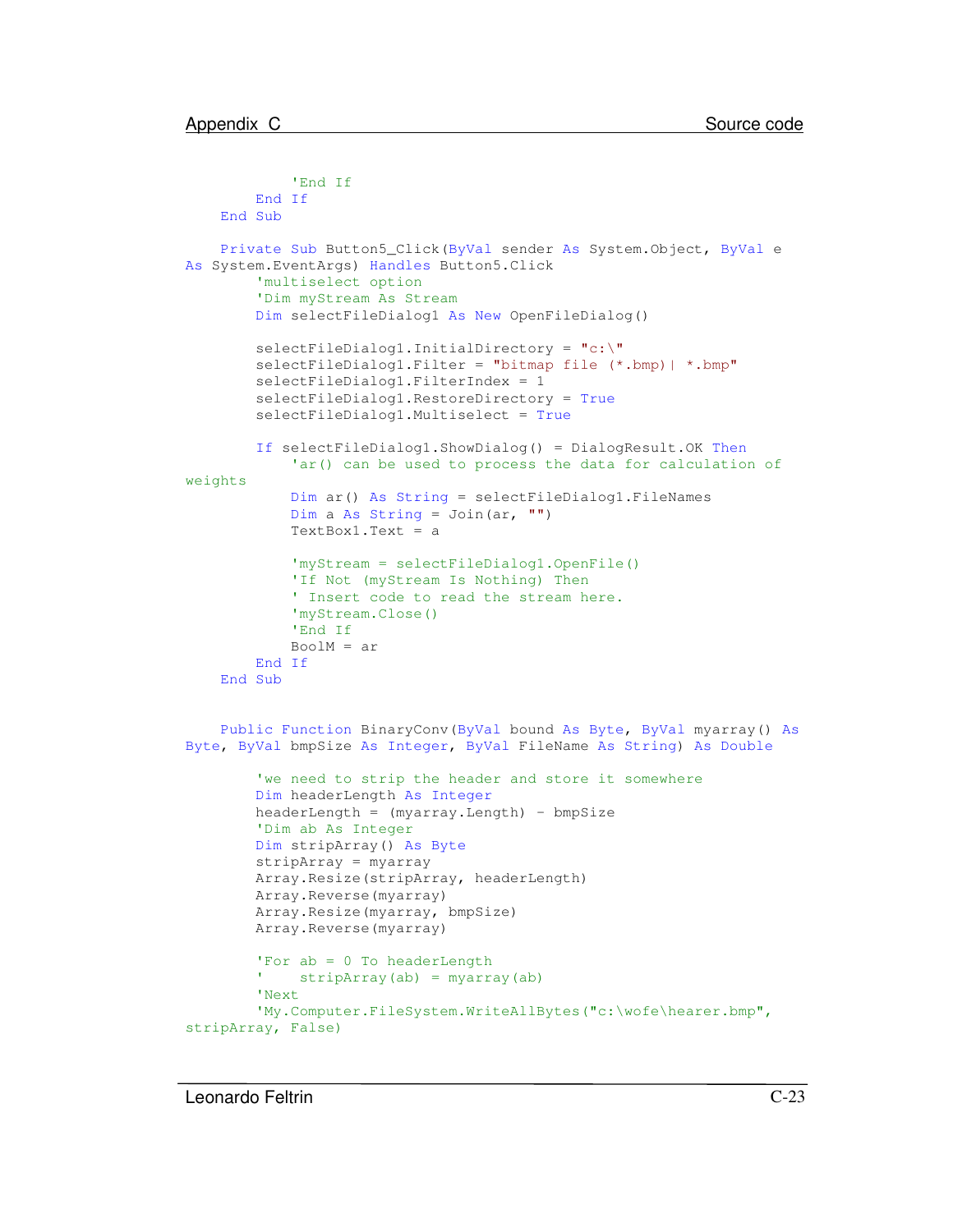```
'we need to perform a bit conversion to get a 0,1 binary type
        Dim a As Integer
        Dim value As Byte
        For a = 0 To myarray. Length - 1
            value = myarray(a)
            If value >= bound Then
                myarray(a) = 0Else
                If value < bound Then
                    myarray(a) = 255End If
            End If
        Next
        'problem is that final...(2) give an array with length 3, with
3 elements not 2, therefore use -1
        Dim finalarray((stripArray.Length + myarray.Length) - 1) As
Byte
        Dim ac As Integer
        For ac = 0 To stripArray. Length - 1
            finalarray(ac) = stripArray(ac)
        Next
        For ac = stripArray. Length To finalarray. Length - 1finalarray(ac) = myarray(ac - stripArray.Length)
        Next
        'we need to create a folder where we can store the evidential
boolean layers
        My.Computer.FileSystem.WriteAllBytes("c:\wofe\image.bmp",
finalarray, False)
        Form4.Show()
    End Function
   Private Sub Button6_Click(ByVal sender As System.Object, ByVal e
As System.EventArgs) Handles Button6.Click
        'Dim myStream As Stream
        Dim selectFileDialog1 As New OpenFileDialog()
        selectFileDialog1.InitialDirectory = "c:\wofe\"
        selectFileDialog1.Filter = "bmp files (*.bmp)|*.bmp|All files
(*.*) | * . * "
        selectFileDialog1.FilterIndex = 2
        selectFileDialog1.RestoreDirectory = True
        If selectFileDialog1.ShowDialog() = DialogResult.OK Then
```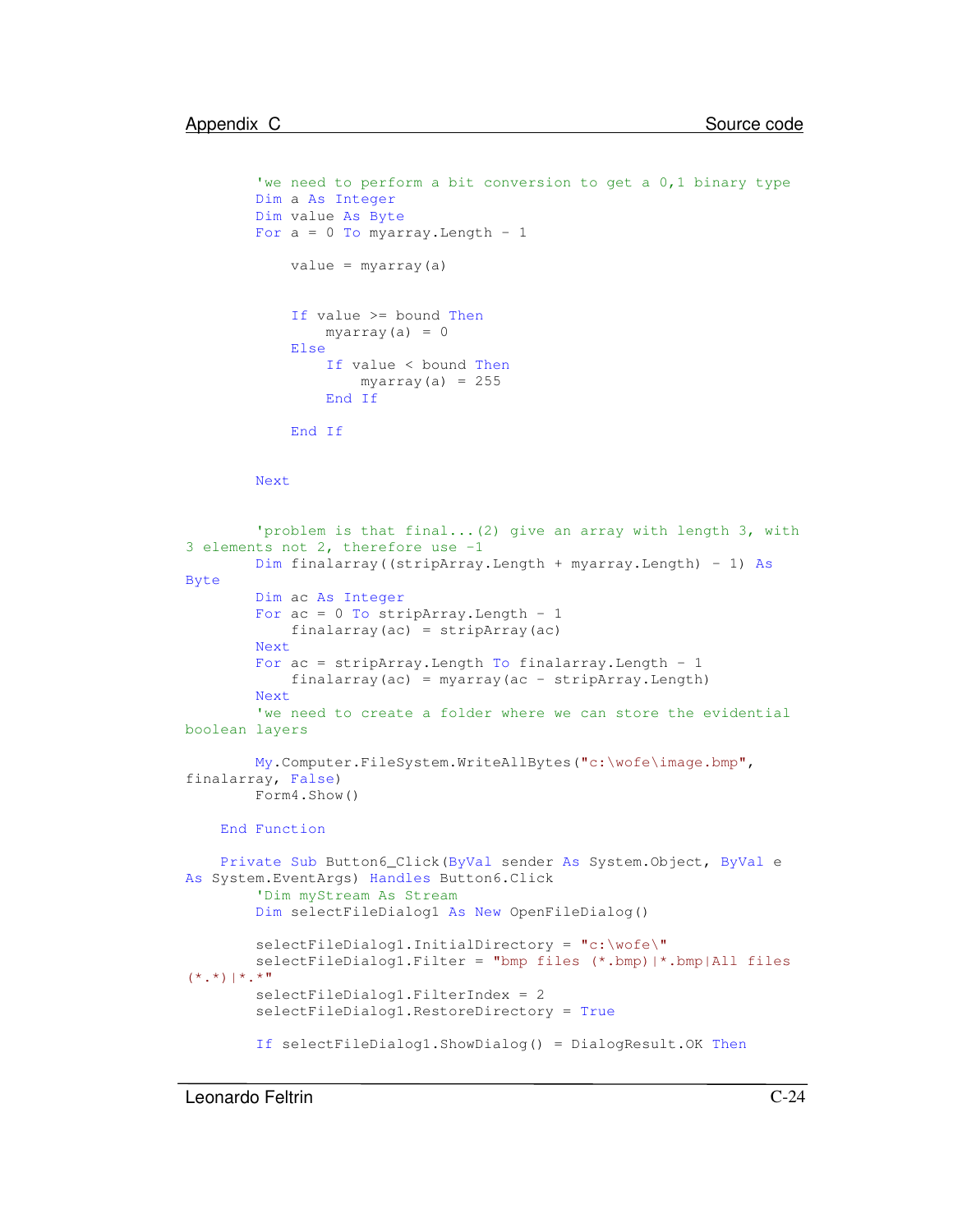```
TextBox2.Text = selectFileDialog1.FileName
            'myStream = selectFileDialog1.OpenFile()
            'If Not (myStream Is Nothing) Then
            ' Insert code to read the stream here.
            'myStream.Close()
            'End If
       End If
    End Sub
   Private Sub Button7_Click(ByVal sender As System.Object, ByVal e
As System.EventArgs) Handles Button7.Click
       Dim myarray() As Byte =
My.Computer.FileSystem.ReadAllBytes(TextBox2.Text)
       Dim bound As Integer
       Dim bmpsize As Integer
       bound = Byte.Parse(TextBox3.Text)
       bmpsize = Integer.Parse(TextBox4.Text)
       bmpsizepub = bmpsize
       Me.BinaryConv(bound, myarray, bmpsize, TextBox2.Text)
    End Sub
   Private Sub Button9_Click(ByVal sender As System.Object, ByVal e
As System.EventArgs) Handles Button9.Click
       Dim a As Integer
        'Dim b As Integer
       Dim FileName(Bayes_Data_Source_ModelDataGridView.Rows.Count)
As String
       Dim Wplus(Bayes_Data_Source_ModelDataGridView.Rows.Count) As
Single
       Dim Wminus(Bayes_Data_Source_ModelDataGridView.Rows.Count) As
Single
       For a = 0 To Bayes_Data_Source_ModelDataGridView.Rows.Count
            Try
                FileName(a) =
Bayes_Data_Source_ModelDataGridView.Rows(a).Cells(6).Value
                Wplus(a) =Bayes_Data_Source_ModelDataGridView.Rows(a).Cells(1).Value
                Wminus(a) =Bayes_Data_Source_ModelDataGridView.Rows(a).Cells(2).Value
            Catch : Exit For
```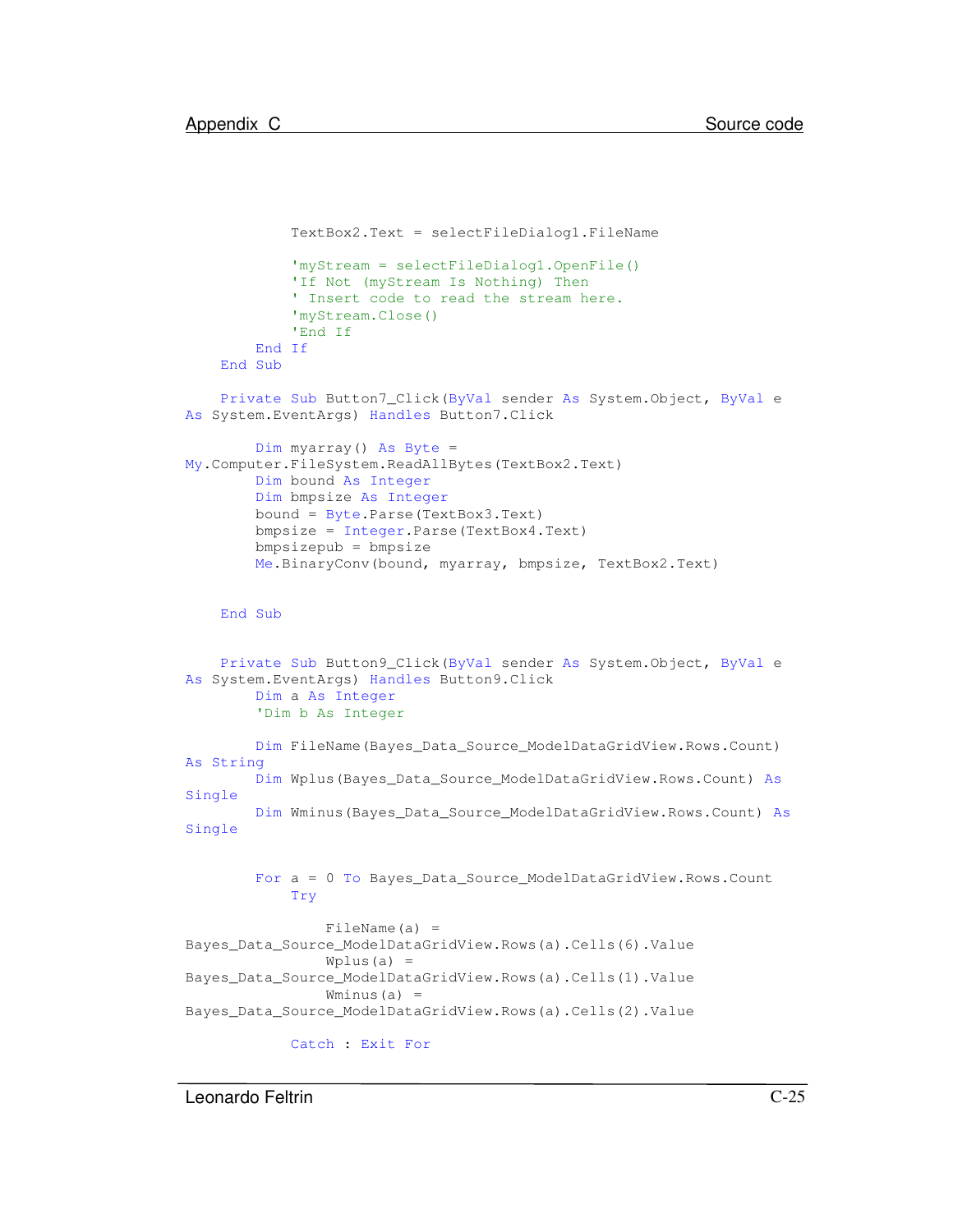```
End Try
       Next
       Bayes(FileName, Wplus, Wminus)
    End Sub
    Public Function Bayes(ByVal FileName() As String, ByVal Wplus() As
Single, ByVal Wminus() As Single) As Byte
        ' I need to firslty select the bitmaps created with convert,
then store the strings in the first column
        'manually we type in the weights and ask for that with a msg
box
        'all is set and ready for the calculation
        'we need to select each row and use the loop to convert the
pixels to an array of weights
        'we need to sum up the images to the prior probability image
       Dim Form5Inst As New Form5
       Dim Dep As Integer
       Dep = Form5Inst.AD(TextBox8.Text)
       imagesize = Bitmap.FromFile("imagesize.bmp")
       Dim postlogit((imagesize.Height * imagesize.Width) - 1) As
Single 'four
       Dim weightedArray((imagesize.Height * imagesize.Width) - 1) As
Single 'six necessary to weight step
       Dim rescale((imagesize.Height * imagesize.Width) - 1) As
Single 'seven
       Dim ab As Integer
       For ab = 0 To FileName. Length - 1
            ' imagesize = Bitmap.FromFile(FileName(ab))
            If FileName(ab) = Nothing Then
                Exit For
            End If
            Dim evidence As Bitmap =
Bitmap.FromFile(FileName(ab).ToString)
            Dim myfile((evidence.Width * evidence.Height) - 1) As Byte
            Dim color As System.Drawing.Color
            Dim county As Integer
            Dim countx As Integer
            Dim s As Integer
            For county = 0 To evidence. Height - 1
```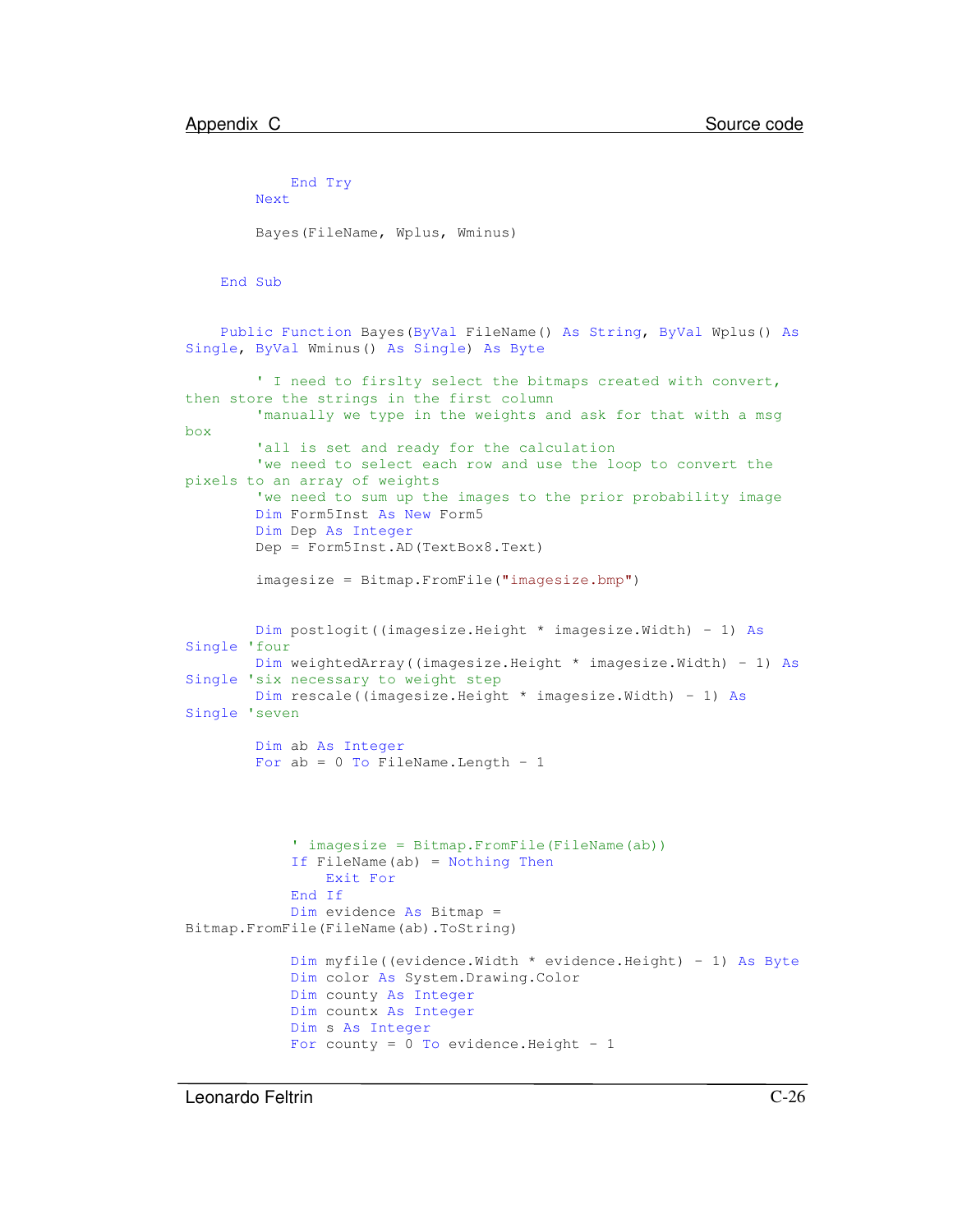```
For countx = 0 To evidence. Width - 1
                    color = evidence.GetPixel(countx, county)
                   If CInt(color.B) <> 0 And CInt(color.G) <> 0 And
CInt(color.R) <> 0 Then
                        myfile(s) = 1Else
                       myfile(s) = 0End If
                    s = s + 1Next
            Next
            s = 0Dim value As Byte
            Dim ard As Integer
            If FileName(ab) Is Nothing Then
                Exit For
            Else
                'here we convert the image in evdence layer using the
weights
                For ard = 0 To myfile. Length - 1
                    value = myfile(ard)
                    If value = 0 Then
                        weightedArray(ard) = Wminus(ab)
                    Else
                        weightedArray(ard) = Why(ab)End If
                Next
            End If
            'modified''''''''''''''''''''to exclude textbox6
input'''''''''''''''''''''''''''''''''''''''''''''''''''''''''''''''''
''''''''''''now we need to add the evidence layer created to the
prior probability
            'prilogit should be calculated as the ratio D/T the
conversion in ODDS and
            'ln function gives prilogit value
            'I need the deposit layer and the tot number of pixels
            ' Dim Dep_conv As Single = Dep * 0.000269
            Dim priprob As Single = (Dep / (imagesize.Height *
imagesize.Width))
            Dim priOdd As Single = priprob / (1 - priprob)
            Dim con As Single
```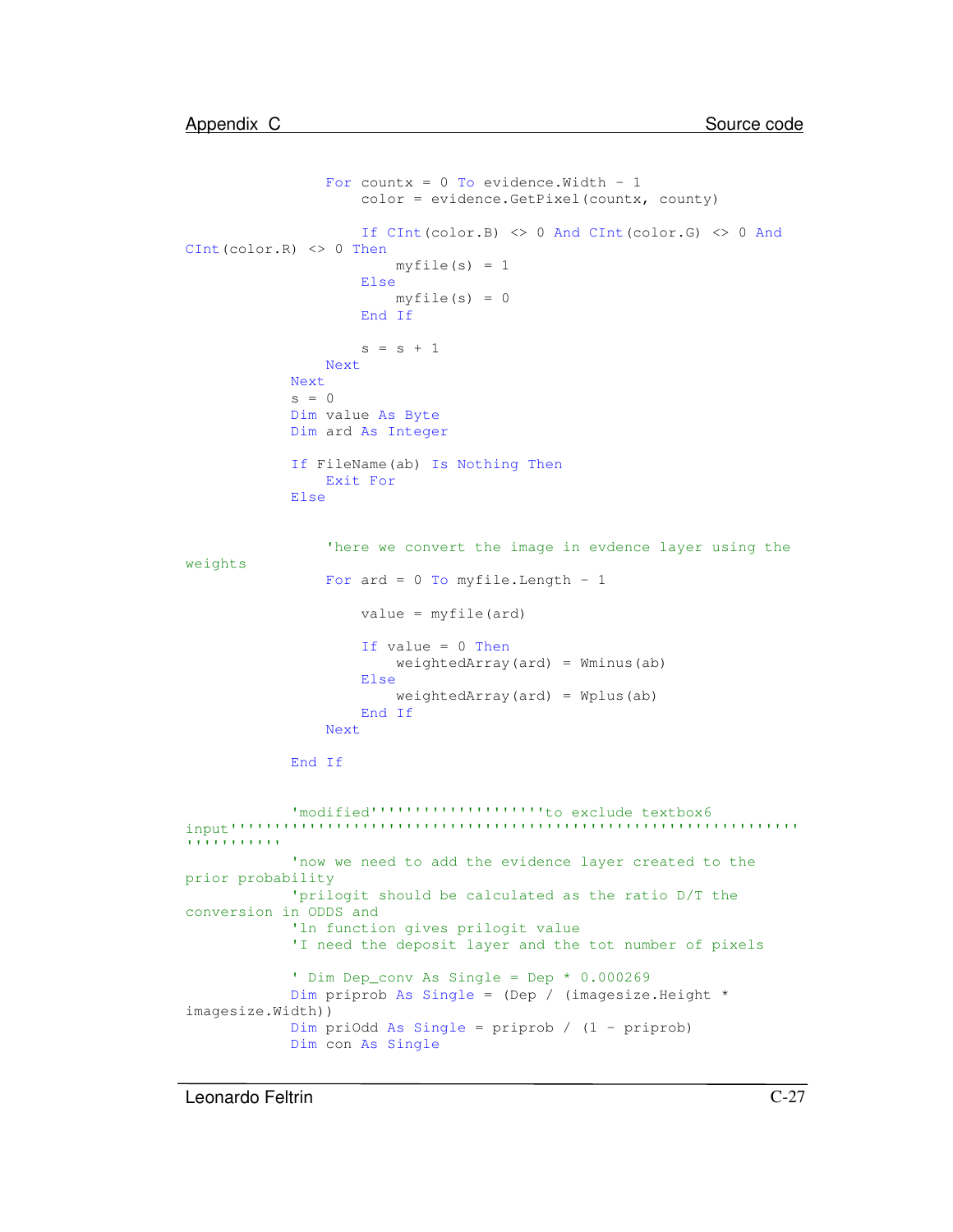```
con = Math.Log(priOdd)
            Dim ac As Integer
            Dim priorlogit((imagesize.Height * imagesize.Width) - 1)
As Single 'five
            ' con = Single.Parse(TextBox6.Text)
            For ac = 0 To ((imagesize.Height * imagesize.Width) - 1)
                priorlogit(ac) = con
            Next
            For ac = 0 To postlogit. Length - 1
                If ab = 0 Then
                    postlogit(ac) = postlogit(ac) + priorlogit(ac) +
weightedArray(ac)
                Else
                    postlogit(ac) = postlogit(ac) + weightedArray(ac)
                End If
            Next
```
Next

```
'now we need to rescale the double in a way that we can
generate a byte array
       Dim ad As Integer
       Dim aq As Integer
       Dim postodds(postlogit.Length - 1) As Single
       Dim postprob(postlogit.Length - 1) As Single
       Dim postprobByte(postlogit.Length - 1) As Byte
       For aq = 0 To postlogit. Length -1'we convert to probability
            postodds(aq) = Math.Exp(postlogit(aq))
            postprob(aq) = postodds(aq) / (1 + postodds(aq))
       Next
       Array.Copy(postprob, rescale, postlogit.Length)
       Array.Sort(rescale)
       Dim min As Single = rescale(0)
       Dim max As Single = rescale(rescale.Length - 1)
       My.Computer.FileSystem.WriteAllText("c:\wofe\scale.txt",
min.ToString, False)
       My.Computer.FileSystem.WriteAllText("c:\wofe\scale.txt",
max.ToString, True)
```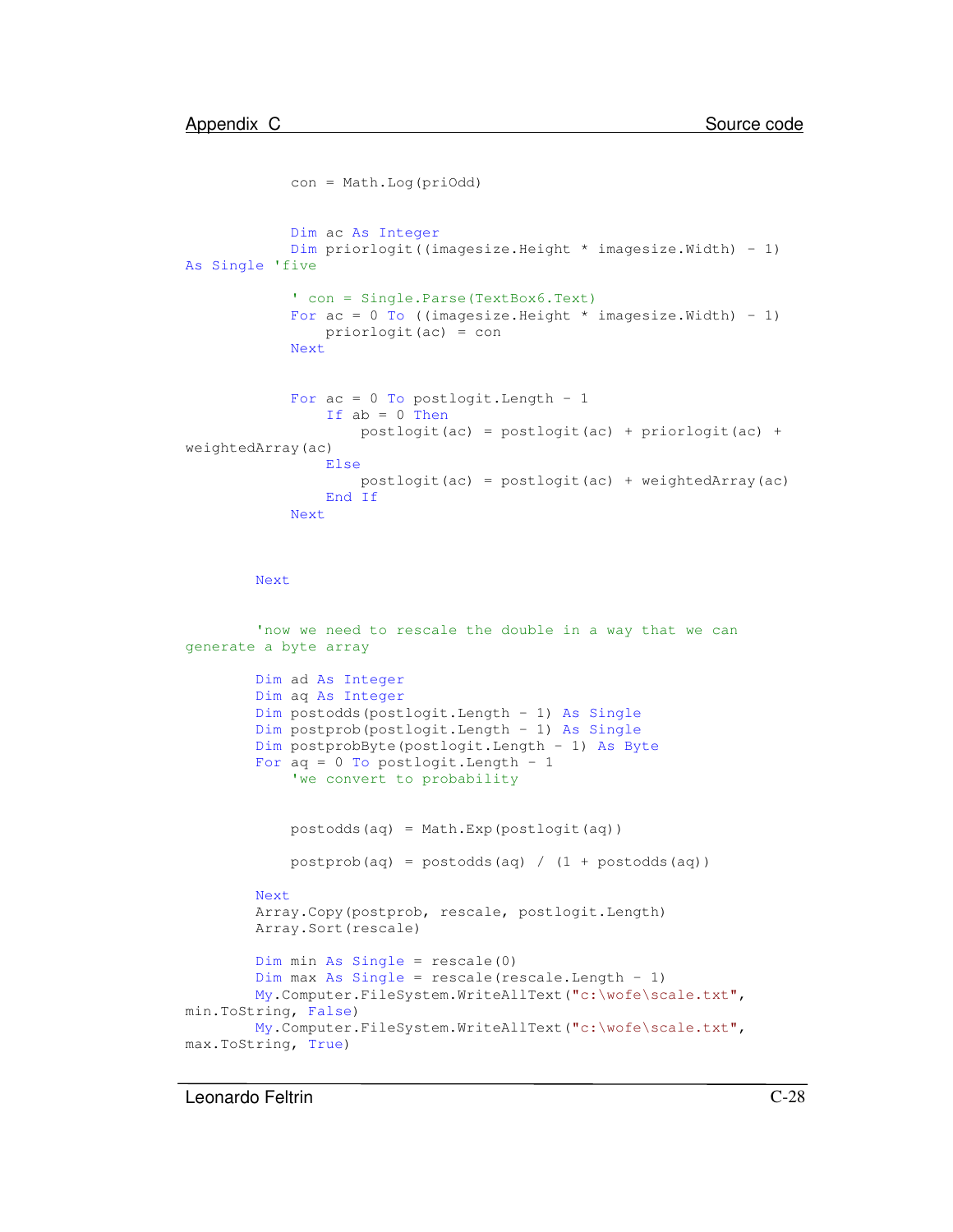```
For ad = 0 To postprob. Length - 1
            ' we shift or translate the scale to get a minimum of 0
            'min must become firslty equal to 1 so if min*x=1
            Try
                Dim alfa As Single = (1 / min)
                postprob(ad) = postprob(ad) * alfa
                postprob(ad) = (postprob(ad) - (min * alfa))postprob(ad) = (postprob(ad) * 255) / ((max * alfa) -(min * alfa))
                postprobByte(ad) = CByte((postprob(ad)))
                postprob(ad) = (postprob(ad) * (max * alfa) - (min *alfa))) / 255
                postprob(ad) = (postprob(ad) + (min * alfa))postprob(ad) = postprob(ad) / alfa
            Catch ex As Exception
                MsgBox("something wrong with the input?")
                Exit Function
            End Try
       Next
My.Computer.FileSystem.WriteAllBytes("c:\wofe\postprobebyte.bin",
postprobByte, False)
       MsgBox("Pprob Completed!")
    End Function
   Private Sub Button8_Click(ByVal sender As System.Object, ByVal e
As System.EventArgs) Handles Button8.Click
        'Dim myStream As Stream
       Dim selectFileDialog1 As New OpenFileDialog()
       selectFileDialog1.InitialDirectory = "c:\"
       selectFileDialog1.Filter = "bitmap file (*.bmp) | *.bmp"
       selectFileDialog1.FilterIndex = 1
        selectFileDialog1.RestoreDirectory = True
       selectFileDialog1.Multiselect = True
       If selectFileDialog1.ShowDialog() = DialogResult.OK Then
            bindingNavigatorAddNewItem.PerformClick()
            Dim ar() As String = selectFileDialog1.FileNames
            ' Dim a As String = Join(ar, " ")
```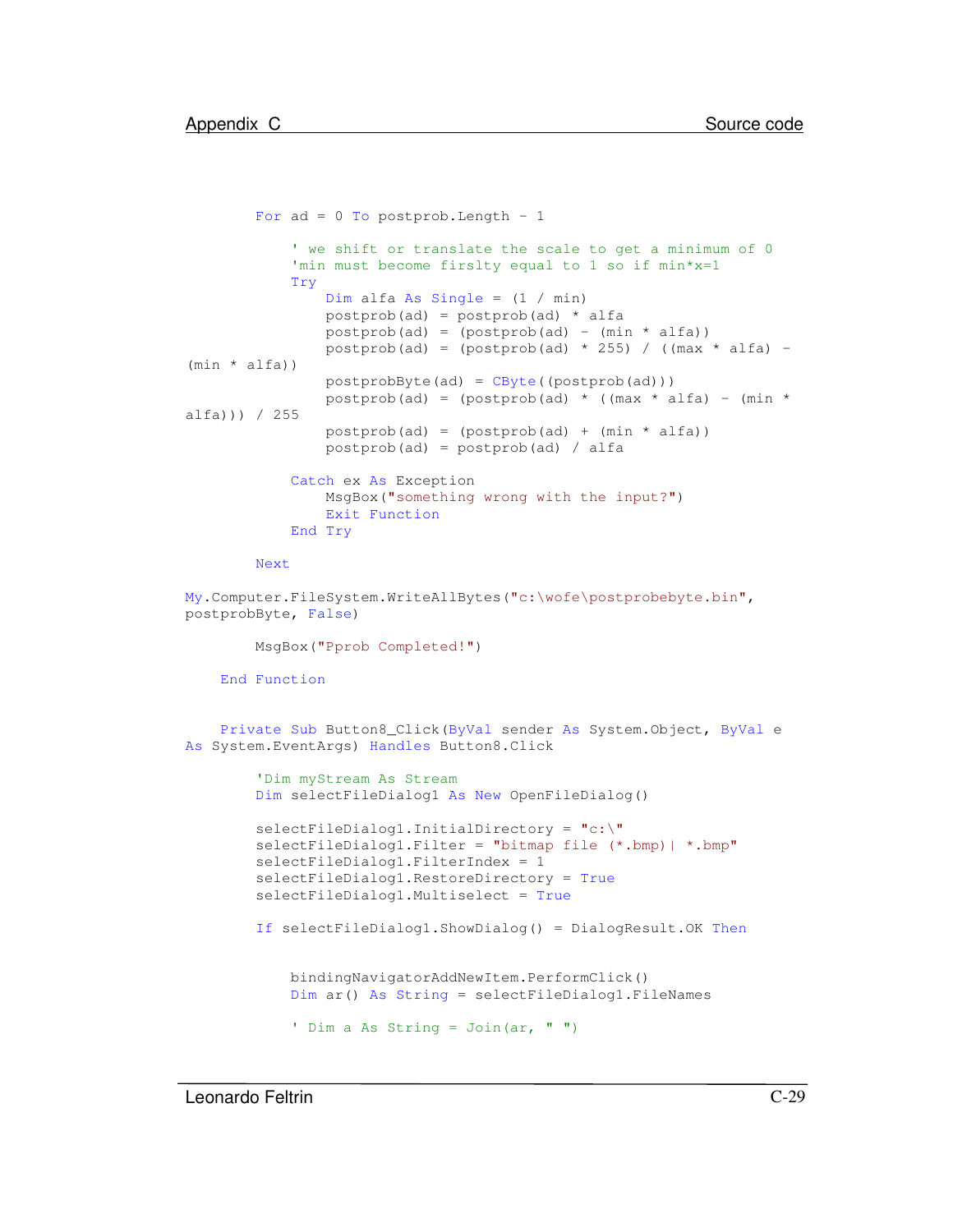Dim a As Integer Dim b As String

```
Dim c As String
            FileNames = ar
            For a = 0 To ar. Length - 1
                b = ar(a)c = ar(a)b = b. Substring (b. LastIndexOf("\") + 1)
                Try
Bayes_Data_Source_ModelDataGridView.Rows(a).Cells(0).Value = b
Bayes_Data_Source_ModelDataGridView.Rows(a).Cells(6).Value = c
                Catch ex As Exception
                    bindingNavigatorAddNewItem.PerformClick()
Bayes_Data_Source_ModelDataGridView.Rows(a).Cells(0).Value = b
Bayes_Data_Source_ModelDataGridView.Rows(a).Cells(6).Value = c
                End Try
            Next
             ' bindingNavigatorDeleteItem.PerformClick()
             ' MsgBox("Insert relative weights")
            'myStream = selectFileDialog1.OpenFile()
            'If Not (myStream Is Nothing) Then
             ' Insert code to read the stream here.
            'myStream.Close()
            'End If
        End If
    End Sub
    'Public Function ArrayMax(ByVal math() As Double) As Double
          Dim a As Integer
          Dim av As Double
          Dim b As Double
          Dim c As Integer
    ' Dim d As Integer
    'For a = 0 To math. Length - 1
    'b = b + \text{math}(a)
    ' Next
          av = b / math.Length
```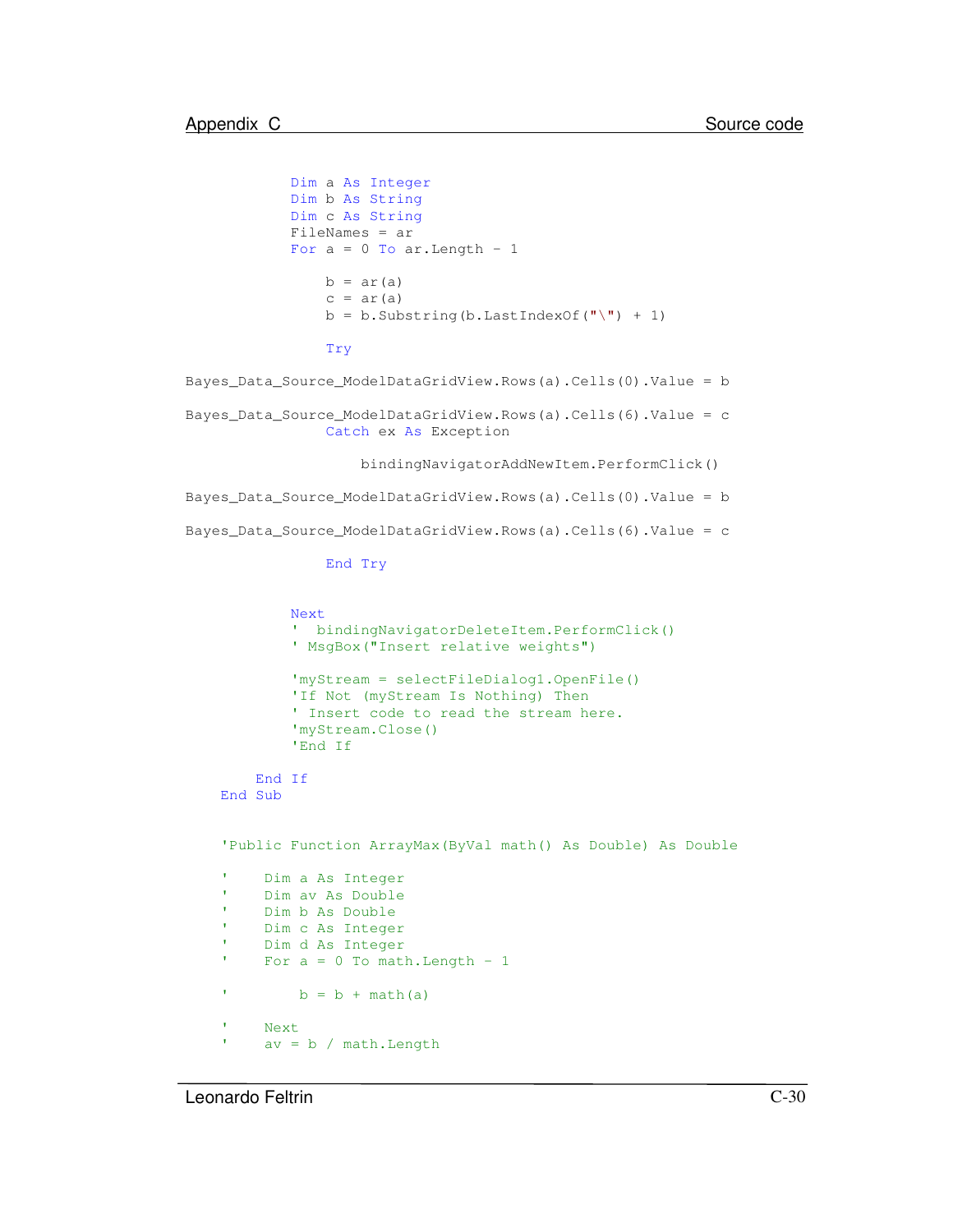```
' Dim newmath(math.Length - 1) As Double
    'For c = 0 To math. Length - 1
    'If math(c) \geq av Then
    'newmath(c) = math(c)' End If
    ' Next
    'End Function
    Public Function ArrayAn(ByVal ar() As Single) As Integer
        Dim a As Integer
        Dim c As Integer
        Dim counter(10) As Single
        c = 0Try
            For a = 0 To ar.Length - 1If ar(a) \Leftrightarrow ar(a + 1) Then
                    counter(c) = ar(a)counter(c + 1) = ar(a + 1)c = c + 2End If
            Next
        Catch : Exit Try
        End Try
        Dim d As Integer
        For d = 0 To counter. Length - 1
My.Computer.FileSystem.WriteAllText("c:\wofe\arrayanalysis.txt",
counter(d), True, System.Text.Encoding.Unicode)
        Next
        ' Return MsgBox("ok")
    End Function
   Private Sub Button10_Click(ByVal sender As System.Object, ByVal e
As System.EventArgs) Handles Button10.Click
        If TextBox9.Text = "" ThenMsgBox("Please insert a valid cell size value")
            Exit Sub
        End If
        My.Forms.Form5.Show()
    End Sub
    Public Function imagesizefunc() As Integer
        Dim a As Integer
```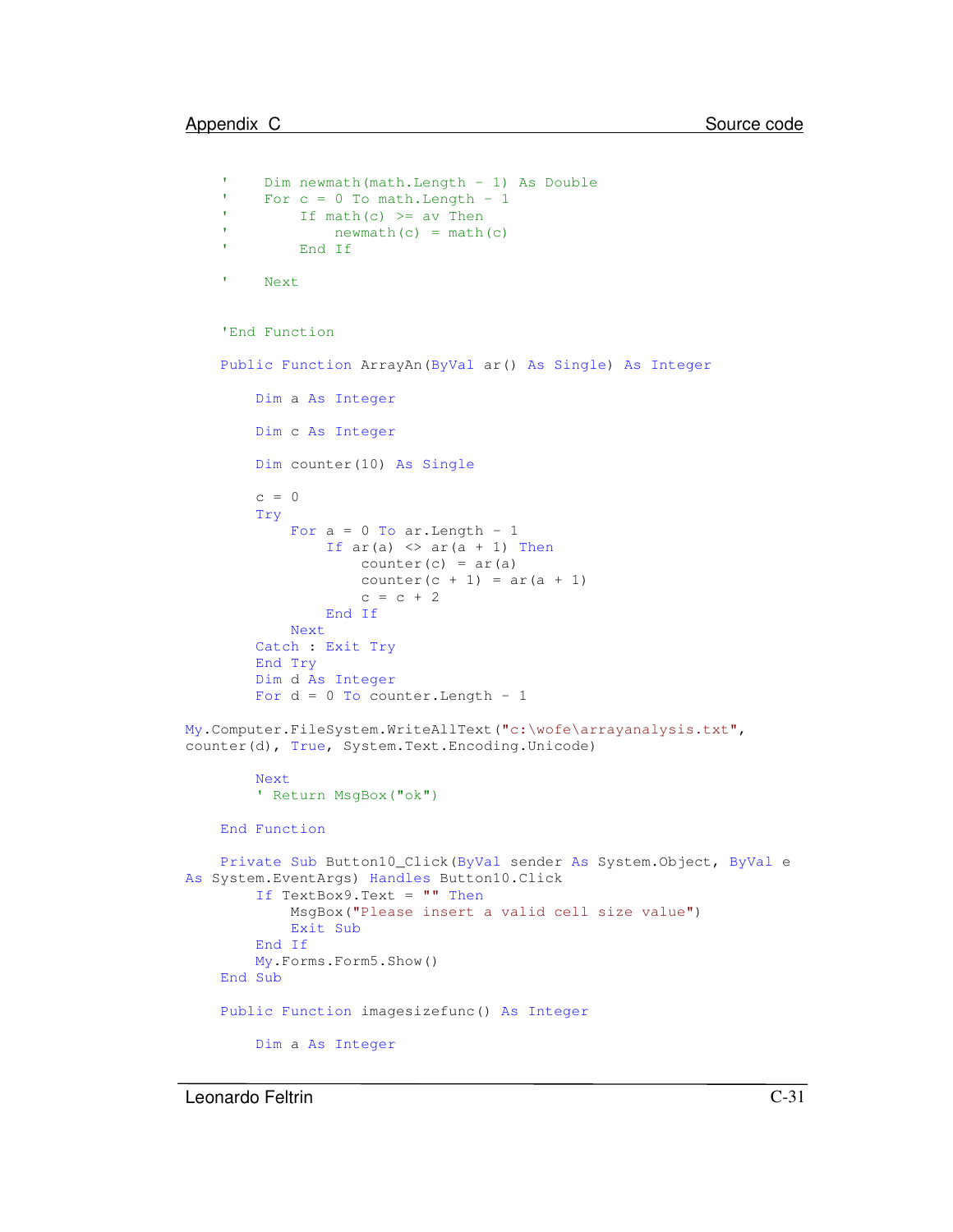```
imagesize = Bitmap.FromFile("imagesize.bmp")
       a = (imagesize.Width * imagesize.Height)
       Return a
    End Function
   Private Sub Button13_Click(ByVal sender As System.Object, ByVal e
As System.EventArgs) Handles Button13.Click
        'start new ot ot
       Try
           cell = Me.TextBox9.Text
        Catch ex As Exception
           MsgBox("Please provide cell size")
           Exit Sub
       End Try
       d = Nothing
       PkD = Nothing
       PDx = Nothing
       SigmaSQm = Nothing
       s2Pk = Notthings2Pkf = Nothing
       s2Pkf_miss = Nothing
       Dep = Nothing
       bmpsizepub = Nothing
       AD w = NotbingAI_w = NotbingAG_w = NotbingAT_w = Nothing 'shared variables expressing areas as cell
numbers; they work in all sub routines
       Dim a As Integer
        'Dim b As Integer
       Dim FileName(Bayes_Data_Source_ModelDataGridView.Rows.Count)
As String
       Dim Wplus(Bayes_Data_Source_ModelDataGridView.Rows.Count) As
Single
       Dim Wminus(Bayes_Data_Source_ModelDataGridView.Rows.Count) As
Single
       Dim sWplus(Bayes_Data_Source_ModelDataGridView.Rows.Count) As
Single
       Dim sWminus(Bayes_Data_Source_ModelDataGridView.Rows.Count) As
Single
       For a = 0 To Bayes_Data_Source_ModelDataGridView.Rows.Count
            Try
```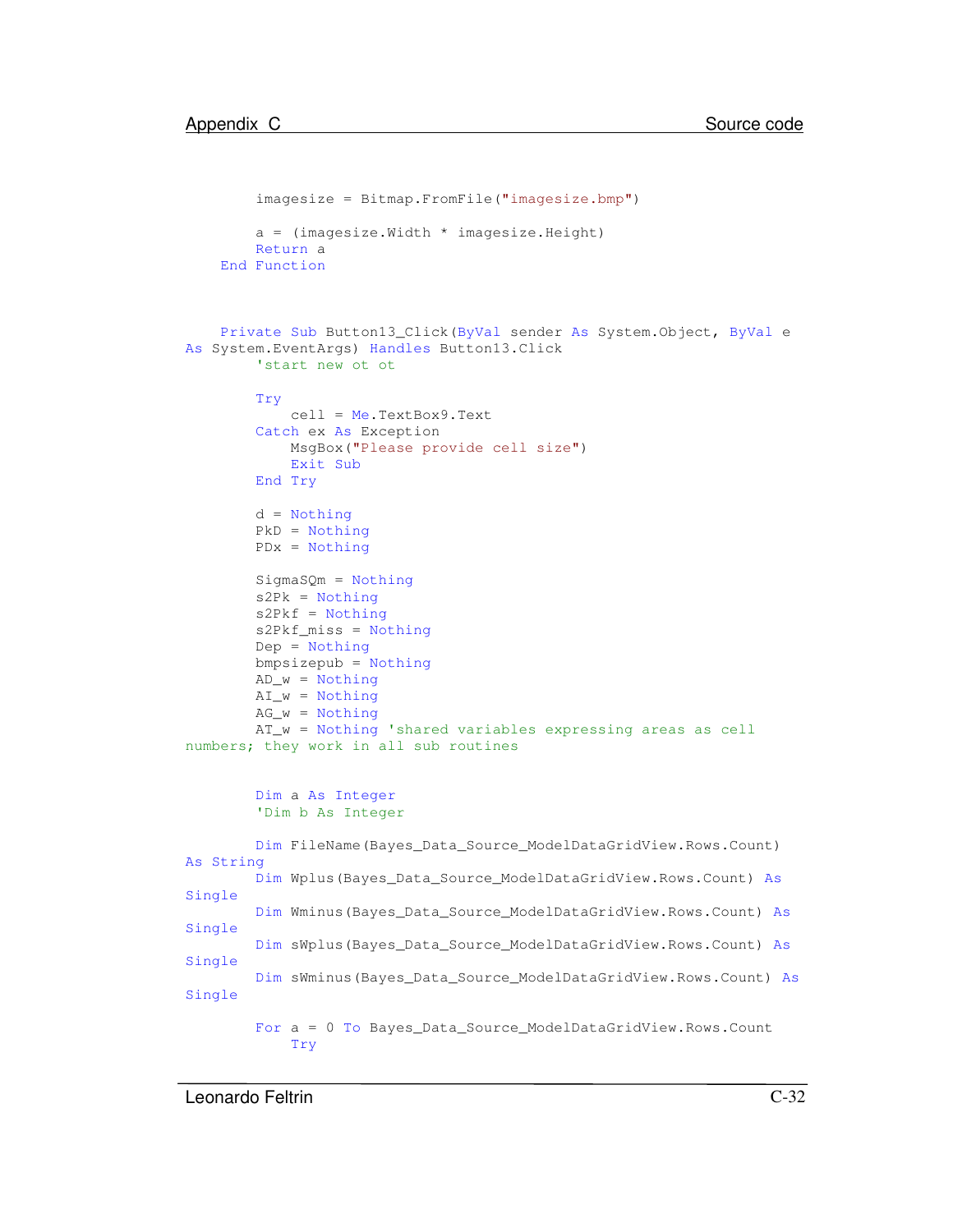```
FileName(a) =
Bayes_Data_Source_ModelDataGridView.Rows(a).Cells(6).Value
                Wplus(a) =Bayes_Data_Source_ModelDataGridView.Rows(a).Cells(1).Value
                Wminus(a) =Bayes_Data_Source_ModelDataGridView.Rows(a).Cells(2).Value
                sWplus(a) =
Bayes_Data_Source_ModelDataGridView.Rows(a).Cells(4).Value
                sWminus(a) =
Bayes_Data_Source_ModelDataGridView.Rows(a).Cells(5).Value
            Catch : Exit For
            End Try
       Next
       missing_evidence_Pk(FileName, Wplus, Wminus)
        'missing evidence PDx(FileName, Wplus, Wminus)
        'SigmaSQ_missing_evidence()
        SigmaSQ(FileName, sWplus, sWminus)
       OminbusTest_NewOminibus()
   End Sub
   Private Function missing_evidence_Pk(ByVal FileName() As String,
ByVal Wplus() As Single, ByVal Wminus() As Single) As Integer
        'looks fine
        'here we use the first part of bayes to get the value of
posterior probability
        'we have to use the postlogit array as prior probability when
we calculate P(d:x)
        'and P(d)
        'weights are automatically picked from the data grid view, but
the arrays with final summation of weights
        'has to be stripped of values that are not included within
deposits and missing evidence ???
        'we need to input a layer representing the area of missing
evidence = bmp indexed image then perform a boolean with
       'deposit and this layer to get only values useful for the
calculation, we consider only missing evidence as we are
        'using it to calculate the posterior probability resulting
when missing evidence is intersected
        'therefore a cumulative area obtained combining all the
missing evidence on a single layer positively defines
        'the pixel where this calculation is meaningfull
        'in any case we cannot calculate sigma^2(p) for missing
eveidence if there is no missing evidence
       Dim Form5Inst As New Form5
       Dep = Form5Inst.AD(TextBox8.Text)
        imagesize = Bitmap.FromFile(FileName(0))
        'Static header() As Byte 'on
```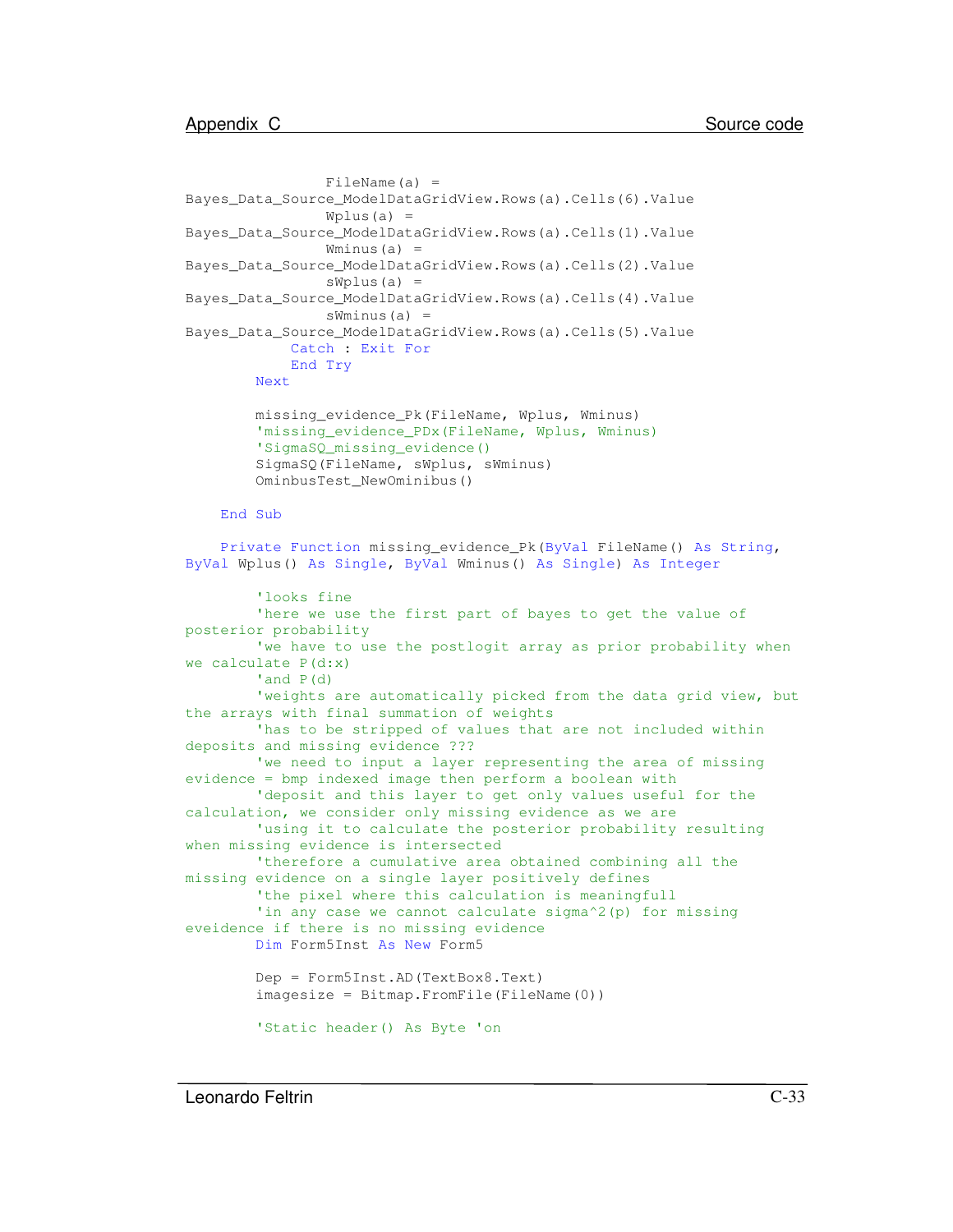```
Dim postlogit((imagesize.Height * imagesize.Width) - 1) As
Single
        Dim postlogit_miss((imagesize.Height * imagesize.Width) - 1)
As Single
        'four
        Dim weightedArray((imagesize.Height * imagesize.Width) - 1) As
Single 'six necessary to weight step
        ' Static rescale((imagesize.Height * imagesize.Width) - 1) As
Single 'seven
        Dim ab As Integer
        For ab = 0 To FileName. Length - 1
            If FileName(ab) = Nothing Then
                Exit For
            End If
            Dim evidence As Bitmap =
Bitmap.FromFile(FileName(ab).ToString)
            Dim myfile((evidence.Width * evidence.Height) - 1) As Byte
            Dim color As System.Drawing.Color
            Dim county As Integer
            Dim countx As Integer
            Dim s As Integer
            For county = 0 To evidence. Height - 1
                For countx = 0 To evidence. Width - 1
                    color = evidence.GetPixel(countx, county)
                    If CInt(color.B) <> 0 And CInt(color.G) <> 0 And
CInt(color.R) <> 0 Then
                        myfile(s) = 1Else
                        myfile(s) = 0End If
                    s = s + 1Next
            Next
            s = 0Dim value As Byte
            Dim ard As Integer
            If FileName(ab) Is Nothing Then 'solves issue of final (0)
                Exit For
            Else
                'here we convert the image in evdence layer using the
weights
                For ard = 0 To myfile. Length - 1
                    value = myfile(ard)
```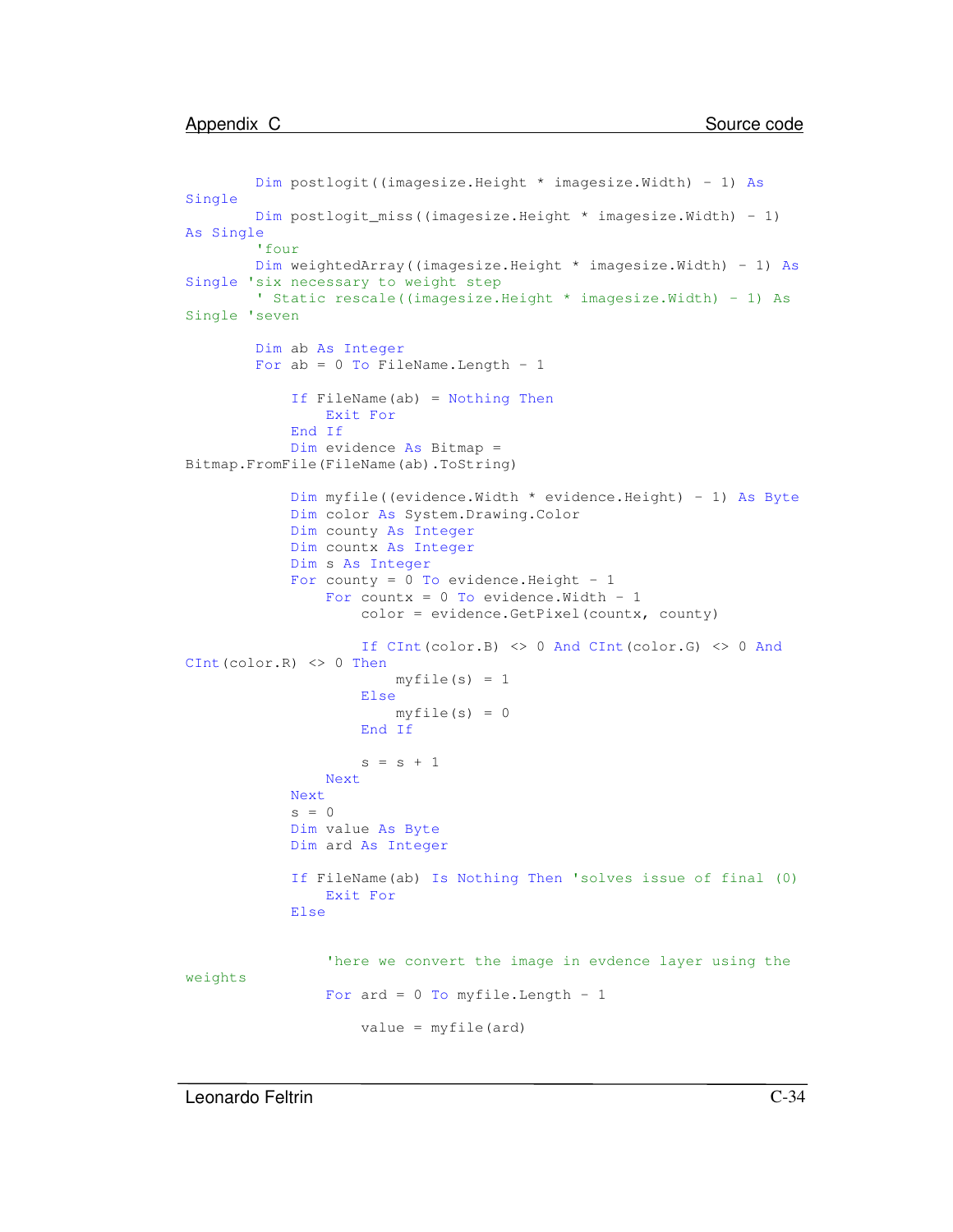```
If value = 0 Then
                        weightedArray(ard) = Wminus(ab)
                    Else
                       weightedArray(ard) = Wplus(ab)
                    End If
                Next
                'For y = 0 To imagesize. Height - 1
                ' For x = 0 To imagesize.Width - 1
                         'value = imagesize(a)
                'If imagesize.GetPixel(x, y) =Color.FromArgb(0, 0, 0) Then
                            weightedArray(x * y) = Wminus(ab)
                ' Else
                            weightedArray(x * y) = Wplus(ab)
                ' End If
                T
                    Next
                'Next
            End If
            'now we need to add the evidence layer created to the
prior probability
            'prilogit should be calculated as the ratio D/T the
conversion in ODDS and
            'ln function gives prilogit value
            'I need the deposit layer and the tot number of pixels
            ' Dep = Form5Inst.AD(TextBox8.Text)
            ' Dim Dep_conv As Single = Dep * 0.000269
            Dim priprob As Single = (Dep / (imagesize.Height *
imagesize.Width))
            Dim priOdd As Single = priprob / (1 - priprob)
            Dim con As Single
            con = Math.Log(Double.Parse(priOdd))
            Dim ac As Integer
            Dim priorlogit((imagesize.Height * imagesize.Width) - 1)
As Single 'five
            ' con = Single.Parse(TextBox6.Text)
            For ac = 0 To ((imagesize.Height * imagesize.Width) - 1)
               priorlogit(ac) = con
            Next
```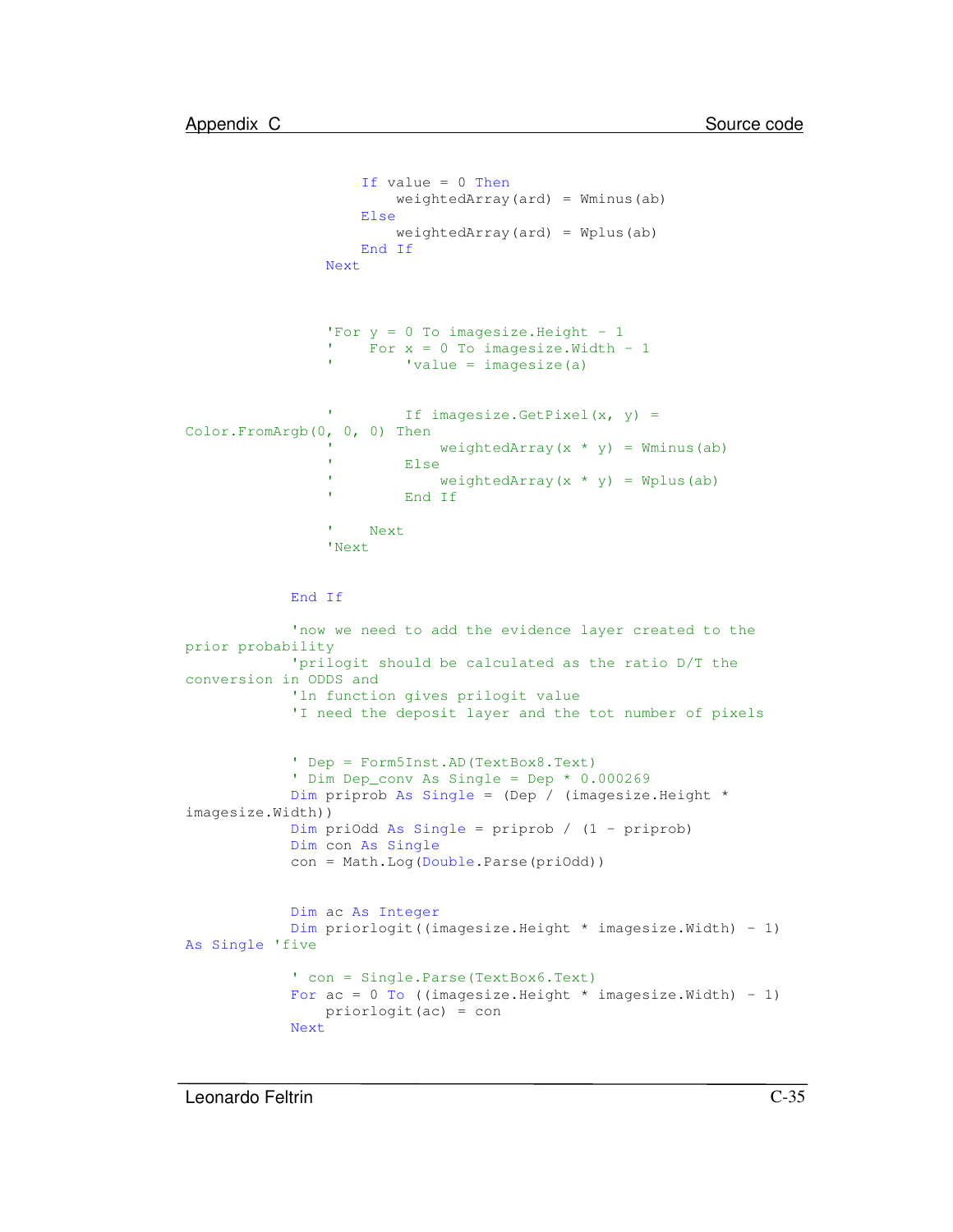```
For ac = 0 To postlogit. Length - 1
                If ab = 0 Then
                   postlogit(ac) = postlogit(ac) + priorlogit(ac) +
weightedArray(ac)
                Else
                    postlogit(ac) = postlogit(ac) + weightedArray(ac)
                End If
                'we get a postlogit value that is the sum of all
images- as postlogit is declared
                'outside the For "ab" loop, each cycle updates its
value
```
Next

```
'''''''''''''''''''''''''''''''''''''''''''''''''''''''''''''''''''''''''''''''''''''''''''''''''''''''''''''''''''''From this point we introduce new code that considers the
missing eveidence
            'the code loads the missing eveidence layer a boolean
image
            'where pixel columns contain missing information the
weights are turned to (0)
            Dim MissingEv As String
            Dim MEArray() As Byte
            Dim test As String =
Bayes_Data_Source_ModelDataGridView.Rows(ab).Cells(3).Value.ToString
            If Not
Bayes_Data_Source_ModelDataGridView.Rows(ab).Cells(3).Value.ToString =
"" Then
                MissingEv =
Bayes_Data_Source_ModelDataGridView.Rows(ab).Cells(3).Value
                MEArray =
My.Computer.FileSystem.ReadAllBytes(MissingEv)
                Array.Reverse(MEArray)
                Array.Resize(MEArray, imagesize.Height *
imagesize.Width)
                'Array.Reverse(MEArray) changed as all others were not
reversed to original like bayes to display purpose
                Dim a As Integer
                For a = 0 To MEArray. Length - 1
                    If Not MEArray(a) = 0 Then
                        'seems that here we turn to 0 all the pixels
that has at least one layer with missing evidence in it
                        'the weightedArray is computed multiple times
for each j layer so we put 0 in each layer with missing
                        'evidence
                        weightedArray(a) = 0
```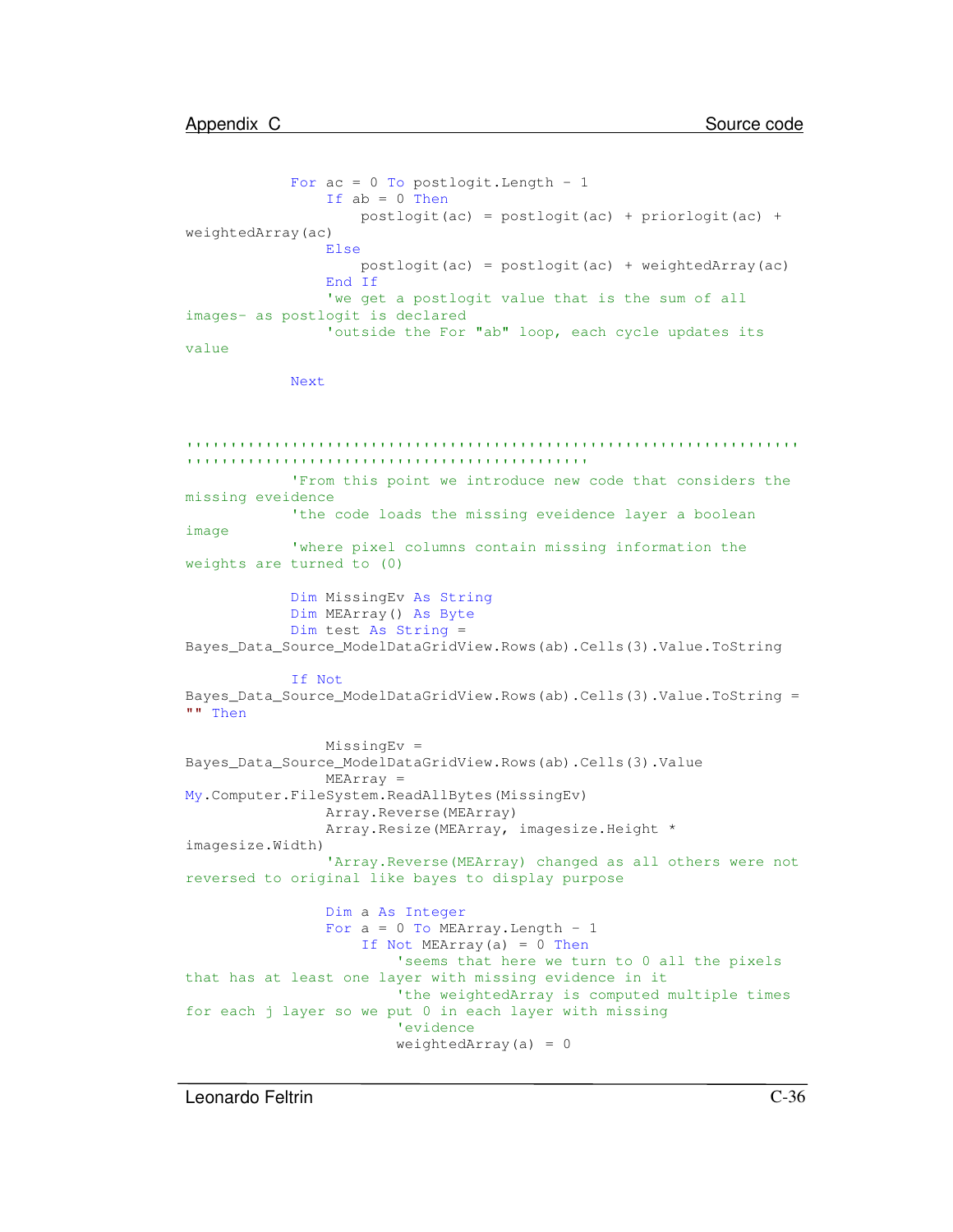```
End If
                Next
            End If
'''''''''''''''''''''''''''''''''''''''''''''''''''''''''''''''''''''''''''''''''''''''''''''''''''''''''''''For ac = 0 To postlogit. Length - 1
                If ab = 0 Then
                    postlogit_miss(ac) = postlogit_miss(ac) +
priorlogit(ac) + weightedArray(ac)
                Else
                    postlogit_miss(ac) = postlogit_miss(ac) +
weightedArray(ac)
                End If
                'we get a postlogit value that is the sum of all
images- as postlogit is declared
                'outside the For "ab" loop, each cycle updates its
value
            Next
        Next
        ' I think that here we can insert some code to filter out the
postlogit that are needed for the missing ev.
        ' postlogit will be used as p(d:x)
        'MsgBox(postlogit(postlogit.Length - 1).ToString)
        'Dim am As Integer
        'For am = 0 To postlogit.Length - 1
        ' 'we need to convert to integer
              'Dim MyDouble As Double = 42.72
              'Dim MyInt As Integer = CType(MyDouble, Integer)
        ' '' MyInt has the value of 43.
        'Next
        'For am = 0 To postlogit. Length - 1
        ' My.Computer.FileSystem.WriteAllText("c:\wofe\test",
postlogit(am), True)
        'Next
```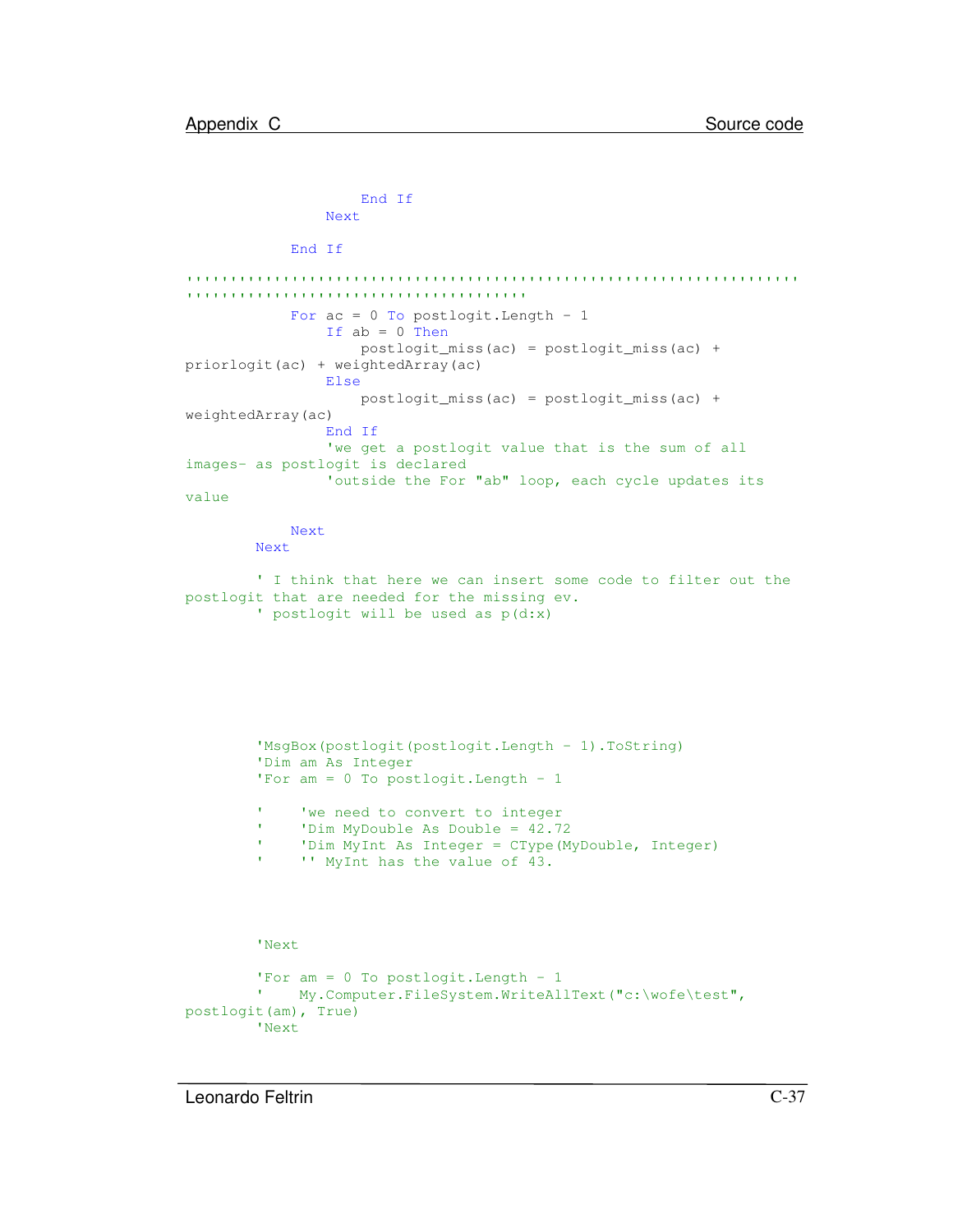```
'now we need to rescale the double in a way that we can
generate a byte array
        'Dim ad As Integer
       Dim aq As Integer
       Dim postprob(postlogit.Length - 1) As Single
       Dim postprob_miss(postlogit.Length - 1) As Single
        ' Dim postprobByte(postlogit.Length - 1) As Byte
       For aq = 0 To postlogit. Length - 1
            'we convert to probability
            'postodds= exp(postlogit)
            'postprob= postodds/(1+postodds)
            'this post prob is Pk of Carranza 2004
            postprob(aq) = Math.Exp (postlogit(aq)) / (1 +Math.Exp(postlogit(aq)))
            postprob_miss(aq) = Math.Exp(postlogit_miss(aq)) / (1 +Math.Exp(postlogit_miss(aq)))
            'we recover the alghorithm need to be modified the input
as we have to filter out the areas without the
            'missing evidence
            'note that we need just the pixels intersecting a deposit
            'therefore we have to perform the summation of weights
only overlapping with pixel 1 of deposit layer
            'an if statement should work
            'we consider only the weights of layers holding the
missing evidence as the other weights were previously
            'updated, therfore we introduce an updated prior
probability that already considers the weight of layers
            'without missing evidence
       Next
        'These below are two arrays with values of Posterior prob in
case of non-missing or missing evidence
        'We can save these arrays as binary files but this will need
to convert them in a scale of 255 bytes
       PkD = postprob_miss
       PDx = postprob
       If CheckBox1.Checked Then
            BinArcon(PkD)
```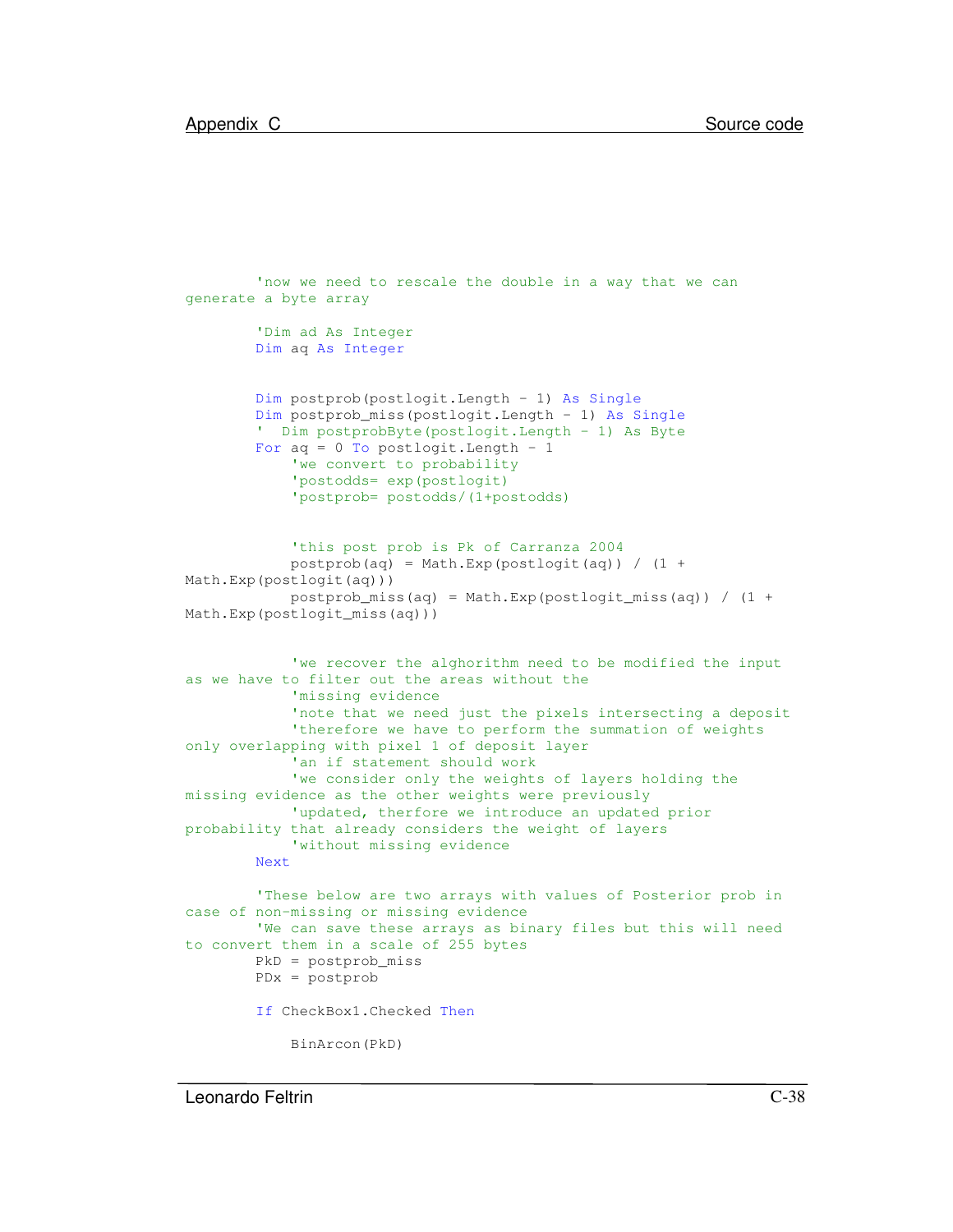Try

```
My.Computer.FileSystem.RenameFile("c:\wofe\arraybin.bin",
"PkD_miss.bin")
            Catch ex As Exception
                File.Delete("c:\wofe\PkD_miss.bin")
My.Computer.FileSystem.RenameFile("c:\wofe\arraybin.bin",
"PkD_miss.bin")
            End Try
        Else
            PkD = PDx
            File.Delete("c:\wofe\PkD_miss.bin")
        End If
        BinArcon(PDx)
        Try
            My.Computer.FileSystem.RenameFile("c:\wofe\arraybin.bin",
"PDx.bin")
        Catch ex As Exception
            File.Delete("c:\wofe\PDx.bin")
            My.Computer.FileSystem.RenameFile("c:\wofe\arraybin.bin",
"PDx.bin")
        End Try
        'Dim acd As Integer
        'Dim counter As Integer
        'Dim d() As Byte =
My.Computer.FileSystem.ReadAllBytes("d.bin")
        'For acd = 0 To postprob. Length - 1If d(acd) > 0 Then
        ' PkD(counter) = postprob(acd)
                 counter = counter + 1 End If
        'Next
        'My.Computer.FileSystem.OpenTextFileWriter("Pk.txt", False,
System.Text.Encoding.Unicode)
    End Function
   Private Sub Button12_Click(ByVal sender As System.Object, ByVal e
As System.EventArgs) Handles Button12.Click
        My.Forms.Form6WofeViewer.Close()
        My.Forms.Form6WofeViewer.Show()
    End Sub
```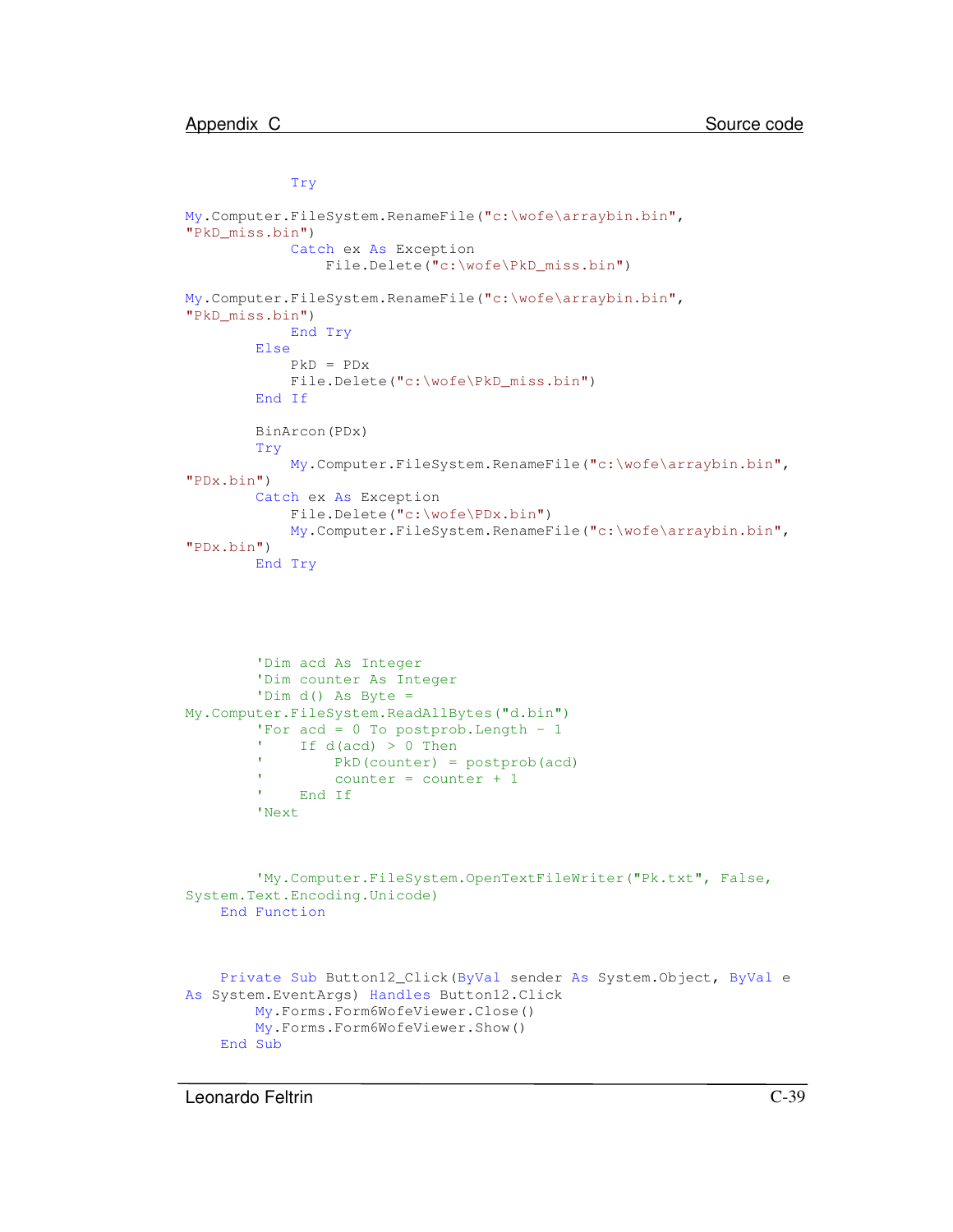```
Private Function SigmaSQ(ByVal FileName() As String, ByVal
sWplus() As Single, ByVal sWminus() As Single) As Integer
        ' I need to firslty select the bitmaps created with convert,
then store the strings in the first column
        'manually we type in the weights and ask for that with a msg
box
        'all is set and ready for the calculation
        'we need to select each row and use the loop to convert the
pixels to an array of weights
        'we need to sum up the images to the prior probability image
       Dim s2SumWeights((imagesize.Height * imagesize.Width) - 1) As
Single
       Dim s2SumWeights_miss((imagesize.Height * imagesize.Width) -
1) As Single
       Dim ab As Integer
       For ab = 0 To FileName. Length - 1
            Dim weightedArray((imagesize.Height * imagesize.Width) -
1) As Single 'six necessary to weight step
            ''''''new code from here
            If FileName(ab) = Nothing Then
               Exit For
            End If
            Dim evidence As Bitmap =
Bitmap.FromFile(FileName(ab).ToString)
            Dim myfile((evidence.Width * evidence.Height) - 1) As Byte
            Dim color As System.Drawing.Color
            Dim county As Integer
            Dim countx As Integer
            Dim s As Integer
            For county = 0 To evidence. Height - 1
                For countx = 0 To evidence. Width - 1
                    color = evidence.GetPixel(countx, county)
                    If CInt(color.B) <> 0 And CInt(color.G) <> 0 And
CInt(color.R) <> 0 Then
                        myfile(s) = 1Else
                        myfile(s) = 0End If
                    s = s + 1
```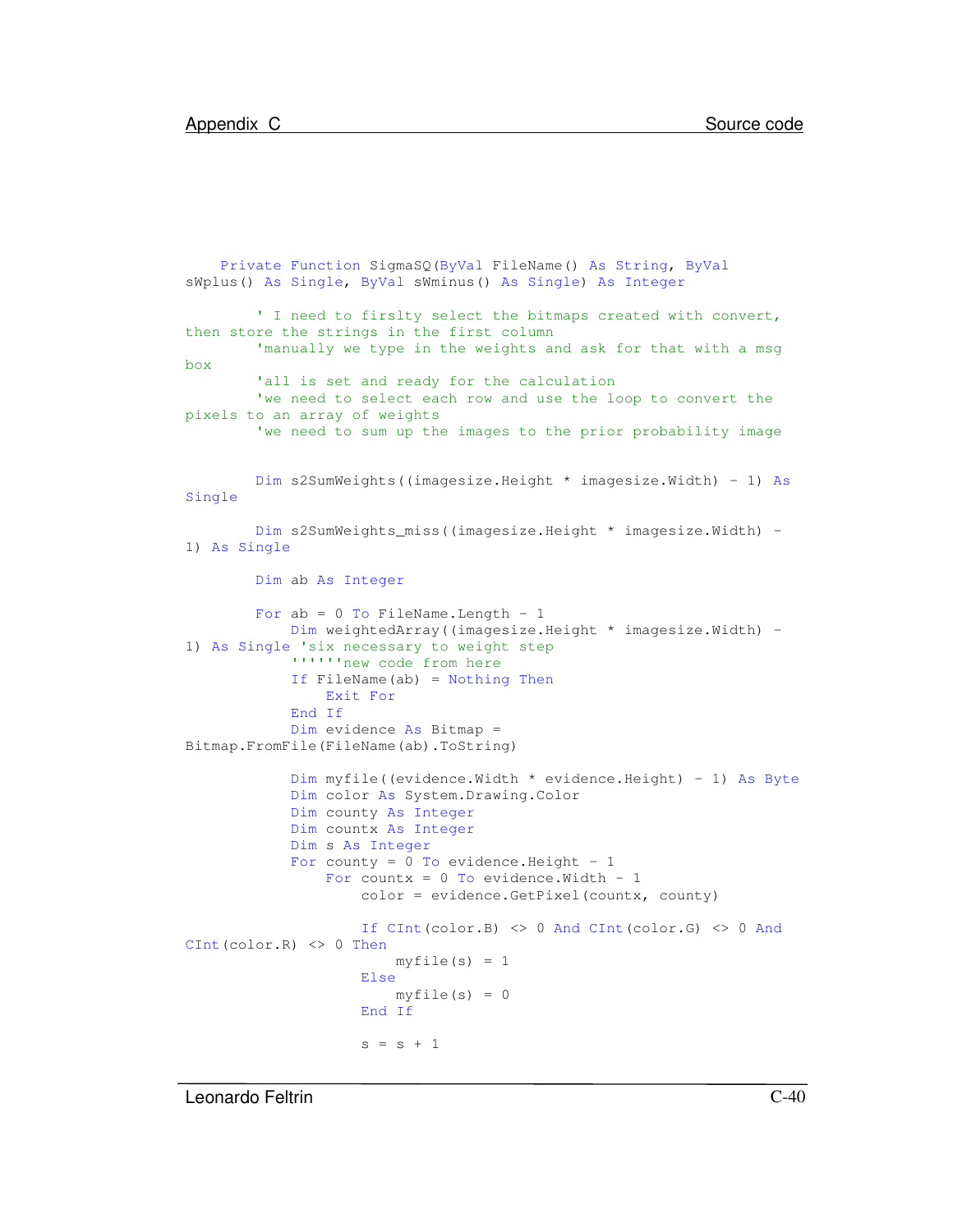```
Next
            Next
            s = 0''''''''''''''to here
            'here we start looping the different layers
            Dim value As Byte
            Dim ard As Integer
            If FileName(ab) Is Nothing Then
                Exit For
            Else
                'here we convert the image in evdence layer using the
weights
                For ard = 0 To myfile. Length - 1
                    value = myfile(ard)
                    If value = 0 Then
                        weightedArray(ard) = Math.Pow(sWminus(ab), 2)
' here we get the variance from the previously calculated standard dev
                    Else
                        weightedArray(ard) = Math.Pow(sWplus(ab), 2)
                    End If
                Next
            End If
            Dim ac As Integer
            'progressively the weights grow
            For ac = 0 To s2SumWeights. Length - 1
                'this result works if no missing evidence is
considered
                s2SumWeights(ac) = s2SumWeights(ac) +
weightedArray(ac)
            Next
            'From this point we introduce new code that considers the
missing eveidence
            'the code loads the missing eveidence layer a boolean
image
            'where pixel columns contain missing information the
weights are turned to (0)
            Dim MissingEv As String
            Dim MEArray() As Byte
            Dim test As String =
Bayes_Data_Source_ModelDataGridView.Rows(ab).Cells(3).Value.ToString
```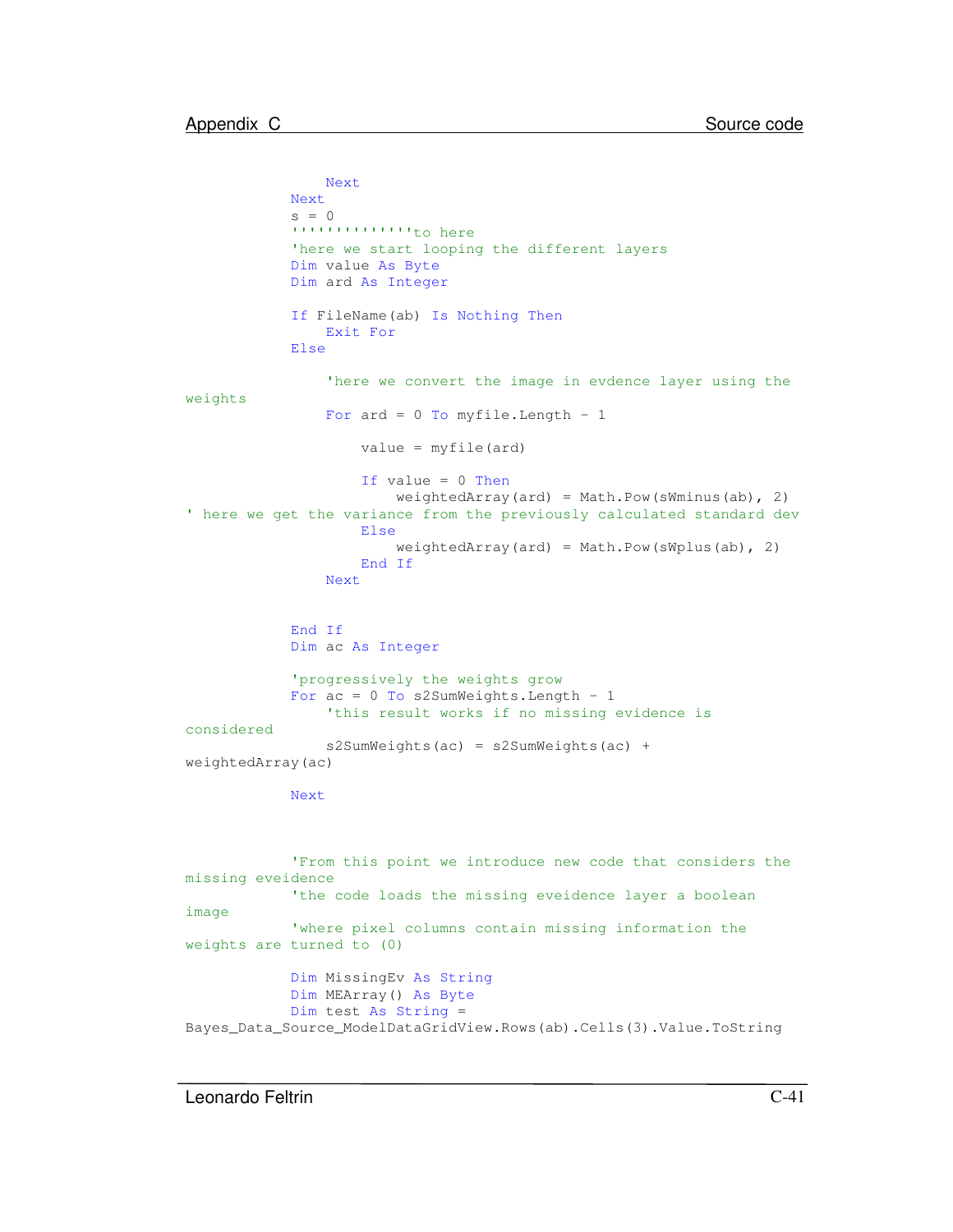If Not

```
Bayes_Data_Source_ModelDataGridView.Rows(ab).Cells(3).Value.ToString =
"" Then
                MissingEv =
Bayes_Data_Source_ModelDataGridView.Rows(ab).Cells(3).Value
                MEArray =
My.Computer.FileSystem.ReadAllBytes(MissingEv)
                Array.Reverse(MEArray)
                Array.Resize(MEArray, imagesize.Height *
imagesize.Width)
                'Array.Reverse(MEArray) changed as all others were not
reversed to original like bayes to display purpose
                Dim a As Integer
                For a = 0 To MEArray. Length - 1
                    If Not MEArray(a) = 0 Then
                        weightedArray(a) = 0End If
                Next
            End If
            'progressively the weights grow
            For ac = 0 To s2SumWeights. Length - 1
                'this result works if missing evidence is considered
                'note that s2SumWeights_miss is different
                s2SumWeights_miss(ac) = s2SumWeights_miss(ac) +
weightedArray(ac)
            Next
       Next
       Dim cellsz = TextBox9.Text
       Dim s2Pk(PkD.Length - 1) As Single
       Dim arl As Integer
       Dim s2Pk_tot(PkD.Length - 1) As Single
       Dim s2PDx(PDx.Length - 1) As Single
       For arl = 0 To s2SumWeights. Length - 1
            'here we consider missing evidence as not really missing
so we use either positive or negative s2(weights)
            s2PDX(ar1) = (((1 / (Dep * cellsz)) + s2SumWeights(ar1)) *Math.Pow(PDx(arl), 2))
            'here we consider the missing evidence as 0 so the s(W)
become 0 when the evidence is missing, this is equivalent to
            'summing up only patterns that have weights on them
            If CheckBox1.Checked Then
                s2Pk(ar1) = (((1 / (Dep * cellsz)) +s2SumWeights_miss(arl)) * Math.Pow(PkD(arl), 2))
```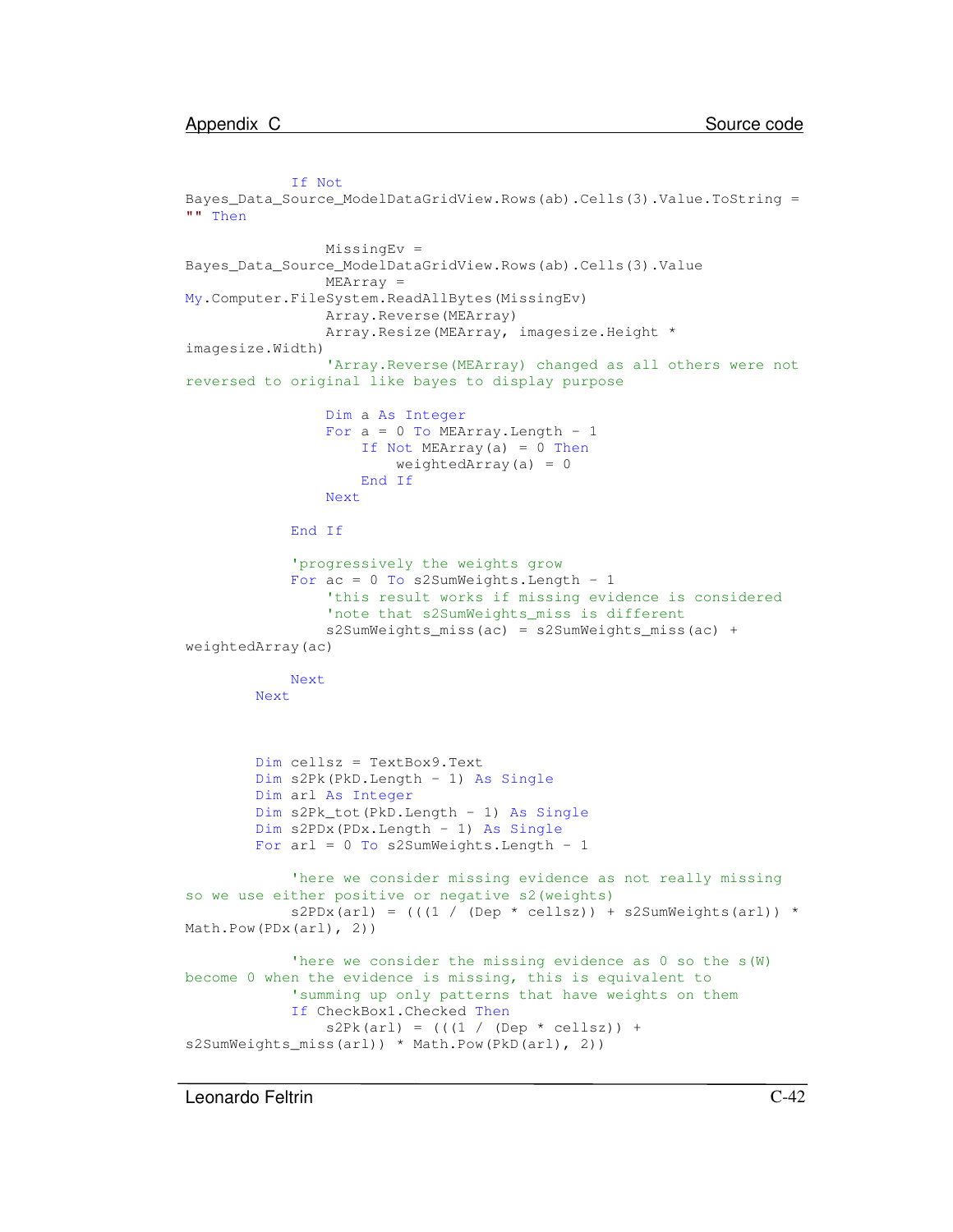```
End If
            'here we get the total s(Pk) adding the re-estimated
influence of missing evidence due to its uncertainty
            'this should improve our error estimate
            'here I want a message box that split the calculation
            If CheckBox1.Checked Then
                s2Pk_tot(arl) = s2Pk(arl) + SigmaSQ_missingev(arl)
            End If
        Next
        'out of this we get 2 matrix one is s2pk and the other is
s2Pk_tot, we have already created the function that
        'converts probability arrays to maps so we just need to
provide the files to that function
        'For uncertainty maps we just then want s2pk and s2Pk_tot
        If CheckBox1.Checked Then
            s2Pkf_miss = Spk_sum(s2Pk_tot)
            BinArcon(s2Pk_tot)
            Try
My.Computer.FileSystem.RenameFile("c:\wofe\arraybin.bin",
"s2Pk_tot_miss.bin")
            Catch ex As Exception
                File.Delete("c:\wofe\s2Pk_tot_miss.bin")
My.Computer.FileSystem.RenameFile("c:\wofe\arraybin.bin",
"s2Pk_tot_miss.bin")
            End Try
        End If
        s2Pkf = Spk\_sum(s2PDX)BinArcon(s2PDx)
        Try
           My.Computer.FileSystem.RenameFile("c:\wofe\arraybin.bin",
"s2PDx.bin")
        Catch ex As Exception
            File.Delete("c:\wofe\s2PDx.bin")
            My.Computer.FileSystem.RenameFile("c:\wofe\arraybin.bin",
"s2PDx.bin")
        End Try
        'This function provides the final s^2(Pk)results considering
the two cases of missing or non missing evidence,
        ' these also represent the s^2(N{D}pred)
        'remains to estimate the values of N{D} and N{Dpred}, we have
to be careful
        ' as there is a change of variables also during the estimation
of N{D}pred
        'if we consider the missing evidence
   End Function
```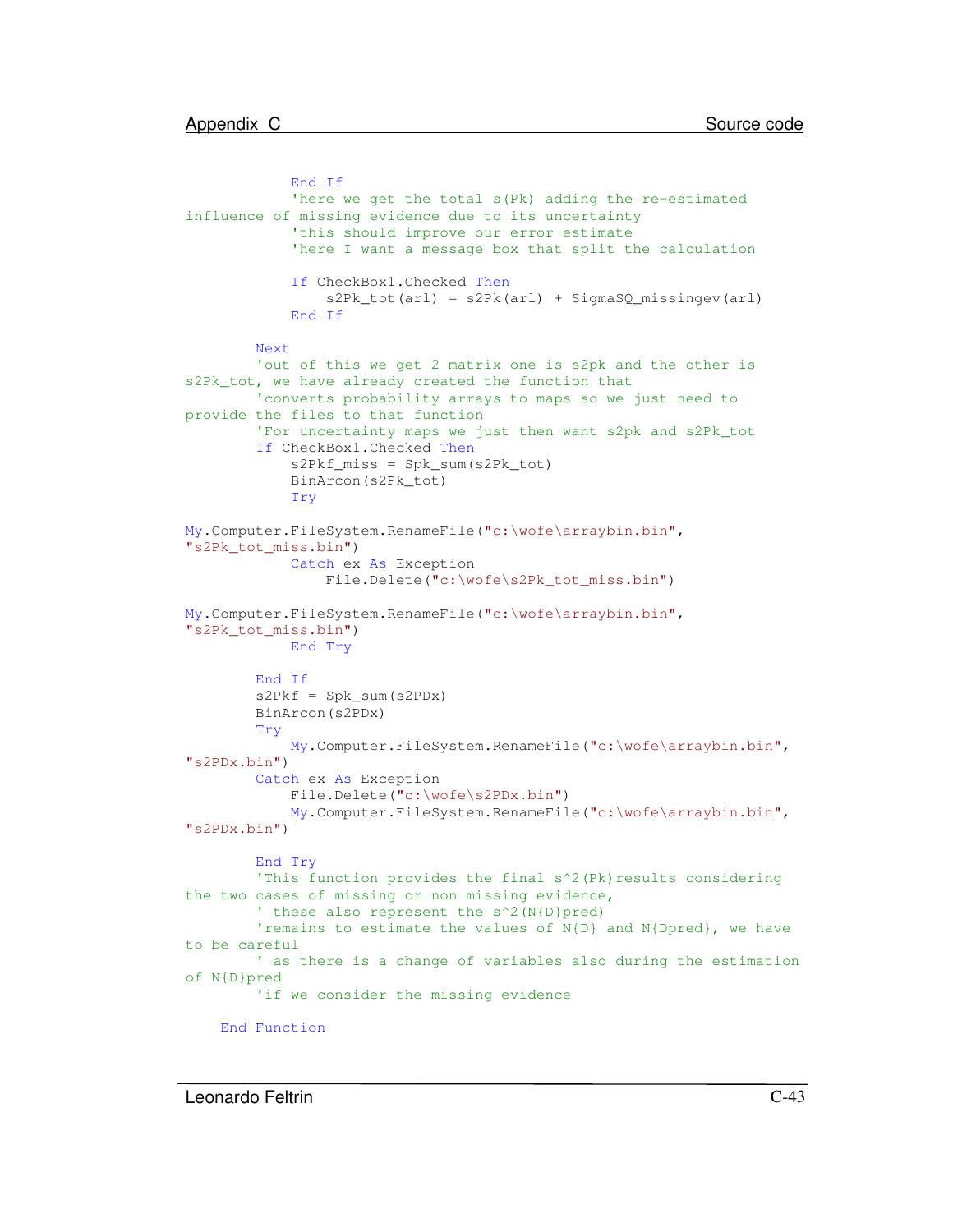```
'Public Sub SigmaSQ_missing_evidence()
         Dim a As Integer
    ' Dim b(PkD.Length - 1) As Double
    'For a = 0 To PkD. Length - 1
    'If PDX(a) - PkD(a) = 0 Then
    'b(a) = 0' Else
                b(a) = Math.Pow((PDx(a) - PkD(a)), 2) '* 'frequency
of occurrence for class deltaPpost(k)(1 / (imagesize.Width *imagesize.Height) * cellsz)
    ' End If
    ' Next
    ' SigmaSQm = b
   'End Sub
    Private Function Spk_sum(ByVal Input() As Single) As Single
        cellsz = TextBox9.Text
        Dim arr1(Input.Length - 1) As Single
        Input.CopyTo(arr1, 0) 'e.g. s2Pk
        Dim arr2(arr1.Length - 1) As Single
        Dim arr3(arr2.Length - 1) As Single
        Dim b As Integer = 0
        Dim spk As Double = 0
        Array.Sort(arr1)
        Dim a As Integer = Nothing
        'This cycle loop through the array s2Pk and define its classes
that are summarised in arr2
        For a = 0 To arr1. Length - 2
            If Not \arctan(a) = \arctan(a + 1) Then
                Array.ConstrainedCopy(arr1, a, arr2, b, 1)
                b = b + 1arr2(b) = arr1(a + 1) 'classes
            End If
        Next
        Array.Resize(arr2, Array.IndexOf(arr2, Nothing))
        'This cycle counts the number of elements within s2Pk for each
defined class
        For a = 0 To arr2. Length - 1
            For b = 0 To arr1. Length - 1
                If arr2(a) = arr1(b) Then
                    arr3(a) = arr3(a) + 1 'counterEnd If
            Next
        Next
        Array.Resize(arr3, Array.IndexOf(arr3, Nothing))
        Dim arr4(arr2.Length - 1) As Single
```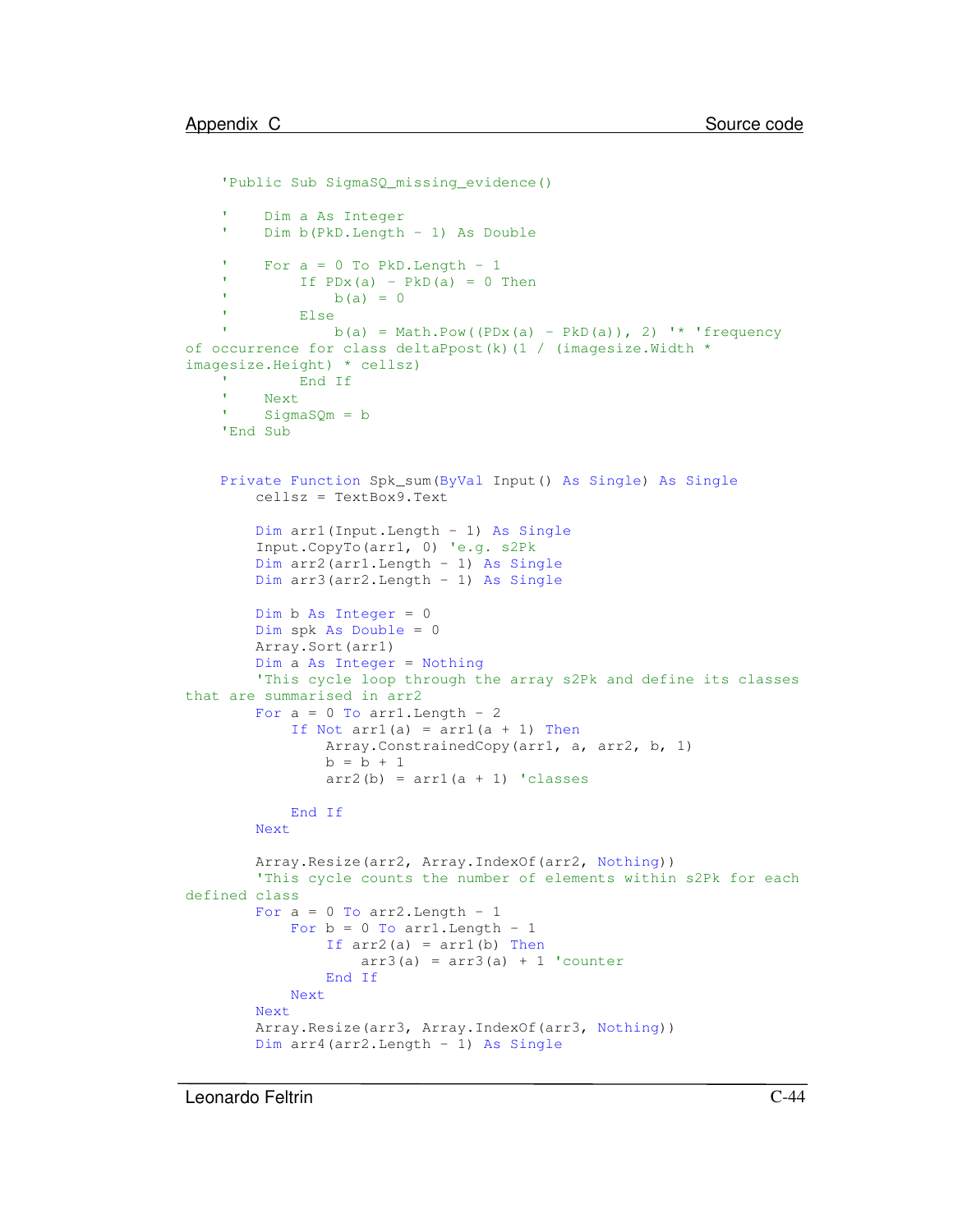```
'This cycle creates an array that computes the square value of
the area of each class mutiplied for its value then finally
       'all the cumulative classes of spk are summed up to get the
total value (this number when is big it means that there might be
overestimation)
       For a = 0 To arr2. Length - 1
            arr4(a) = Math.Pow((arr3(a) * cellsz), 2) * arr2(a)spk = spk + arr4(a)Next
        'MsgBox((spk), MsgBoxStyle.OKOnly)
       Return spk
    End Function
    Private Sub OminbusTest_NewOminibus()
        'we need to compute the summation of Pk or PDx depending if we
consider missing evidence or not
        'Carranza uses PDx instead of Pk to verify the influence of
missing evidence layers
       Dim cellsz = TextBox9.Text
       Dim a As Integer
       Dim NDpred As Double = 0
       Dim NDpred_m As Double = 0
       For a = 0 To PkD. Length - 1
            NDpred_m = NDpred_m + PkD(a) 'these are not standard
deviations
            NDpred = NDpred + PDx(a)
       Next
       PkD = Nothing
       PDx = Nothing
       Dim OT As Single = 0
       Dim OT_m As Single = 0
       OT = Dep / NDpred
       Label39.Text = OT
       OT_m = Dep / NDpred_m
       Label41.Text = OT_m
        ' MsgBox("OT should be higher than 0.85<< " & "OT " &
OT.ToString & "OT_m " & OT_m.ToString)
       Dim NewOT As Single = 0
       Dim NewOT_m As Single = 0
       NewOT_m = ( (NDpred_m * cellsz) - (Dep * cellsz)) /Math.Sqrt(s2Pkf_miss)
       Label45.Text = NewOT_m
       NewOT = (NDpred * cellsz) - (Dep * cellsz) /Math.Sqrt(s2Pkf)
       Label43.Text = NewOT
```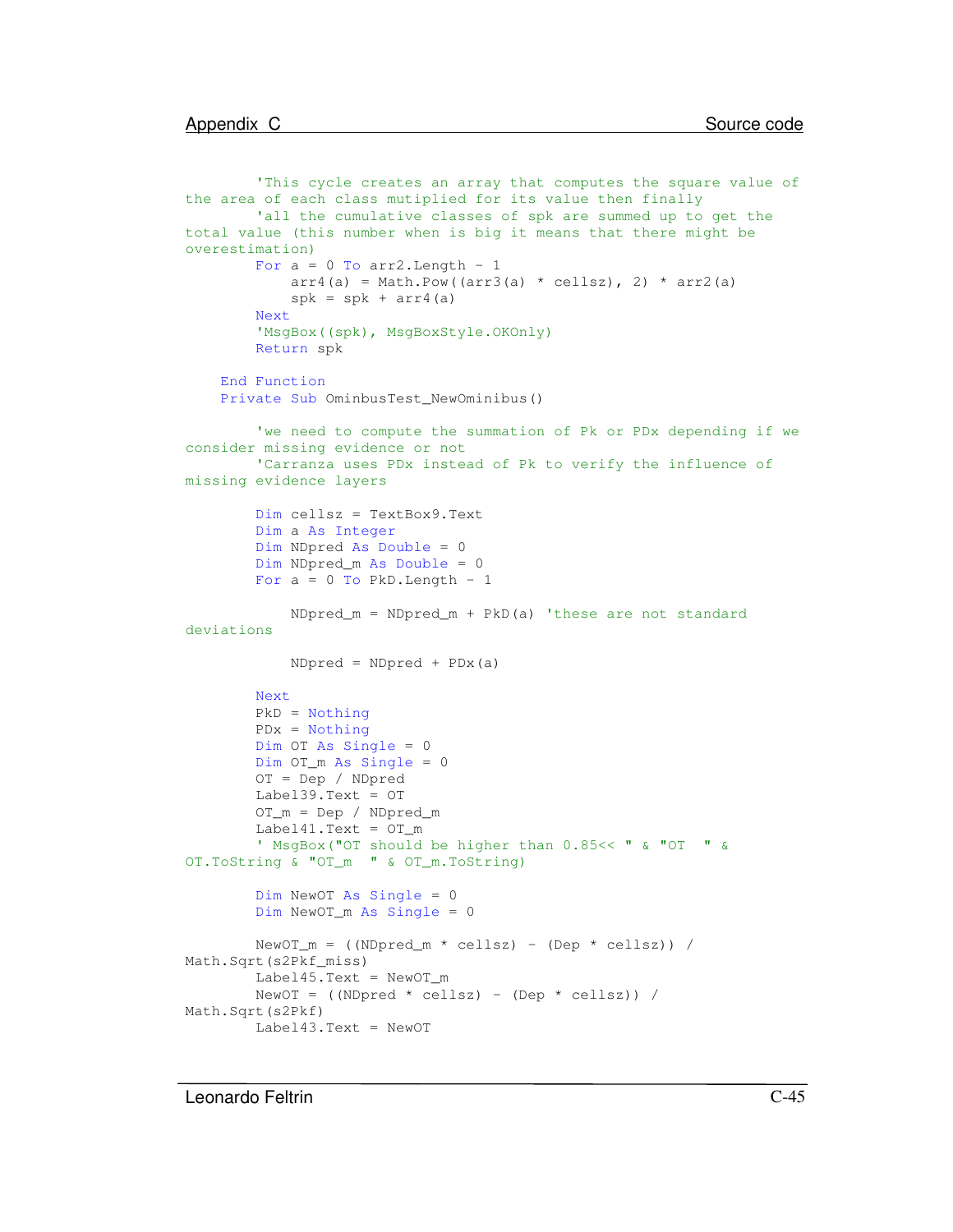```
' MsgBox("NewOT should be lower than 0.7>> " & "NewOT " &
NewOT.ToString & "NewOT_m " & NewOT_m.ToString)
       Dim file As System.IO.StreamWriter
       file =
My.Computer.FileSystem.OpenTextFileWriter("c:\wofe\NOT&OT.txt", False)
        file.WriteLine("OT OT_m")
       file.WriteLine(OT & " " & OT_m)
       file.WriteLine("NewOT NewOT_m")
       file.WriteLine(NewOT & " " & NewOT_m)
       file.Close()
   End Sub
   Public Sub open_dep()
        'Dim myStream As Stream
       Dim selectFileDialog1 As New OpenFileDialog()
       selectFileDialog1.InitialDirectory = "c:\wofe\"
       selectFileDialog1.Filter = "bmp files (*.bmp)|*.bmp|All files
(*,*) | * . * "
       selectFileDialog1.FilterIndex = 2
       selectFileDialog1.RestoreDirectory = True
       If selectFileDialog1.ShowDialog() = DialogResult.OK Then
            Me.TextBox8.Text = selectFileDialog1.FileName
            'myStream = selectFileDialog1.OpenFile()
            'If Not (myStream Is Nothing) Then
            ' Insert code to read the stream here.
            'myStream.Close()
            'End If
       End If
    End Sub
    Private Sub saveToolStripMenuItem_Click(ByVal sender As
System.Object, ByVal e As System.EventArgs) Handles
saveToolStripMenuItem.Click
       If Me.Validate Then
            Me.Bayes_Data_Source_ModelBindingSource.EndEdit()
Me.Bayes_Data_Source_ModelTableAdapter.Update(Me.BayesDataSet.Bayes_Da
ta_Source_Model)
       Else
```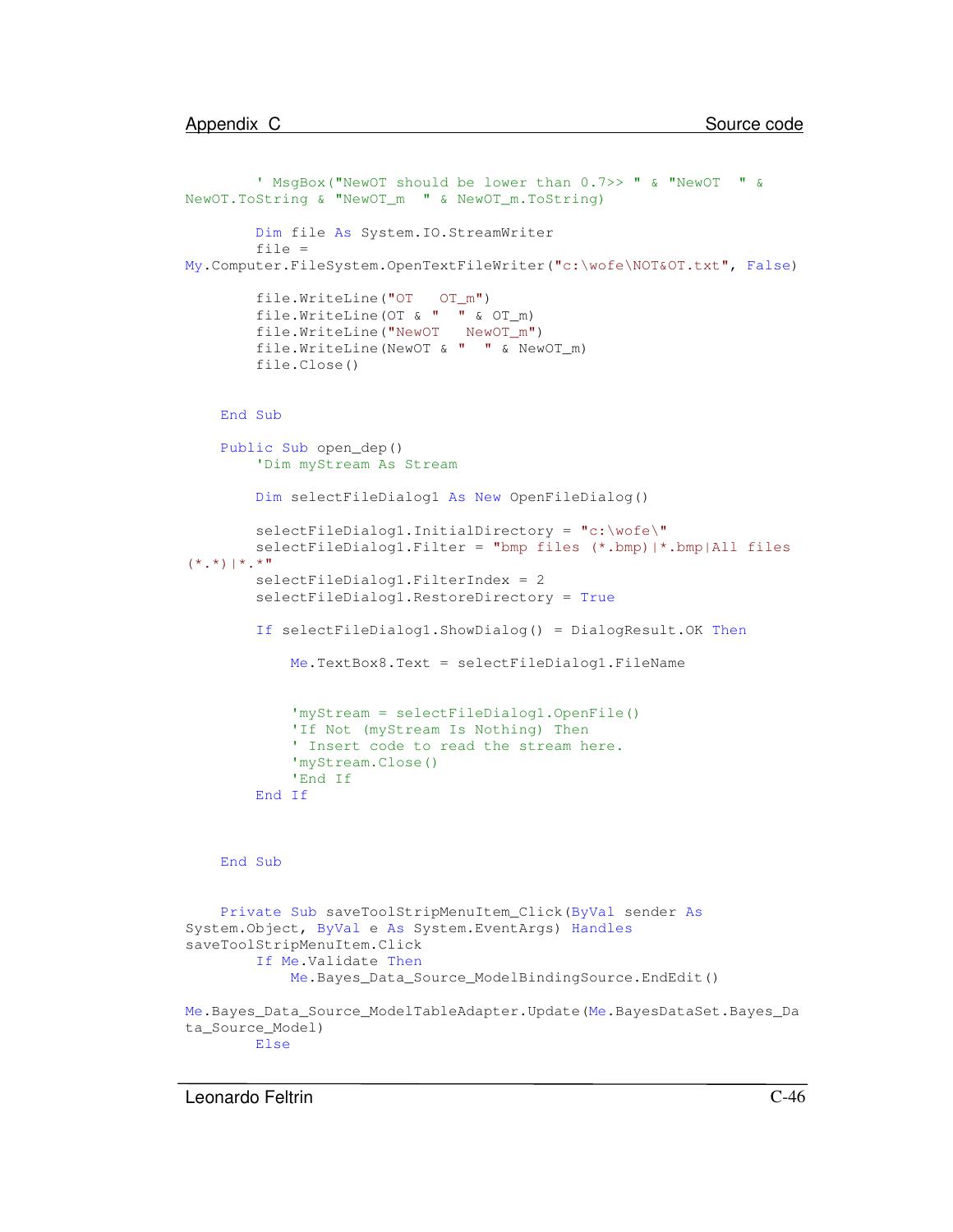```
System.Windows.Forms.MessageBox.Show(Me, "Validation
errors occurred.", "Save", System.Windows.Forms.MessageBoxButtons.OK,
System.Windows.Forms.MessageBoxIcon.Warning)
       End If
        Try
            My.Computer.FileSystem.CopyFile("Bayes.mdb",
"c:\wofe\DataBase\Bayes.mdb")
       Catch ex As Exception
My.Computer.FileSystem.DeleteFile("c:\wofe\DataBase\Bayes.mdb")
           My.Computer.FileSystem.CopyFile("Bayes.mdb",
"c:\wofe\DataBase\Bayes.mdb")
       End Try
   End Sub
    Private Sub exitToolStripMenuItem_Click(ByVal sender As
System.Object, ByVal e As System.EventArgs) Handles
exitToolStripMenuItem.Click
       Me.Close()
    End Sub
    Private Sub openToolStripMenuItem_Click(ByVal sender As
System.Object, ByVal e As System.EventArgs) Handles
openToolStripMenuItem.Click
       Try
            My.Computer.FileSystem.CopyFile("Bayes.mdb",
"c:\wofe\DataBase\Bayes.mdb")
       Catch ex As Exception
           Exit Try
       End Try
        'this is to open bmp files and display or manipulate them
       Dim openFileDialog As New OpenFileDialog
       openFileDialog.Filter = "Data Files(*.MDB)" + "|*.MDB;|All
files (*.*)|*.*"
        openFileDialog.FilterIndex = 2
        openFileDialog.RestoreDirectory = True
        If DialogResult.OK = openFileDialog.ShowDialog() Then
            Dim a As String = openFileDialog.FileName
            Try
                My.Computer.FileSystem.RenameFile("Bayes.mdb",
"Bayes saved.mdb")
            Catch ex As Exception
                My.Computer.FileSystem.DeleteFile("Bayes_saved.mdb")
```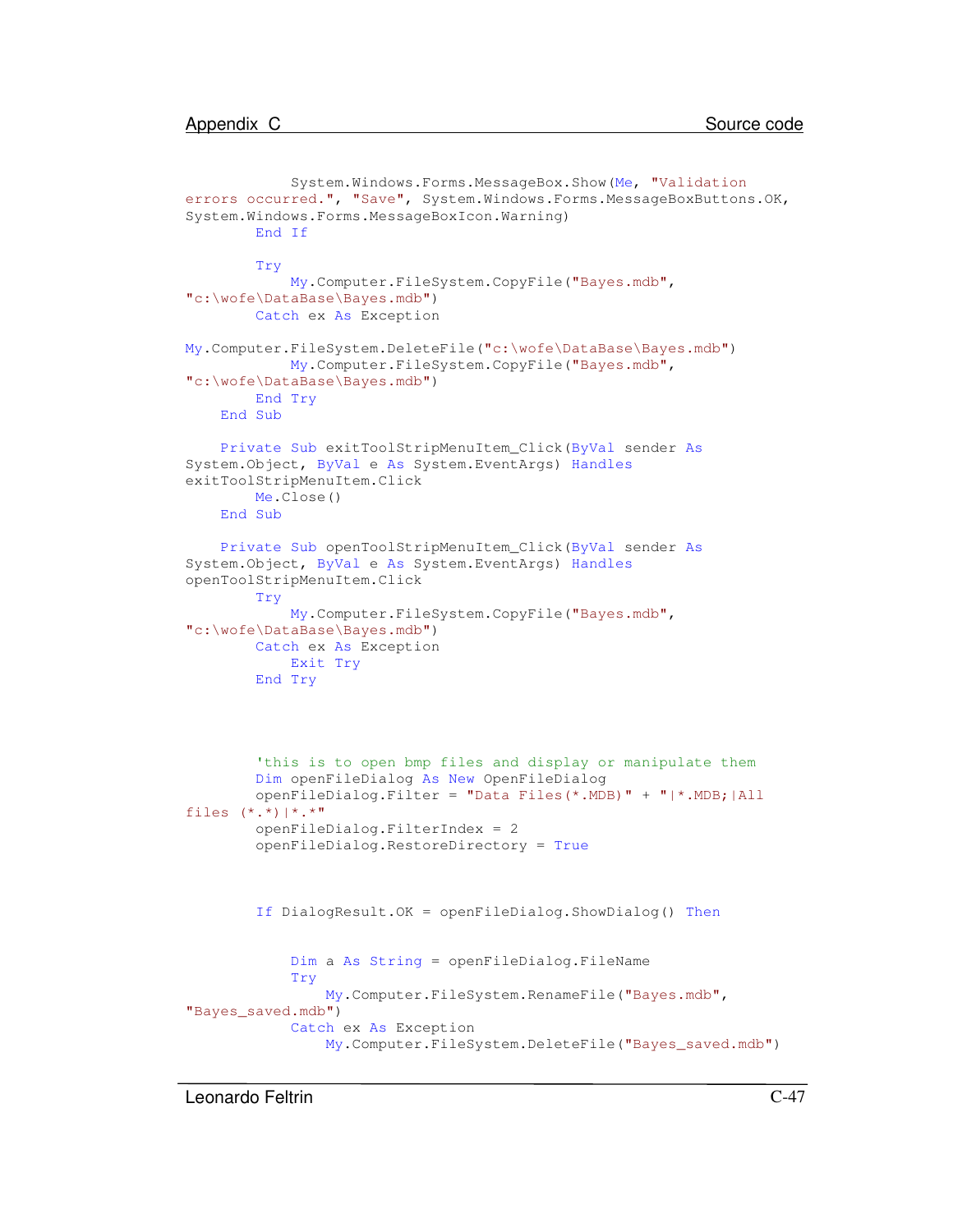```
My.Computer.FileSystem.RenameFile("Bayes.mdb",
"Bayes_saved.mdb")
            End Try
            My.Computer.FileSystem.CopyFile(a, "Bayes.mdb")
       ElseIf DialogResult.Cancel Then
            Exit Sub
       End If
        'TODO: This line of code loads data into the
'FirstDatabaseDataSet.sysdiagrams' table. You can move, or remove it,
as needed.
Me.Bayes_Data_Source_ModelTableAdapter.Fill(Me.BayesDataSet.Bayes_Data
_Source_Model)
        'bmpImage = CType(Bitmap.FromFile(openFileDialog.FileName,
False), Bitmap)
             Me.AutoScroll = False
        '' Me. AutoScrollMinSize = New Size(CInt(bmpImage.Width *curZoom), CInt(bmpImage.Height * curZoom))
             ' Me.Invalidate()
        ' ' zoomMode = True
        'End If
        '' curRect = New Rectangle(0, 0, bmpImage.Width,
bmpImage.Height)
        ''originalSize.Width = bmpImage.Width
        ''originalSize.Height = bmpImage.Height
    End Sub
    Private Sub Form1_Load(ByVal sender As System.Object, ByVal e As
System.EventArgs) Handles MyBase.Load
        'TODO: This line of code loads data into the
'BayesDataSet.Bayes_Data_Source_Model' table. You can move, or remove
it, as needed.
Me.Bayes_Data_Source_ModelTableAdapter.Fill(Me.BayesDataSet.Bayes_Data
_Source_Model)
   End Sub
    Private Sub bindingNavigatorSaveItem_Click_1(ByVal sender As
System.Object, ByVal e As System.EventArgs) Handles
bindingNavigatorSaveItem.Click
       If Me.Validate Then
            Me. Bayes Data Source ModelBindingSource. EndEdit()
```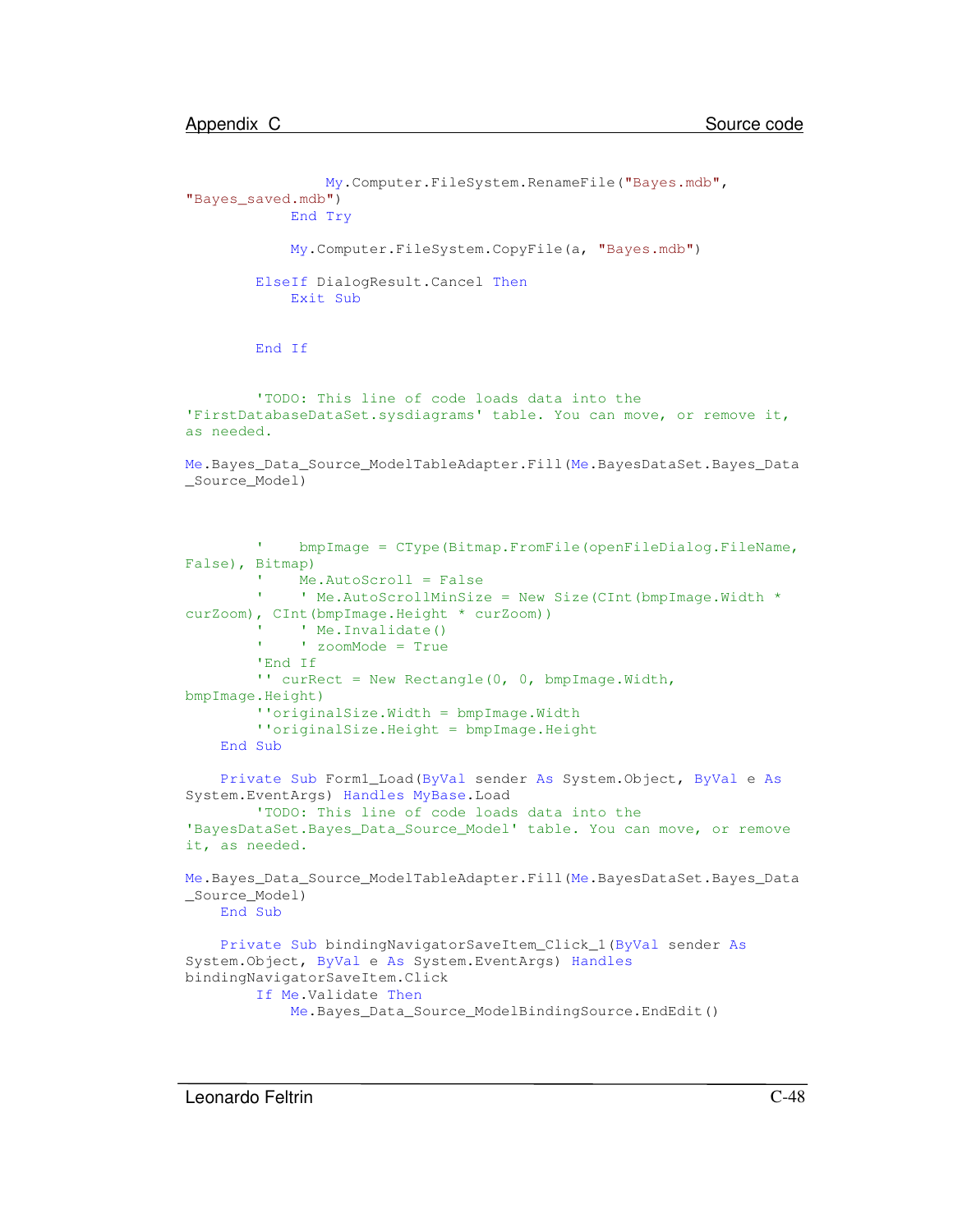```
Me.Bayes_Data_Source_ModelTableAdapter.Update(Me.BayesDataSet.Bayes_Da
ta_Source_Model)
        Else
            System.Windows.Forms.MessageBox.Show(Me, "Validation
errors occurred.", "Save", System.Windows.Forms.MessageBoxButtons.OK,
System.Windows.Forms.MessageBoxIcon.Warning)
        End If
        Try
            My.Computer.FileSystem.CopyFile("Bayes.mdb",
"c:\wofe\DataBase\Bayes.mdb")
        Catch ex As Exception
My.Computer.FileSystem.DeleteFile("c:\wofe\DataBase\Bayes.mdb")
           My.Computer.FileSystem.CopyFile("Bayes.mdb",
"c:\wofe\DataBase\Bayes.mdb")
        End Try
    End Sub
    Private Sub Bayes_Data_Source_ModelDataGridView_MouseWheel(ByVal
sender As Object, ByVal e As System. Windows. Forms. MouseEventArgs)
Handles Bayes_Data_Source_ModelDataGridView.MouseWheel
        Dim selectFileDialog1 As New OpenFileDialog()
        selectFileDialog1.InitialDirectory = "c:\PsiselectFileDialog1.Filter = "bmp files (*.bmp)|*.bmp|All files
(*,*)|*,**"selectFileDialog1.FilterIndex = 2
        selectFileDialog1.RestoreDirectory = True
        'If selectFileDialog1.ShowDialog() = DialogResult.Cancel Then
        ' Exit Sub
        If selectFileDialog1.ShowDialog() = DialogResult.OK Then
            Me.Bayes_Data_Source_ModelDataGridView.CurrentCell.Value =
selectFileDialog1.FileName
                  'myStream = selectFileDialog1.OpenFile()
                  'If Not (myStream Is Nothing) Then
                  ' Insert code to read the stream here.
                  'myStream.Close()
        End If
    End Sub
   Private Function BinArcon(ByVal input() As Single) As Byte
        'This function is a generalisation of the second part of the
Bayes alghorithm, it is designed to solve a problem of
        'compatibility between arrays and bmp files, basically we need
a conversion from single to byte
        'The main difficulty is that this conversion has to represent
probability in a scale of 255 colors.
```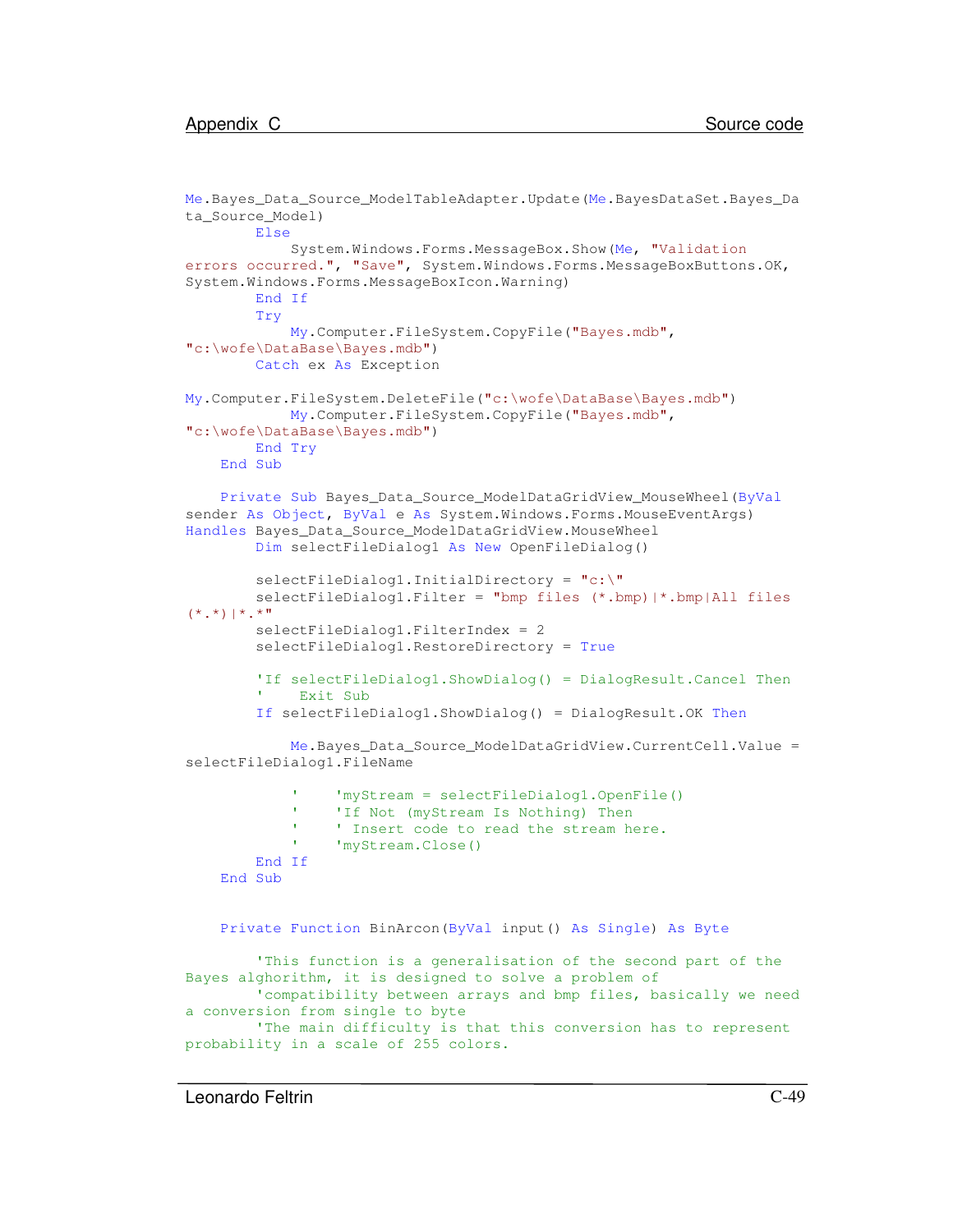```
'Casting of single withought rescaling will likely reduce all
the array values to 0. Therfore it is useful to
        'firstly define the minimum value of the array then multiply
for an appropriate scaling factor to
        'obtain a range of values large than delta255
        'We need a string to save the name of each output file
       Dim ad As Integer
       Dim postprobByte(input.Length - 1) As Byte
       Dim rescale(input.Length - 1) As Single
       Array.Copy(input, rescale, input.Length)
       Array.Sort(rescale)
       Dim min As Single = rescale(0)
       Dim max As Single = rescale(rescale.Length - 1)
       My.Computer.FileSystem.WriteAllText("c:\wofe\scale_M.txt",
"min = " & min.ToString & "max = " & max.ToString, False)
       For ad = 0 To input. Length - 1' we shift or translate the scale to get a minimum of 0
            'min must become firslty equal to 1 so if min*x=1
           Dim alfa As Single = (1 / min)
           input(ad) = input(ad) * alfa
            input(ad) = (input (add) - (min * alfa))input(ad) = (input(ad) * 255) / ((max * alfa) - (min *
alfa))
           postprobByte(ad) = CByte((input(ad)))
           input(ad) = (input(ad) * ((max * alfa) - (min * alfa))) /
255
            input(ad) = (input(ad) + (min * alfa))input(ad) = input(ad) / alfaNext
       Dim response As MsgBoxResult = MsgBox("Binary conversion
completed, would you like to save the file?", MsgBoxStyle.YesNo)
        If response = MsgBoxResult.Yes Then
           Dim saveFileDialog1 As New SaveFileDialog()
            saveFileDialog1.InitialDirectory = "c:\wofe\"
            saveFileDialog1.Filter = "bin files (*.bin)|*.bin|All
files (*,*)|*,*"saveFileDialog1.FilterIndex = 2
            saveFileDialog1.RestoreDirectory = True
```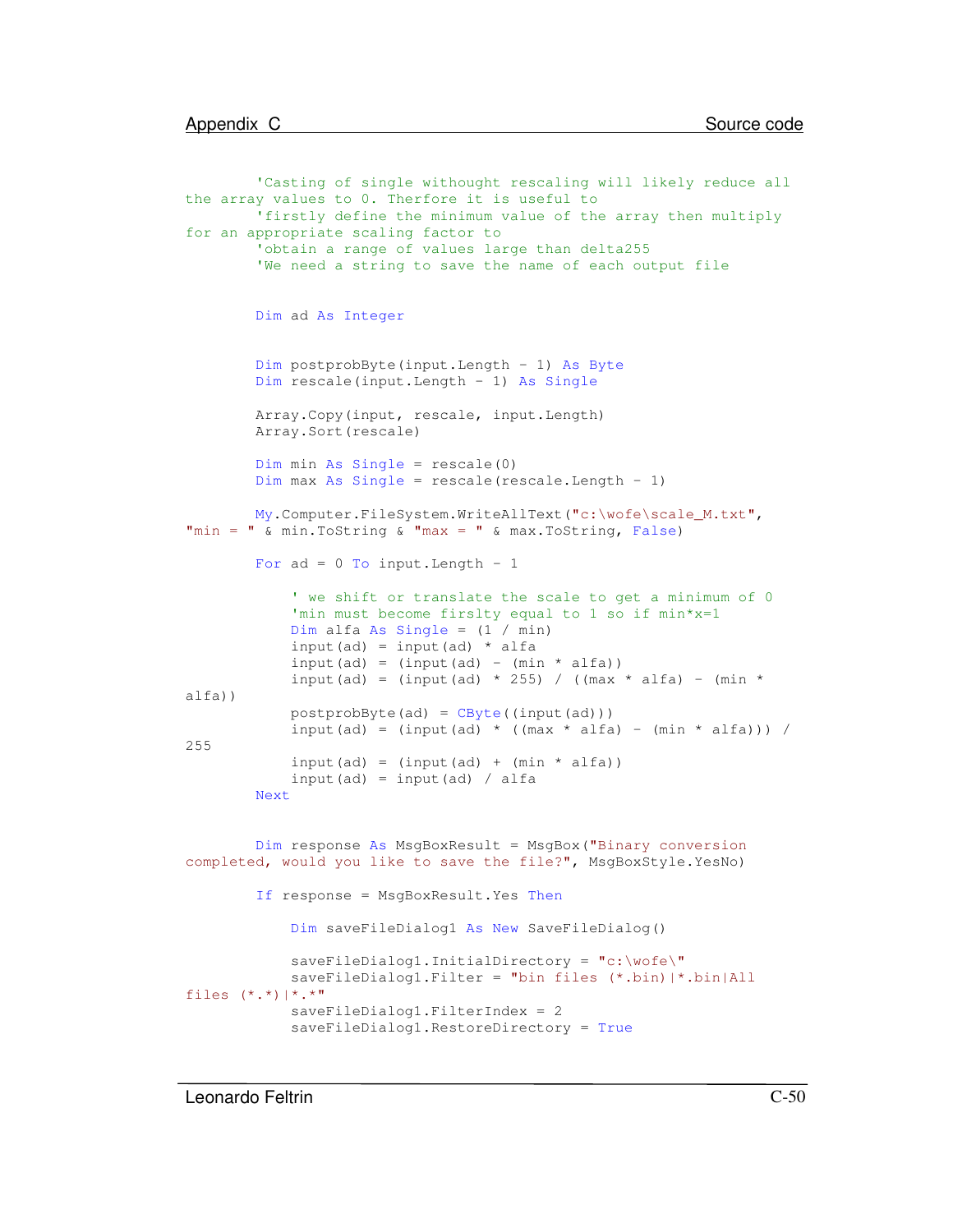```
If saveFileDialog1.ShowDialog() = DialogResult.OK Then
My.Computer.FileSystem.WriteAllBytes((saveFileDialog1.FileName),
postprobByte, False)
            End If
       Else
My.Computer.FileSystem.WriteAllBytes("c:\wofe\arraybin.bin",
postprobByte, False)
       End If
    End Function
   Private Sub Button11_Click(ByVal sender As System.Object, ByVal e
As System.EventArgs) Handles Button11.Click
        'This function save a bmp file of an array of posteriror
probability
        'Dim myStream As Stream
       Dim selectFileDialog1 As New OpenFileDialog()
       selectFileDialog1.InitialDirectory = "c:\wofe\"
       selectFileDialog1.Filter = "bin files (*.bin)|*.bin|All files
(*,*) | * . * "
       selectFileDialog1.FilterIndex = 2
       selectFileDialog1.RestoreDirectory = True
        'first dialog fpr selection of binary array to map
       If selectFileDialog1.ShowDialog() = DialogResult.OK Then
            Dim name As String = selectFileDialog1.FileName
            Dim postprobByte() As Byte =
My.Computer.FileSystem.ReadAllBytes(name)
            MsgBox("Please select reference (rows*column bmp file)",
MsgBoxStyle.OKOnly)
            'Array.Reverse(postprobByte)
            'second dialogue box for selection of a bmp as reference
            Dim selectFileDialog2 As New OpenFileDialog()
            selectFileDialog2.InitialDirectory = "c:\wofe\"
            selectFileDialog2.Filter = "bmp files (*.bmp)|*.bmp|All
files (*,*)|*,*"selectFileDialog2.FilterIndex = 2
            selectFileDialog2.RestoreDirectory = True
            If selectFileDialog2.ShowDialog() = DialogResult.OK Then
                'There might be a problem with loading this binary
file in term of header
                bayesmap = Bitmap.FromFile(selectFileDialog2.FileName)
                Dim x As Integer
```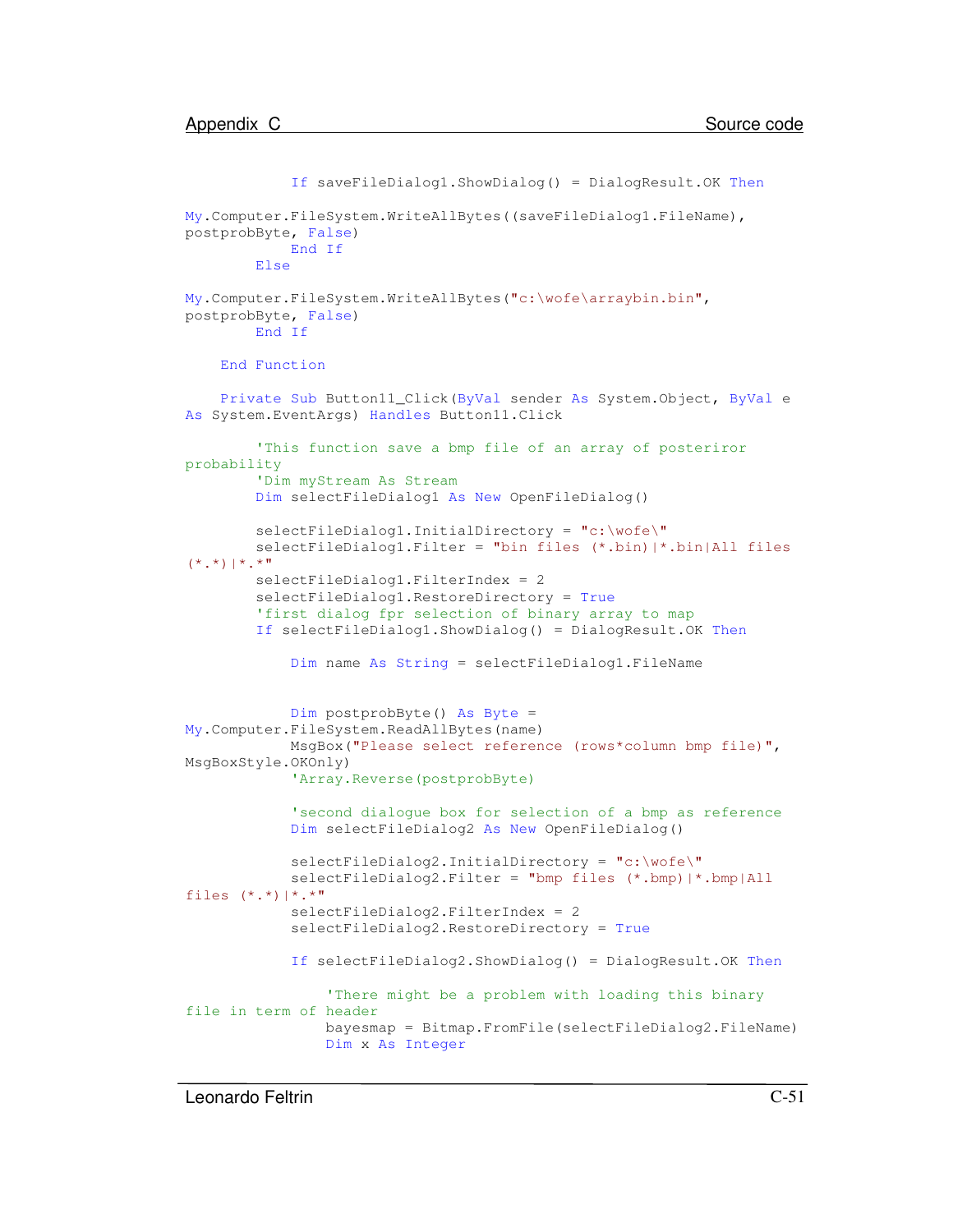```
Dim y As Integer
                Dim count As Integer = 0
                '(bayesmap. Width - 1) - inverted also y with xFor y = 0 To bayesmap. Height - 1
                    For x = 0 To bayesmap. Width - 1
                        bayesmap.SetPixel(x, y,
Color.FromArgb(postprobByte(count), postprobByte(count),
postprobByte(count)))
                        count = count + 1Next
                Next
                File.Delete(name & ".bmp")
                bayesmap.Save(name & ".bmp")
                MsgBox("Map completed and saved in " & name & ".bmp")
            End If
        End If
    End Sub
   Private Sub Button14_Click(ByVal sender As System.Object, ByVal e
As System.EventArgs) Handles Button14.Click
        'This routine is compiled to solve the problem of calculating
the additional error seen as variance of the posterior
        'probability. The objective is to create a function that input
info from the datagrid view
        'in particular the weights and the relative missing patterns,
in term of number and area
        'Here we select the patterns with missing evidence
        'start new ot ot
        Try
            cell = Me.TextBox9.Text
        Catch ex As Exception
           MsgBox("Please provide cell size")
            Exit Sub
        End Try
        d = Nothing
        PkD = Nothing
        PDx = Nothing
        SigmaSQm = Nothing
        s2Pk = Notbings2Pkf = Nothings2Pkf_miss = Nothing
        Dep = Nothing
        bmpsizepub = Nothing
        AD_w = Notbing
```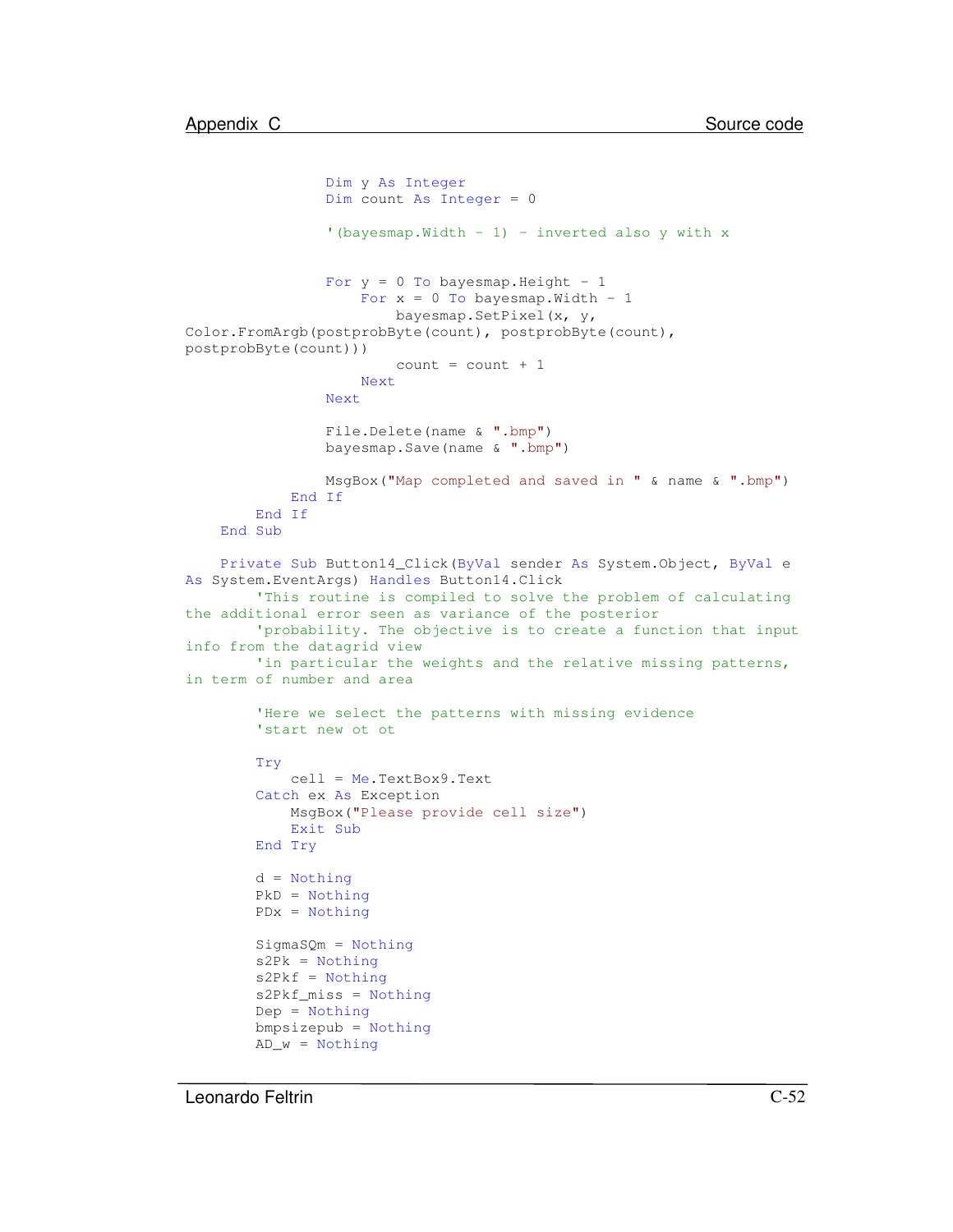```
AI w = Nothing
        AG_w = NotbingAT_w = Nothing 'shared variables expressing areas as cell
numbers; they work in all sub routines
        Dim a As Integer
        'Dim b As Integer
        Dim FileName(Bayes_Data_Source_ModelDataGridView.Rows.Count)
As String
        Dim Wplus(Bayes_Data_Source_ModelDataGridView.Rows.Count) As
Single
        Dim Wminus(Bayes_Data_Source_ModelDataGridView.Rows.Count) As
Single
        Dim sWplus(Bayes_Data_Source_ModelDataGridView.Rows.Count) As
Single
        Dim sWminus(Bayes_Data_Source_ModelDataGridView.Rows.Count) As
Single
        Dim MissEv(Bayes_Data_Source_ModelDataGridView.Rows.Count) As
String
        Dim FileName_r(Bayes_Data_Source_ModelDataGridView.Rows.Count)
As String
        Dim Wplus_r(Bayes_Data_Source_ModelDataGridView.Rows.Count) As
Single
        Dim Wminus_r(Bayes_Data_Source_ModelDataGridView.Rows.Count)
As Single
        Dim sWplus_r(Bayes_Data_Source_ModelDataGridView.Rows.Count)
As Single
        Dim sWminus_r(Bayes_Data_Source_ModelDataGridView.Rows.Count)
As Single
        Dim MissEv_r(Bayes_Data_Source_ModelDataGridView.Rows.Count)
As String
        For a = 0 To Bayes_Data_Source_ModelDataGridView.Rows.Count
            'DBnull
            Try
                T \notinBayes_Data_Source_ModelDataGridView.Rows(a).Cells(3).Value Is
System.DBNull.Value Then
                    Exit Try
                End If
                FileName(a) =
Bayes_Data_Source_ModelDataGridView.Rows(a).Cells(6).Value
                Wplus(a) =
```
Bayes\_Data\_Source\_ModelDataGridView.Rows(a).Cells(2).Value  $sWplus(a) =$ 

Bayes\_Data\_Source\_ModelDataGridView.Rows(a).Cells(4).Value

Bayes\_Data\_Source\_ModelDataGridView.Rows(a).Cells(1).Value

Wminus $(a) =$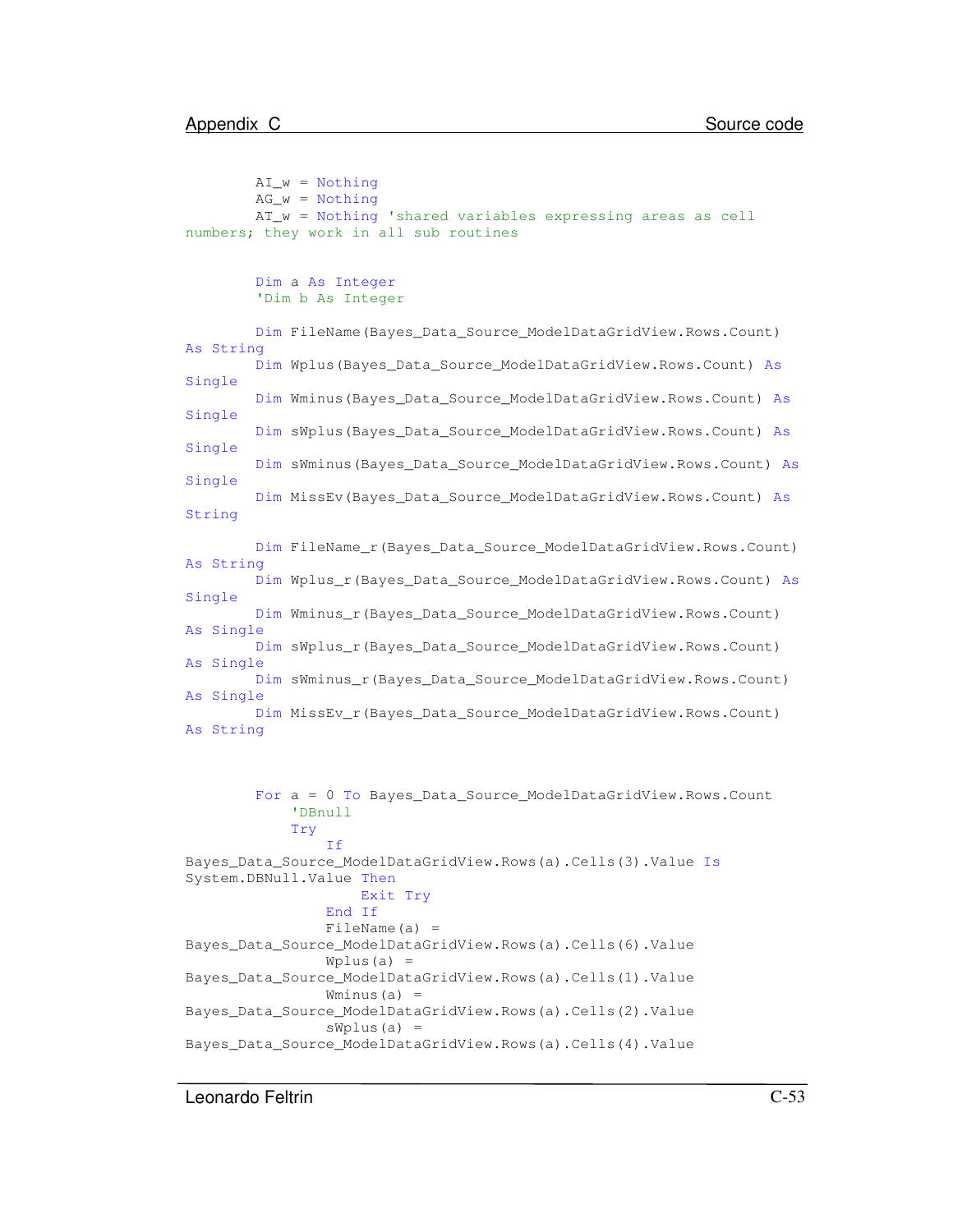```
sWminus(a) =
Bayes_Data_Source_ModelDataGridView.Rows(a).Cells(5).Value
                MissEv(a) =Bayes_Data_Source_ModelDataGridView.Rows(a).Cells(3).Value
            Catch : Exit For
            End Try
       Next
       Dim b As Integer
       For a = 0 To FileName. Length - 1
            If FileName(a) <> Nothing Then
                FileName r(b) = FileName(a)
                Wplus r(b) = Wplus(a)Wminus r(b) = Wminus(a)
                sWplus_r(b) = sWplus(a)sWminus_r(b) = sWminus(a)
                MissEv_r(b) = MissEv(a)b = b + 1Else
            End If
       Next
        ' we need to reduce FileName to just the layer with missing
evidence in it
       missing_evidence(FileName_r, Wplus_r, Wminus_r, MissEv_r)
    End Sub
    Private Function missing_evidence(ByVal FileName_r() As String,
ByVal Wplus_r() As Single, ByVal Wminus_r() As Single, ByVal
MissEv_r() As String) As Integer
        'looks fine
        'here we use the first part of bayes to get the value of
posterior probability
        'we have to use the postlogit array as prior probability when
we calculate P(d:x)
        'and P(d)
        'weights are automatically picked from the data grid view, but
the arrays with final summation of weights
        'has to be stripped of values that are not included within
deposits and missing evidence ???
        'we need to input a layer representing the area of missing
evidence = bmp indexed image then perform a boolean with
        'deposit and this layer to get only values useful for the
calculation, we consider only missing evidence as we are
```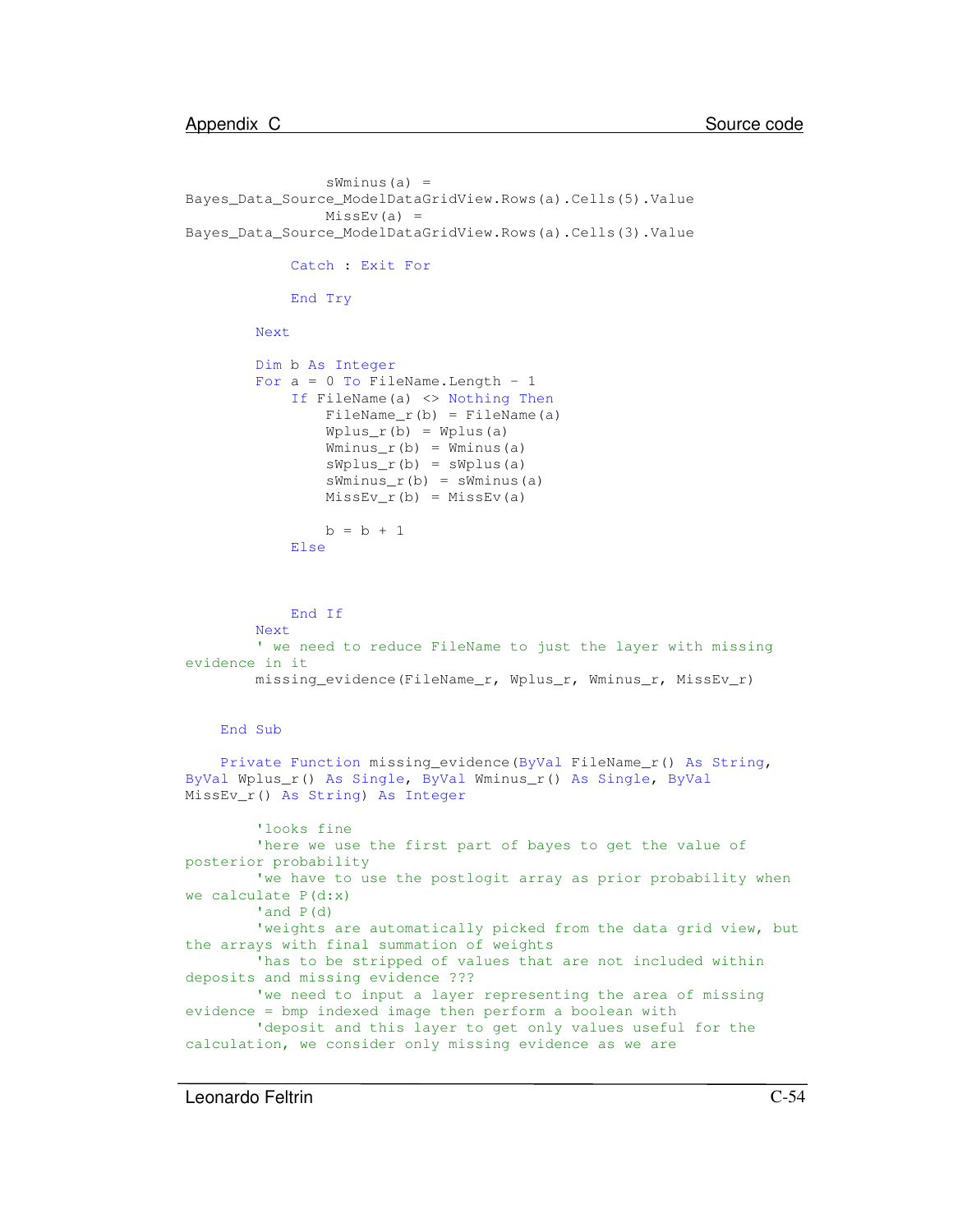```
'using it to calculate the posterior probability resulting
when missing evidence is intersected
        'therefore a cumulative area obtained combining all the
missing evidence on a single layer positively defines
        'the pixel where this calculation is meaningfull
        'in any case we cannot calculate sigma^2(p) for missing
eveidence if there is no missing evidence
        Dim Form5Inst As New Form5
        Dim SigmaSQ2(imagesize.Height * imagesize.Width - 1) As Double
        Dep = Form5Inst.AD(TextBox8.Text)
        imagesize = Bitmap.FromFile(FileName_r(0))
        'Static header() As Byte 'on
        'four
        'six necessary to weight step
        ' Static rescale((imagesize.Height * imagesize.Width) - 1) As
Single 'seven
        Dim ab As Integer
        For ab = 0 To FileName_r. Length - 1
            Dim weightedArray((imagesize.Height * imagesize.Width) -
1) As Single
            Dim postlogit((imagesize.Height * imagesize.Width) - 1) As
Single
            Dim postlogit_miss((imagesize.Height * imagesize.Width) -
1) As Single
            Dim postlogit_wplus((imagesize.Height * imagesize.Width) -
1) As Single
            Dim postlogit_wminus((imagesize.Height * imagesize.Width)
- 1) As Single
            Try
                ' imagesize = Bitmap.FromFile(FileName(ab))
                myfile =
My.Computer.FileSystem.ReadAllBytes(FileName_r(ab)) 'may need to
string -- 'three
            Catch : Exit Try
            End Try
            'need to strip the header
            ' Dim headerfile() As Byte =
My.Computer.FileSystem.ReadAllBytes("c:\wofe\imageheader.bmp")
            'header = headerfile
            'Array. Resize (header, (headerfile. Length -
(imagesize.Height * imagesize.Width)))
            Array.Reverse(myfile)
            Array.Resize(myfile, (imagesize.Height * imagesize.Width))
            'Array.Reverse(myfile)
```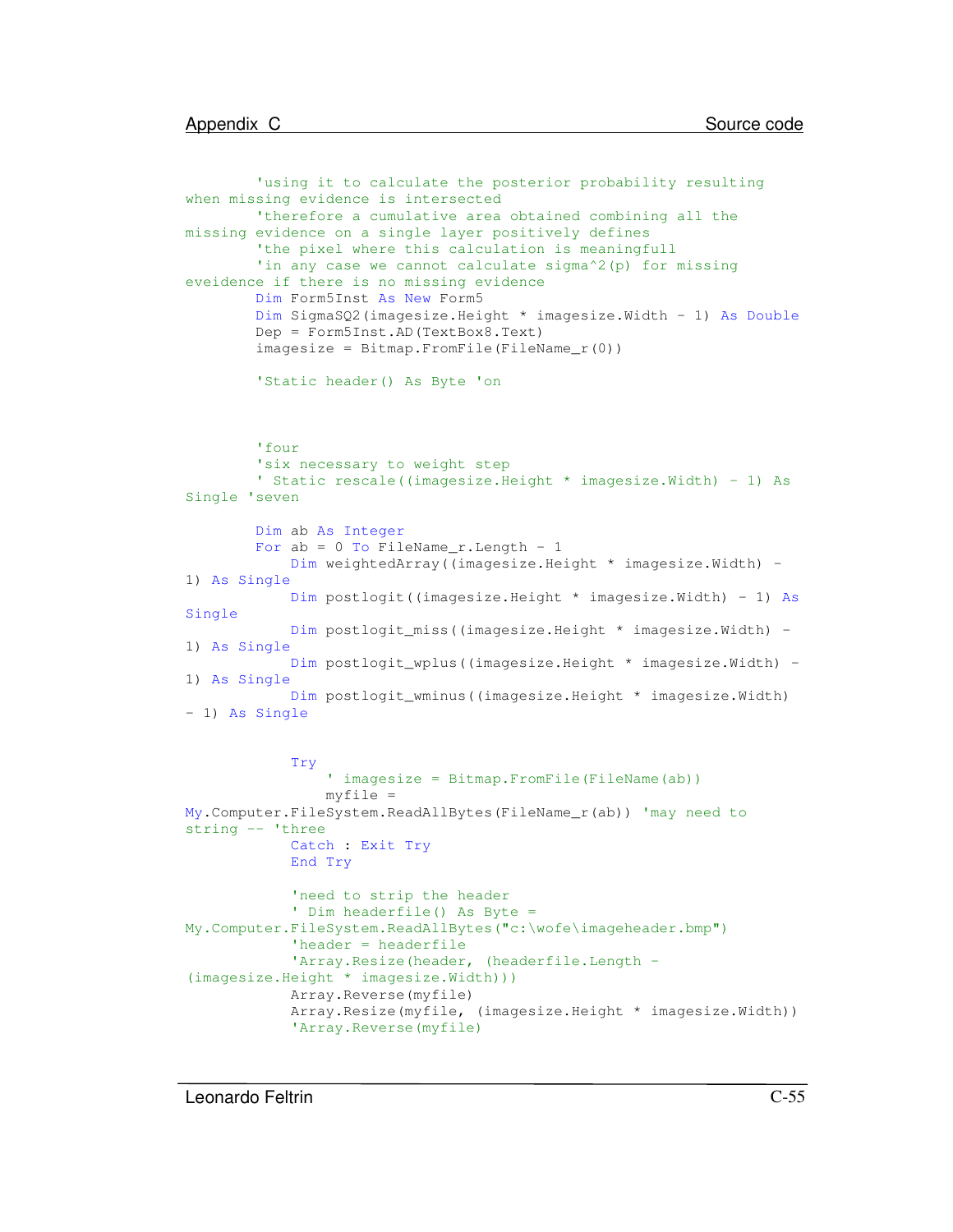```
'here we start looping the different layers
            'Dim x As Integer
            'Dim y As Integer
            Dim value As Byte
            Dim ard As Integer
            If FileName_r(ab) Is Nothing Then 'solves issue of final
(0)
                Exit For
            Else
                'here we convert the image in evdence layer using the
weights
                For ard = 0 To myfile. Length - 1
                    value = myfile(ard)
                    If value = 0 Then
                        weightedArray(ard) = Wminus_r(ab)
                    Else
                        weightedArray(ard) = Why_{us_r(ab)}End If
                Next
                'For y = 0 To imagesize. Height - 1
                 ' For x = 0 To imagesize.Width - 1
                ' 'value = imagesize(a)
                          If imagesize.GetPixel(x, y) =
Color.FromArgb(0, 0, 0) Then
                            weightedArray(x * y) = Wminus(ab)
                          Else
                            weightedArray(x * y) = Wplus(ab)
                ' End If
                 ' Next
                'Next
            End If
            'now we need to add the evidence layer created to the
prior probability
            'prilogit should be calculated as the ratio D/T the
conversion in ODDS and
```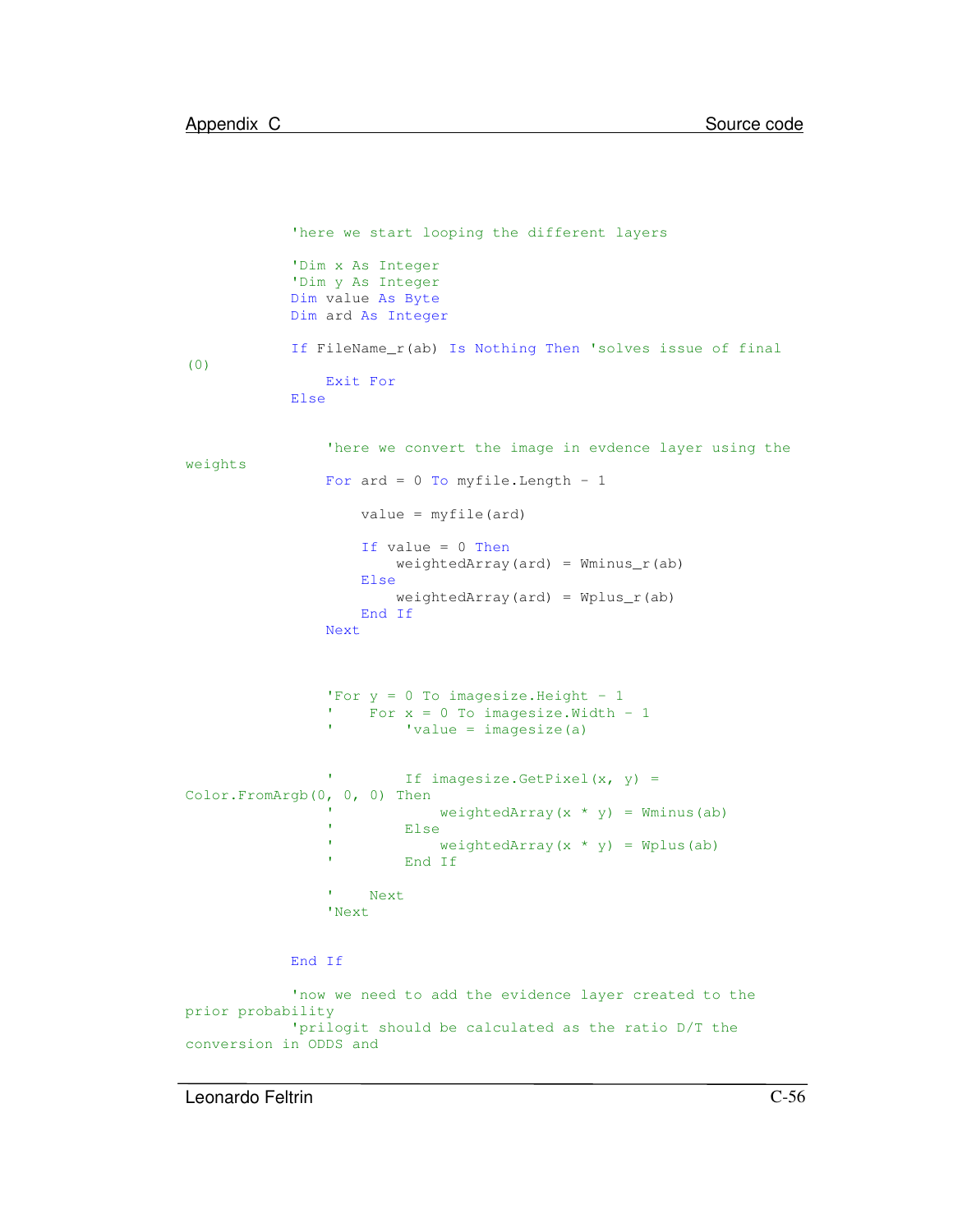```
'ln function gives prilogit value
            'I need the deposit layer and the tot number of pixels
            ' Dep = Form5Inst.AD(TextBox8.Text)
            ' Dim Dep_conv As Single = Dep * 0.000269
            Dim priprob As Single = (Dep / (imagesize.Height *
imagesize.Width))
            Dim priOdd As Single = priprob / (1 - priprob)
            Dim con As Single
            con = Math.Log(Double.Parse(priOdd))
            Dim ac As Integer
            Dim priorlogit((imagesize.Height * imagesize.Width) - 1)
As Single 'five
            ' con = Single.Parse(TextBox6.Text)
            For ac = 0 To ((imagesize.Height * imagesize.Width) - 1)
               priorlogit(ac) = con
            Next
            'For ac = 0 To postlogit. Length - 1
            ' If ab = 0 Then
            ' postlogit(ac) = postlogit(ac) + priorlogit(ac) +
weightedArray(ac)
                 Else
                     postlogit(ac) = postlogit(ac) + weightedArray(ac)
                 End If
                 'we get a postlogit value that is the sum of all
images- as postlogit is declared
            ' 'outside the For "ab" loop, each cycle updates its
value
            'Next
'''''''''''''''''''''''''''''''''''''''''''''''''''''''''''''''''''''''''''''''''''''''''''''''''''''''''''''''''''''From this point we introduce new code that considers the
missing eveidence
            'the code loads the missing eveidence layer a boolean
image
            'where pixel columns contain missing information the
weights are turned to (0)
```
Dim MissingEv As String Dim MEArray() As Byte ' Dim test As String = Bayes\_Data\_Source\_ModelDataGridView.Rows(ab).Cells(3).Value.ToString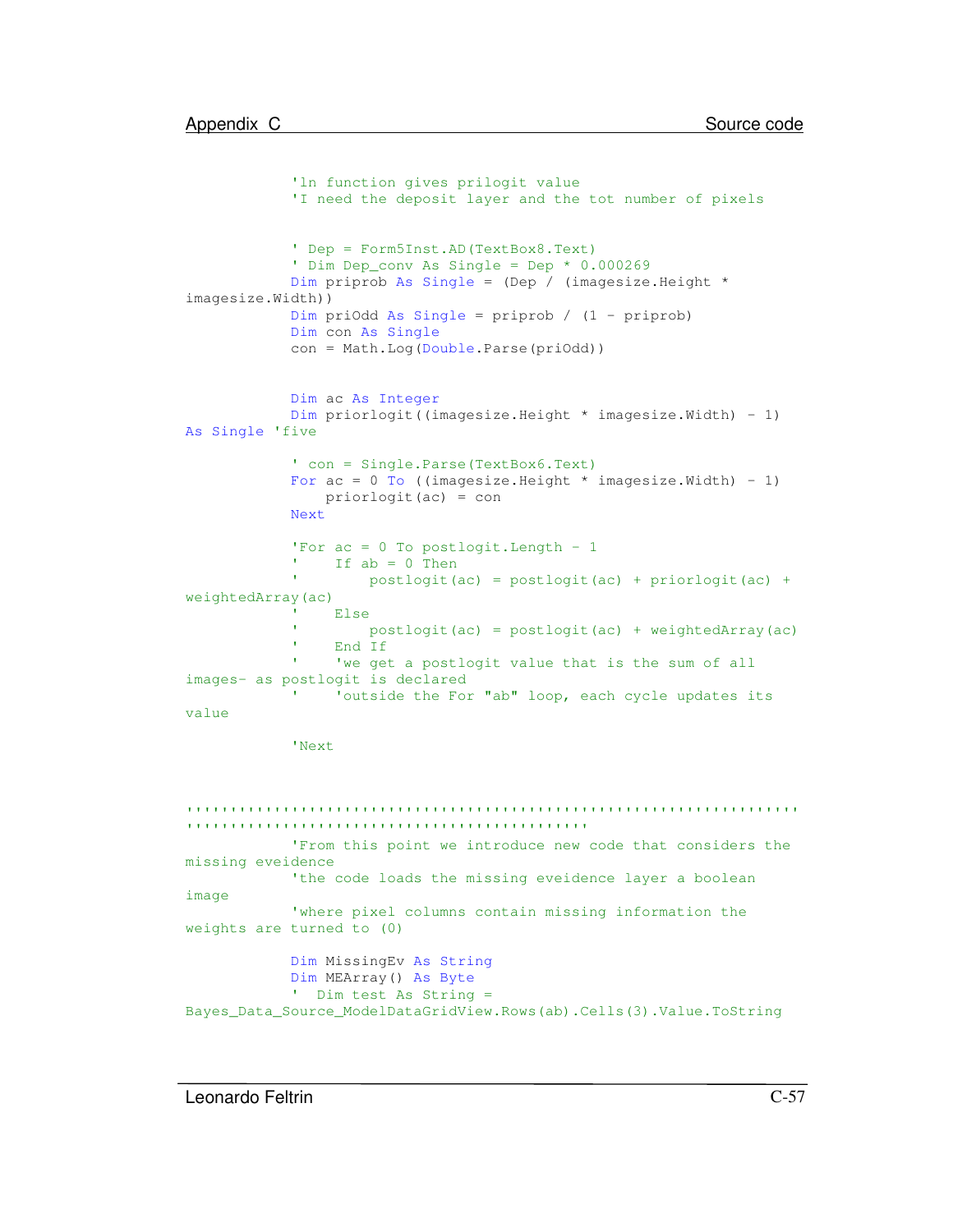```
MissingEv = MissEv_r(ab)MEArray = My.Computer.FileSystem.ReadAllBytes(MissingEv)
            Array.Reverse(MEArray)
            Array.Resize(MEArray, imagesize.Height * imagesize.Width)
            'Array.Reverse(MEArray) changed as all others were not
reversed to original like bayes to display purpose
            Dim a As Integer
            For a = 0 To MEArray. Length - 1
               If Not MEArray(a) = 0 Then
                    'seems that here we turn to 0 all the pixels that
has at least one layer with missing evidence in it
                    'the weightedArray is computed multiple times for
each j layer so we put 0 in each layer with missing
                    'evidence
                    weightedArray(a) = 0End If
            Next
'''''''''''''''''''''''''''''''''''''''''''''''''''''''''''''''''''''''''''''''''''''''''''''''''''''''''''''For ac = 0 To postlogit. Length - 1
                If ab = 0 Then
                    postlogit_miss(ac) = postlogit_miss(ac) +
priorlogit(ac) + weightedArray(ac)
                Else
                    postlogit_miss(ac) = postlogit_miss(ac) +
weightedArray(ac)
                End If
                'we get a postlogit value that is the sum of all
images- as postlogit is declared
                'outside the For "ab" loop, each cycle updates its
value
            Next
            'LOOP to change to W+
            For a = 0 To MEArray. Length - 1
                If Not MEArray(a) = 0 Then
                    'seems that here we turn to 0 all the pixels that
has at least one layer with missing evidence in it
                    'the weightedArray is computed multiple times for
each j layer so we put 0 in each layer with missing
                    'evidence
                    weightedArray(a) = Whylus_r(ab)
```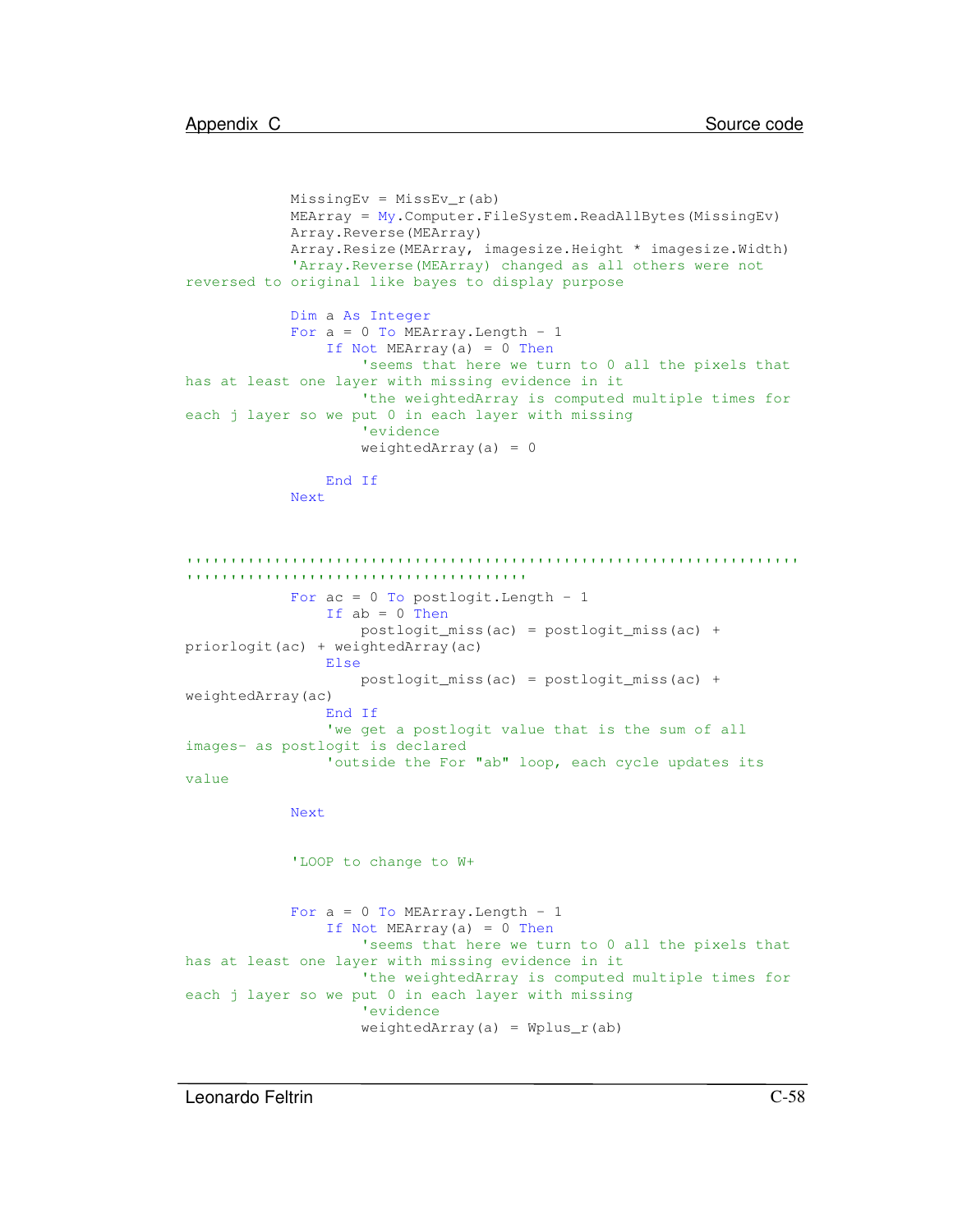```
End If
            Next
'''''''''''''''''''''''''''''''''''''''''''''''''''''''''''''''''''''''''''''''''''''''''''''''''''''''''''''For ac = 0 To postlogit. Length - 1
                If ab = 0 Then
                    postlogit_wplus(ac) = postlogit_wplus(ac) +
priorlogit(ac) + weightedArray(ac)
                Else
                    postlogit_wplus(ac) = postlogit_wplus(ac) +
weightedArray(ac)
                End If
                'we get a postlogit value that is the sum of all
images- as postlogit is declared
                'outside the For "ab" loop, each cycle updates its
value
            Next
            'LOOP to change to W-
            For a = 0 To MEArray. Length - 1
                If Not MEArray(a) = 0 Then
                    'seems that here we turn to 0 all the pixels that
has at least one layer with missing evidence in it
                    'the weightedArray is computed multiple times for
each j layer so we put 0 in each layer with missing
                    'evidence
                    weightedArray(a) = Wminus_r(ab)End If
            Next
 '''''''''''''''''''''''''''''''''''''''''''''''''''''''''''''''''''''''''''''''''''''''''''''''''''''''''''''For ac = 0 To postlogit. Length - 1
                If ab = 0 Then
                    postlogit_wminus(ac) = postlogit_wminus(ac) +
priorlogit(ac) + weightedArray(ac)
                Else
                    postlogit wminus(ac) = postlogit wminus(ac) +
weightedArray(ac)
                End If
                'we get a postlogit value that is the sum of all
images- as postlogit is declared
                'outside the For "ab" loop, each cycle updates its
value
```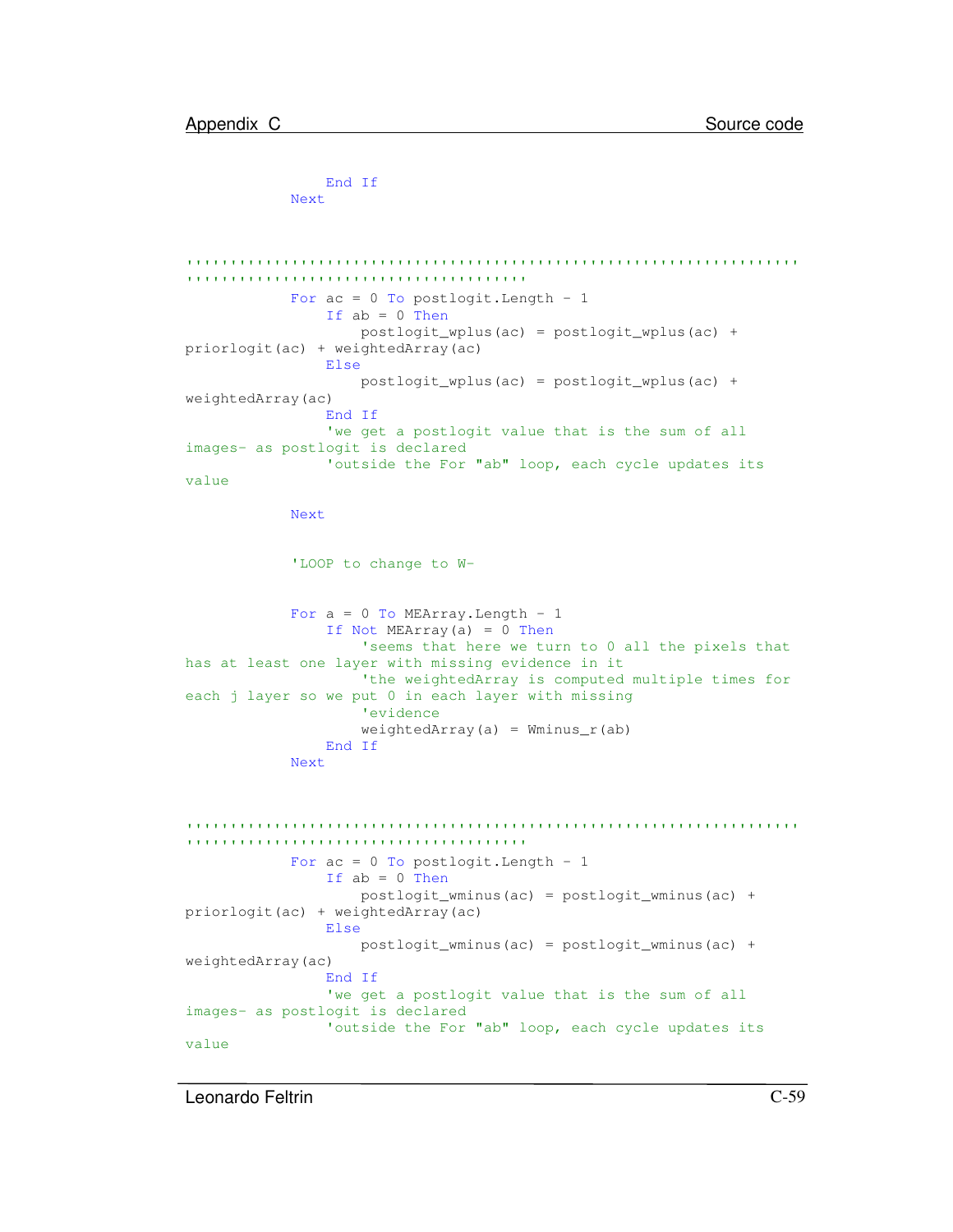Next

'now we have all three Pprob we need for the calculation the area where the jth layer with Pattern Bj has 1 and the area with 0 value 'which is negBj 'Calculation of AreaBj 'For this we need the file path we call the binary file and use a bit counter to find out the number of 0 and 1 Dim r As Integer 'Here we need some code that cleans up the bitmaps for us, we declare 2 new myarrays that will be locally storing 'the original BMP in binary format. Then we get the data out of them and feed SumArray Dim PatternBj() As Byte = My.Computer.FileSystem.ReadAllBytes(FileName\_r(ab)) 'we call the file with missing evidence r = (imagesize.Height \* imagesize.Width) ' the number of cells needed to get the number of good data pixels 'tronca arrays con remove command Array.Reverse(PatternBj) Array.Resize(PatternBj, r) Array.Reverse(PatternBj) Dim b As Integer =  $0$ Dim Sum As Single = 0 ' algebric sum of array (PatternBj) we get just 1s not 0 counted, therfore the area of cells containing the pattern For  $b = 0$  To PatternBj. Length - 1 Sum = Sum + PatternBj(b)  $-1$  is inserted as the array starts from 0 Next b Dim AreaPattern As Single = Sum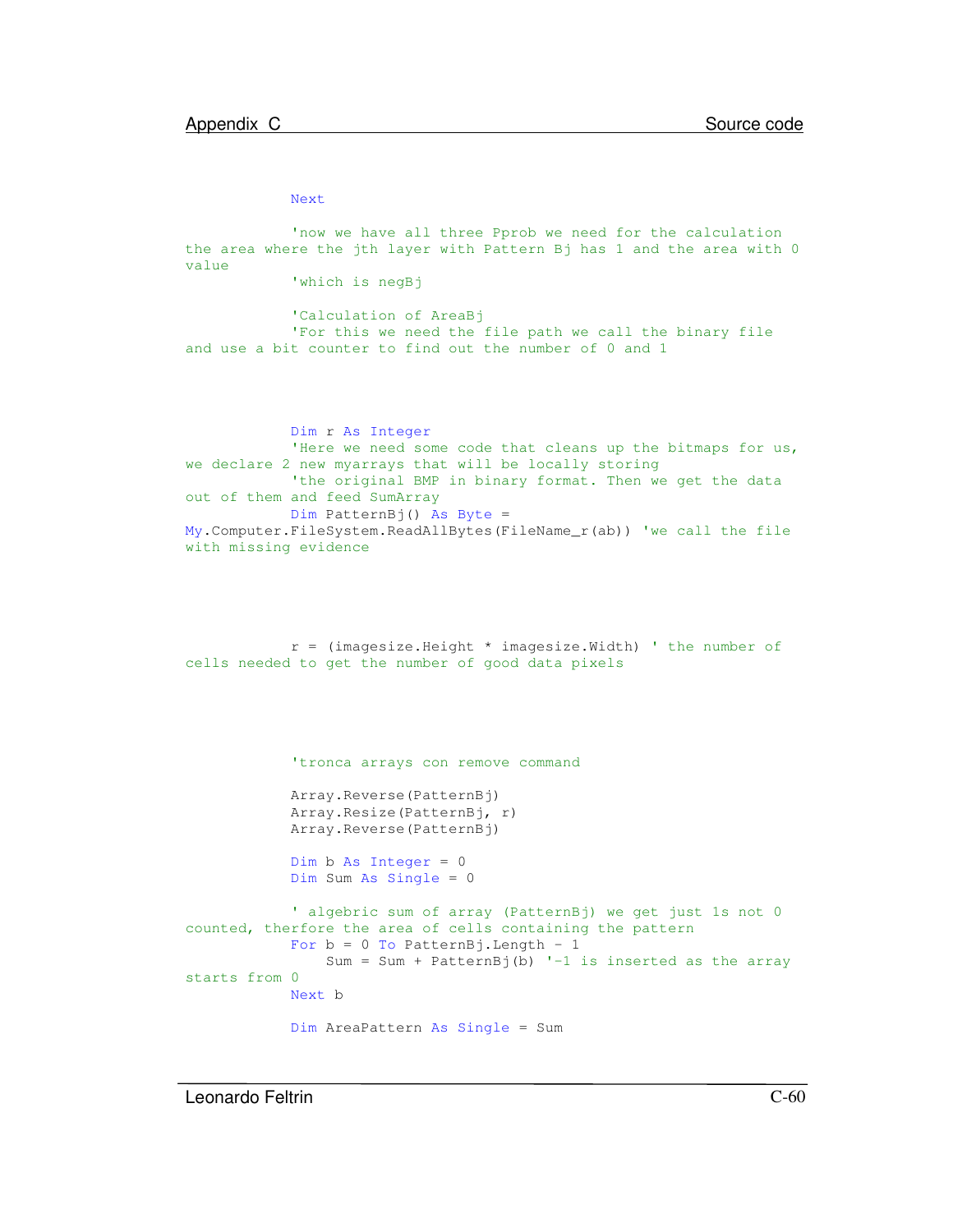```
Dim Area emptyPattern As Single = (r - AreaPattern)
            'estimation of postbrob for the 3 postlogits
            Dim aq As Integer
            Try
                weightedArray = Nothing
                Dim postprob_wminus(postlogit.Length - 1) As Single
                Dim postprob_miss(postlogit.Length - 1) As Single
                Dim postprob_wplus(postlogit.Length - 1) As Single
                ' Dim postprobByte(postlogit.Length - 1) As Byte
                For aq = 0 To postlogit. Length - 1
                    'we convert to probability
                    'postodds= exp(postlogit)
                    'postprob= postodds/(1+postodds)
                    'this post prob is Pk of Carranza 2004
                    postprob_wplus(aq) = Math.Exp(postlogit_wplus(aq))
/ (1 + Math.Exp(postlogit_wplus(aq)))
                    postprob_wminus(aq) =
Math.Exp(postlogit_wminus(aq)) / (1 + Math.Exp(postlogit_wminus(aq)))
                    postprob_miss(aq) = Math.Exp(postlogit_miss(aq)) /
(1 + Math.Exp(postlogit_miss(aq)))
                Next
                'sigmasq(Pk)= (P(DBj)-Pk)^2 * PBJ + (P(BnegBj)-Pk)^2 *PnegBj
                cellsz = TextBox9.Text
                For a = 0 To postlogit. Length - 1
                    SigmaSQ2(a) = (Math.Pow (postprob_wplus(a) -postprob_miss(a)), 2) * ((AreaPattern * cellsz) / (imagesize.Height *
imagesize.Width)) + (Math.Pow((postprob_wminus(a) - postprob_miss(a)),
2) * (Area_emptyPattern * cellsz) / ((imagesize.Height *
imagesize.Width))))
                Next
            Catch ex As Exception
                Exit Function
            End Try
```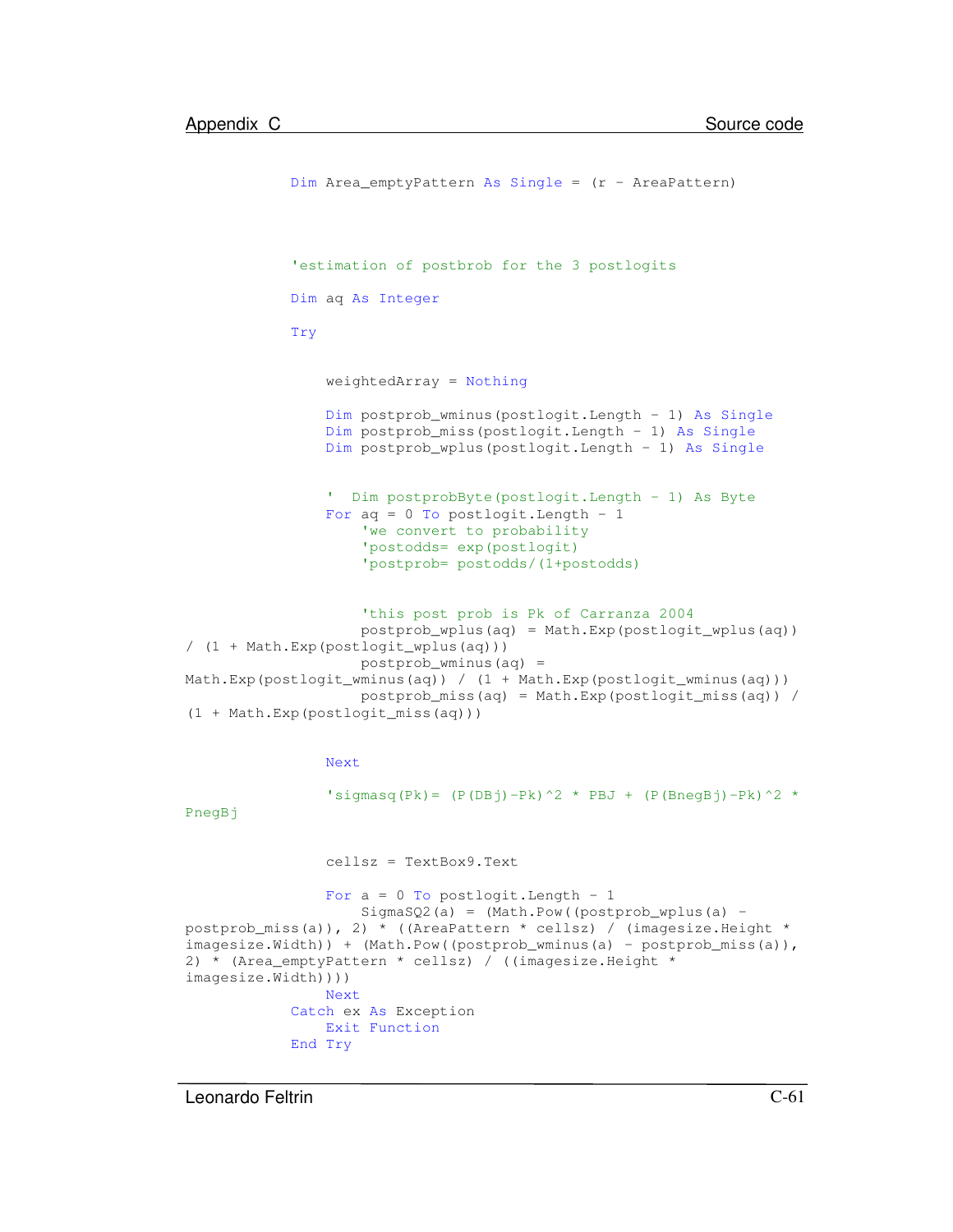Next

```
SigmaSQ_missingev = SigmaSQ2
    MsgBox("missing evidence calculated!")
End Function
```

```
End Class
'remember that inside the buttons we have the code that defines the
order of use of such functionalities
#End Region
```
#### *C.2. Spatial Analyser*

Compiled in VB 2005 (Express Edition)

```
Software used to compute minimum Euclidean distances (Chapter 6)
Imports System.IO
Imports System.Text
Imports System
Imports System.Drawing
Imports System.Drawing.Printing
Imports System.Collections
Imports System.ComponentModel
Imports System.Windows.Forms
Public Class Form1
   Dim breccia() As Double
   Dim faults() As Double
   Dim deltaMin() As Double
    'Array gen
   Private Sub Button1_Click(ByVal sender As System.Object, ByVal e
As System.EventArgs) Handles Button1.Click
        'the button is used to convert a txt file to an array of data
in double format
        'we need a the initialisation of the butto to get access to
the hard drive and select the file
       Dim selectFileDialog1 As New OpenFileDialog()
        selectFileDialog1.InitialDirectory = "C:\Documents and
Settings\Leonardo\My Documents"
```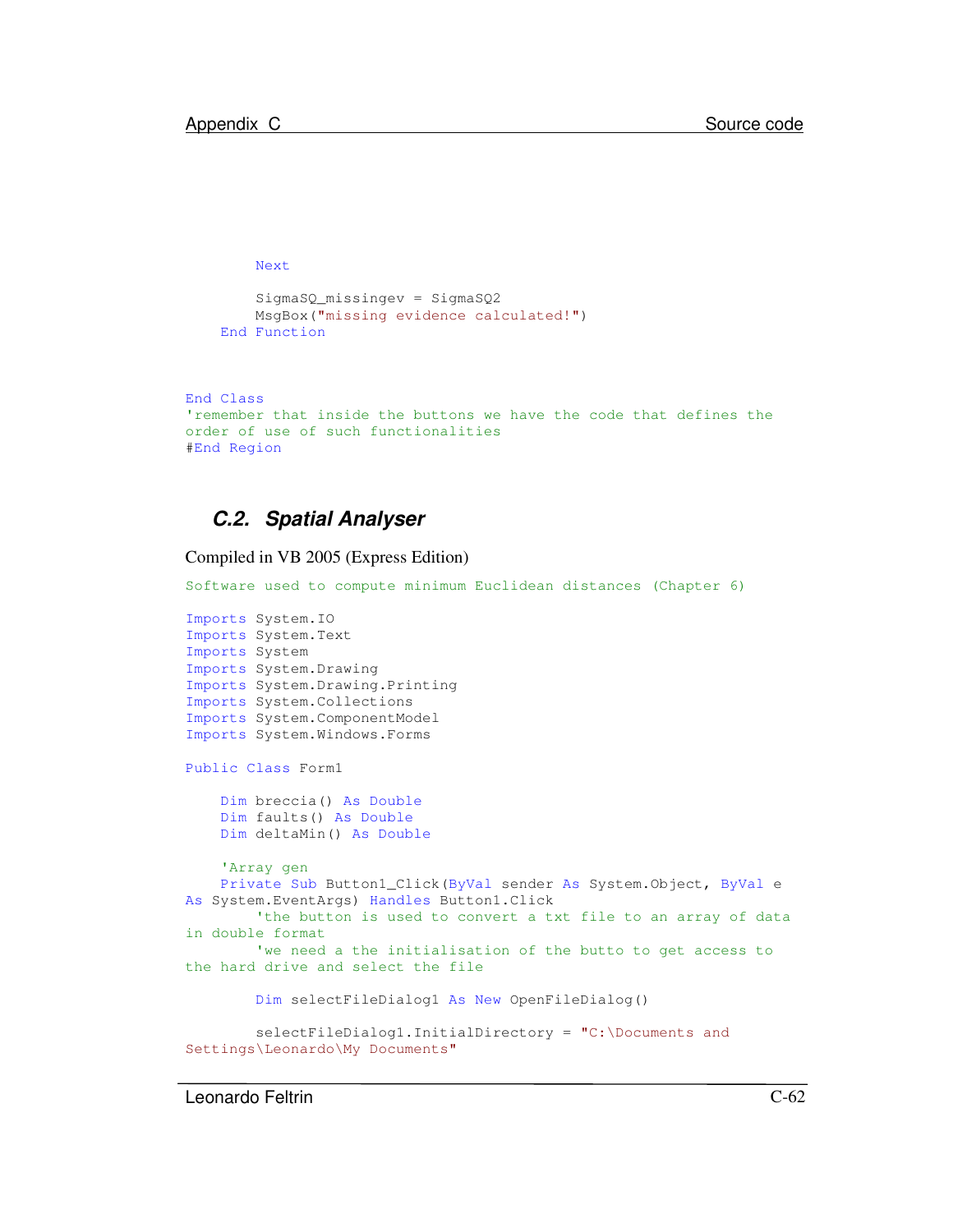```
selectFileDialog1.Filter = "txt files (*.txt)|*.txt|All files
(*.*)|*.*"
       selectFileDialog1.FilterIndex = 2
        selectFileDialog1.RestoreDirectory = True
       If selectFileDialog1.ShowDialog() =
Windows.Forms.DialogResult.OK Then
            TextBox1.Text = selectFileDialog1.FileName
            'we need a call to the file that we host in a string
            Dim mystring As String =
My.Computer.FileSystem.ReadAllText(TextBox1.Text)
            'This command split the string in an array of string
containing xyz separated by space
            Dim mystring2() As String = Split(mystring,
Environment.NewLine)
            Dim a As Integer
            Dim b As Integer
            Dim mystring4((mystring2.Length) * 3) As Double
            'the loop is used to split more all data are charging a
single array
            For a = 0 To ((mystring2. Length - 1) * 3)
                Dim mystring3() As String = Split(mystring2(b), " ")
                mystring4(a) = Double.Parse(mystring3(0))
                mystring4(a + 1) = Double.Parse(mystring3(1))mystring4(a + 2) = Double.Parse(mystring3(2))
                a = a + 2'as b is always very small compared to a then it is
reasonable the use of b in the same loop
                'the problem would be that the loop is based on a
therefore if a ends earlier than b then
                b = b + 1If mystring2(b) = "" Then Exit For
            Next
            breccia = mystring4
            While breccia(breccia.Length - 1) = 0
                Array.Resize(breccia, breccia.Length - 1)
            End While
       End If
    End Sub
    'Array gen
    Private Sub Button2_Click(ByVal sender As System.Object, ByVal e
As System.EventArgs) Handles Button2.Click
        'the button is used to convert a txt file to an array of data
in double format
        'we need a the initialisation of the butto to get access to
the hard drive and select the file
```
Dim selectFileDialog1 As New OpenFileDialog()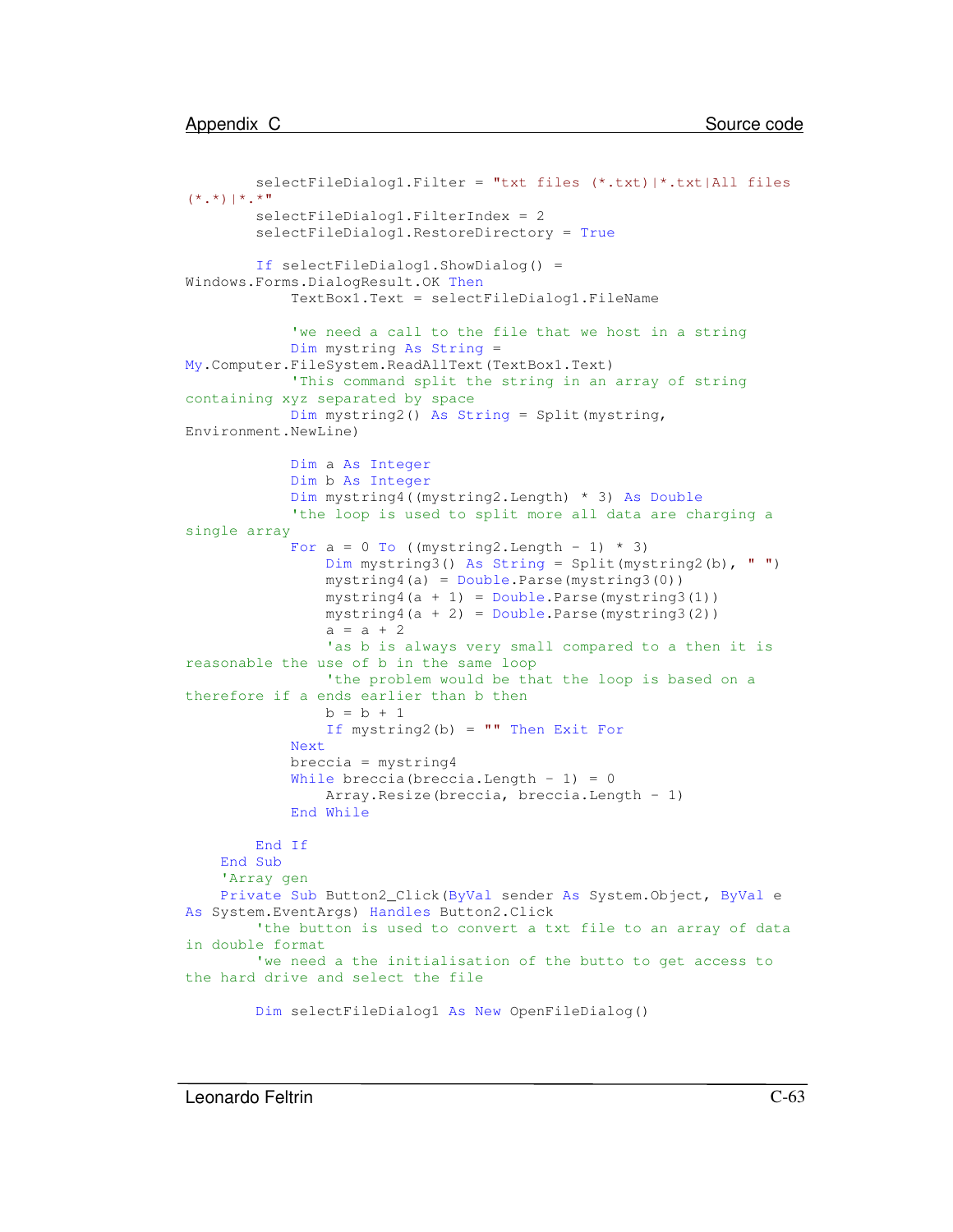```
selectFileDialog1.InitialDirectory = "C:\Documents and
Settings\Leonardo\My Documents"
       selectFileDialog1.Filter = "txt files (*.txt)|*.txt|All files
(*.*)|*.*"
       selectFileDialog1.FilterIndex = 2
        selectFileDialog1.RestoreDirectory = True
       If selectFileDialog1.ShowDialog() =
Windows.Forms.DialogResult.OK Then
            TextBox2.Text = selectFileDialog1.FileName
            'we need a call to the file that we host in a string
            Dim mystring As String =
My.Computer.FileSystem.ReadAllText(TextBox2.Text)
            Dim mystring2() As String = Split(mystring,
Environment.NewLine)
            Dim a As Integer
            Dim b As Integer
            Dim mystring4(((mystring2.Length) * 5)) As Double
            'the loop is used to split more all data are charging a
single array
            For a = 0 To (mystring2. Length * 5)
                Dim mystring3() As String = Split(mystring2(b), " ")
                mystring4(a) = Double.Parse(mystring3(0))
                mystring4(a + 1) = Double.Parse(mystring3(1))mystring4(a + 2) = Double.Parse(mystring3(2))
                mystring4(a + 3) = Double.Parse(mystring3(3))
                mystring4(a + 4) = Double.Parse(mystring3(4))a = a + 4b = b + 1If b > mystring2.Length - 1 Then Exit For
                If mystring2(b) = "" Then Exit For
            Next
            faults = mystring4
            While faults(faults.Length - 1) = 0Array.Resize(faults, faults.Length - 1)
            End While
       End If
    End Sub
    'Algorithm to compute minimum distances between the two pointsets
   Private Sub MainAlgho()
        'variables
       Dim a As Integer
       Dim xb As Double
       Dim yb As Double
       Dim zb As Double
```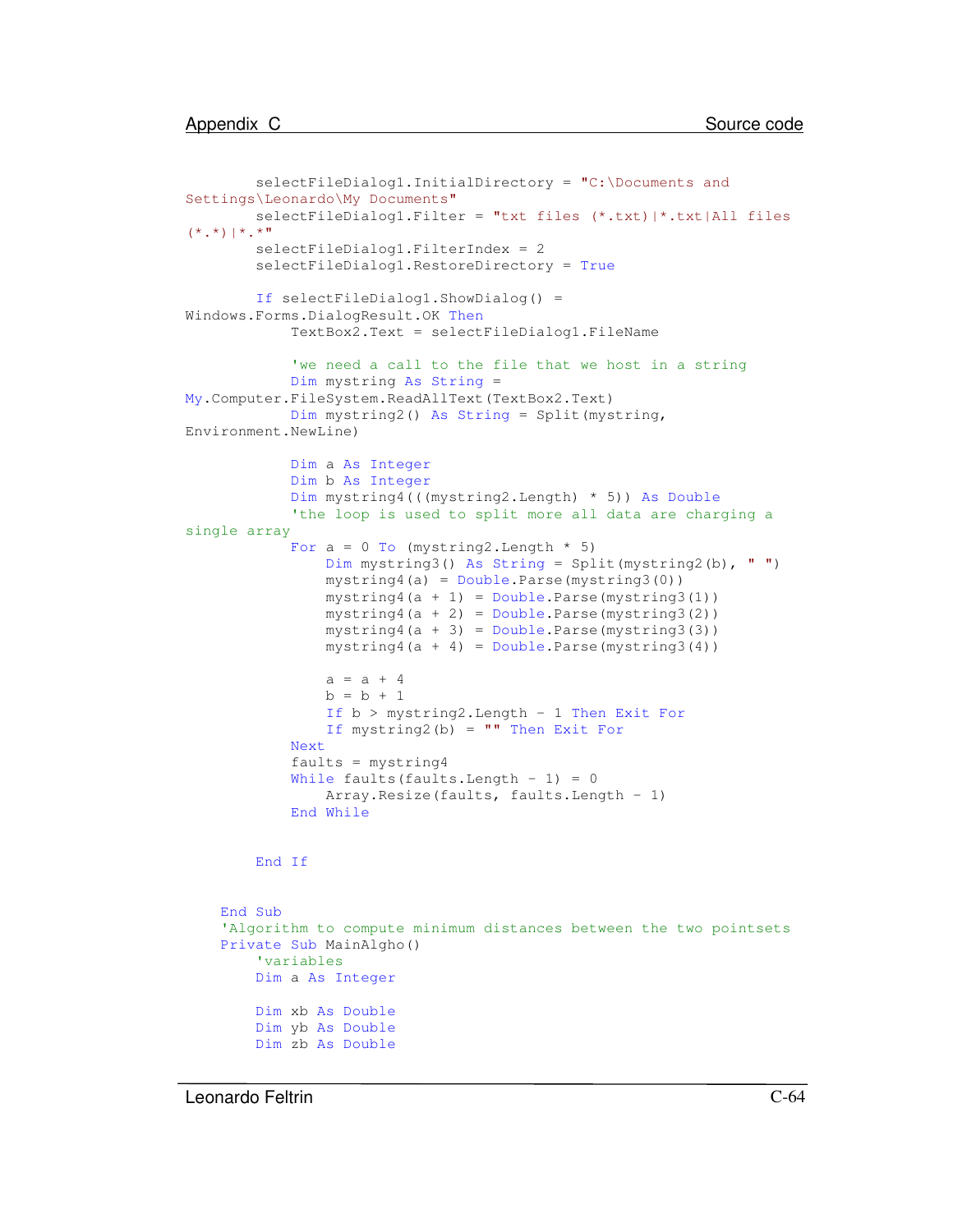```
Dim xf As Double
       Dim yf As Double
       Dim zf As Double
        'clear txt file
       Dim file As System.IO.StreamWriter
       file = My.Computer.FileSystem.OpenTextFileWriter("c:\spatial
data\results.txt", False)
       file.WriteLine("")
        file.Close()
        'loops to select the coordinates to compute distance, store
distances on delta
       For a = 0 To breccia. Length - 1
           xb = breccia(a)yb = breccia(a + 1)zb = breccia(a + 2)a = a + 2Dim b As Integer = 0
           Dim c As Integer = 0
           Dim delta(faults.Length - 1) As Double 'delta lasts only
inside the b loop
           Dim deltacopy(faults.Length - 1) As Double
           For b = 0 To faults. Length - 1
                xf = faults(b)yf = faults(b + 1)
                zf = faults(b + 2)b = b + 4'delta gets all the distances of a single cbx point
                delta(c) = distance(xb, yb, zb, xf, yf, zf)c = c + 1Next
            'copy delta for index search
           Array.Copy(delta, deltacopy, delta.Length - 1)
            'sort delta to get a minimum
           Array.Resize(delta, c - 1)
           Array.Sort(delta)
            'compute index and retrive d1 and d2 on faults array
           Dim index As Integer = Array.IndexOf(deltacopy, delta(0))
           Dim d1 As Double = faults((index * 5) + 3)
           Dim d2 As Double = faults((index * 5) + 4)
            'write halt instruction in case of 0 or multiple equal
minimum values
            If delta(0) = 0 Or delta(0) = delta(1) Then
                'export values on a file text that is progressively
updated for each breccia loop in case of 0 or multiple
```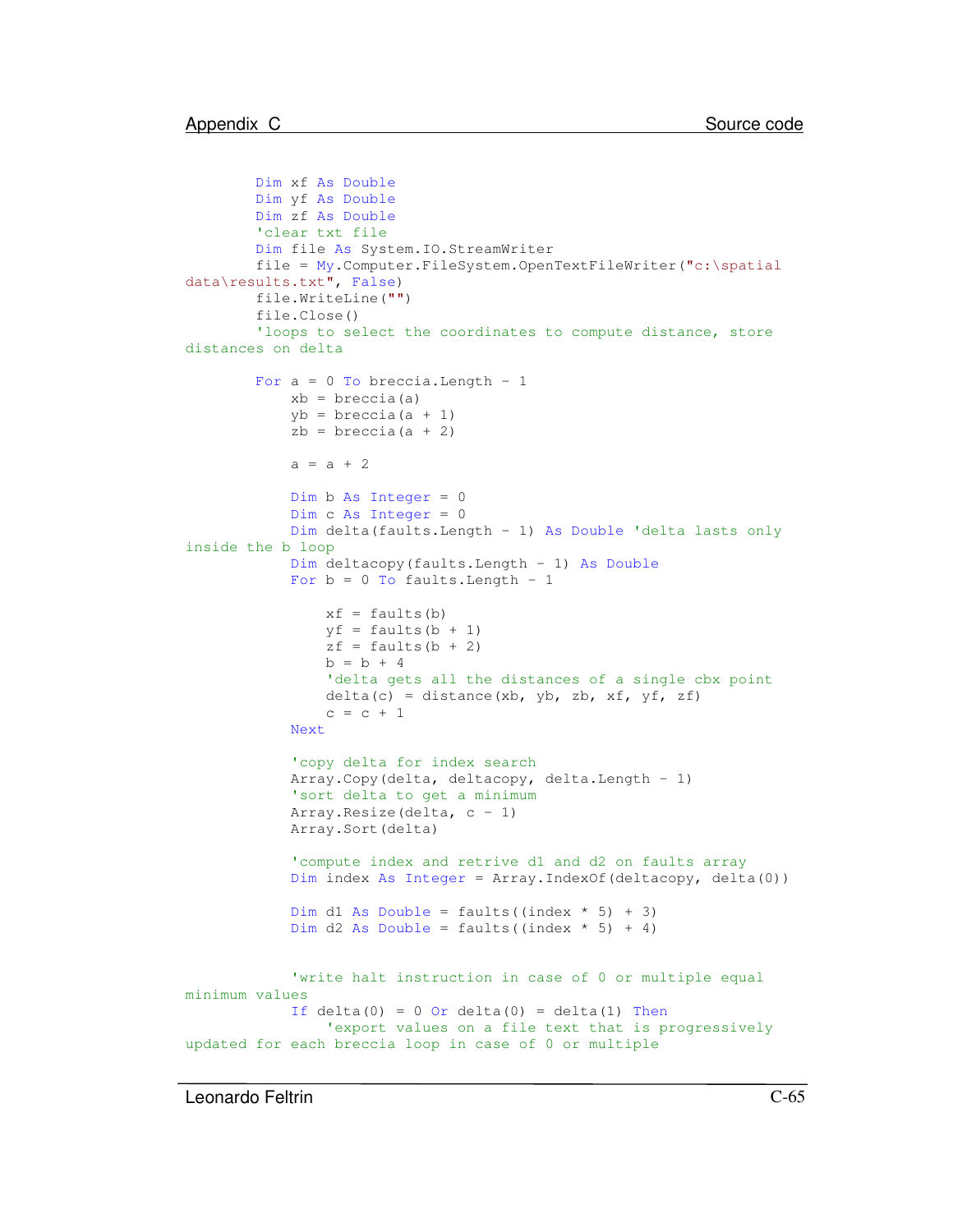```
file =
My.Computer.FileSystem.OpenTextFileWriter("c:\spatial
data\results.txt", True)
               file.WriteLine(xb & " " & yb & " " & zb & " "
& d1 & " " & d2 & " " & delta(0) & " err")
               file.Close()
               'export values on a file text that is progressively
updated for each breccia loop
           Else
               file =
My.Computer.FileSystem.OpenTextFileWriter("c:\spatial
data\results.txt", True)
              file.WriteLine(xb & " " & yb & " " & zb & " "
\& d1 \& " " \& d2 \& " " \& delta(0))
               file.Close()
           End If
       Next
       MsgBox("Computation completed!")
   End Sub
   Function distance(ByVal xb As Double, ByVal yb As Double, ByVal zb
As Double, ByVal xf As Double, ByVal yf As Double, ByVal zf As Double)
       'Euclidean formula
       Dim dist As Double = Math.Sqrt((Math.Pow(xb - xf, 2)) +
(Math.Pow(yb - yf, 2)) + (Math.Pow(zb - zf, 2)))Return dist
   End Function
   Private Sub Button3_Click(ByVal sender As System.Object, ByVal e
As System.EventArgs) Handles Button3.Click
       Me.mainAlgho()
   End Sub
End Class
```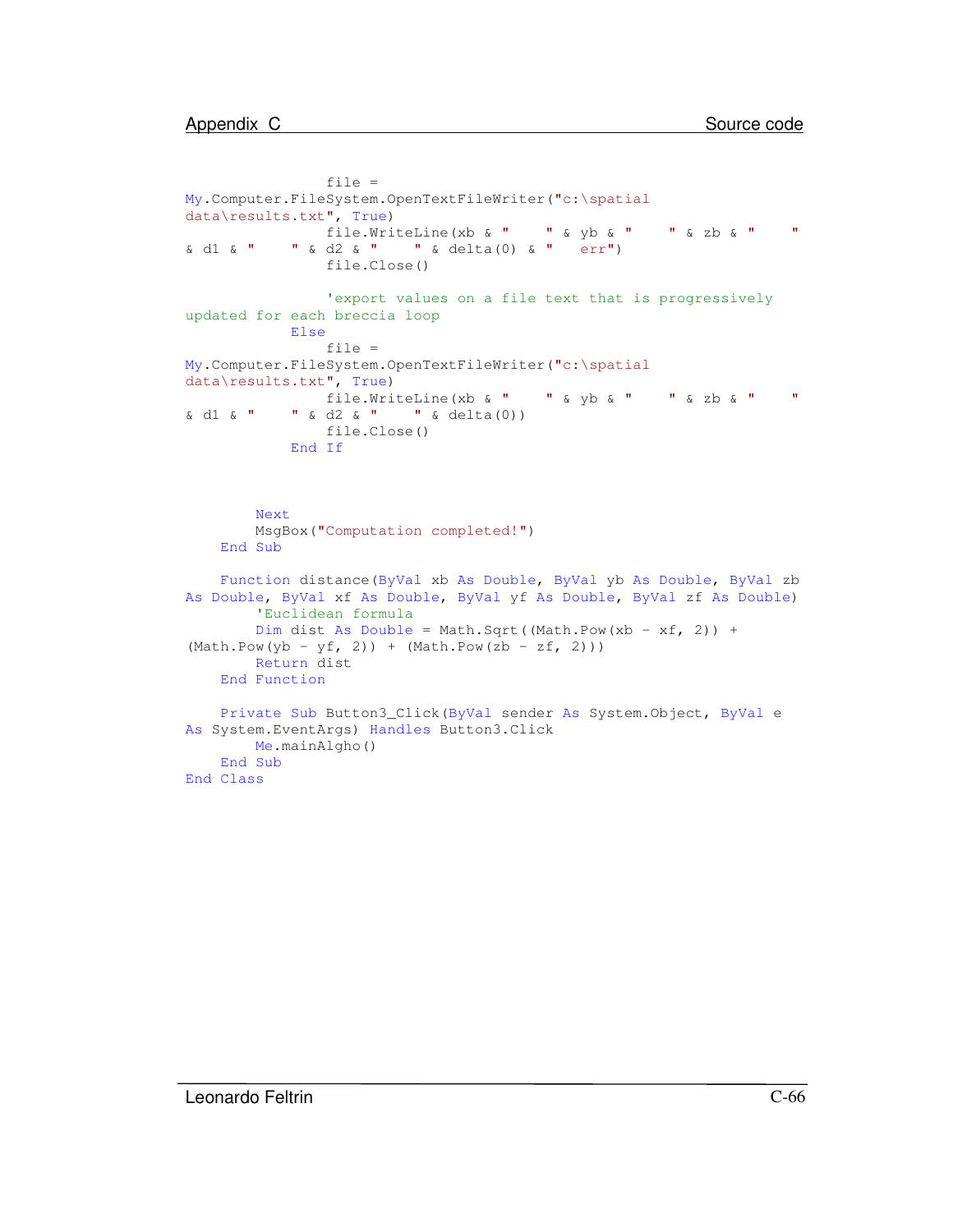## **APPENDIX D**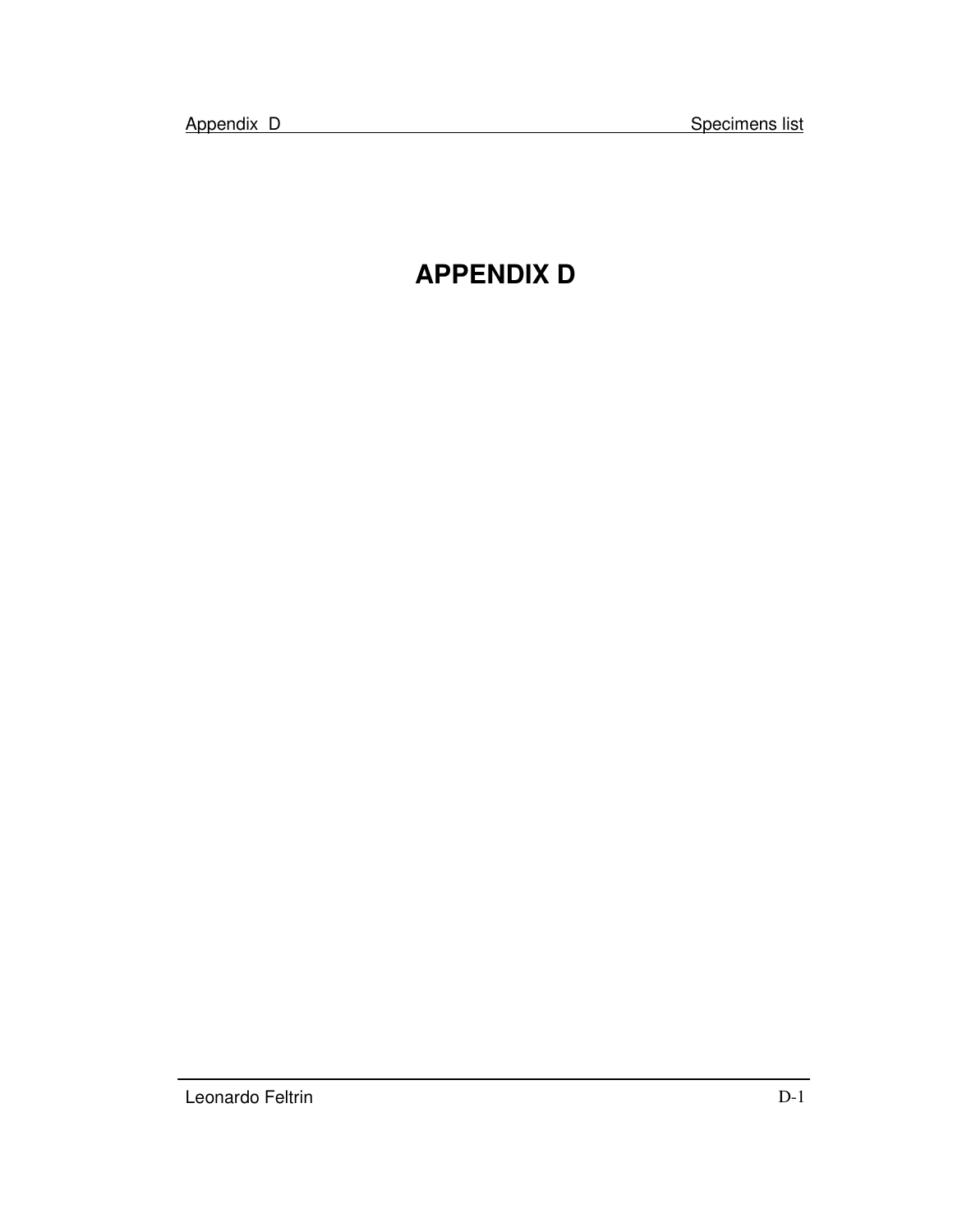Appendix D<br>
Specimens list

| Specimen ID         | Location           | $Easting*$ | <b>Northing</b> | $Age**$   | Lithotype             | Stratigraphic Unit           | Chapter | Figure          |
|---------------------|--------------------|------------|-----------------|-----------|-----------------------|------------------------------|---------|-----------------|
| <b>CDH 114</b>      | PCM 338(171.41 m)  | 47132.61   | 27873.7         | <b>MP</b> | Siltstone/Shale       | Pmh <sub>4s</sub>            | 3       | 5a              |
| CDH83               | PCM325(271.17 m)   | 46849.8    | 27850.56        | <b>MP</b> | Siltstone/Shale       | Pmh <sub>4s</sub>            | 3       | 5 <sub>b</sub>  |
| CDH <sub>85</sub>   | PCM325(235.20 m)   | 46849.8    | 27850.56        | <b>MP</b> | Shale                 | Pmh <sub>4s</sub>            | 3       | 5c              |
| HSCM103             | Century Mine (St4) | 47430      | 27460           | <b>MP</b> | Shale                 | Pmh <sub>4s</sub>            | 3       | 5d              |
| <b>HSCMT</b>        | Century Mine (St4) | 47400      | 27550           | <b>MP</b> | Mudstone/Siltstone    | Pmh <sub>4s</sub>            | 3       | 5e              |
| RLWL01              | Watson's Lode      | 246462     | 7916970         | <b>MP</b> | Otz/Sid vein          | Pmh <sub>3</sub>             | 3       | 6c              |
| RLWL02              | Watson's Lode      | 246301     | 7916930         | MP        | Otz vein              | Pmh <sub>3</sub>             | 3       | 6d              |
| <b>RLSK-BC35786</b> | Silver King        | 245470     | 7925470         | MP        | Qtz/Sulph. infill     | Pmh <sub>2</sub>             | 3       | 6e              |
| RLWL-BC35780        | Watson's Lode      | 246211     | 7916340         | <b>MP</b> | Siltstone/Qtz vein    | Pmh <sub>3</sub>             | 3       | 6f              |
| HSCM32              | Century Mine (St4) | 47320      | 27500           | <b>MP</b> | Siltstone/Shale       | Pmh <sub>4s</sub>            | 5       | 2a              |
| HSCM106             | Century Mine (St4) | 47410      | 27590           | MP        | Siltstone/Shale       | Pmh <sub>4s</sub>            |         | 2 <sub>b</sub>  |
| HSCM109             | Century Mine (St4) | 47460      | 27510           | <b>MP</b> | Siltstone/Shale       | Pmh <sub>4s</sub>            | 5       | 2c              |
| HSCM111             | Century Mine (St4) | 47340      | 25530           | <b>MP</b> | Siltstone/Shale       | Pmh <sub>4s</sub>            | 5       | 2e              |
| HSCM33              | Century Mine (St4) | 47560      | 27313           | <b>MP</b> | Siltstone/Shale       | Pmh <sub>4s</sub>            | 5       | 2f              |
| HSCML69             | Century Mine (St4) | 46920      | 28220           | MC        | CBX breccia           | Thorntonia Limestones        | 6       | 11a             |
| HSCML63             | Century Mine (St4) | 47070      | 28260           | MC        | MB Marl breccia       | Thorntonia Limestones        | 6       | 11 <sub>b</sub> |
| CDH55               | PCM302(168 m)      | 47070      | 28250           | <b>MC</b> | CLS nodular limestone | Thorntonia Limestones        | 6       | 11d             |
| HSLHA67             | Lawn Hill Annulus  | 251460     | 7928439         | MC.       | Sandstone             | Thorntonia Limestones        | 6       | 11e             |
| HSCML64             | Century Mine (St4) | 46980      | 28240           | MC        | Karst breccia         | <b>Thorntonia Limestones</b> | 6       | 11f             |
| LHCSO1              | Lawn Hill Annulus  | 251049     | 7933520         | <b>MP</b> | Siltstone             | Pmh <sub>4s</sub>            | 6       | 25 <sub>b</sub> |

Table D.1. Summary of rock specimens used in this thesis, illustrating their relative location, age, lithology and stratigraphic collocation.

\* Easting and Northing expressed either as AMG84 coordinates or Mine Grid coordinates. \*\* MP <sup>=</sup> Mesoproterozoic, MC <sup>=</sup> Middle Cambrian.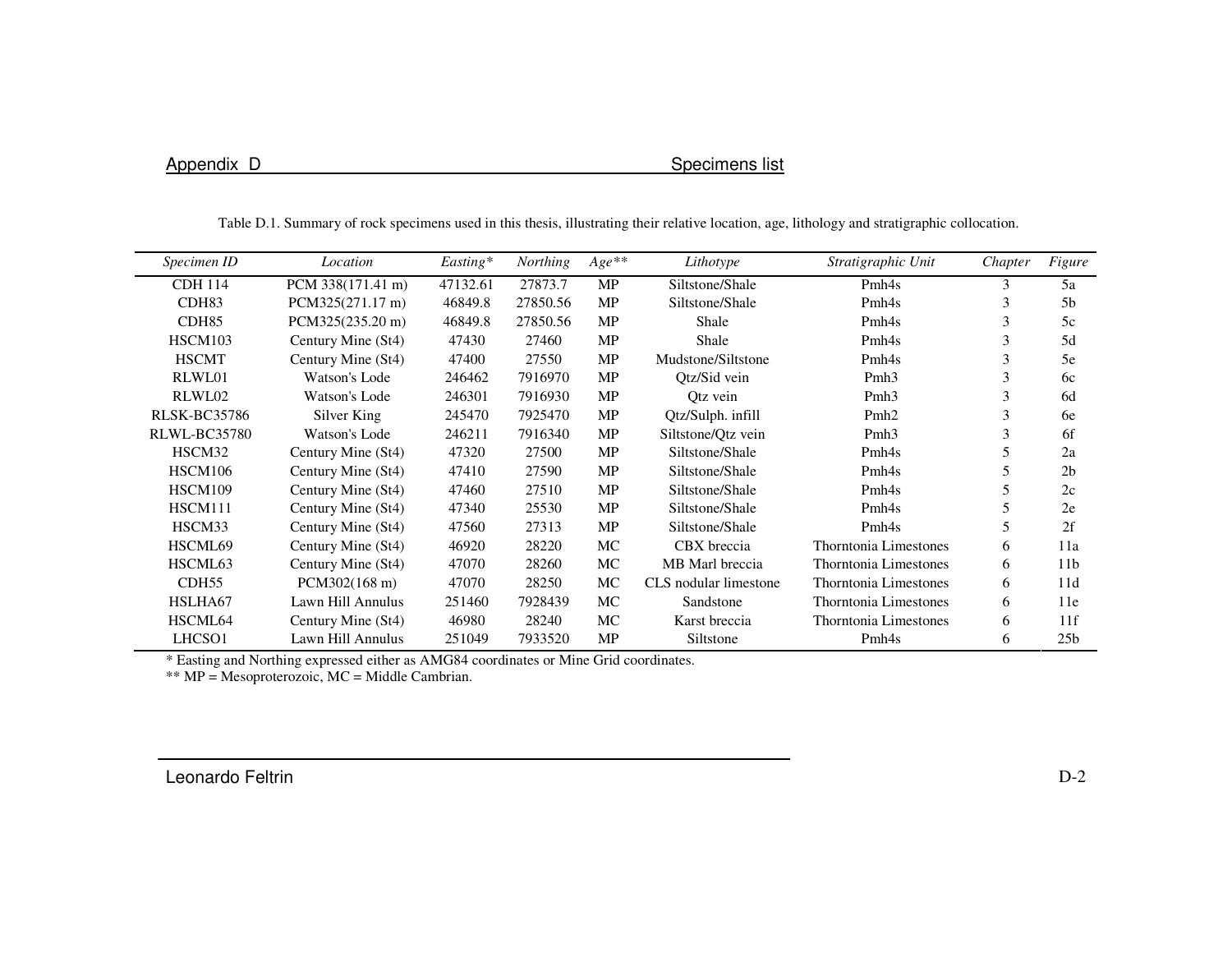### Basement metal scavenging during basin evolution: Cambrian and Proterozoic interaction at the Century Zn-Pb-Ag Deposit, Northern Australia

L. Feltrin , N.H.S. Oliver, I.J. Kelso, S. King

THE ABOVE ARTICLE FROM:

Journal of Geochemical Exploration, 4076 (2003), 1-4

HAS NOT BEEN INCLUDED DUE TO COPYRIGHT RESTRICTIONS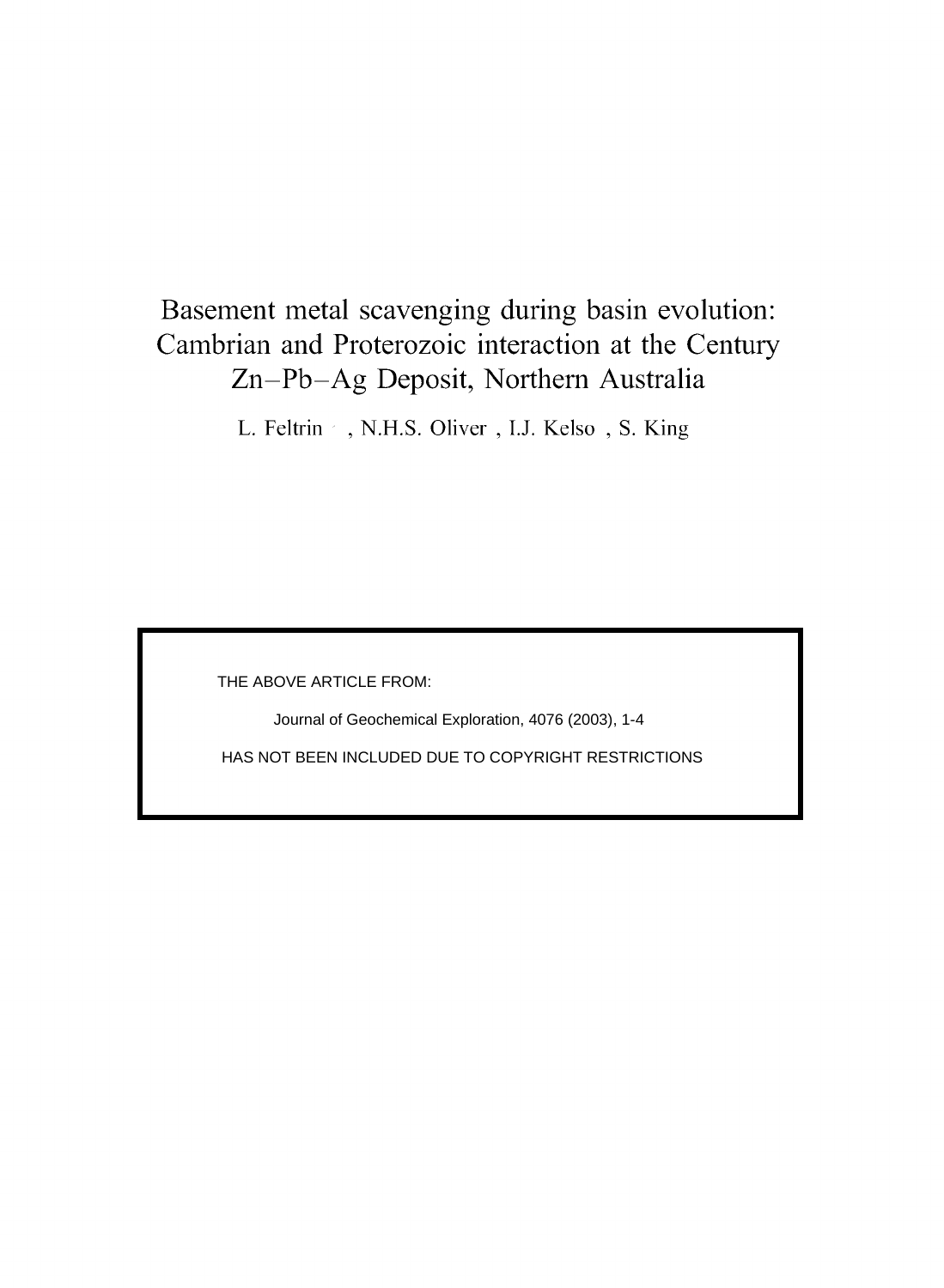# Evidence of multi-stage ore genesis at the Century zinc deposit, Northwestern Queensland, **Australia**

**Leonardo Feltrin and Nicholas H.S. Oliver** 

THE ABOVE ARTICLE FROM:

Predictive Mineral Discovery CRC Conference, Barossa Valley, 1-3 June 2004 HAS NOT BEEN INCLUDED DUE TO COPYRIGHT RESTRICTIONS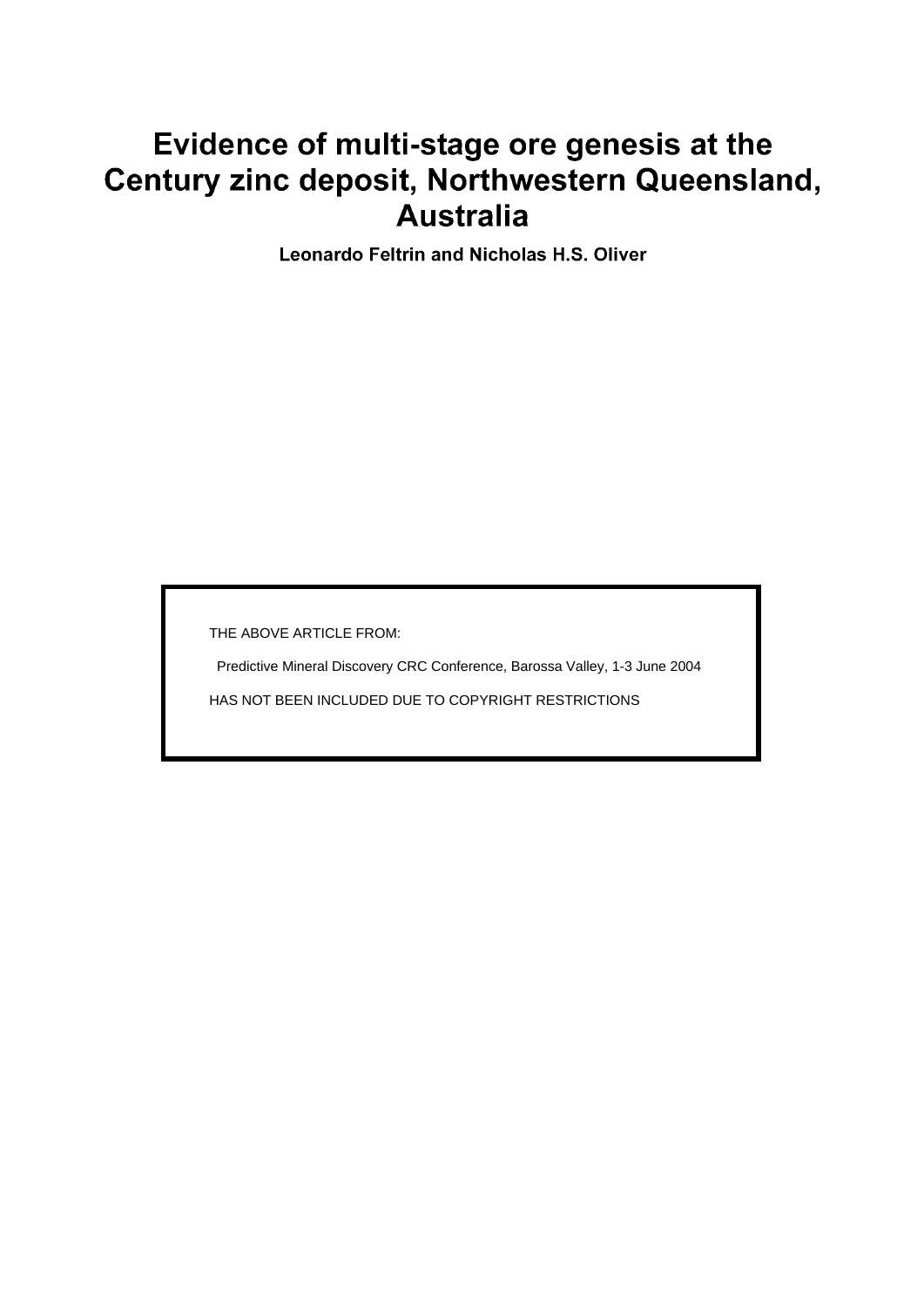### A Visual Basic Express tool to perform 3D Weights of Evidence Modelling

**Leonardo Feltrin** 

THE ABOVE ARTICLE FROM:

INT. ASSOC. FOR MATHEMATICAL GEOLOGY, XIth INTERNATIONAL CONGRESS

HAS NOT BEEN INCLUDED DUE TO COPYRIGHT RESTRICTIONS